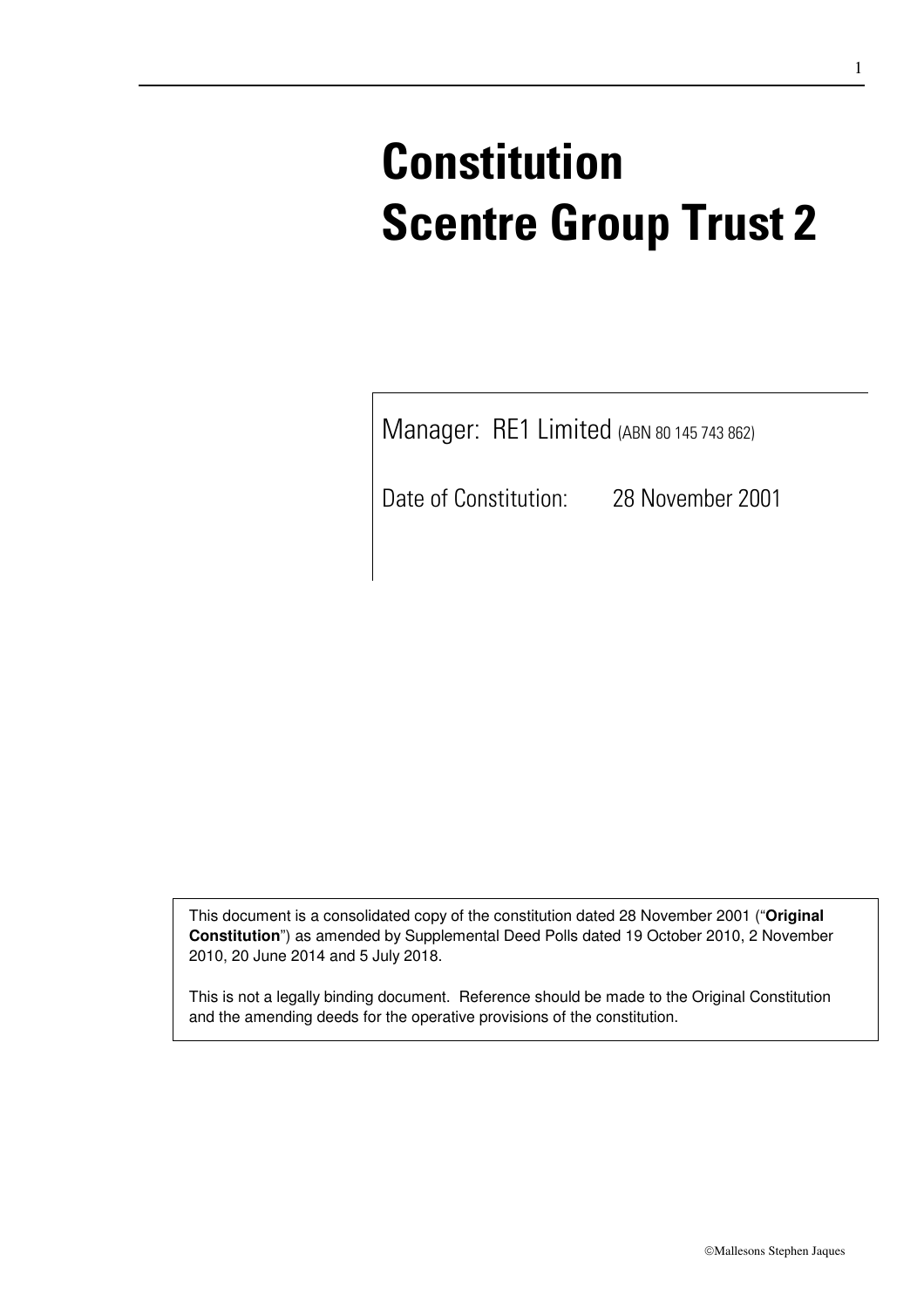# **Contents Constitution of Scentre Group Trust 2**

| 1              | <b>Name of Trust</b>                                                                | $\mathbf{1}$ |
|----------------|-------------------------------------------------------------------------------------|--------------|
|                |                                                                                     |              |
| $\overline{2}$ | <b>Assets held on trust</b>                                                         | $\mathbf{1}$ |
| 3              | <b>Units, Options and Financial Instruments</b>                                     | $\mathbf{1}$ |
| 4              | <b>Transfer, transmission and joint holders</b>                                     | 6            |
| 5              | <b>Application Price for Units, Options and Financial</b><br><b>Instruments</b>     | 9            |
| 6              | <b>Application procedure for Units, Options and Financial</b><br><b>Instruments</b> | 12           |
| 7              | <b>Redemption Price of Units, Options and Financial</b><br><b>Instruments</b>       | 13           |
| 8              | <b>Redemption procedures</b>                                                        | 14           |
| 9              | <b>Valuation of Assets</b>                                                          | 17           |
| 10             | <b>Accounts</b>                                                                     | 17           |
| 11             | <b>Income and distributions to Members</b>                                          | 17           |
| <b>11A</b>     | <b>AMIT Regime</b>                                                                  | 21           |
| 12             | <b>Payments</b>                                                                     | 23           |
| 13             | <b>Powers of the Manager</b>                                                        | 25           |
| 14             | <b>Retirement of Manager</b>                                                        | 26           |
| 15             | <b>Notices to Investors</b>                                                         | 27           |
| 16             | <b>Notices to the Manager</b>                                                       | 27           |
| 17             | <b>Meetings of Investors</b>                                                        | 27           |
| 18             | <b>Rights and liabilities of Manager</b>                                            | 32           |
| 19             | Limitation of liability and indemnity in favour of Manager 33                       |              |
| 20             | <b>Liability of Investors</b>                                                       | 34           |
| 21             | <b>Remuneration and expenses of Manager</b>                                         | 35           |
| 22             | <b>Duration of the Trust</b>                                                        | 40           |
| 23             | <b>Procedure on termination</b>                                                     | 40           |
| 24             | <b>Amendments to this constitution</b>                                              | 41           |
| 25             | <b>Stapling Provisions and Reorganisation Proposals</b>                             | 42           |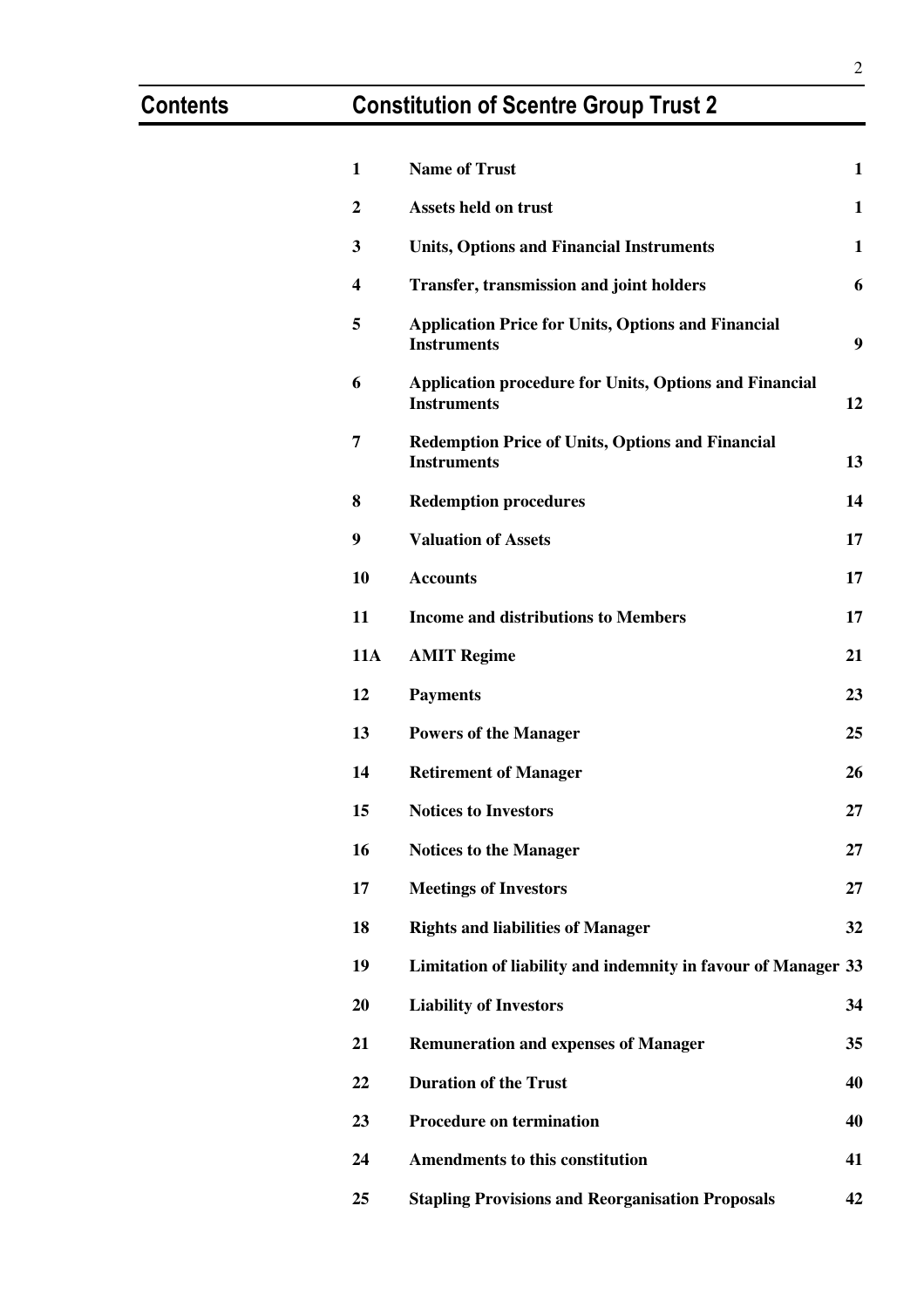| 26 | <b>Regulatory provisions and paramountcy</b> | 44 |
|----|----------------------------------------------|----|
| 27 | <b>Compliance committee</b>                  | 46 |
| 28 | <b>Complaints</b>                            | 46 |
| 29 | <b>Restricted Securities</b>                 | 47 |
| 30 | <b>Small holdings</b>                        | 47 |
| 31 | Interpretation                               | 50 |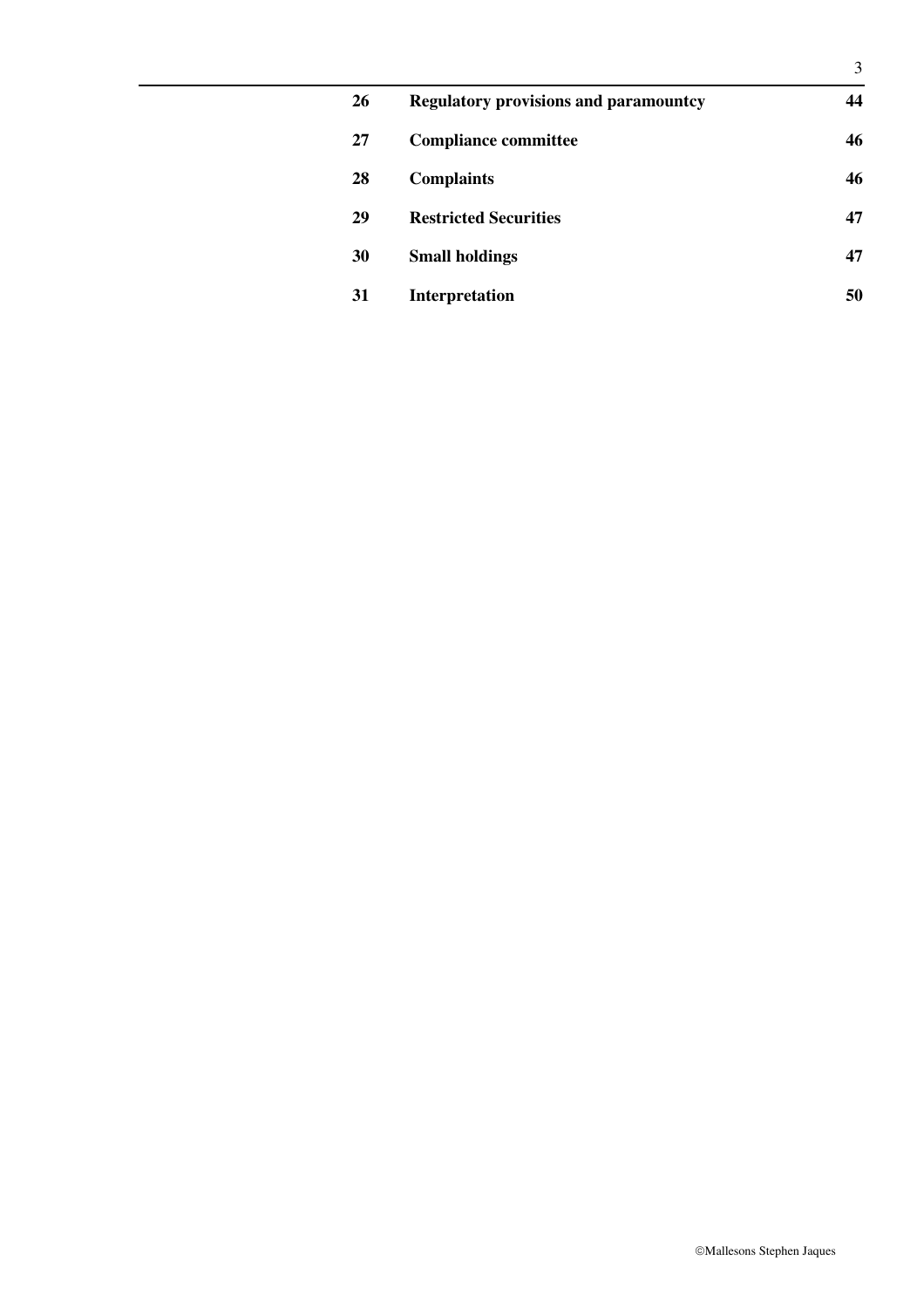# **Constitution of Scentre Group Trust 2**

# **Date: 28 November 2001**

## **Operative provisions:**

This deed poll is declared by Trust Company of Australia Limited (ABN 59 004 027 749)<sup>1</sup> to be the constitution of the Westfield Retail Trust 1.<sup>2</sup>

## **1 Name of Trust**

- 1.1 The Trust is called the Scentre Group Trust 2 or by such other name as the Manager determines from time to time.
- 1.2 If a Manager retires or is removed its successor as Manager must, unless otherwise approved by the former Manager, change the name of the Trust to a name that does not imply an association with the former Manager or its business.

# **2 Assets held on trust**

- 2.1 The Manager must hold the Assets on trust for Members.
- 2.2 The Assets vest in the Manager. The Manager must identify the Assets as property and rights of the Trust in its records, but while the Trust is not a Registered Scheme, the Manager may combine the Assets with any other property or rights. While the Trust is a Registered Scheme, any Assets held by the Manager as responsible entity of the Trust must be clearly identified as property of the Trust and held separately from the assets of the Manager or any other managed investment scheme if and to the extent that the Corporations Act so requires. Subject to law, the Manager may have assets held by a Custodian.

# **3 Units, Options and Financial Instruments**

#### **Nature of Units**

-

- 3.1 The beneficial interest in the Trust is divided into Units.
- 3.2 Subject to any rights, obligations or restrictions attaching to any particular Unit, each Unit confers an equal undivided interest.
- 3.3 A Unit confers an interest in the Assets as a whole, subject to the Liabilities. It does not confer an interest in a particular Asset.
- 3.4 Subject to the Corporations Act, the Manager may create and issue Units. The Manager may not issue different classes of Units except Units which may temporarily be of a different class due to different income entitlements under clause 3.15. Except to the extent specified in their terms of issue, all Units will rank equally.

<sup>&</sup>lt;sup>1</sup> The Manager was changed on 7 September 2010 to RE1 Limited ACN 145 743 862.

<sup>11757783</sup>\_10 <sup>2</sup> The name of the Trust was changed on 30 June 2014 from Westfield Retail Trust 1 to Scentre Group Trust 2.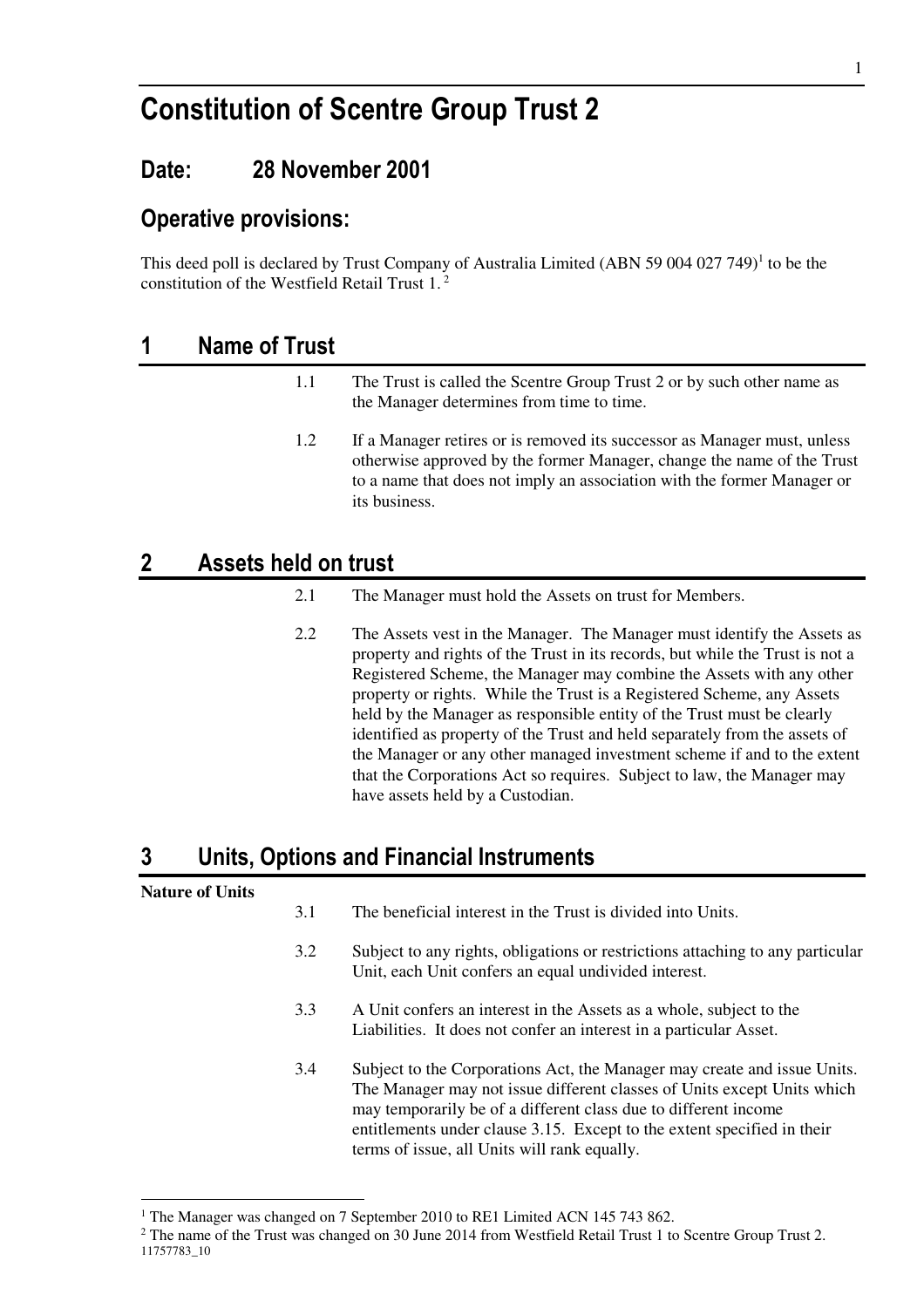3.5 The Manager may create and issue Options on such terms as the Manager determines, to the extent that the terms are not inconsistent with the provisions of this constitution which are required to be included in it by section 601GA of the Corporations Act. An Option will not confer any interest in or any rights to participate in the income or capital of the Trust. Options may be issued with Units or separately. A person becomes an Option Holder when their holding of Options is entered in the Register of Option Holders. An offer of Options may be renounced in favour of another person unless it is expressed as non-renounceable. The terms of issue may allow the Manager to buy back the Options. 3.6 While Stapling applies: (a) an Option may only be exercised if, at the same time as Units are acquired pursuant to the Option, the Same Person acquires an identical number of Attached Securities which are then Stapled to the Units;

> (b) an Option over a Unit may only be offered, issued, transferred or redeemed if arrangements are in place such that on exercise of the Option, the Same Person acquires or retains (as applicable) an identical number of Options over Attached Securities.

#### **Other jurisdictions**

3.7 If the Trust is a Registered Scheme and the Manager is making a pro rata offer of Options to Members which complies with the conditions for a pro rata offer of Units set out in clause 5.4, the Manager is not required to offer Options to persons whose address on the Register is outside Australia and New Zealand (or who holds Units on behalf of a person outside Australia or New Zealand) in the circumstances permitted under the applicable ASIC Relief<sup>3</sup> and, if relevant, the Listing Rules.

#### **Exercise of Options**

3.8 To exercise an Option, the holder of the Option must give notice to the Manager in accordance with the terms of the Option, together with payment of the exercise price. The Option Holder is entitled to subscribe for and be allotted the number of Units as the terms of the Option contemplate.

#### **Lapse of Options**

- 3.9 An Option lapses on the earliest of:
	- (a) the date stipulated in the terms of issue of the Option; or
	- (b) the termination of the Trust; or
	- (c) the winding up of the Trust,

and the liability of the Manager ceases in respect of the Option.

#### **Rights attaching to Units and Options**

3.10 Subject to the Corporations Act, the interests of Members holding Units will prevail over the interests of holders of Options in the case of conflict.

-

<sup>3</sup> See ASIC Class Order [CO 13/656].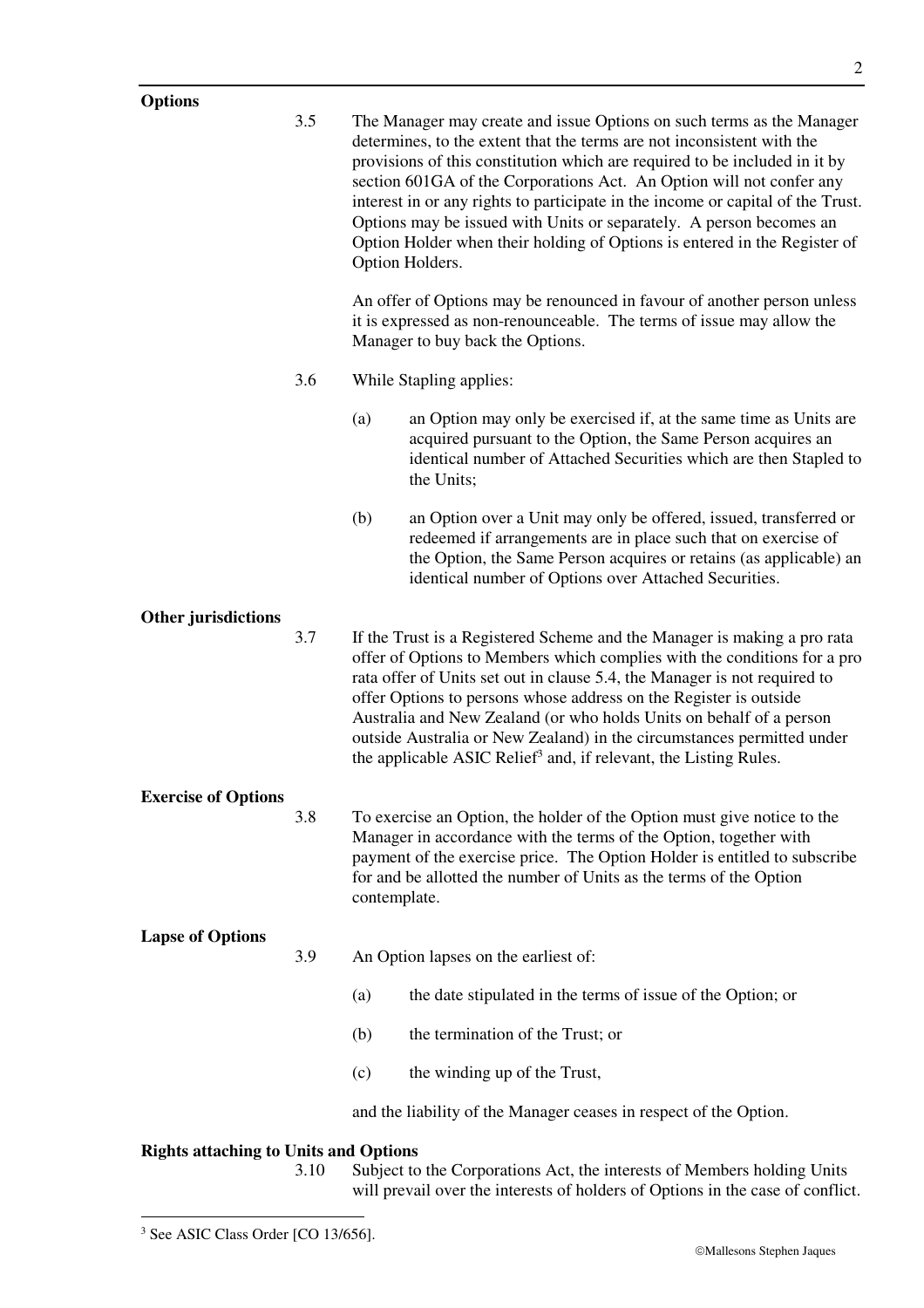#### **Fractions of Units and Options**

| <b>Fractions of Units and Options</b> |      |        |                                                                                                                                                                                                                                                                                                                                                                                                                                                                                            |
|---------------------------------------|------|--------|--------------------------------------------------------------------------------------------------------------------------------------------------------------------------------------------------------------------------------------------------------------------------------------------------------------------------------------------------------------------------------------------------------------------------------------------------------------------------------------------|
|                                       | 3.11 |        | Fractions of a Unit or Option may be issued by the Manager, but while<br>the Units or Options are Officially Quoted, fractions of a Unit or Option<br>may not be issued. If any fractions of Units or Options are on issue at a<br>time when the Trust is to be Listed, the Manager may cancel the fractions<br>with effect from the date of Listing.                                                                                                                                      |
|                                       | 3.12 |        | Subject to clause 5.7(b), where any calculation performed under this<br>constitution or the terms of a withdrawal offer would otherwise result in<br>the issue, redemption or other creation or cancellation of a fraction of one<br>Unit or Option, that fraction may be rounded down or up to such number<br>of decimal places as the Manager determines.                                                                                                                                |
|                                       | 3.13 |        | The provisions of the constitution relating to Units and Members apply to<br>fractions of Units and Options in the proportion which the fraction bears<br>to one Unit or Option.                                                                                                                                                                                                                                                                                                           |
| <b>Rounding</b>                       | 3.14 | Trust. | Any excess application or other money or property which results from<br>rounding under any provision of this constitution becomes an Asset of the                                                                                                                                                                                                                                                                                                                                          |
| <b>Income entitlement of Units</b>    |      |        |                                                                                                                                                                                                                                                                                                                                                                                                                                                                                            |
|                                       | 3.15 |        | The Manager may issue Units on terms that the Units:                                                                                                                                                                                                                                                                                                                                                                                                                                       |
|                                       |      | (a)    | participate fully for Distributable Income in respect of the<br>Distribution Period in which they are issued; or                                                                                                                                                                                                                                                                                                                                                                           |
|                                       |      | (b)    | do not entitle the holder of the Units to receive a distribution of<br>Distributable Income in respect of the Distribution Period in<br>which the Units are issued; or                                                                                                                                                                                                                                                                                                                     |
|                                       |      | (c)    | entitle the holders to receive Distributable Income in respect of<br>the Distribution Period in which the Units are issued which is not<br>greater than the proportion of the Distributable Income to which a<br>Member holding a Unit during the whole of that Distribution<br>Period would be entitled, multiplied by the number of days from<br>the date of allotment of those Units to the end of that Distribution<br>Period divided by the total number of days in that Distribution |

#### **Consolidation and division of Units, Options and Financial Instruments**

Period.

3.16 Units, Options and Financial Instruments may be consolidated or divided as determined by the Manager. While Stapling applies, no consolidation or division of Units or Options may occur unless at the same time as Units are consolidated or divided, there is a corresponding consolidation or division of each Attached Security.

#### **Capital reallocation**

3.17

- - (a) The Manager may at any time distribute an amount of capital of the Trust to the Members on terms that the amount distributed in respect of each Unit is to be applied by the Manager as agent for and on behalf of each Member by paying that amount at the direction of each Member to one or more Stapled Entities as an additional capital payment in respect of the relevant Attached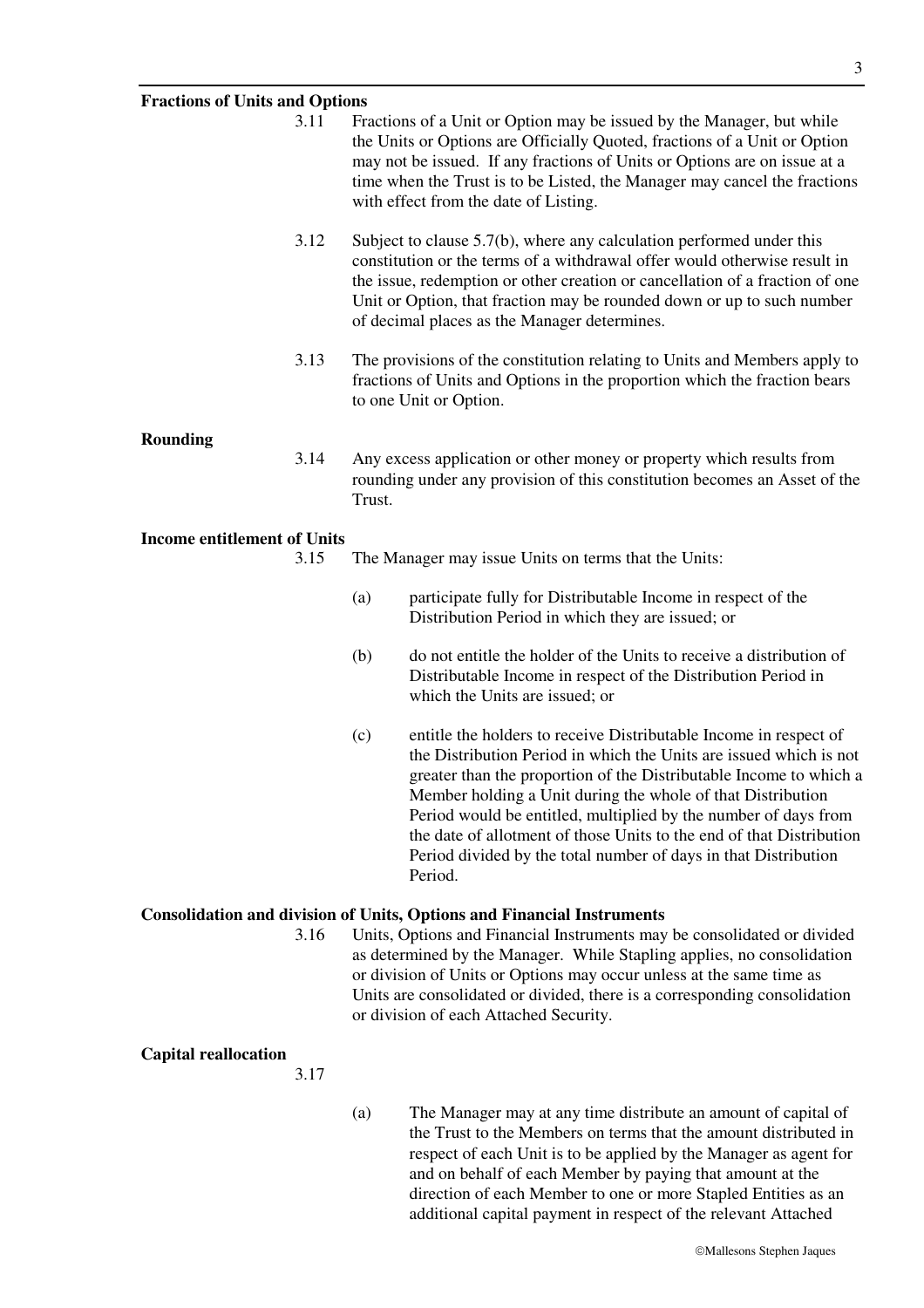Security of that Stapled Entity which is already issued and to which the Unit is Stapled (the "**Outgoing Capital Reallocation Amount**"), and if the Manager determines to pay a distribution as an Outgoing Capital Reallocation Amount, then:

- (i) the Outgoing Capital Reallocation Amount to be applied on behalf of a Member is to be as nearly as practicable in the same proportion as that which the number of Units the Member holds bears to the total number of Units on issue as at a date determined by the Manager;
- (ii) each Member is deemed to have directed the Manager to pay the Outgoing Capital Reallocation Amount to the relevant Stapled Entity or Entities on the basis set out in this clause 3.17;
- (iii) the Manager must pay the Outgoing Capital Reallocation Amount on the basis set out in this clause 3.17; and
- (iv) each Member will be deemed to have irrevocably appointed the Manager as its attorney and agent to do all things the Manager considers necessary to give effect to the reallocation of capital under this clause 3.17(a).
- (b) If at any time, a Stapled Entity proposes to undertake a capital distribution (if it is a trust) or an equal reduction of capital (if it is a company) on terms that the whole or any part of the amount to be paid in respect of each Attached Security of which that Stapled Entity is the issuer by way of capital distribution or capital reduction ("**Incoming Capital Reallocation Amount**") is to be paid to or for the benefit of the Trust, then:
	- (i) each Member is deemed to have directed the Manager to accept the Incoming Capital Reallocation Amount;
	- (ii) each Member is deemed to have appointed the Manager as their attorney and agent to do all things the Manager considers necessary to give effect to the receipt of the Incoming Capital Reallocation Amount by the Manager;
	- (iii) if the Stapled Entity is a company which proposes to undertake an equal reduction of capital, then each Member irrevocably appoints and directs the Manager to do the following on the Member's behalf and in the Member's name:
		- (A) consent in writing (which consent may be a single document or two or more documents executed by the Manager on behalf of all Members) to any variation of the rights attaching to any shares in the Stapled Entity held by the Member constituted by any modification of the constitution of the Stapled Entity that increases or provides for an increase in the liability of the Member in its capacity as a holder of shares to contribute to the share capital of the Stapled Entity, and that increase in that liability; and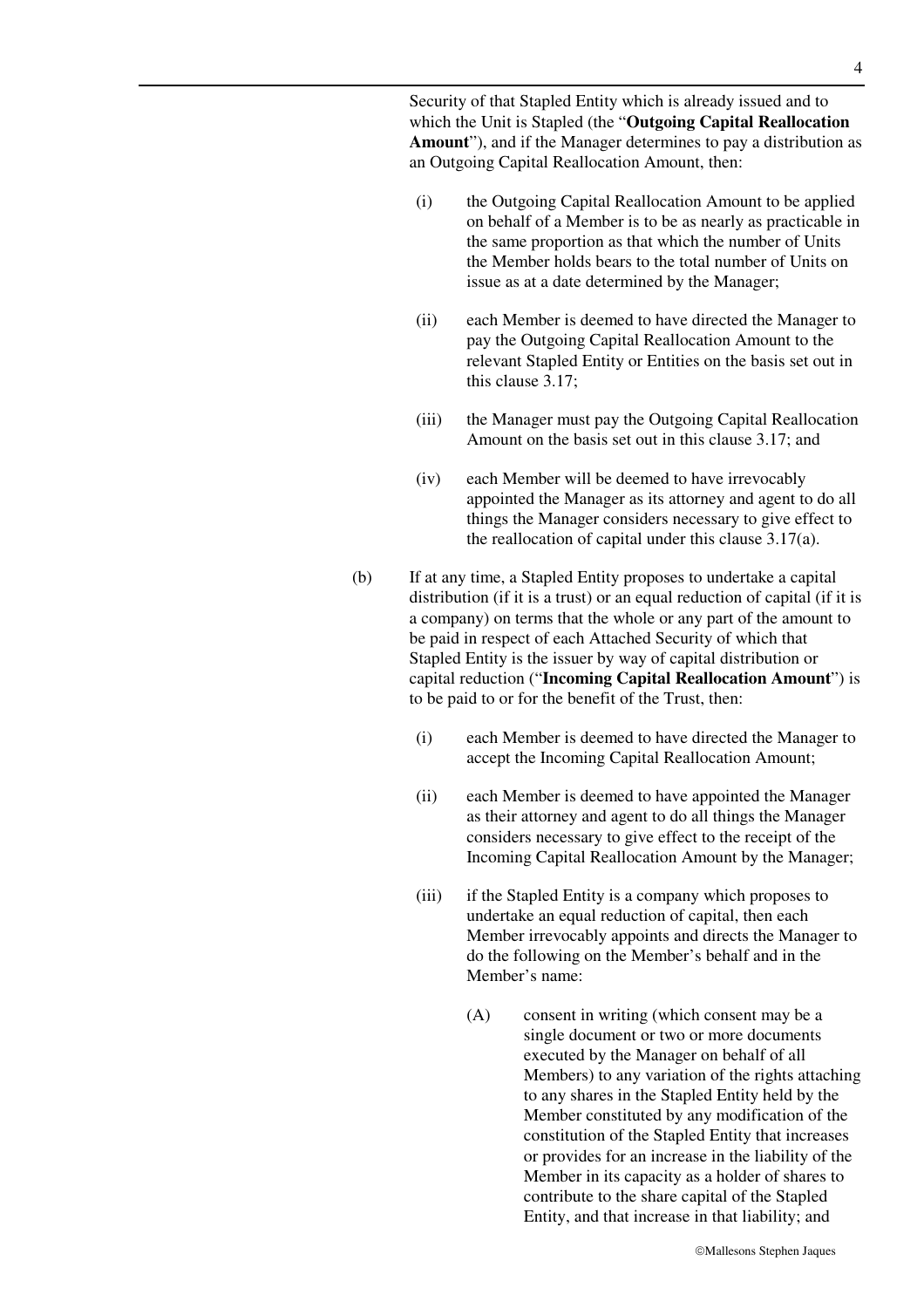(B) agree in writing (which agreement may be a single document or two or more documents executed by the Manager on behalf of all Members) to the increase in the Member's liability to contribute to the share capital of the Stapled Entity in accordance with the constitution of the Stapled Entity, and the Manager will receive the Incoming Capital Reallocation Amount as an additional capital payment in respect of the Unit to which the relevant Attached

Security is Stapled. All amounts so received by the

#### **Financial Instruments**

3.18 Without limiting clause 13, but subject to the Corporations Act:

Manager are Assets.

- (a) the Manager may, in addition to Units and Options, issue any other interests, rights or instruments relating to the Trust (including derivatives, debentures, convertible notes or other instruments of a debt, equity, quasi-debt, quasi-equity or hybrid nature) ("**Financial Instruments**"); and
- (b) Financial Instruments may be issued:
	- (i) at an application price (which may be nil) determined by the Manager if permissible under the Corporations Act or, if such determination may not be made, at an application price of \$100 per Financial Instrument; and
	- (ii) on such other terms (including with preferred, deferred or other special rights, obligations or restrictions, with regard to distributions, voting, return of capital, payment of calls, redemption, conversion or otherwise, provided that while Stapling applies, the Financial Instrument must convert into one or more Stapled Securities, not Units alone) as the Manager determines, to the extent that the terms are not inconsistent with the provisions of this constitution which are required to be included in it by section 601GA of the Corporations Act.
- 3.19 Subject to the Corporations Act and except as provided in the terms of issue of the Financial Instrument:
	- (a) a Financial Instrument will not confer any interest in or any rights to participate in the income or capital of the Trust, but otherwise the Holder of a Financial Instrument holds that Financial Instrument subject to the rights, restrictions and obligations attaching to that Financial Instrument; and
	- (b) a Holder of a Financial Instrument who is not a Member is not entitled to any other rights of a Member.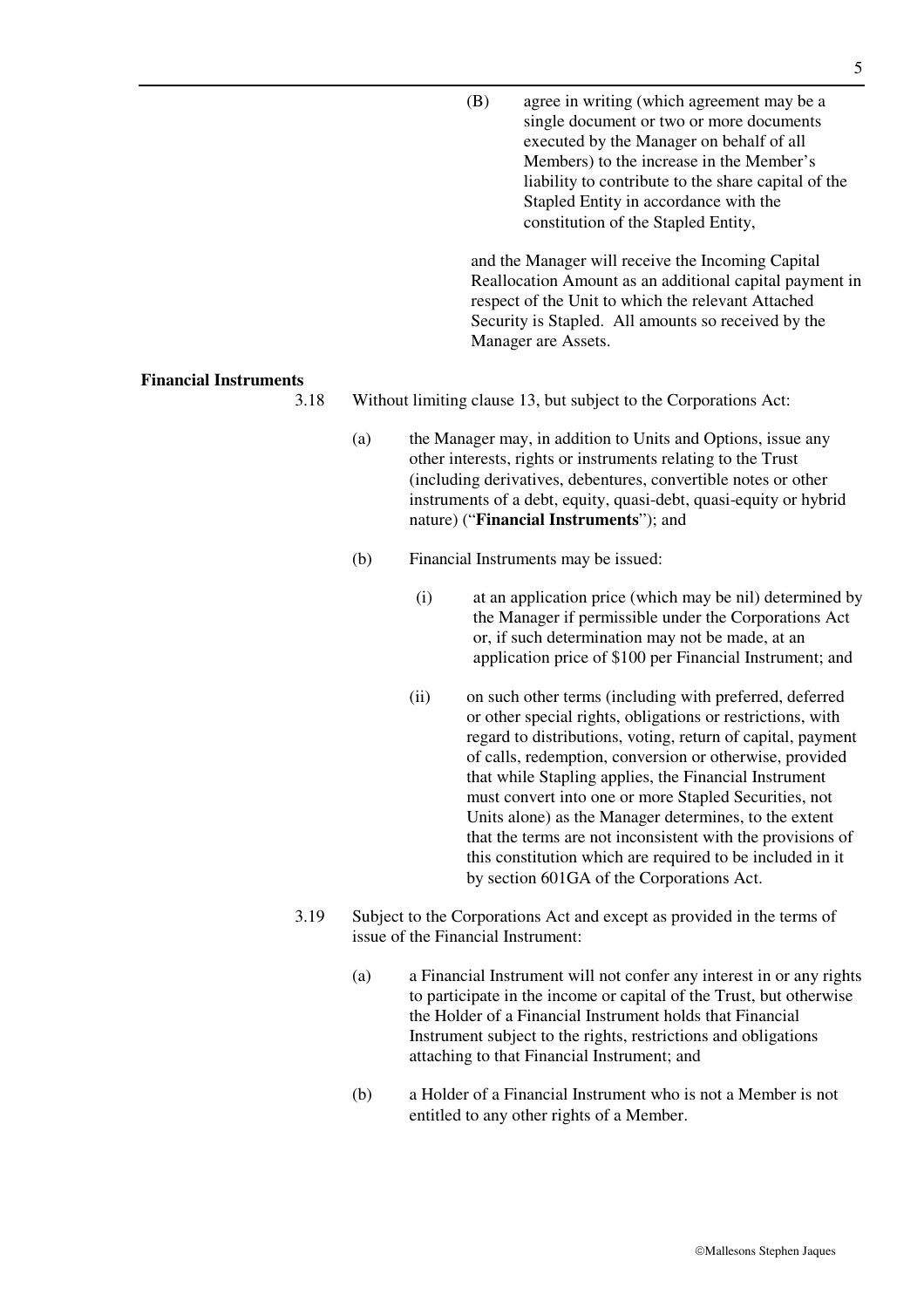### **4 Transfer, transmission and joint holders**

#### **Transfer of Units, Options and Financial Instruments**

4.1 Units, Options and Financial Instruments may be transferred subject to their terms, this clause 4 and clause 29.

#### **Transfer if not Officially Quoted**

- 4.2 If Units, Options or Financial Instruments are not Officially Quoted transfers must be:
	- (a) in a form approved by the Manager;
	- (b) accompanied by any evidence the Manager reasonably requires to show the right of the transferor to make the transfer; and
	- (c) if the Manager requires, be presented for Registration duly stamped.

If Units, Options or Financial Instruments the subject of a proposed transfer are not Officially Quoted, the Manager may refuse to record any transfer in the Register without giving any reason for the refusal.

#### **Transfer if Officially Quoted**

- 4.3 Subject to this constitution and the Listing Rules, if a Unit, Option or Financial Instrument is Officially Quoted, it is transferable:
	- (a) as provided by the Operating Rules of a CS Facility if applicable; or
	- (b) by any other method of transfer which is required or permitted by the Corporations Act and ASX.

If a duly completed instrument of transfer:

- (c) is used to transfer a Unit, Option or Financial Instrument in accordance with paragraph (b); and
- (d) is left for registration with the Registrar, duly stamped if required and accompanied by any information that the Manager properly requires to show the right of the transferor to make the transfer,

the Manager must, subject to the Manager's powers, register the transferee as the Member, Option Holder or Holder of a Financial Instrument as relevant.

**When transfer is effective** 

4.4 Except as provided by any applicable Operating Rules of a CS Facility, a transfer is not effective until Registered.

#### **Manager may request holding lock or refuse to register transfer**

- 4.5 If the Units, Options or Financial Instruments are Officially Quoted, and if permitted to do so by the Listing Rules, the Manager may:
	- (a) request the CS Facility Operator or the Registrar, as the case may be, to apply a holding lock to prevent a transfer of Units, Options or Financial Instruments from being registered on the CS Facility's sub register or registered on an issuer-sponsored sub register, as the case may be; or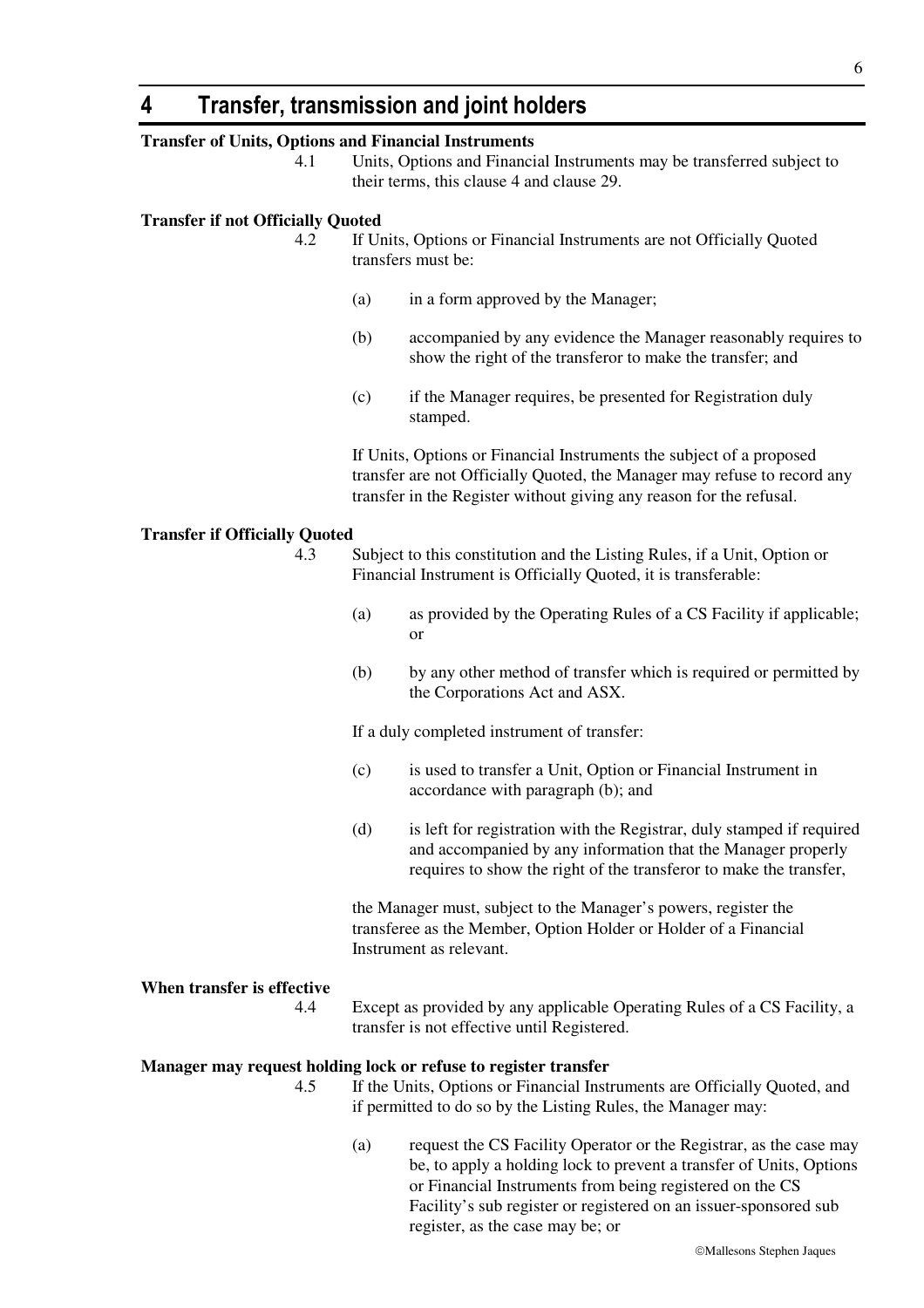(b) refuse to Register a transfer of other Units, Options or Financial Instruments to which paragraph (a) does not apply.

#### **Manager must request holding lock or refuse to register transfer**

4.6 The Manager must:

- (a) request the CS Facility Operator or the Registrar, as the case may be, to apply a holding lock to prevent a transfer of Units, Options or Financial Instruments from being registered on the CS Facility's sub register or registered on an issuer-sponsored sub register, as the case may be; or
- (b) refuse to register any transfer of Units, Options or Financial Instruments to which paragraph (a) does not apply,

if the Corporations Act or Listing Rules require the Manager to do so or the transfer is in breach of clause 29.

#### **Notice of holding locks and refusal to register transfer**

| 4.7                                          | If, in the exercise of its rights under clauses 4.5 or 4.6, the Manager<br>requests the application of a holding lock to prevent a transfer of Units,<br>Options or Financial Instruments or refuses to Register a transfer of Units,<br>Options or Financial Instruments, it must, within two months after the<br>date on which the transfer was lodged with it, give written notice of the<br>request or refusal to: |  |
|----------------------------------------------|------------------------------------------------------------------------------------------------------------------------------------------------------------------------------------------------------------------------------------------------------------------------------------------------------------------------------------------------------------------------------------------------------------------------|--|
|                                              | the holder of the Units, Options or Financial Instruments;<br>(a)                                                                                                                                                                                                                                                                                                                                                      |  |
|                                              | the purported transferee; and<br>(b)                                                                                                                                                                                                                                                                                                                                                                                   |  |
|                                              | (c)<br>the broker lodging the transfer, if any.                                                                                                                                                                                                                                                                                                                                                                        |  |
|                                              | Failure to give notice does not, however, invalidate the decision of the<br>Manager.                                                                                                                                                                                                                                                                                                                                   |  |
| <b>Joint tenancy</b><br>4.8                  | Persons Registered jointly as a Member, or holder of an Option or<br>Financial Instrument, hold as joint tenants and not as tenants in common<br>unless the Manager otherwise agrees.                                                                                                                                                                                                                                  |  |
| <b>Transmission on death</b><br>4.9          | If a holder of Units, Options or Financial Instruments, who does not hold<br>them jointly, dies, the Manager will recognise only the personal<br>representative of the holder as being entitled to the holder's interest in the<br>Units, Options or Financial Instruments.                                                                                                                                            |  |
| Information given by personal representative |                                                                                                                                                                                                                                                                                                                                                                                                                        |  |

- 4.10 If the personal representative gives the Manager the information it reasonably requires to establish the representative's entitlement to be registered as a holder of the Units, Options or Financial Instruments:
	- (a) the personal representative may:
		- (i) by giving a written and signed notice to the Manager, elect to be registered as the holder of the Units, Options or Financial Instruments; or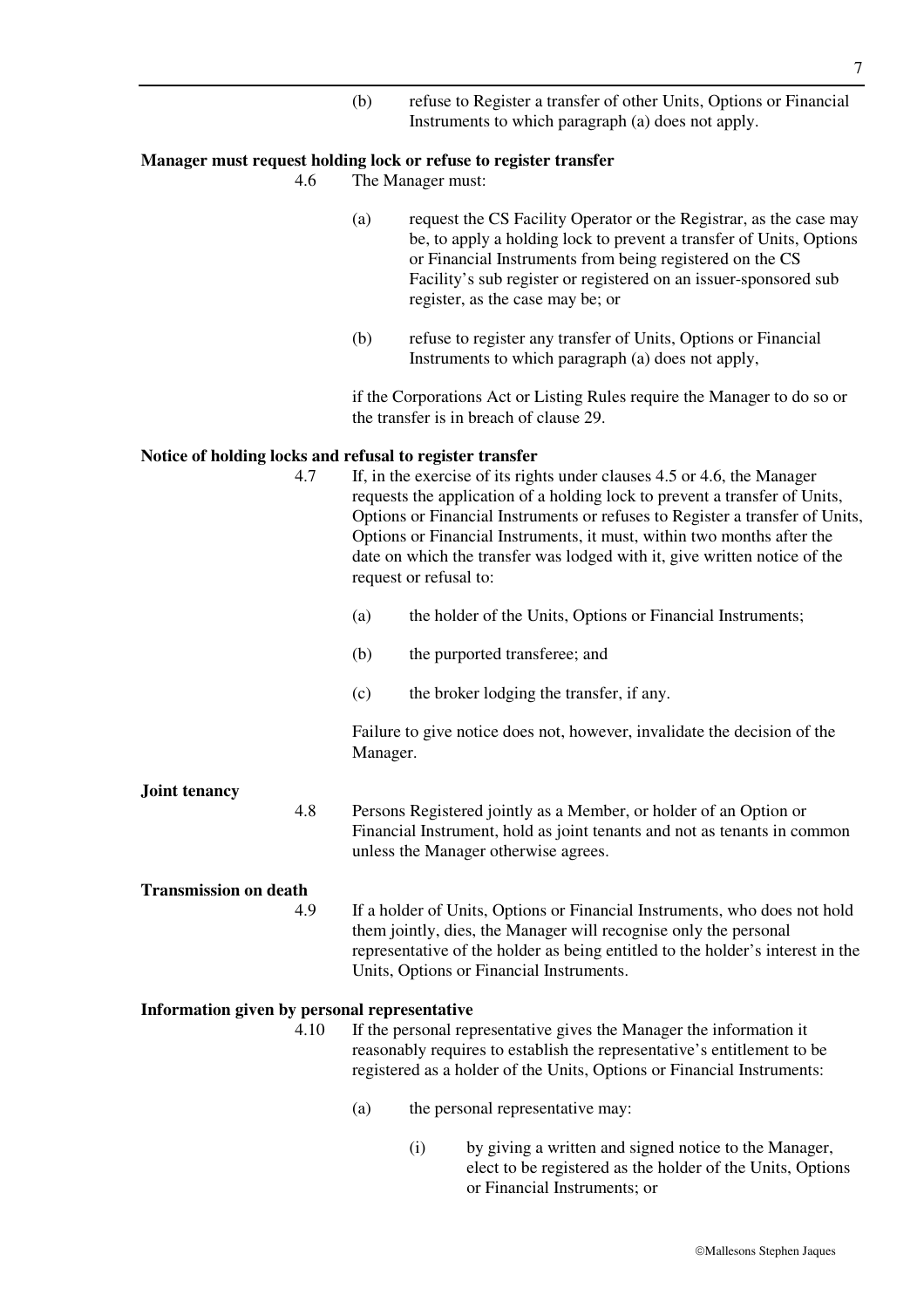- (ii) by giving a completed transfer form to the Manager, transfer the Units, Options or Financial Instruments to another person; and
- (b) the personal representative is entitled, whether or not registered as the holder of the Units, Options or Financial Instruments, to the same rights as the previous holder.

On receiving an election under paragraph  $(a)(i)$ , the Manager must register the personal representative as the holder of the Units, Options or Financial Instruments.

A transfer under paragraph (a)(ii) is subject to the clauses that apply to transfers generally.

#### **Death of joint owner**

4.11 If a holder of Units, Options or Financial Instruments, who holds them jointly, dies, the Manager will recognise only the survivor as being entitled to the holder's interest in the Units, Options or Financial Instruments. The estate of the holder is not released from any liability in respect of the Units, Options or Financial Instruments.

#### **Transmission on bankruptcy**

- 4.12 If a person entitled to Units, Options or Financial Instruments because of the bankruptcy of a holder of Units, Options or Financial Instruments gives the Manager the information it reasonably requires to establish the person's entitlement to be registered as the holder of the Units, Options or Financial Instruments, the person may:
	- (a) by giving a written and signed notice to the Manager, elect to be registered as the holder of the Units, Options or Financial Instruments; or
	- (b) by giving a completed transfer form to the Manager, transfer the Units, Options or Financial Instruments to another person.

On receiving an election under paragraph (a), the Manager must register the person as the holder of the Units, Options or Financial Instruments.

A transfer under paragraph (b) is subject to the clauses that apply to transfers generally.

This clause has effect subject to the Bankruptcy Act 1966 (Cwlth).

#### **Transmission on mental incapacity**

- 4.13 If a person entitled to Units, Options or Financial Instruments because of the mental incapacity of a holder of Units, Options or Financial Instruments gives the Manager the information it reasonably requires to establish the person's entitlement to be registered as the holder of the Units, Options or Financial Instruments:
	- (a) the person may:
		- (i) by giving a written and signed notice to the Manager, elect to be registered as the holder of the Units, Options or Financial Instruments; or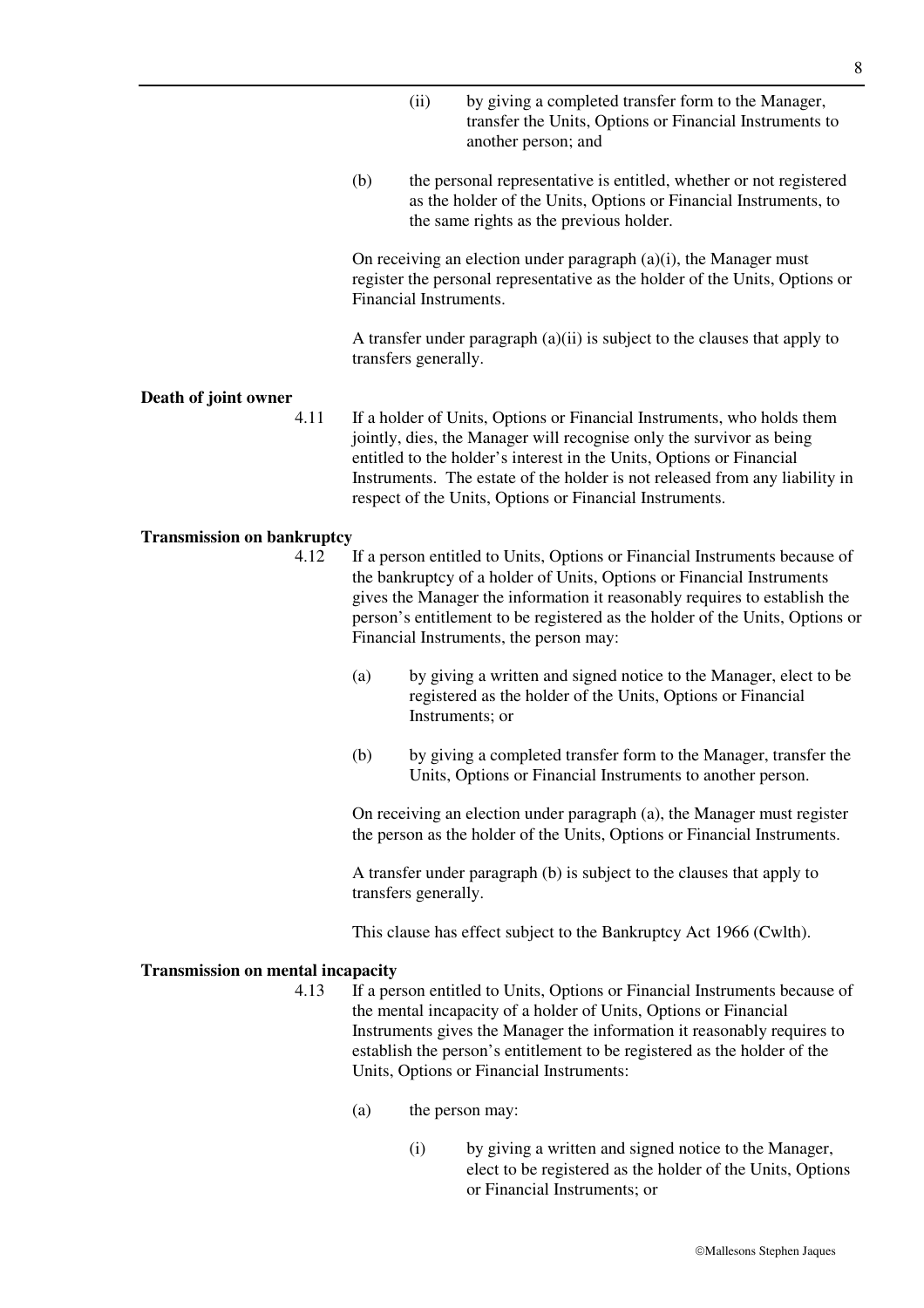- (ii) by giving a completed transfer form to the Manager, transfer the Units, Options or Financial Instruments to another person; and
- (b) the person is entitled, whether or not registered as the holder of the Units, Options or Financial Instruments, to the same rights as the previous holder.

On receiving an election under paragraph  $(a)(i)$ , the Manager must register the person as the holder of the Units, Options or Financial Instruments.

A transfer under paragraph (a)(ii) is subject to the clauses that apply to transfers generally.

# **5 Application Price for Units, Options and Financial Instruments**

#### **Application Price**

| 5.1                       |     | Subject to clause 22.1 and the Stapling Provisions while they apply, the<br>application price for a Unit must be calculated as follows:                                                                                              |
|---------------------------|-----|--------------------------------------------------------------------------------------------------------------------------------------------------------------------------------------------------------------------------------------|
|                           | (a) | in the case of Units offered as part of Stapled Securities pursuant<br>to the First Offer Document, at that part of the First Offer<br>Document Application Price as is allocated in accordance with<br>paragraph 4.1 of Schedule 1; |
|                           | (b) | in the case of a proportionate offer (including a rights issue), in<br>accordance with clause 5.4;                                                                                                                                   |
|                           | (c) | in the case of a placement of Units or issue of Units under a<br>security purchase plan while Units are Officially Quoted, in<br>accordance with clause 5.6;                                                                         |
|                           | (d) | in the case of reinvestment of distributions, in accordance with<br>clauses 5.7 or 5.8;                                                                                                                                              |
|                           | (e) | in the case of Units issued pursuant to the exercise of an Option,<br>at a price calculated in accordance with clause 5.9;                                                                                                           |
|                           | (f) | subject to paragraphs (a) to (e), in all other cases while Units are<br>Officially Quoted, the Market Price of Units applicable on the<br>date as at which the application price is to be calculated; and                            |
|                           | (g) | while Units are not Officially Quoted, in accordance with the<br>following formula:                                                                                                                                                  |
|                           |     | Net Asset Value + Transaction Costs<br>number of Units in issue.                                                                                                                                                                     |
| ne for calculation<br>5.2 |     | Each of the variables in clause $5.1(g)$ must be determined as at the next                                                                                                                                                           |

#### **Tir**

- 5.2 Each of the variables in clause  $5.1(g)$  must be determined as at the next Valuation Time after:
	- (a) the Manager receives the application for Units; or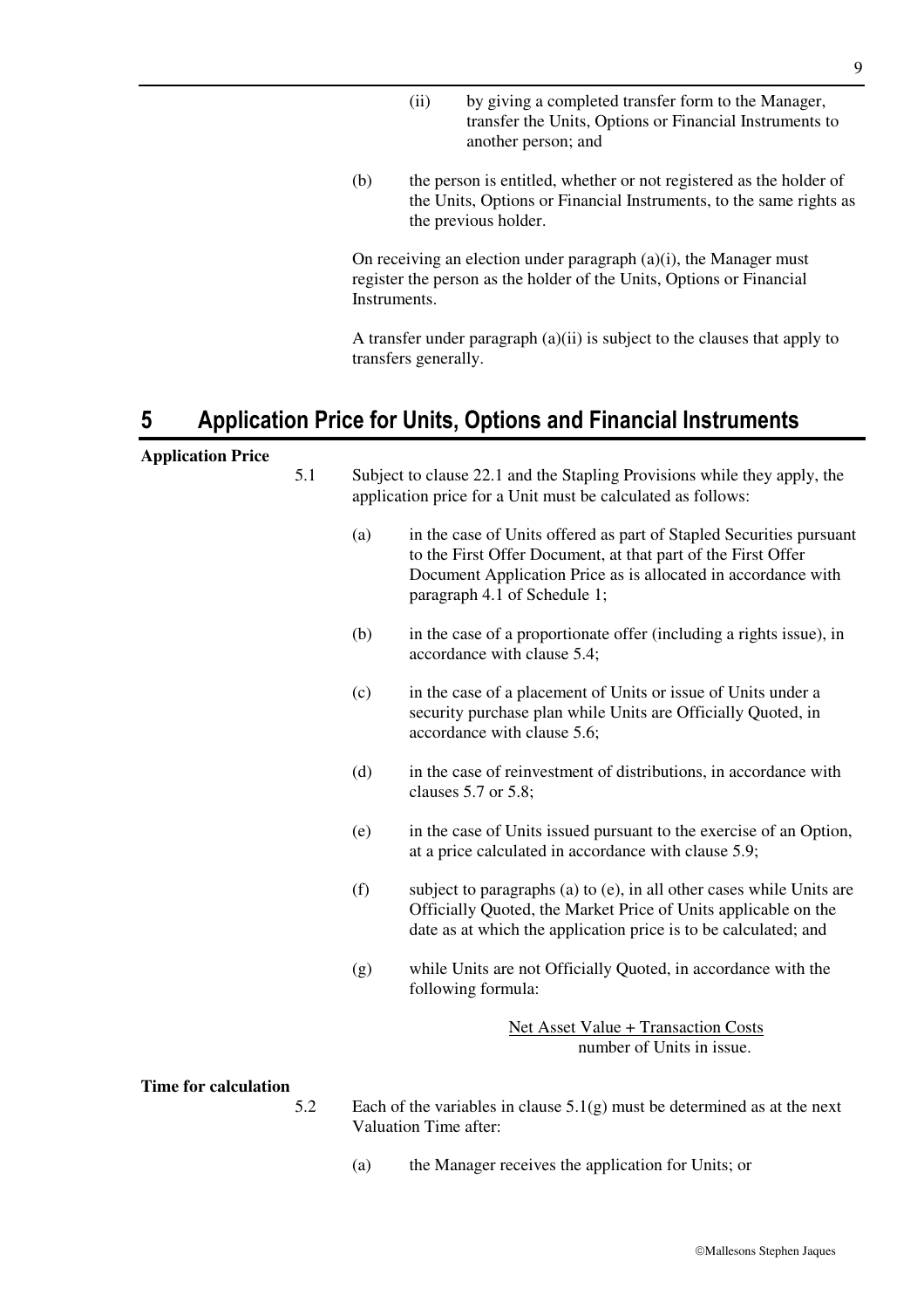(b) the Manager receives the application money (even if paid or to be paid into the Applications Account) or the property against which Units are to be issued is vested in the Manager,

whichever happens later.

#### **Rounding**

5.3 Subject to the Listing Rules, the Application Price may be rounded as the Manager determines. The amount of the rounding must not be more than 1% of the Application Price. Any excess application money or property which results from rounding becomes an Asset.

#### **Pro rata rights issues**

- 5.4 Subject to the terms of any applicable ASIC Relief<sup>4</sup> and the Listing Rules, the Manager may offer Units for subscription at a price determined by the Manager to those persons who were Members on a date determined by the Manager:
	- (a) provided that, subject to paragraph (b) of this clause 5.4, all Members are offered Units in proportion to the value of the Member's Units at the relevant date; but
	- (b) the Manager may exclude a Member from the pro rata offer<sup>5</sup> if to do so would not be in contravention of paragraph  $601FC(1)(d)$  of the Corporations Act (as modified by ASIC Relief).<sup>6</sup>

### **Terms of pro rata issues**

-

5.5

- (a) Any offer made under clause 5.4 must specify the period during which it may be accepted. It must be made to Members in proportion to the value of their respective Unit holdings on the date determined by the Manager under clause 5.4. The Manager may adjust any entitlement to accord with the Listing Rules and, in the case of fractions, the Manager must offer the next higher whole number of Units. Any Member may renounce their entitlement in favour of some other person, unless the issue is expressed to be non-renounceable.
- (b) Any Units offered for subscription under clause 5.4 which are not subscribed for within the period for acceptance set by the Manager may be offered for subscription by the Manager to any person. The application price payable in relation to such further offer must not be less than that at which the Units were originally offered to Members.
- (c) If an underwriter has underwritten any offer for subscription of Units under clause 5.4, the underwriter may take up any Units not subscribed for by Members.

<sup>&</sup>lt;sup>4</sup> See ASIC Class Order [CO 13/655] notional section 601GAD(3) and Regulatory Guide 134.

 $<sup>5</sup>$  The clause assumes the Manager is able to comply with the conditions in Listing Rule 7.7.1.</sup>

<sup>6</sup> See ASIC Class Order [CO 13/656] (Exemption – Equality of treatment).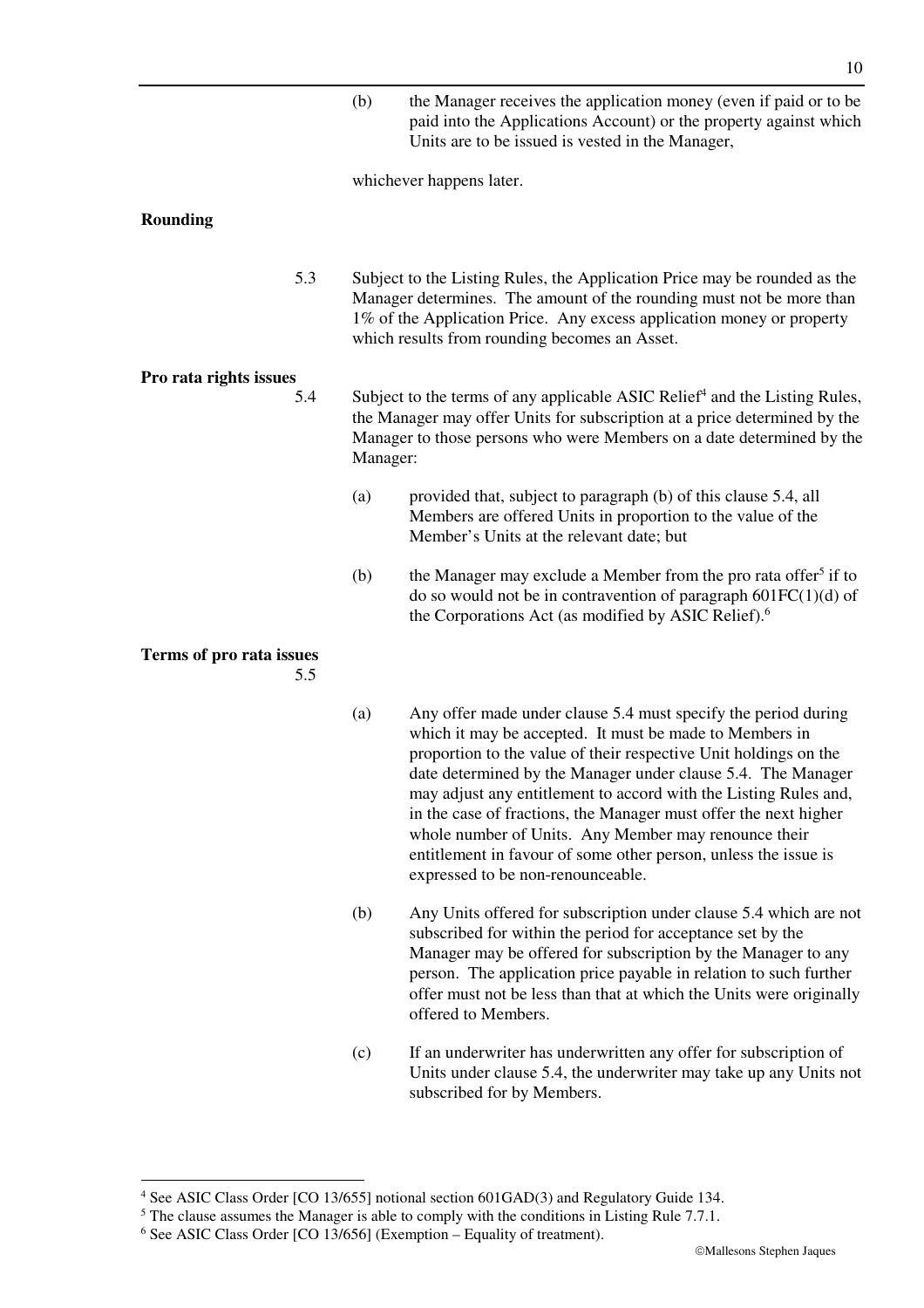#### **Placements and security purchase plan while Listed**

5.6 While Units are Officially Quoted and not suspended from quotation, the Manager may at any time issue Units by way of a placement or under a security purchase plan: (a) at the Market Price of Units on the day immediately before the date on which the Units are offered or, if there is no offer, the day immediately before the date on which the Units are issued; or (b) at a price and on terms determined by the Manager, provided that the Manager complies with the Listing Rules applicable to the issue and the conditions and restrictions of any applicable ASIC Relief.<sup>7</sup> **Reinvestment while Listed**  5.7 (a) If reinvestment of distributions payable to a Member under clause 11.14 applies while the Units are Officially Quoted, subject to the terms of any applicable ASIC Relief<sup>8</sup> and the Listing Rules, the Manager may issue Units on the basis that the application price for each additional Unit issued or transferred upon reinvestment is the price determined by the Manager. If the Manager has not determined the application price by the date at which Units are to be issued or transferred upon reinvestment, the price will be the Market Price of the Units. (b) If the amount to be reinvested in additional Units results in a fraction of a Unit, the number of Units to be issued will be rounded down to the nearest whole Unit and any remaining amount becomes an Asset. **Reinvestment while not Listed**  5.8 While Units are not Officially Quoted, subject to the terms of any applicable ASIC Relief<sup>9</sup>, the Manager may issue Units on the basis that the application price payable for each additional Unit on reinvestment of distributions payable to a Member under clause 11.14 is the price determined by the Manager. If the Manager has not determined the application price by the date at which Units are to be issued or transferred upon reinvestment, the application price will be as calculated under clause 5.1(f) on the first Business Day after the end of the Distribution Period to which the distribution relates. **Options**  5.9 Subject to the Corporations Act (including the conditions of any applicable ASIC Relief) and the Listing Rules, while the Trust is a Registered Scheme, the Manager may issue Options over Units: (a) at an application price (which may be nil) determined by the Manager if permissible under the Corporations Act or, if such determination may not be made, at a nil Application Price; and (b) on the basis that the Application Price for a Unit to be issued on exercise of the Option is a price determined by the Manager:

-

<sup>&</sup>lt;sup>7</sup> See ASIC Class Orders [CO13/655] notional section 601GAD(2) and (4) and [CO 09/425].

<sup>8</sup> See ASIC Class Order [CO 13/655].

<sup>&</sup>lt;sup>9</sup> See ASIC Class Order [CO 13/655] notional section 601GAD(5).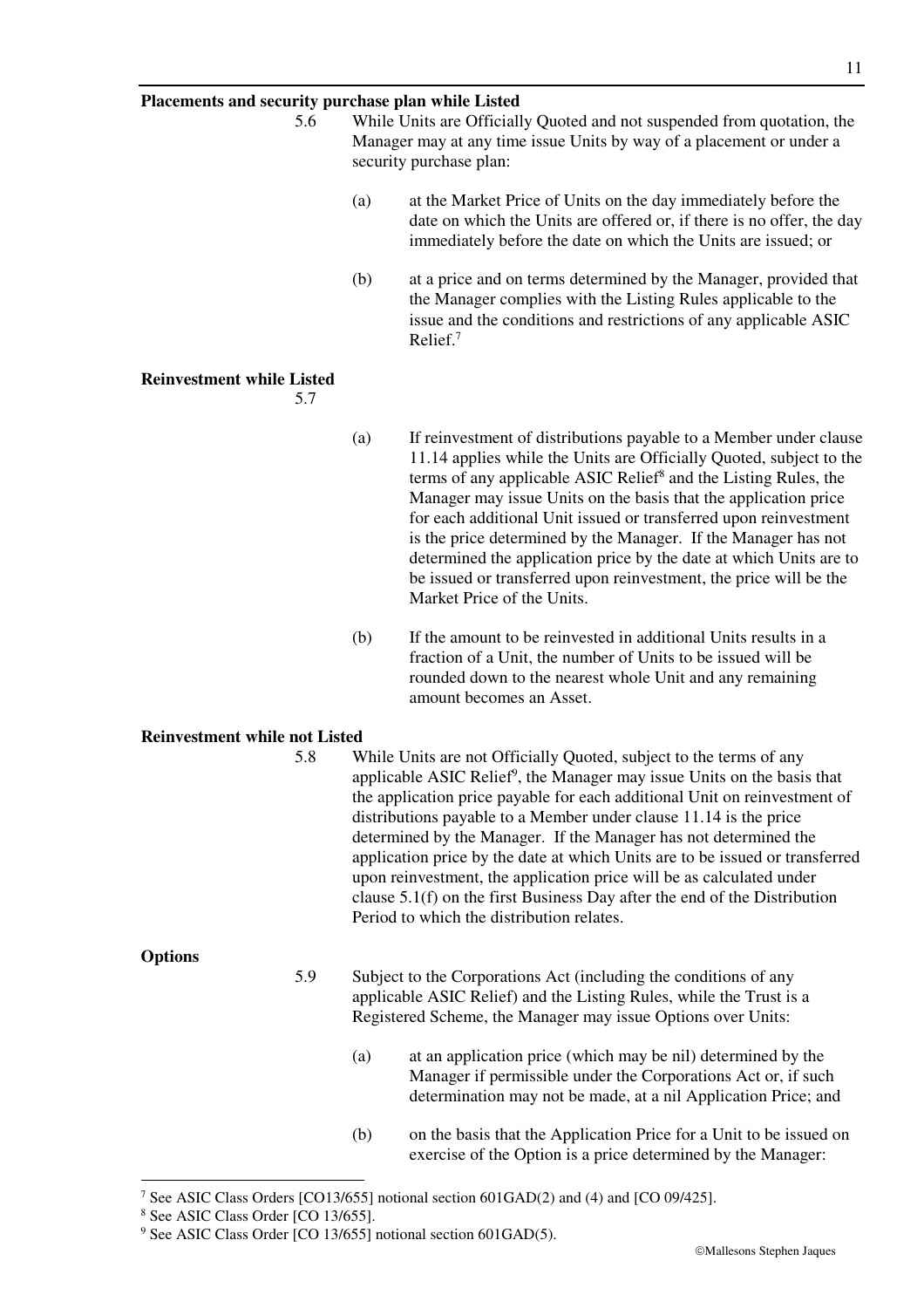- (i) while the Units are Officially Quoted, in accordance with the terms of ASIC Relief<sup>10</sup> for a rights issue or a placement of Units (as applicable), or under clause 5.1(f);
- (ii) while the Units are not Officially quoted, in accordance with the terms of ASIC Relief for a rights issue (if applicable) and otherwise in accordance with clause 5.1(g).

#### **Financial Instruments**

5.10 The application price of a Financial Instrument is the price determined in accordance with clause 3.18(b).

# **6 Application procedure for Units, Options and Financial Instruments**

| <b>Application form</b> |     |      |                                                                                                                                                                                                                                                                                                                                                          |
|-------------------------|-----|------|----------------------------------------------------------------------------------------------------------------------------------------------------------------------------------------------------------------------------------------------------------------------------------------------------------------------------------------------------------|
|                         | 6.1 |      | An applicant for Units or Options must complete a form approved by the<br>Manager if the Manager so requires. The form may be transmitted<br>electronically if approved by the Manager.                                                                                                                                                                  |
| <b>Payment</b>          | 6.2 |      | Payment in respect of an application in a form acceptable to the Manager,<br>or a transfer of property of a kind acceptable to the Manager and able to<br>be vested in the Manager or any other person nominated by the Manager<br>for that purpose, must:                                                                                               |
|                         |     | (a)  | accompany the application;                                                                                                                                                                                                                                                                                                                               |
|                         |     | (b)  | be received by or made available to the Manager or the Custodian<br>within such period before or after the Manager receives the<br>application form as the Manager determines from time to time, or<br>as the terms of issue of the relevant Unit or Option contemplate;<br>or                                                                           |
|                         |     | (c)  | comprise a reinvestment of distribution in accordance with this<br>constitution.                                                                                                                                                                                                                                                                         |
|                         |     |      | If the Manager accepts a transfer of property other than cash:                                                                                                                                                                                                                                                                                           |
|                         |     | (i)  | the value attributed to the property must be equivalent to a price<br>at which the Manager could properly buy the property and, if the<br>Manager requires, the applicant must provide a recent valuation<br>of the property; $^{11}$ and                                                                                                                |
|                         |     | (ii) | any additional costs associated with the valuation or transfer of<br>the property beyond the amount of the Transaction Costs factored<br>into the Application Price for the Units must be paid by the<br>applicant either directly or by deducting the costs from the value<br>of the property before the number of Units to be issued is<br>calculated. |

<sup>&</sup>lt;u>.</u> <sup>10</sup> See ASIC Class Order [CO 13/655] notional section 601GAD (3)(b).

<sup>&</sup>lt;sup>11</sup> ASIC RG 134.42.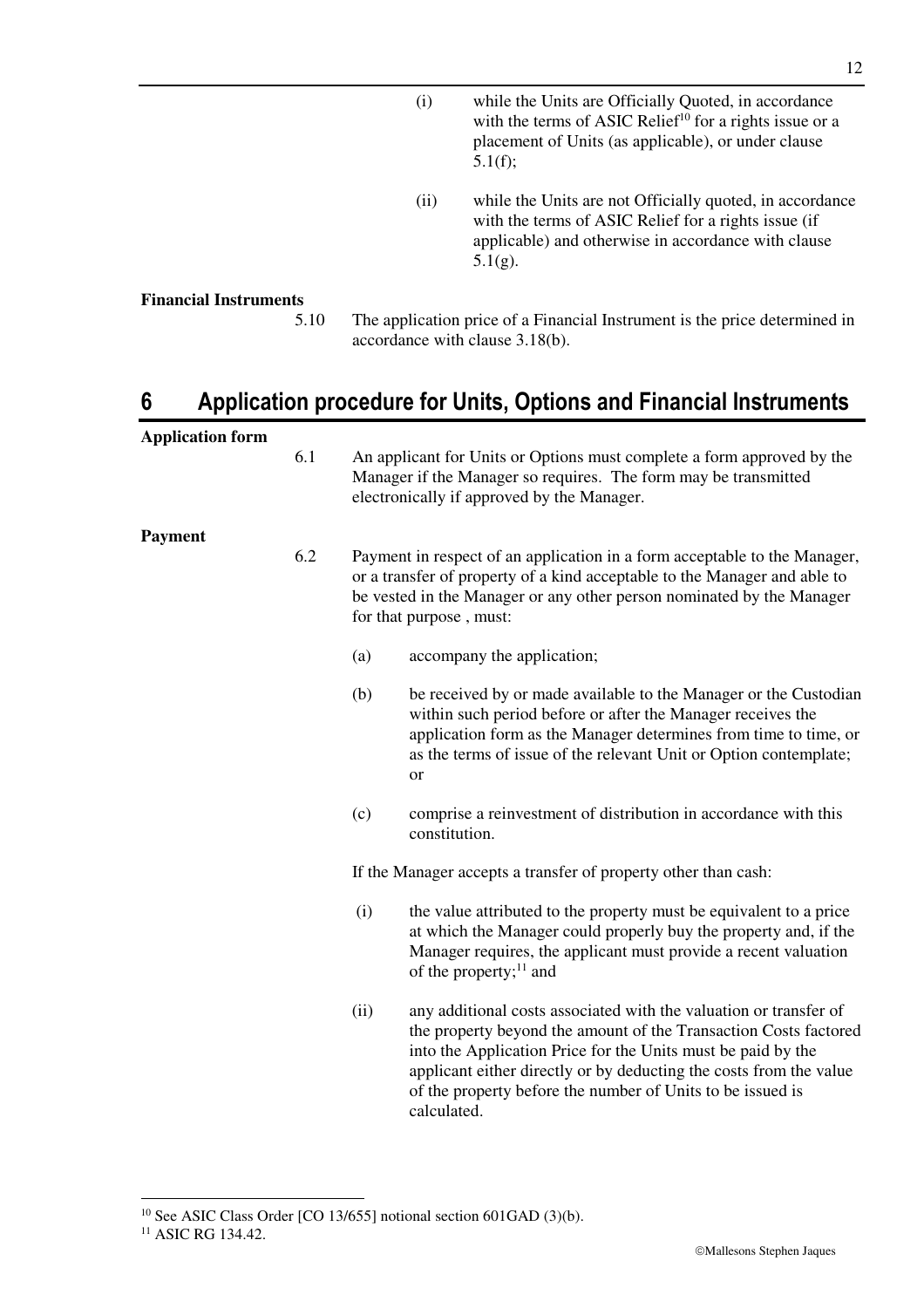| Manager may reject     |     |                                                                                                                                                                                                                                                                                           |
|------------------------|-----|-------------------------------------------------------------------------------------------------------------------------------------------------------------------------------------------------------------------------------------------------------------------------------------------|
|                        | 6.3 | Subject to the Listing Rules, the Manager may reject an application in<br>whole or in part without giving any reason for the rejection.                                                                                                                                                   |
| <b>Minimum</b> amounts | 6.4 | The Manager may set a minimum application amount and a minimum<br>holding for the Trust in respect of Units or Options and alter or waive<br>those amounts at any time.                                                                                                                   |
| <b>Issue date</b>      | 6.5 | Except in the case of a reinvestment of distribution in accordance with<br>this constitution, Units or Options are taken to be issued when:                                                                                                                                               |
|                        |     | (a)<br>the Manager accepts the application; or                                                                                                                                                                                                                                            |
|                        |     | (b)<br>the Manager receives the application money, or the property<br>against which the Units or Options are to be issued is vested in<br>the Manager,                                                                                                                                    |
|                        |     | whichever happens later.                                                                                                                                                                                                                                                                  |
|                        |     | Units which are issued on a reinvestment of distribution in accordance<br>with this constitution are taken to be issued on the first Business Day after<br>the Record Date for the relevant Distribution Period.                                                                          |
| <b>Uncleared funds</b> |     |                                                                                                                                                                                                                                                                                           |
|                        | 6.6 | Units or Options issued against application money paid other than in<br>cleared funds, or in consideration of a transfer of property, are void if the<br>funds are not subsequently cleared or the property does not vest in the<br>Manager within 1 month of receipt of the application. |
|                        |     | <b>Application procedure for Financial Instruments</b>                                                                                                                                                                                                                                    |
|                        | 6.7 | The provisions of this clause 6 apply to applications for Financial<br>Instruments with any necessary adaptations.                                                                                                                                                                        |

# **7 Redemption Price of Units, Options and Financial Instruments**

| <b>Redemption Price</b> |     |                                                                                                     |
|-------------------------|-----|-----------------------------------------------------------------------------------------------------|
|                         | 7.1 | Subject to clauses 8.15 and 8.16, the redemption price for a Unit must be<br>calculated as follows: |
|                         |     | Net Asset Value - Transaction Costs<br>number of Units in issue                                     |
| Time for calculation    |     |                                                                                                     |
|                         | 7.2 | Each of the variables in clause 7.1 must be determined:                                             |
|                         |     |                                                                                                     |

- (a) while the Trust is a Registered Scheme and is Liquid, and at all times when the Trust is not a Registered Scheme, as at the next Valuation Time after the Manager receives the redemption request or determines that the Units are to be redeemed, whichever is the earlier; or
- (b) while the Trust is a Registered Scheme and is not Liquid, as at the last Valuation Time before the withdrawal offer is made.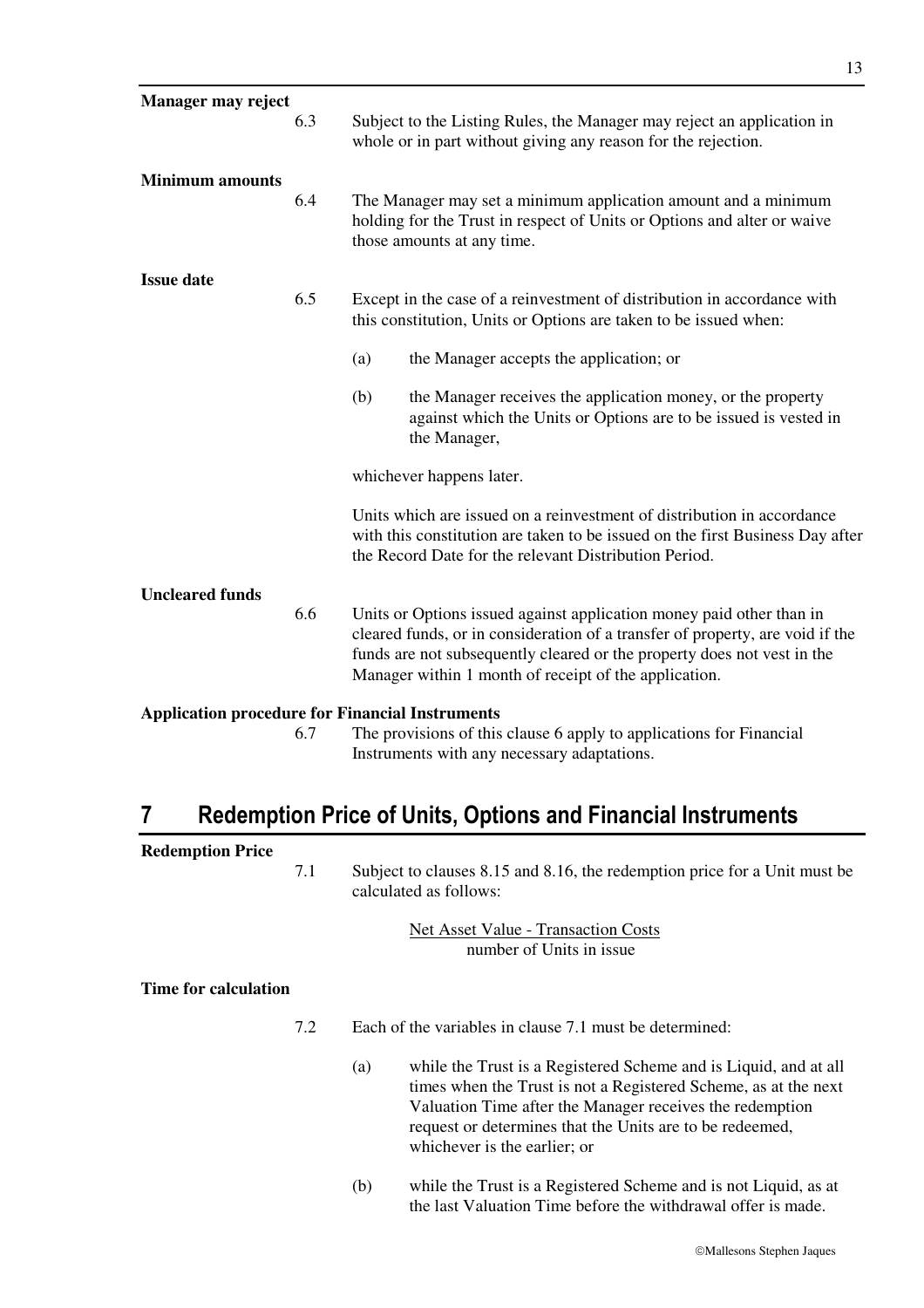| <b>Redemption Price of Options</b>               |     |     |                                                                                                                                                                                                                                                                                                                                       |
|--------------------------------------------------|-----|-----|---------------------------------------------------------------------------------------------------------------------------------------------------------------------------------------------------------------------------------------------------------------------------------------------------------------------------------------|
|                                                  | 7.3 |     | The redemption price of an Option is:                                                                                                                                                                                                                                                                                                 |
|                                                  |     | (a) | while the Options are quoted for trading on ASX, its Market<br>Price, and                                                                                                                                                                                                                                                             |
|                                                  |     | (b) | while the Options are not quoted for trading on ASX, the price<br>determined in accordance with the principles in paragraph (c) of<br>the definition of Market Value in clause 31.1.                                                                                                                                                  |
| <b>Redemption price of Financial Instruments</b> |     |     |                                                                                                                                                                                                                                                                                                                                       |
|                                                  | 7.4 |     | Subject to the terms of the relevant Financial Instruments and the<br>Corporations Act, a Financial Instrument may be redeemed at a<br>redemption price determined by the Manager if permissible under the<br>Corporations Act or, if such determination may not be made, at a<br>redemption price of \$100 per Financial Instrument. |
| Rounding                                         | 7.5 |     | Subject to the Listing Rules, the Redemption Price may be rounded as the<br>Manager determines but the amount of the rounding must not be more                                                                                                                                                                                        |
|                                                  |     |     | than 1% of the Redemption Price. Any excess which results from<br>rounding becomes an Asset of the Trust.                                                                                                                                                                                                                             |

# **8 Redemption procedures**

| <b>While Officially Quoted</b><br>8.1                  | While Units are Officially Quoted: |                                                                                                                                                                                                                                                                                                                                                                                                                   |  |
|--------------------------------------------------------|------------------------------------|-------------------------------------------------------------------------------------------------------------------------------------------------------------------------------------------------------------------------------------------------------------------------------------------------------------------------------------------------------------------------------------------------------------------|--|
|                                                        | (a)                                | clauses 8.11 to 8.13 apply only to the extent provided for in<br>clause 8.16;                                                                                                                                                                                                                                                                                                                                     |  |
|                                                        | (b)                                | clauses 8.10 and 8.14 to 8.18 apply; and                                                                                                                                                                                                                                                                                                                                                                          |  |
|                                                        | (c)                                | clauses 8.2 to 8.9 do not apply.                                                                                                                                                                                                                                                                                                                                                                                  |  |
|                                                        |                                    | If the Stapling Provisions apply and Units comprise part of a Stapled<br>Security that is Officially Quoted, clauses 8.15 and 8.16 apply with any<br>necessary modifications.                                                                                                                                                                                                                                     |  |
| <b>Request for redemption</b><br>8.2                   |                                    | A Member may make a request for the redemption of some or all of their<br>Units by giving the Manager notice in writing of the request specifying<br>the number or value of Units to be redeemed and sufficient details to<br>identify the Member, or in any other manner approved by the Manager,<br>and the Manager must give effect to that request at the time and in the<br>manner set out in this clause 8. |  |
| 8.3                                                    | agrees.                            | A Member may not withdraw a redemption request unless the Manager                                                                                                                                                                                                                                                                                                                                                 |  |
| When Trust is Liquid or not a Registered Scheme<br>8.4 |                                    | Clauses 8.5 and 8.7 apply only:                                                                                                                                                                                                                                                                                                                                                                                   |  |
|                                                        | (a)                                | while the Trust is Liquid; and                                                                                                                                                                                                                                                                                                                                                                                    |  |

(b) while the Trust is not Liquid but is not a Registered Scheme.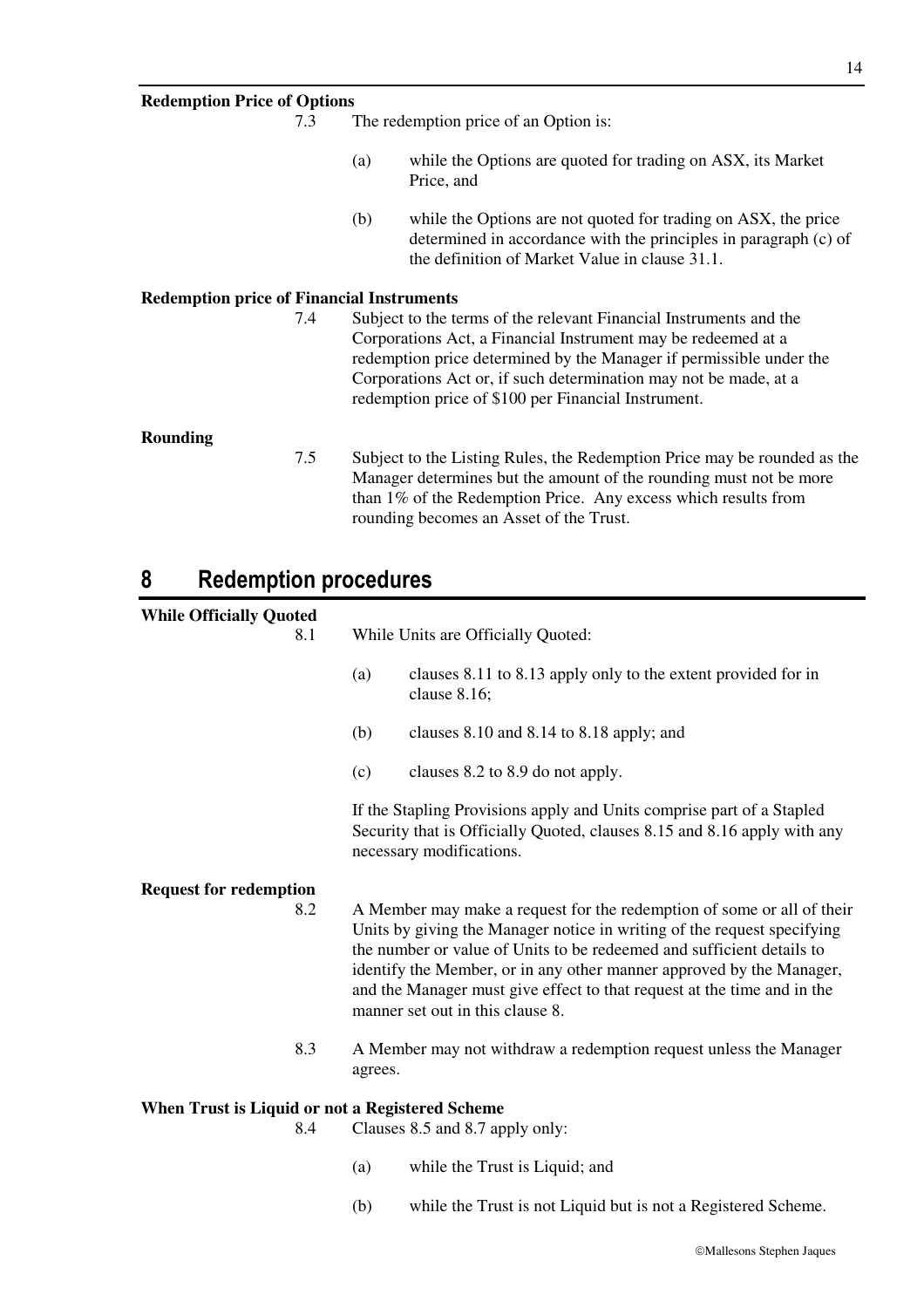| <b>Manager must redeem</b>               |          |                                                                                                                                                                                                                                                                                                                                                                                                                                                                  |
|------------------------------------------|----------|------------------------------------------------------------------------------------------------------------------------------------------------------------------------------------------------------------------------------------------------------------------------------------------------------------------------------------------------------------------------------------------------------------------------------------------------------------------|
| 8.5                                      |          | Subject to the Corporations Act and the Listing Rules, the Manager must:                                                                                                                                                                                                                                                                                                                                                                                         |
|                                          | (a)      | redeem a Unit which is the subject of a valid redemption request,<br>and ensure that the redemption is recorded in the Register, within<br>60 days of receipt of the request or such longer period as allowed<br>by clause 8.6; and                                                                                                                                                                                                                              |
|                                          |          | pay the Redemption Price to the Member or former Member whose Units<br>have been redeemed within 21 days of the redemption.                                                                                                                                                                                                                                                                                                                                      |
| <b>Delayed redemption</b><br>8.6         |          |                                                                                                                                                                                                                                                                                                                                                                                                                                                                  |
|                                          | (a)      | Subject to clause $8.6(b)$ , if the Manager has taken all reasonable<br>steps to realise sufficient Assets to satisfy a redemption request<br>and is unable to do so due to one or more circumstances outside<br>its control such as a restricted market for any Assets, the period<br>allowed for redemption of the Units may be extended by the<br>number of days during which such circumstances apply.                                                       |
|                                          | (b)      | In relation to a withdrawal offer to which Part 5C.6 of the<br>Corporations Act applies, the Manager must pay the redemption<br>proceeds to the withdrawing Member or former Member within<br>21 days of the date on which the withdrawal offer close. <sup>12</sup>                                                                                                                                                                                             |
| <b>Minimum holding</b><br>8.7            |          | If compliance with a redemption request would result in the Member<br>holding Units with an aggregate Redemption Price which is less than the<br>then current minimum holding amount, the Manager may treat the<br>redemption request as relating to the balance of the Member's holding.                                                                                                                                                                        |
| <b>Increased minimum</b>                 |          |                                                                                                                                                                                                                                                                                                                                                                                                                                                                  |
| 8.8                                      | request. | If the Manager increases the minimum holding amount, the Manager may<br>after giving 30 days' notice to a Member who holds Units with an<br>aggregate Redemption Price less than the then current minimum holding<br>amount redeem that Member's holding without the need for a redemption                                                                                                                                                                       |
| No redemptions after termination         |          |                                                                                                                                                                                                                                                                                                                                                                                                                                                                  |
| 8.9                                      |          | The Manager need not give effect to a redemption request received<br>between the date the Trust is terminated and the date of winding up.                                                                                                                                                                                                                                                                                                                        |
| <b>Payment from the Assets</b><br>8.10   |          | The Manager is not obliged to pay any part of the Redemption Price out<br>of its own funds.                                                                                                                                                                                                                                                                                                                                                                      |
| <b>While Trust is not Liquid</b><br>8.11 |          | While the Trust is not Liquid, a Member may withdraw from the Trust in<br>accordance with the terms of any current withdrawal offer made by the<br>Manager in accordance with the provisions of the Corporations Act<br>regulating offers of that kind. While the Trust is a Registered Scheme<br>and is not Liquid, if there is no withdrawal offer currently open for<br>acceptance by Members, a Member has no right to request withdrawal<br>from the Trust. |

-

15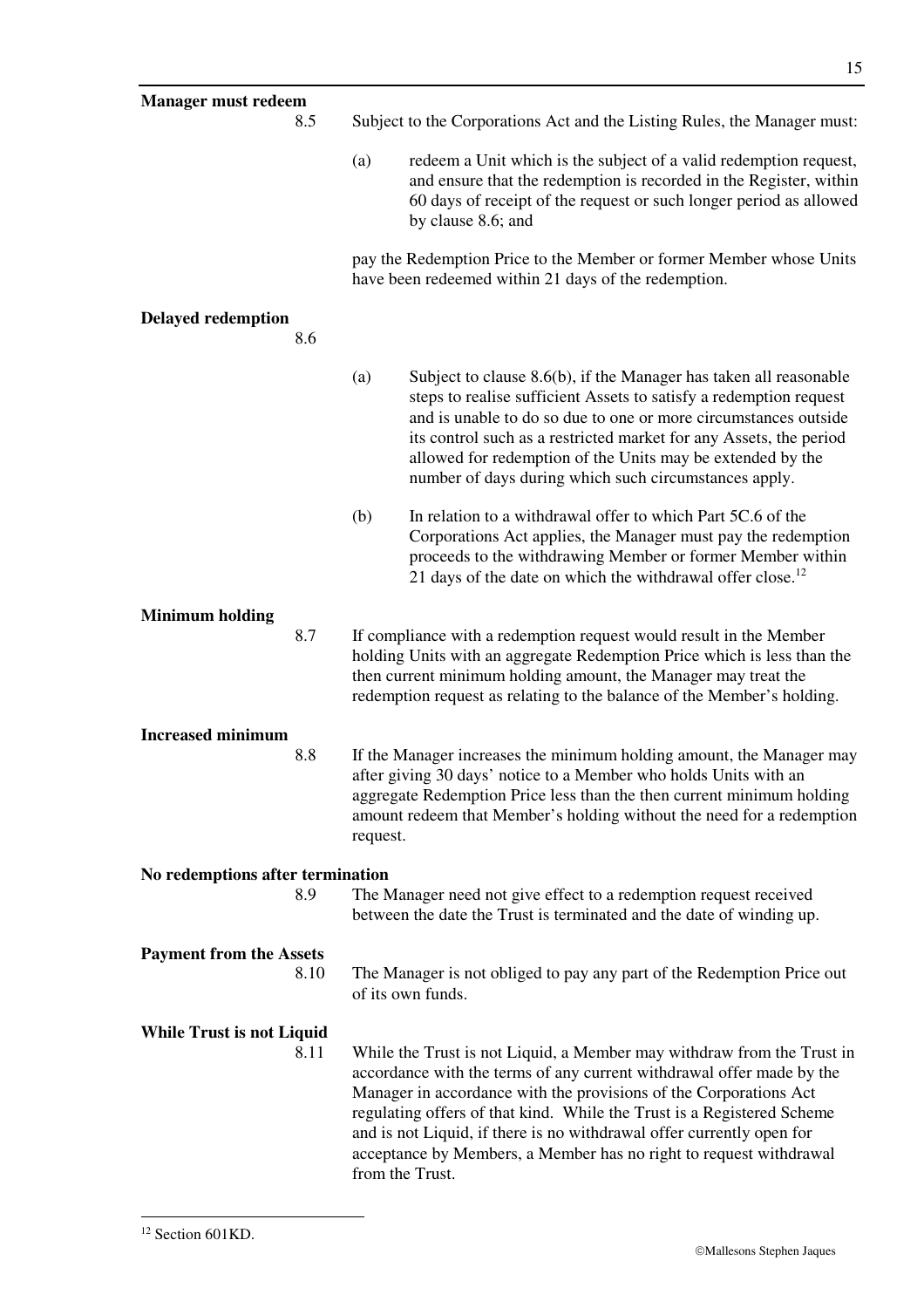| <b>Manager not obliged</b>                         |                                                                                                                                                                                                                                                                                                                                                                                                                                                                                                                                                                                                                                                                                                         |
|----------------------------------------------------|---------------------------------------------------------------------------------------------------------------------------------------------------------------------------------------------------------------------------------------------------------------------------------------------------------------------------------------------------------------------------------------------------------------------------------------------------------------------------------------------------------------------------------------------------------------------------------------------------------------------------------------------------------------------------------------------------------|
| 8.12                                               | The Manager is not at any time obliged to make a withdrawal offer. If it<br>does, it may do so by sending a copy of the offer to all Members, or<br>making a copy of the offer available by electronic means and giving<br>notice to Members that it is available. The Manager may cancel a<br>withdrawal offer by giving notice to Members that it is available.                                                                                                                                                                                                                                                                                                                                       |
| <b>Sums owed to Manager</b>                        |                                                                                                                                                                                                                                                                                                                                                                                                                                                                                                                                                                                                                                                                                                         |
| 8.13                                               | The Manager may deduct from the proceeds of redemption or money paid<br>pursuant to a withdrawal offer (if applicable) any money due to it by the<br>Member. While the Trust is Liquid or not a Registered Scheme, the<br>Manager may redeem without a redemption request some or all of the<br>Units held by a Member to satisfy any amount of money due to it by the<br>Member.                                                                                                                                                                                                                                                                                                                       |
| <b>When Units are redeemed</b>                     |                                                                                                                                                                                                                                                                                                                                                                                                                                                                                                                                                                                                                                                                                                         |
| 8.14                                               | Units are taken to be redeemed at the time at which the Redemption Price<br>is known and the redemption is recorded (or required under clause 8.5 to<br>be recorded) in the Register, and                                                                                                                                                                                                                                                                                                                                                                                                                                                                                                               |
|                                                    | from that time until payment of the Redemption Price, the former holder<br>of the redeemed Units ceases to be a Member in respect of those Units<br>and is a creditor of the Trust in respect of the redemption proceeds.                                                                                                                                                                                                                                                                                                                                                                                                                                                                               |
| <b>On-market buy-backs</b>                         |                                                                                                                                                                                                                                                                                                                                                                                                                                                                                                                                                                                                                                                                                                         |
| 8.15                                               | While the Units are Officially Quoted the Manager may, subject to the<br>Corporations Act and the Listing Rules, purchase Units on the ASX and<br>cause the Units to be cancelled. No Redemption Price is payable on<br>cancellation of the Units. Where the Units comprise part of Stapled<br>Securities the Manager may only buy back and cancel the Units if the<br>Attached Securities are also the subject of contemporaneous buy-back and<br>cancellation. Where Units are purchased as part of a Stapled Security<br>pursuant to a buy-back arrangement, the Manager must determine what<br>proportion of the price paid for the Stapled Security is to be paid from the<br>Assets of the Trust. |
| <b>Withdrawal offers while Listed</b>              |                                                                                                                                                                                                                                                                                                                                                                                                                                                                                                                                                                                                                                                                                                         |
| 8.16                                               | While the Units are Officially Quoted the Manager may, subject to the<br>Corporations Act and the Listing Rules, make a withdrawal offer under<br>clause $8.11$ in which case clauses $8.11$ to $8.13$ apply in relation to the<br>withdrawal offer, and the Redemption Price is to be calculated in<br>accordance with clause 7.2(b).                                                                                                                                                                                                                                                                                                                                                                  |
| <b>Redemption of Options</b>                       |                                                                                                                                                                                                                                                                                                                                                                                                                                                                                                                                                                                                                                                                                                         |
| 8.17                                               | The provisions of this clause 8 apply to the redemption of Options, with<br>any necessary adaptations. The Redemption Price of an Option is to be<br>determined under clause 7.3.                                                                                                                                                                                                                                                                                                                                                                                                                                                                                                                       |
|                                                    |                                                                                                                                                                                                                                                                                                                                                                                                                                                                                                                                                                                                                                                                                                         |
| <b>Redemption of Financial Instruments</b><br>8.18 | The provisions of this clause 8 apply to the redemption of Financial                                                                                                                                                                                                                                                                                                                                                                                                                                                                                                                                                                                                                                    |
|                                                    | Instruments with any necessary adaptations. The Redemption Price of a<br>Financial Instrument is to be determined under clause 7.4.                                                                                                                                                                                                                                                                                                                                                                                                                                                                                                                                                                     |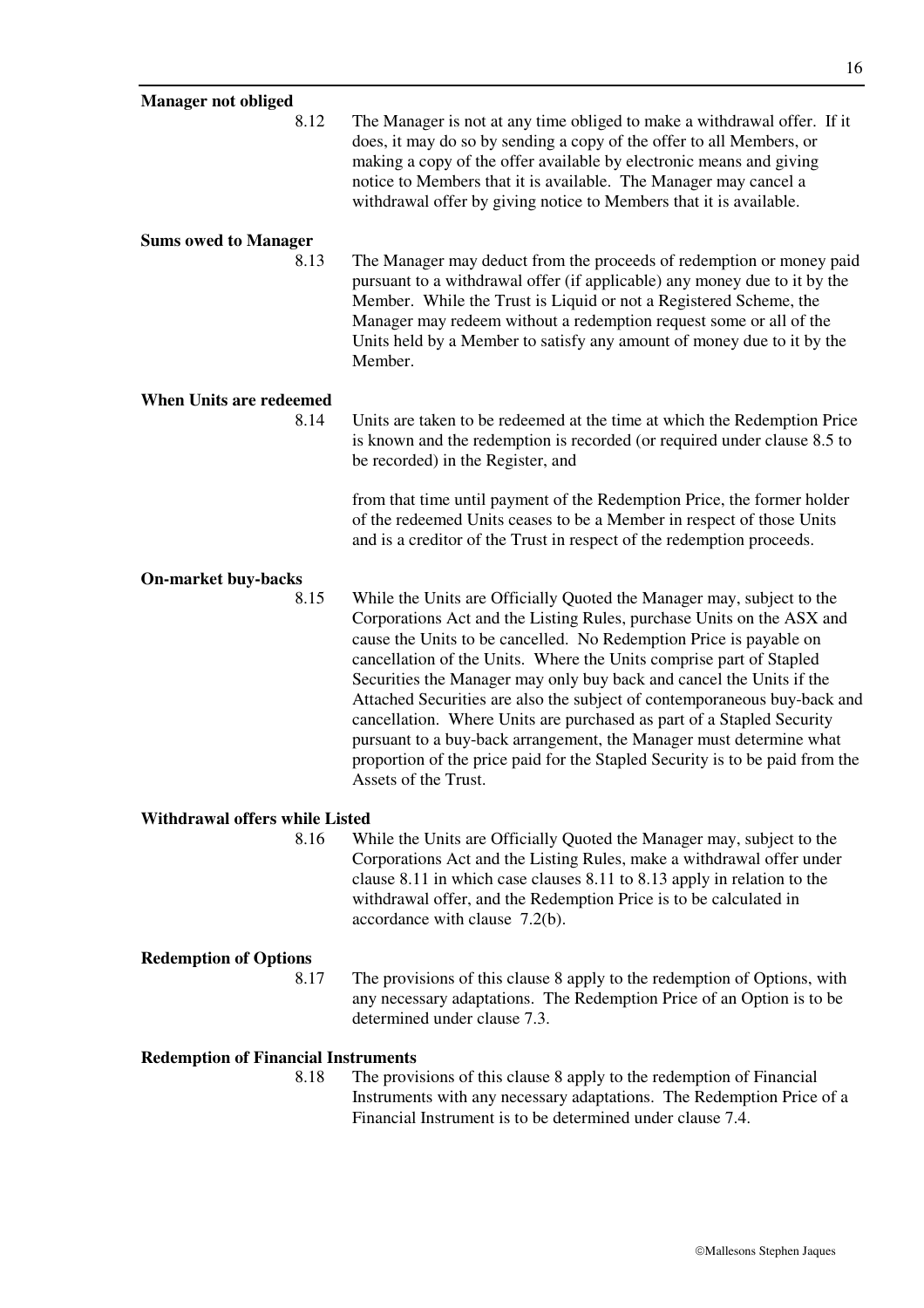| <b>Periodic valuations</b> |     |                                                                                                                                                                                                                                                                                                                                                                                                                                                                                                                                                                                                                                                                               |
|----------------------------|-----|-------------------------------------------------------------------------------------------------------------------------------------------------------------------------------------------------------------------------------------------------------------------------------------------------------------------------------------------------------------------------------------------------------------------------------------------------------------------------------------------------------------------------------------------------------------------------------------------------------------------------------------------------------------------------------|
|                            | 9.1 | The Manager may cause an Asset to be valued at any time and, while the<br>Trust is a Registered Scheme, must do so as and when required by the<br>Corporations Act.                                                                                                                                                                                                                                                                                                                                                                                                                                                                                                           |
| <b>Net Asset Value</b>     |     |                                                                                                                                                                                                                                                                                                                                                                                                                                                                                                                                                                                                                                                                               |
|                            | 9.2 | The Manager may determine Net Asset Value at any time, including more<br>than once on each day.                                                                                                                                                                                                                                                                                                                                                                                                                                                                                                                                                                               |
| <b>Valuation methods</b>   |     |                                                                                                                                                                                                                                                                                                                                                                                                                                                                                                                                                                                                                                                                               |
|                            | 9.3 | The Manager may determine the value of an Asset, and determine<br>valuation methods and policies for each category of Asset and change<br>them from time to time. While the Trust is a Registered Scheme, the<br>Manager's policy for the valuation of Assets must be based on the range<br>of ordinary commercial practice for valuing the relevant type of asset and,<br>where used to calculate the Application Price or Redemption Price of a<br>Unit, the value must be reasonably current. <sup>13</sup> In the absence of any other<br>determination by the Manager, the value of an Asset for the purpose of<br>calculating Net Asset Value will be its Market Value. |
| <b>Currency conversion</b> |     |                                                                                                                                                                                                                                                                                                                                                                                                                                                                                                                                                                                                                                                                               |
|                            | 9.4 | Where it is necessary for the purposes of a valuation to convert one<br>currency to another, the conversion is to be made at a time and at the rate<br>quoted by a bank, or an independent pricing provider (such as Reuters)<br>nominated by the Manager. Where the value of an Asset denominated in<br>foreign currency is converted for the purposes of calculating the<br>Redemption Price of a Unit, the currency valuation applied must be<br>consistent with the range of ordinary commercial practice for valuing<br>currency.                                                                                                                                        |

### **10 Accounts**

-

The financial reports of the Trust must be prepared, audited, lodged with ASIC and distributed to Members by the Manager as required by the Corporations Act and the Listing Rules.

# **11 Income and distributions to Members**

#### **Standing principles for determining Distributable Income**

- 11.1 The Manager may determine standing principles for calculating and distributing the Distributable Income for any Financial Year or Distribution Period and may change the principles from time to time. Without limiting this clause 11.1, the standing principles may:
	- (a) include amounts of capital (or amounts which would have been capital, disregarding any recharacterisation in accordance with clause 11.13) in Distributable Income;
	- (b) treat amounts of income (or amounts which would have been income, disregarding any recharacterisation in accordance with clause 11.13) as capital; and

#### <sup>13</sup> ASIC RG 134.110 provides guidance on the meaning of "reasonably current".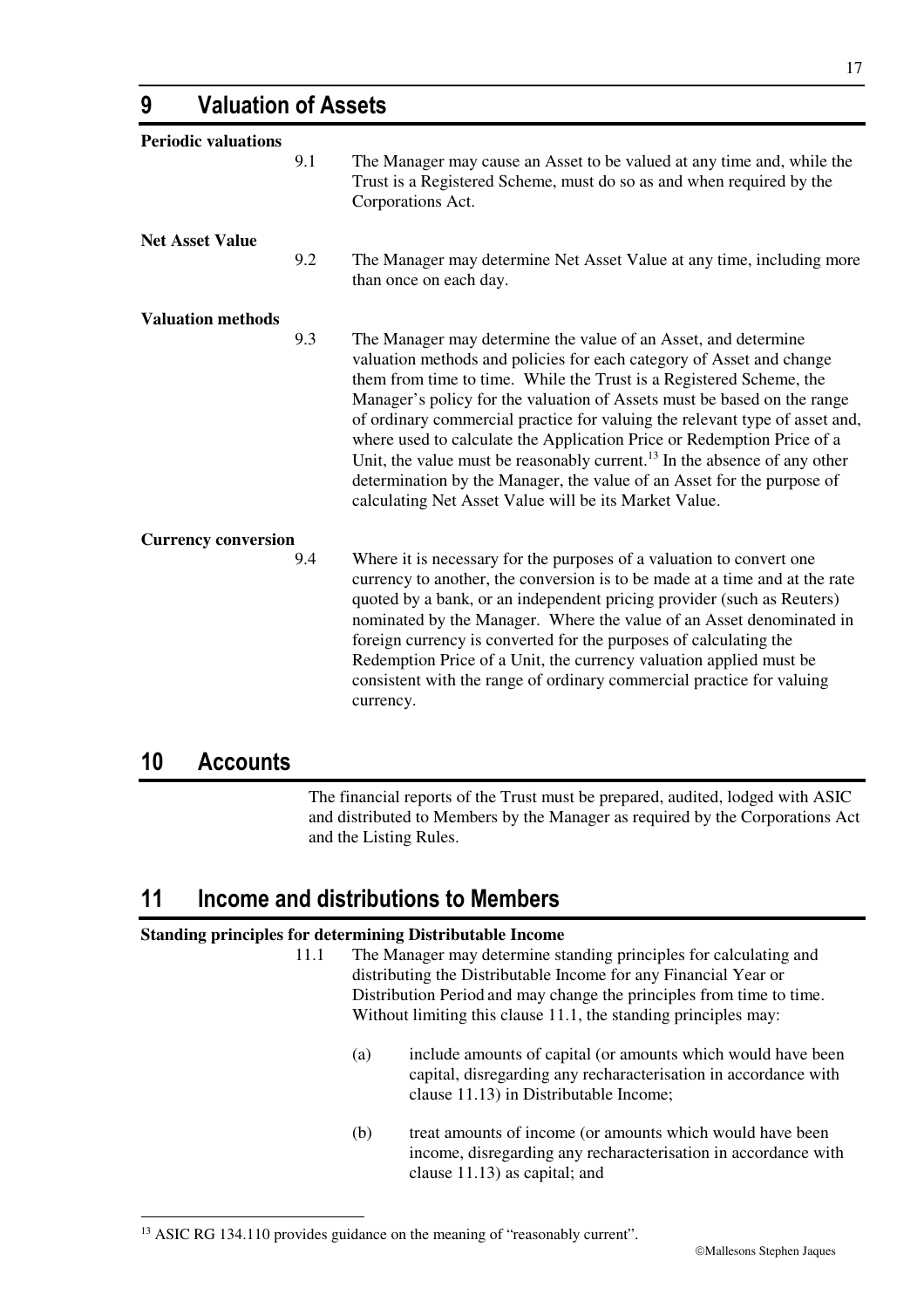(c) permit the application of income receipts, profits or gains of the Trust to meet expenses of a revenue or capital nature (disregarding any classification of those expenses in accordance with clause 11.13), in the determination of Distributable Income.

#### **Determination of Distributable Income**

11.2

- (a) The Manager must determine the Distributable Income for each Distribution Period and for each Financial Year. In the case of any Distribution Period which does not end at the end of a Financial Year this determination of the Distributable Income for that Distribution Period may be an estimate.
- (b) The Distributable Income is to be:
	- (i) if the Manager has determined standing principles under clause 11.1which are applicable to the Financial Year or Distribution Period, the amount calculated by applying those principles in respect of the Financial Year or Distribution Period; and
	- (ii) if there are no standing principles which are applicable to the Financial Year or Distribution Period under clause 11.1, so much of the income of the Trust determined according to ordinary concepts as is available for that period for distribution after payment of, or the provision for, costs, expenses and outgoings in accordance with normal concepts and the terms of this constitution.
- (c) In the case of each Distribution Period which ends at the end of a Financial Year, the Distributable Income for that Distribution Period is to be the amount by which the Distributable Income for the Financial Year exceeds the aggregate of the Distributable Income or estimated Distributable Income in respect of any prior Distribution Periods during that Financial Year.
- (d) The Manager may treat as expenses of the Trust all coupon, interest, distribution or other periodic payments if any, required to be paid by the Manager to Holders of Financial Instruments in accordance with the terms of those Financial Instruments.

#### **Accounting standards**

11.3 The preparation of the accounts of the Trust in accordance with applicable accounting standards including international financial reporting standards to the extent required or relevant and generally accepted accounting principles is not to be regarded as a determination of the method for calculating the Distributable Income under clause 11.2.

#### **Present entitlement**

11.4 Subject to clauses 3.15, 11.12 and 11.20, each person Registered as a Member at the end of the last day of a Distribution Period is presently entitled to the Distributable Income of the Trust for that Distribution Period in the proportion that the number of Units held by the Member bears to the total number of Units then on issue.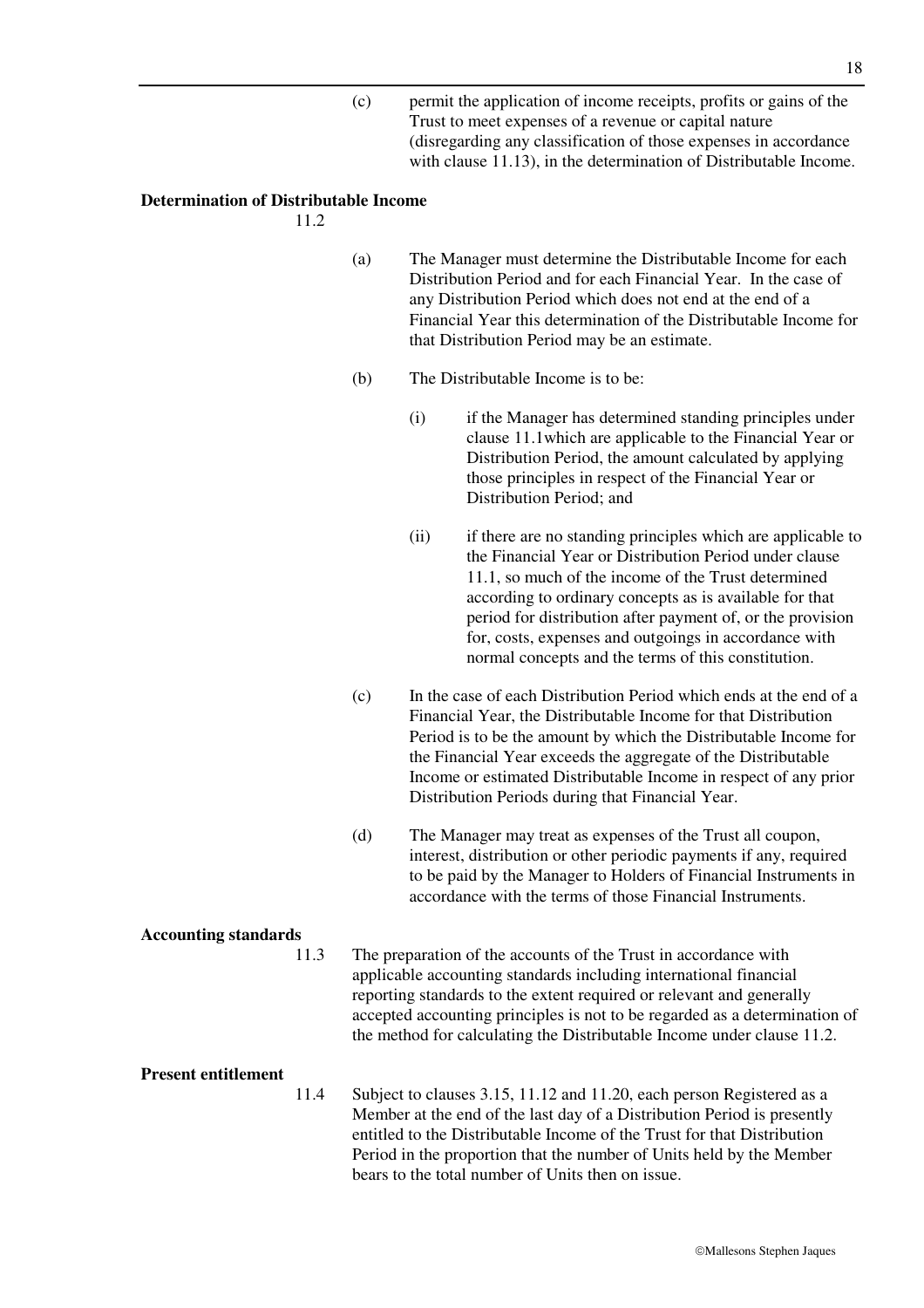11.5 The Manager must determine the Record Date for the purpose of determining the persons who are entitled to be paid a distribution, which will be the last day of the Distribution Period unless otherwise determined by the Manager. The payment by the Manager in respect of any Units of an amount of the Distributable Income calculated in accordance with this constitution in respect of those Units to the Member registered in respect of those Units as at the Record Date is a good and sufficient discharge to the Manager in respect of any liability it may have to any person in respect of any such entitlement with respect to those Units.

#### **Reserve for distribution**

11.6 Upon a person or persons becoming entitled to a share or shares in the Distributable Income for a Distribution Period, the Manager must set aside assets with a total value which is, in the Manager's reasonable opinion, likely to be equal to, or to be a fair approximation of, the aggregate amount of those shares of Distributable Income for distribution. Those Assets may, if necessary, be converted to money by the Manager for the purposes of payment.

#### **Over/under provisions**

- 11.7 Following the distribution of those shares of the Distributable Income for a Distribution Period out of the Assets set aside under clause 11.6:
	- (a) if there is an over provision, the excess remains part of the Trust; and
	- (b) if there is an under provision, the Manager may apply further Assets to meet the distribution.

#### **Distribution of Distributable Income**

11.8 Subject to any deductions made under clause 11.11, the Manager must distribute to each person the person's entitlement to Distributable Income for a Distribution Period. That distribution must occur within two months after the Distribution Calculation Date for the Distribution Period.

#### **Separate accounts**

11.9 The Manager may keep separate accounts of different categories or sources, or both, of receipts, profits, gains, deductions or credits for tax purposes, and may allocate receipts, profits gains, deductions or credits from a particular category or source, or both, to particular Members. Where the Manager allocates receipts, profits, gains, deductions or credits from a particular category or source to a Member other than pro rata with all other Members, the Manager must notify the Member.

#### **Position on transfer of Units**

11.10 A person who is or was a Member as at a Record Date remains entitled to their share (if any) of the Distributable Income under clause 11.4 despite any transfer, transmission or redemption of Units by or in respect of the person, being Units which gave rise to the entitlement.

#### **Deductions from Distributable Income**

11.11 The Manager may deduct from any entitlement of a person to a share of Distributable Income any amount which the Manager is required or authorised to deduct under clause 12.6 and all amounts deducted must be applied in reimbursing the Trust for any corresponding amount paid,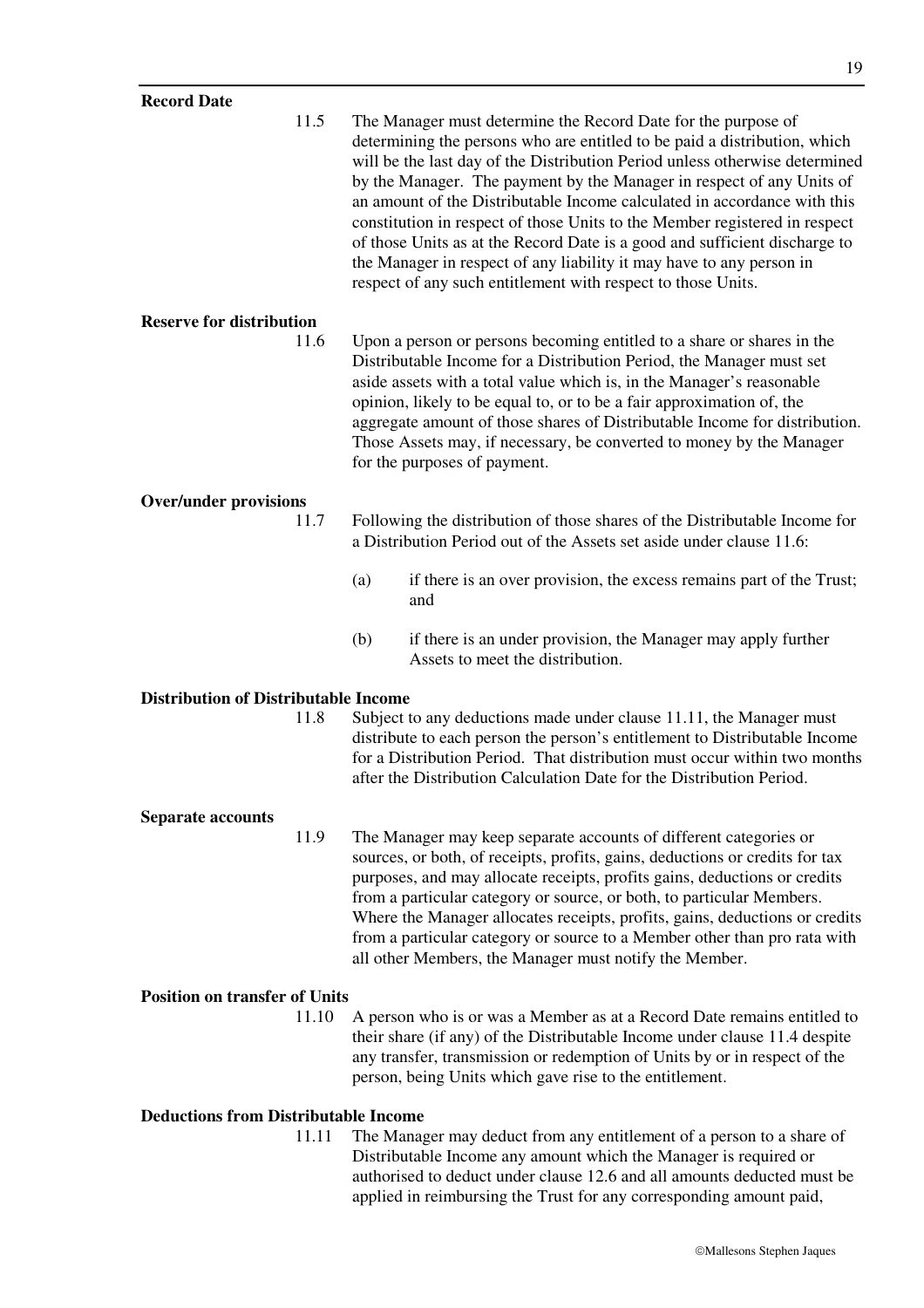|                                     |       |               | distributed or reimbursed out of the Trust or reimbursing the Manager for<br>the payment of the Tax to the person or authority entitled to it.                                                                                                                                                                                                                                                                                                                          |
|-------------------------------------|-------|---------------|-------------------------------------------------------------------------------------------------------------------------------------------------------------------------------------------------------------------------------------------------------------------------------------------------------------------------------------------------------------------------------------------------------------------------------------------------------------------------|
| <b>Fractions</b>                    | 11.12 |               | If the share of Distributable Income for a Member determined under<br>clause 11.4 includes a fraction of a cent, the share is to be adjusted to the<br>nearest cent below the amount calculated and under clause 11.4 and the<br>fraction of the cent becomes an Asset.                                                                                                                                                                                                 |
| <b>Classification of items</b>      | 11.13 |               | Without limiting clause 11.2, the Manager may determine:                                                                                                                                                                                                                                                                                                                                                                                                                |
|                                     |       | (a)           | whether any receipt, profit gain, cost, expense or outgoing is to<br>be treated, for the purposes of this constitution, as being on<br>income or capital account and may, in making that determination,<br>reclassify amounts which are income as capital, and amounts<br>which are capital as income;                                                                                                                                                                  |
|                                     |       | (b)           | the extent to which reserves or provisions need to be made; and                                                                                                                                                                                                                                                                                                                                                                                                         |
|                                     |       | (c)           | whether any item of income should be recognised as it is received<br>or as it accrues (but not yet received).                                                                                                                                                                                                                                                                                                                                                           |
| <b>Availability of reinvestment</b> |       |               |                                                                                                                                                                                                                                                                                                                                                                                                                                                                         |
|                                     | 11.14 |               | The Manager may decide whether to permit or require the Members to<br>reinvest some or all of any distribution.                                                                                                                                                                                                                                                                                                                                                         |
| <b>Terms of reinvestment</b>        |       |               |                                                                                                                                                                                                                                                                                                                                                                                                                                                                         |
|                                     | 11.15 |               | If the Manager decides to permit or require reinvestment, it must notify<br>Members of the procedure and terms for reinvestment and any change in<br>the procedure or terms. A request or requirement to participate in such a<br>facility or cancellation of any such request or requirement is effective<br>with respect to a distribution if received by the Manager before the<br>Record Date for that distribution.                                                |
| <b>Issue date</b>                   |       |               |                                                                                                                                                                                                                                                                                                                                                                                                                                                                         |
|                                     | 11.16 |               | If reinvestment applies, the Manager is taken to have received and<br>accepted an application to reinvest distributions and the Units are taken to<br>be issued on the date determined in accordance with clause 6.5.                                                                                                                                                                                                                                                   |
| <b>Liability</b>                    |       |               |                                                                                                                                                                                                                                                                                                                                                                                                                                                                         |
|                                     | 11.17 | made for Tax. | The Manager does not incur any liability nor is it obliged to account to<br>anyone (including any Member or former Member) nor is it liable for any<br>loss or damage as a result of the exercise of any discretion or power under<br>this clause 11 or the AMIT Regime, or in respect of any determination of<br>fact or law made as part of, or as a consequence of, the exercise of such<br>discretion or power despite any error or miscalculation in any provision |
| <b>Other distributions</b>          | 11.18 |               | The Manager may at any time distribute any amount of capital or income<br>to Members pro rata according to the number of Units they hold as at a<br>time decided by the Manager. The distribution may be in cash, by way of<br>additional Units, or in the form of other Assets under clause 12.7.                                                                                                                                                                      |
| <b>Member may direct</b>            | 11.19 |               | The Manager may act on a direction given by a Member in such form as<br>the Manager requires to pay to a third party nominated in the direction all<br>©Mallesons Stephen Jaques                                                                                                                                                                                                                                                                                        |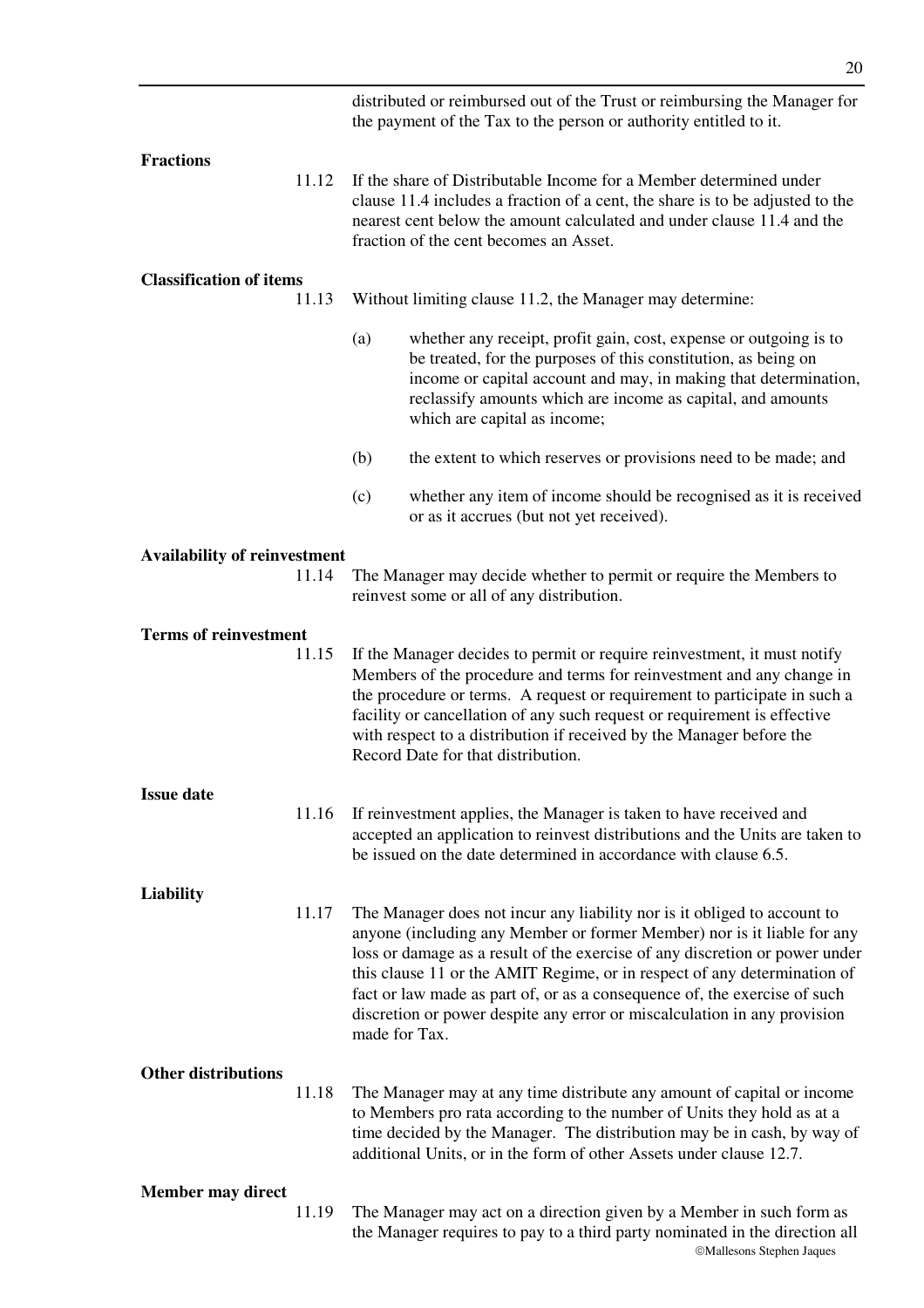or part of the Member's entitlement to distributions of income and capital under this clause 11or under clause 23on winding up.

#### **Tax attributable to certain Members**

11.20 Where any Tax attributable to the ownership of Units by certain Members is paid or to be paid from the Assets, the entitlement to Distributable Income of those Members may be adjusted by the Manager so that the entitlement to Distributable Income of all other Members is equivalent to the amount they would receive in the absence of such Taxes.

#### **Periodic payments to Holders of Financial Instruments**

11.21 The Manager must pay to Holders of Financial Instruments all coupon, interest, distribution or other periodic payments required to be paid to the Holders of Financial Instruments under the terms of those Financial Instruments with such payments to be made at the time and in the manner set out in the terms of those Financial Instruments.

#### **Distributions paid in different currencies**

11.22 The Manager may provide a facility whereby Members may receive their entitlement to the Distributable Income from time to time in such currency or currencies as they may request by notice to the Manager in writing and which the Manager may approve and in such event the Manager may arrange to convert a Member's entitlement to Distributable Income into the currency in which it is to be paid on a date being the date that the Distributable Income in respect of a Distribution Period is determined, the Distribution Calculation Date in respect of a Distribution Period, the date of payment of distribution entitlements in respect of a Distribution Period or such other date as the Manager may determine, and the Manager may maintain bank accounts in such currencies as may be appropriate for this purpose.

# **11A AMIT Regime**

#### **AMIT election**

11A.1 The Manager may, under the AMIT Regime, make an election to determine the Trust to be an attribution managed investment trust for the purposes of the Tax Act.

#### **Unders and overs**

11A.2 The Manager may determine how any Unders or Overs that arise for the Trust are to be dealt with in accordance with the AMIT Regime. The Trustee is not liable to any Member or former Member with respect to how it addresses any Unders or Overs, provided that the Trustee addresses the Unders and Overs in accordance with the AMIT Regime, and irrespective of whether the choices made result in an attribution outcome for a Member or former Member that is different from the attribution outcome if the Manager had not made the choice, or had made the choice differently.

#### **Attribution of taxable income to Member**

11A.3 Following the end of a Financial Year which is an AMIT Income Year, the Manager must attribute the Determined Trust Components of each particular category or character for tax purposes to Members in accordance with the Tax Act.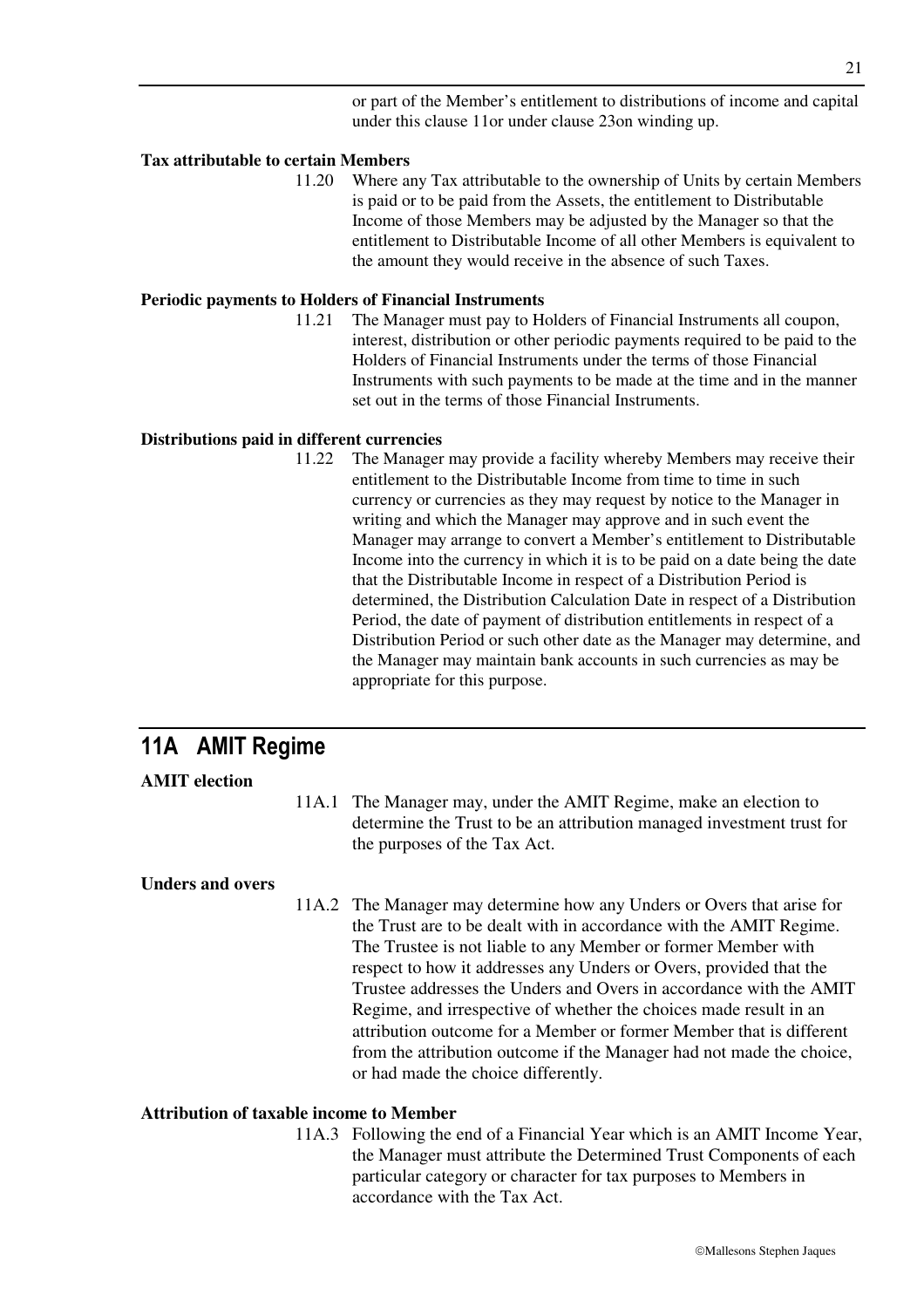- 11A.4 The Manager may establish principles ("**Attribution Principles**") to determine the manner in which Determined Trust Components are attributed to Members.
- 11A.5 If there are no Attribution Principles for an AMIT Income Year the Manager must attribute to each Member in respect of an AMIT Income Year:
	- (a) if distributions have been paid to Members in respect of the AMIT Income Year (whether of Distributable Income or other distributions pursuant to clause 11.18), so much of any Determined Trust Components of the Trust for the AMIT Income Year as the Manager reasonably determines based on the Member's proportionate share of the total distributions paid in respect of the AMIT Income Year; and
	- (b) if no distributions have been paid to Members in respect of the AMIT Income Year., so much of any Determined Trust Components of the Trust for the AMIT Income Year as the Manager reasonably determines based on the Member's proportionate share of the total units on issue as at the last day of the AMIT Income Year.

#### **Member must notify, provide information and indemnify Manager in relation to objections**

- 11A.6 If a Member or former Member objects to the basis of the attribution of the Determined Member Components for the purposes of the AMIT Regime, including, without limitation, by making a Member Objection Choice, the Member or former Member must:
	- (a) provide the Manager with a copy of the objection notice, including the basis for objection, within the time the member is required to do so under the Tax Act;
	- (b) provide to the Manager any information the Manager reasonably requests in order to assess the Member's objection or proposed objection; and
	- (c) indemnify the Manager against all costs and liabilities incurred by the Manager as a result of the objection or proposed objection.

#### **Consequences if objection made**

- 11A.7 If a Member or former Member makes an objection to the basis of attributing the Determined Trust Components of the Trust under the AMIT Regime, including, without limitation, by making a Member Objection Choice the Manager may:
	- (a) take such action as it considers necessary, appropriate or reasonable to provide for the rights and interests of other Members to be protected, including in dealings with the Commissioner of Taxation; and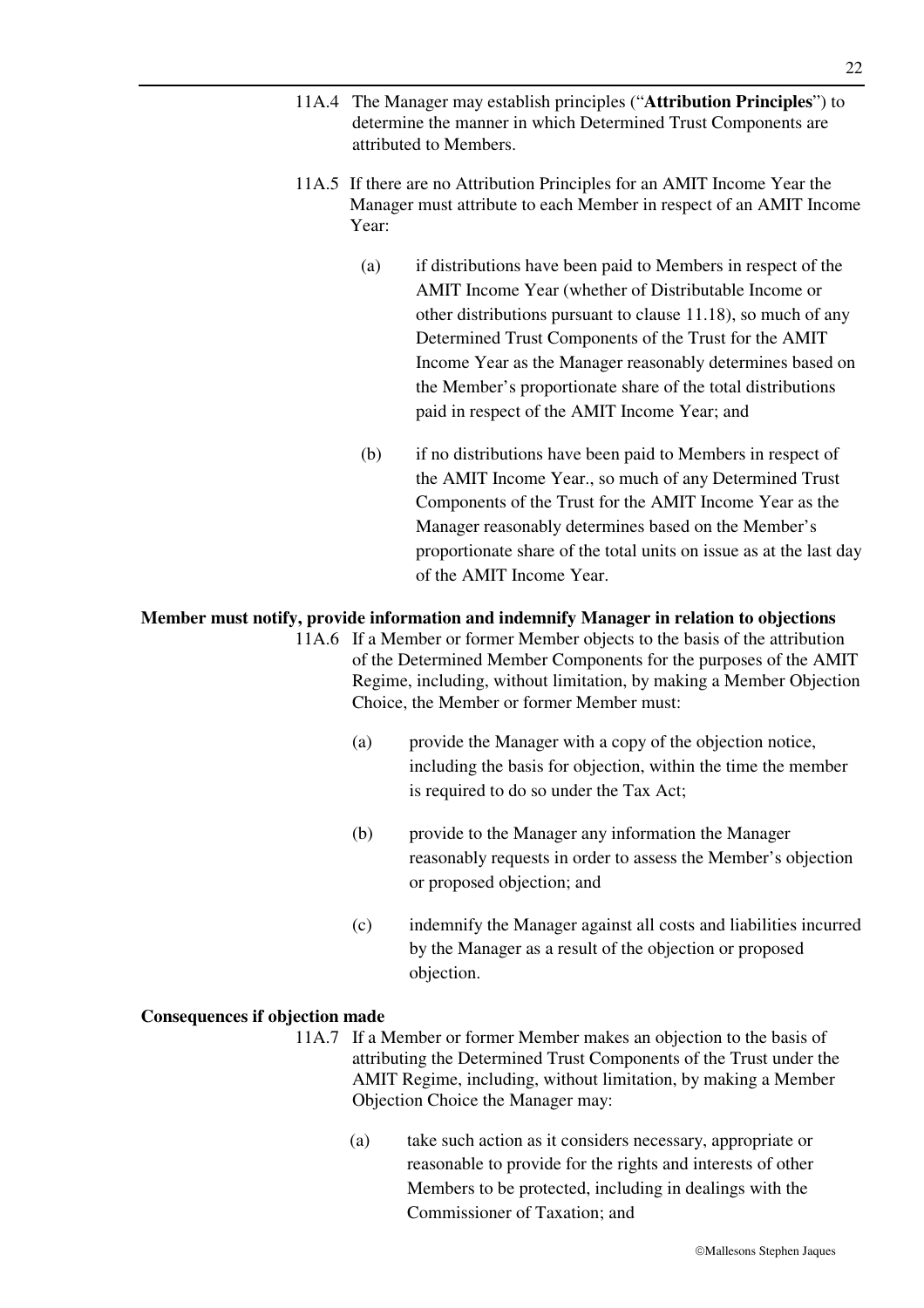(b) amend its attribution of the relevant Determined Trust Components to the Members, having regard to the principles in clauses 11A.3, 11A.4 and 11A.5, and issue amended AMMA Statements to Members.

#### **Limitation of liability**

11A.8 The Manager has no liability in respect of any act, matter or thing done or omitted to be done by a Member in relation to an objection to the basis of attribution of the Determined Trust Components of the Trust under the AMIT Regime, including, without limitation, by the Member making a Member Objection Choice.

#### **Manager has a right to be indemnified for Tax payable**

- 11A.9 Without limiting clause 19, each Member or former Member is required to indemnify the Manager for:
	- (a) any Tax payable by the Manager as a result of the application of the AMIT Regime which the Manager reasonably determines relates to the Member or former Member; and
	- (b) any other costs, expenses or liabilities incurred by the Manager as a result of being liable to such Tax, and claiming on the indemnity provided by the Member under this clause.

#### **Methods through which indemnity may be satisfied**

11A.10 The Manager may, if it is entitled to be indemnified by a Member or former Member under clause 11A.9, or under the AMIT Regime:

- (a) deduct (under clause 12.6) from any amounts owing to the particular Member, the aggregate of any amounts which the Manager is entitled to be indemnified under clause 11A.9, or under the AMIT Regime; and
- (b) redeem (under clause 8.13) Units held by the Member to satisfy any amounts owed to the Manager under clause 11A.9.

### **12 Payments**

#### **Payment method**

12.1 Money payable by the Manager to an Investor may be paid in any manner the Manager decides.

#### **Cheques**

12.2 The Manager may cancel any cheque which is not presented within 6 months from its date of issue. Where a cheque which is cancelled was drawn in favour of an Investor, the Manager may reinvest the money in Units (and if relevant Attached Securities) in the name of that Investor at the application price for the Units and Attached Securities prevailing at the time the cheque is cancelled (if the Investor is a Member) or deal with the money in accordance with any relevant legislation dealing with unclaimed moneys.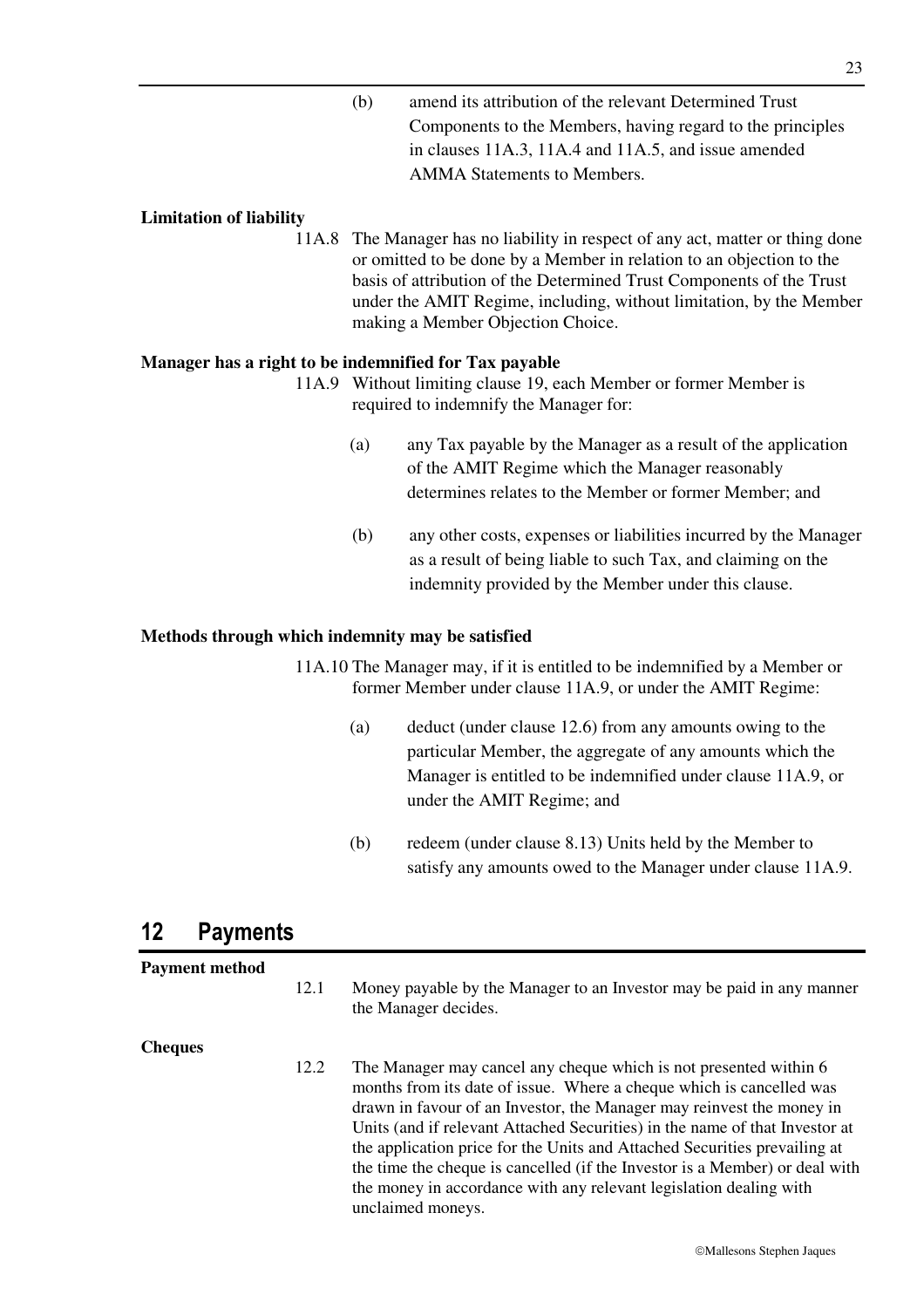| <b>Electronic transfers</b>               |      |                                                                                                                                                                                                                                                               |                                                                                                                                                                                                                                                                                                                                                                                                                                                                                                                                                                                                                                   |
|-------------------------------------------|------|---------------------------------------------------------------------------------------------------------------------------------------------------------------------------------------------------------------------------------------------------------------|-----------------------------------------------------------------------------------------------------------------------------------------------------------------------------------------------------------------------------------------------------------------------------------------------------------------------------------------------------------------------------------------------------------------------------------------------------------------------------------------------------------------------------------------------------------------------------------------------------------------------------------|
|                                           | 12.3 |                                                                                                                                                                                                                                                               | Where the Manager attempts to make a payment to an Investor by<br>electronic transfer of funds or any other means and the transfer is<br>unsuccessful, the Manager may send that money by cheque to the Investor<br>to the last known address of that Investor.                                                                                                                                                                                                                                                                                                                                                                   |
| <b>Rounding</b>                           | 12.4 |                                                                                                                                                                                                                                                               | Only whole cents are to be paid, and any remaining fraction of a cent<br>becomes an Asset.                                                                                                                                                                                                                                                                                                                                                                                                                                                                                                                                        |
| <b>Joint Investors</b>                    | 12.5 |                                                                                                                                                                                                                                                               | A payment to any one of joint Investors will discharge the obligations of<br>the Manager in respect of the payment.                                                                                                                                                                                                                                                                                                                                                                                                                                                                                                               |
| <b>Deduction of Tax and amounts owing</b> |      |                                                                                                                                                                                                                                                               |                                                                                                                                                                                                                                                                                                                                                                                                                                                                                                                                                                                                                                   |
|                                           | 12.6 |                                                                                                                                                                                                                                                               | The Manager may deduct from any amount to be paid to or received from<br>a person who is or has been an Investor:                                                                                                                                                                                                                                                                                                                                                                                                                                                                                                                 |
|                                           |      | (a)                                                                                                                                                                                                                                                           | any amount of Tax (or an estimate of it); or                                                                                                                                                                                                                                                                                                                                                                                                                                                                                                                                                                                      |
|                                           |      | (b)                                                                                                                                                                                                                                                           | any other amount owed by the Investor to the Manager or any<br>other person,                                                                                                                                                                                                                                                                                                                                                                                                                                                                                                                                                      |
|                                           |      |                                                                                                                                                                                                                                                               | which the Manager is required or authorised to deduct in respect of that<br>payment or receipt by law or by this constitution or which the Manager<br>considers should be deducted.                                                                                                                                                                                                                                                                                                                                                                                                                                               |
| <b>Transfer of Assets</b>                 | 12.7 | The Manager may transfer Assets to a Member rather than pay cash in<br>satisfaction of all or part of a redemption request, pursuant to a<br>withdrawal offer or in payment of a distribution of income or capital, or<br>on winding up of the Trust, either: |                                                                                                                                                                                                                                                                                                                                                                                                                                                                                                                                                                                                                                   |
|                                           |      | (a)                                                                                                                                                                                                                                                           | with the consent of the Member; or                                                                                                                                                                                                                                                                                                                                                                                                                                                                                                                                                                                                |
|                                           |      | (b)                                                                                                                                                                                                                                                           | if the Manager reasonably considers the transfer of Assets rather<br>than cash is in the best interests of Members, without the consent<br>of the Member.                                                                                                                                                                                                                                                                                                                                                                                                                                                                         |
|                                           |      |                                                                                                                                                                                                                                                               | The Assets transferred, together with any cash paid, must be of equal<br>value to the total amount due to the Member pursuant to the redemption,<br>withdrawal offer or distribution (based on a valuation which is consistent<br>with the range of ordinary commercial practice for valuation of assets of<br>that type and is reasonably current, having regard to the type of asset<br>involved and prevailing market conditions <sup>14</sup> ). If paragraph (a) of this<br>clause 12.7 applies, the costs involved in transfer of these Assets must be<br>paid by the Member or deducted from the amount due to the Member. |
|                                           |      |                                                                                                                                                                                                                                                               | For the purposes of this clause 12.7, the Manager is appointed as agent<br>and attorney of each Member with power to agree on the Member's<br>behalf to the transfer of Assets to the Member and to execute all<br>documents and do all things which it considers are necessary, desirable or<br>reasonably incidental to give effect to the transfer of Assets, including<br>agreeing to become a member and / or holder of securities of a company<br>or other body corporate or trust.                                                                                                                                         |

-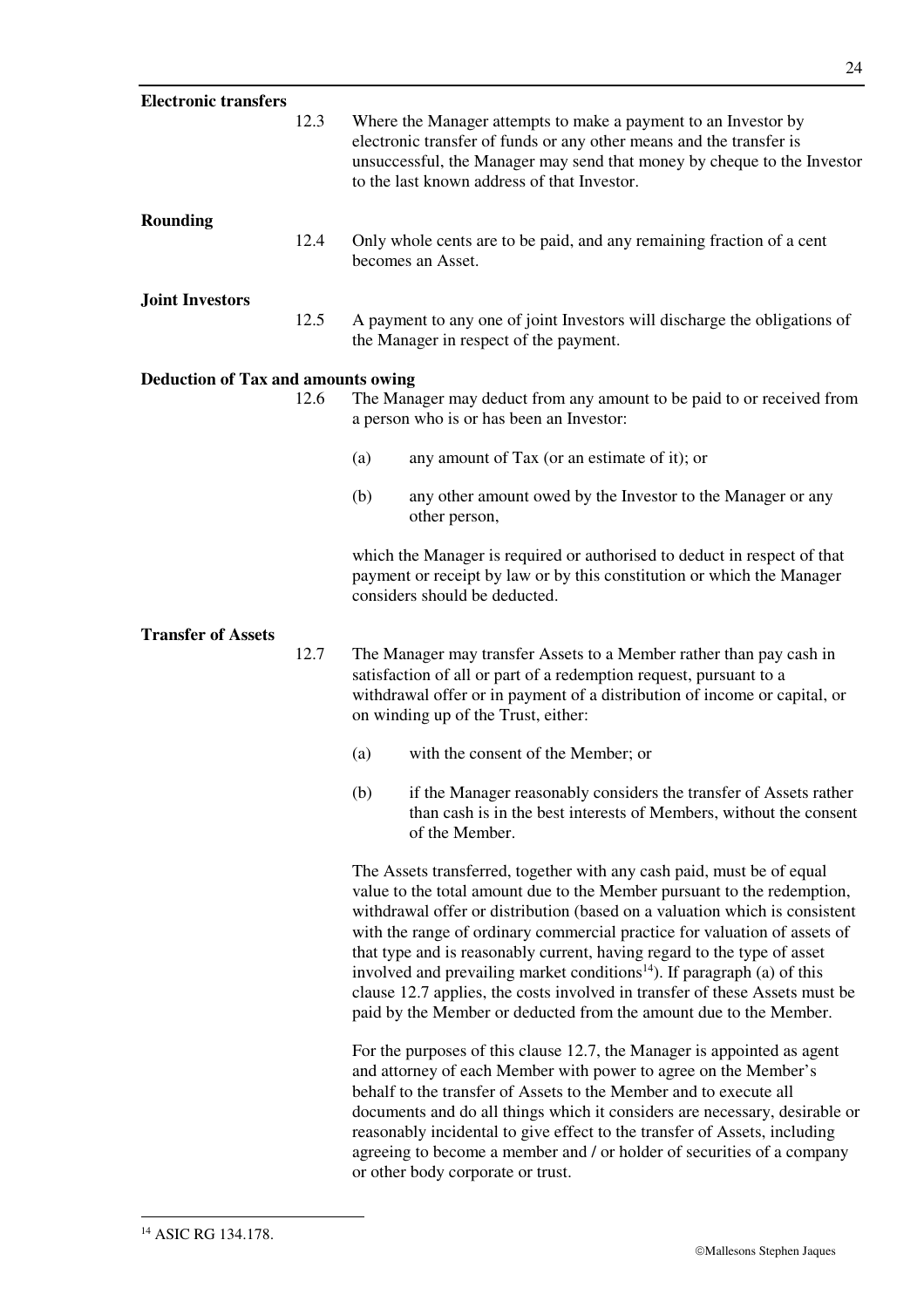| <b>General powers</b>                   |      |                                                                                                                                                                                                                                                                                                                |                                                                                                                                                                                                                                             |  |
|-----------------------------------------|------|----------------------------------------------------------------------------------------------------------------------------------------------------------------------------------------------------------------------------------------------------------------------------------------------------------------|---------------------------------------------------------------------------------------------------------------------------------------------------------------------------------------------------------------------------------------------|--|
|                                         | 13.1 | Subject to this constitution, the Manager has all the legal capacity and<br>powers both inside and outside Australia in respect of the Trust that it is<br>possible under the law to confer on a trustee and as though it were the<br>absolute owner of the Assets and acting in its personal capacity.        |                                                                                                                                                                                                                                             |  |
| <b>Contracting and borrowing powers</b> |      |                                                                                                                                                                                                                                                                                                                |                                                                                                                                                                                                                                             |  |
|                                         | 13.2 | including:                                                                                                                                                                                                                                                                                                     | The Manager in its capacity as trustee of the Trust has power to enter into<br>any form of contract and to incur all types of obligations and liabilities                                                                                   |  |
|                                         |      | (a)                                                                                                                                                                                                                                                                                                            | to borrow or raise money (whether or not on a secured basis and<br>in any manner whatsoever including all forms of financial<br>accommodation and debt facilities);                                                                         |  |
|                                         |      | (b)                                                                                                                                                                                                                                                                                                            | to grant all types of security (whether for the obligations of the<br>Manager or another person);                                                                                                                                           |  |
|                                         |      | (c)                                                                                                                                                                                                                                                                                                            | to grant guarantees and indemnities; and                                                                                                                                                                                                    |  |
|                                         |      | (d)                                                                                                                                                                                                                                                                                                            | to enter into derivatives.                                                                                                                                                                                                                  |  |
| <b>Investment and lending powers</b>    |      |                                                                                                                                                                                                                                                                                                                |                                                                                                                                                                                                                                             |  |
|                                         | 13.3 |                                                                                                                                                                                                                                                                                                                | The Manager may in its capacity as trustee of the Trust invest in, dispose                                                                                                                                                                  |  |
|                                         |      |                                                                                                                                                                                                                                                                                                                | of or otherwise deal with property and rights in its absolute discretion.<br>This includes the power to:                                                                                                                                    |  |
|                                         |      | (a)                                                                                                                                                                                                                                                                                                            | invest the whole or part of the Assets in a single type of asset, or<br>in trusts or other entities managed or controlled by the Manager<br>or its related body corporate, or such other investments as the<br>Manager determines;          |  |
|                                         |      | (b)                                                                                                                                                                                                                                                                                                            | lend money and on-lend or provide financial accommodation to<br>any person.                                                                                                                                                                 |  |
|                                         |      |                                                                                                                                                                                                                                                                                                                |                                                                                                                                                                                                                                             |  |
| <b>Power of delegation</b>              | 13.4 | The Manager may authorise any person to act as its agent or delegate (in<br>the case of a joint appointment, jointly and severally) to hold title to any<br>Asset, perform any act or exercise any discretion within the Manager's<br>power, including the power to appoint in turn its own agent or delegate. |                                                                                                                                                                                                                                             |  |
|                                         | 13.5 | The Manager may include in the authorisation provisions to protect and<br>assist those dealing with the agent or delegate, and to limit the Manager's<br>liability as against persons other than a Member (in their capacity as a<br>Member), as the Manager thinks fit.                                       |                                                                                                                                                                                                                                             |  |
|                                         | 13.6 |                                                                                                                                                                                                                                                                                                                | The agent or delegate may be an associate of the Manager.                                                                                                                                                                                   |  |
| <b>Exercise of discretion</b>           |      |                                                                                                                                                                                                                                                                                                                |                                                                                                                                                                                                                                             |  |
|                                         | 13.7 |                                                                                                                                                                                                                                                                                                                | Subject to clause 18.4, the Manager may in its absolute discretion decide<br>how and when to exercise its powers.                                                                                                                           |  |
| <b>Underwriting</b>                     | 13.8 |                                                                                                                                                                                                                                                                                                                | Subject to the Corporations Act, the Manager may enter into an<br>agreement with a person (including an associate of the Manager) to<br>underwrite the subscription or purchase of Units, Options or Financial<br>©Mallesons Stephen Jaques |  |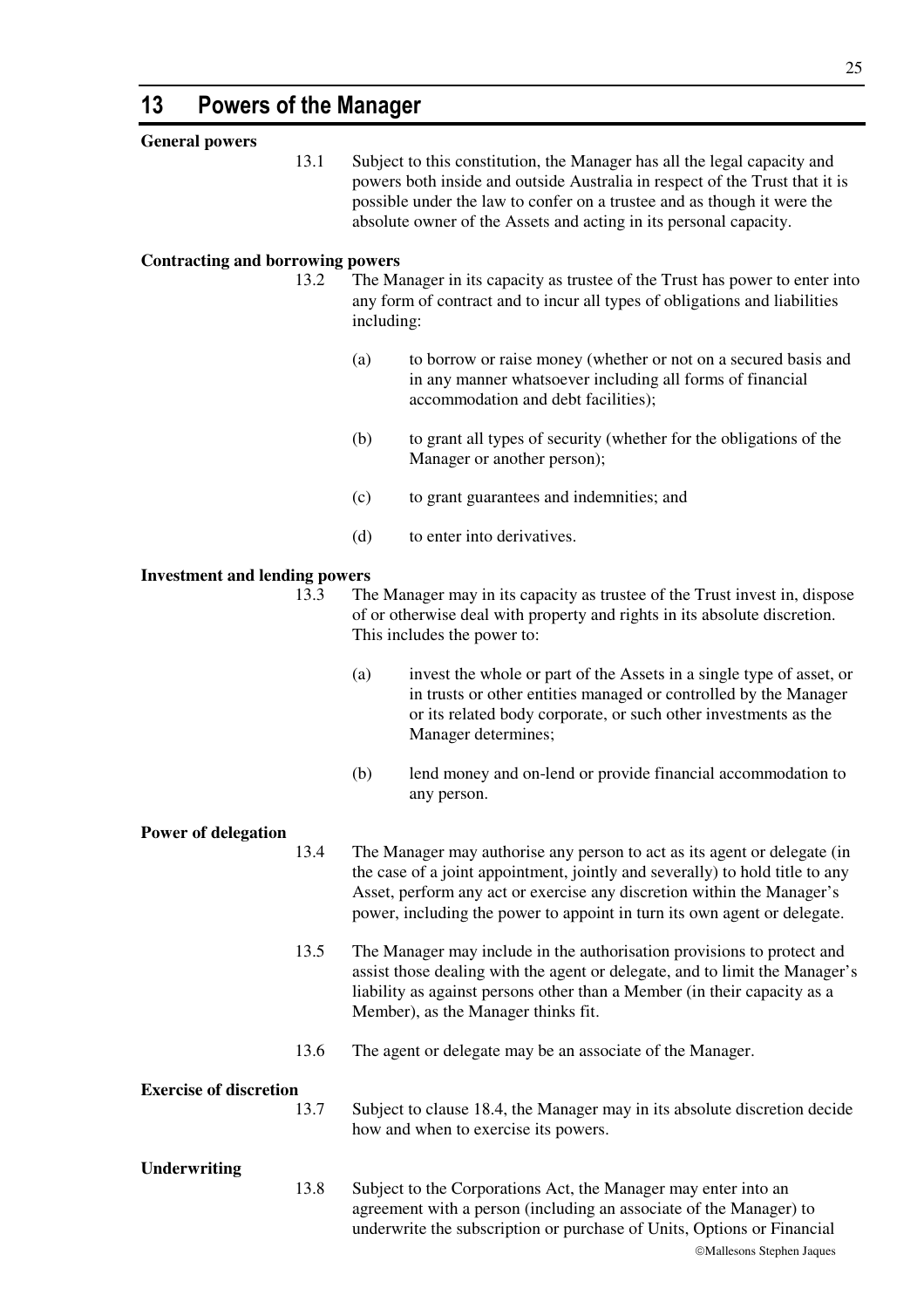|                      |       | Instruments or to manage the offer of Units, Options or Financial<br>Instruments on such terms as the Manager determines (including that the<br>underwriter may take up any of those things not otherwise subscribed for<br>or sold). Unless the agreement expressly states otherwise, the underwriter<br>or offer manager will not be an agent or delegate of the Manager. |
|----------------------|-------|-----------------------------------------------------------------------------------------------------------------------------------------------------------------------------------------------------------------------------------------------------------------------------------------------------------------------------------------------------------------------------|
| <b>Voting</b>        | 13.9  | Subject to the Corporations Act, the Manager may exercise all voting<br>rights conferred by the Assets at its absolute discretion.                                                                                                                                                                                                                                          |
| <b>Credit rating</b> | 13.10 | The Manager may arrange to have the Trust given a credit rating by a<br>Ratings Agency and provide undertakings to the Ratings Agency from<br>time to time in order to maintain any credit rating assigned to the Trust.                                                                                                                                                    |
| <b>No limitation</b> | 13.11 | Nothing in this clause 13 limits anything else in this clause 13.                                                                                                                                                                                                                                                                                                           |

# **14 Retirement of Manager**

| <b>While a Registered Scheme</b>     | 14.1 |                                                                                                                                                             | While the Trust is a Registered Scheme, the Manager:                                                                                          |
|--------------------------------------|------|-------------------------------------------------------------------------------------------------------------------------------------------------------------|-----------------------------------------------------------------------------------------------------------------------------------------------|
|                                      |      | (a)                                                                                                                                                         | may retire as the responsible entity of the Trust as permitted by<br>law; and                                                                 |
|                                      |      | (b)                                                                                                                                                         | must retire as the responsible entity of the Trust when required by<br>law.                                                                   |
|                                      |      | the Manager.                                                                                                                                                | Subject to law, the Manager may appoint in writing another person to be                                                                       |
| <b>While not a Registered Scheme</b> |      |                                                                                                                                                             |                                                                                                                                               |
|                                      | 14.2 | While the Trust is not a Registered Scheme, the Manager:                                                                                                    |                                                                                                                                               |
|                                      |      | (a)                                                                                                                                                         | may retire on 3 months' notice to Members (or such shorter<br>period as they agree); and                                                      |
|                                      |      | (b)                                                                                                                                                         | must retire as the trustee of the Trust if required by law or by all<br>Members.                                                              |
|                                      |      | the Manager.                                                                                                                                                | On retirement, the Manager may appoint in writing another person to be                                                                        |
| <b>New Manager</b>                   |      |                                                                                                                                                             |                                                                                                                                               |
|                                      | 14.3 | party to it.                                                                                                                                                | Any proposed replacement Manager must execute a deed by which it<br>covenants to be bound by this constitution as if it had originally been a |
| <b>Release</b>                       | 14.4 | When it retires or is removed, the Manager is released from all<br>obligations in relation to the Trust arising after the time it retires or is<br>removed. |                                                                                                                                               |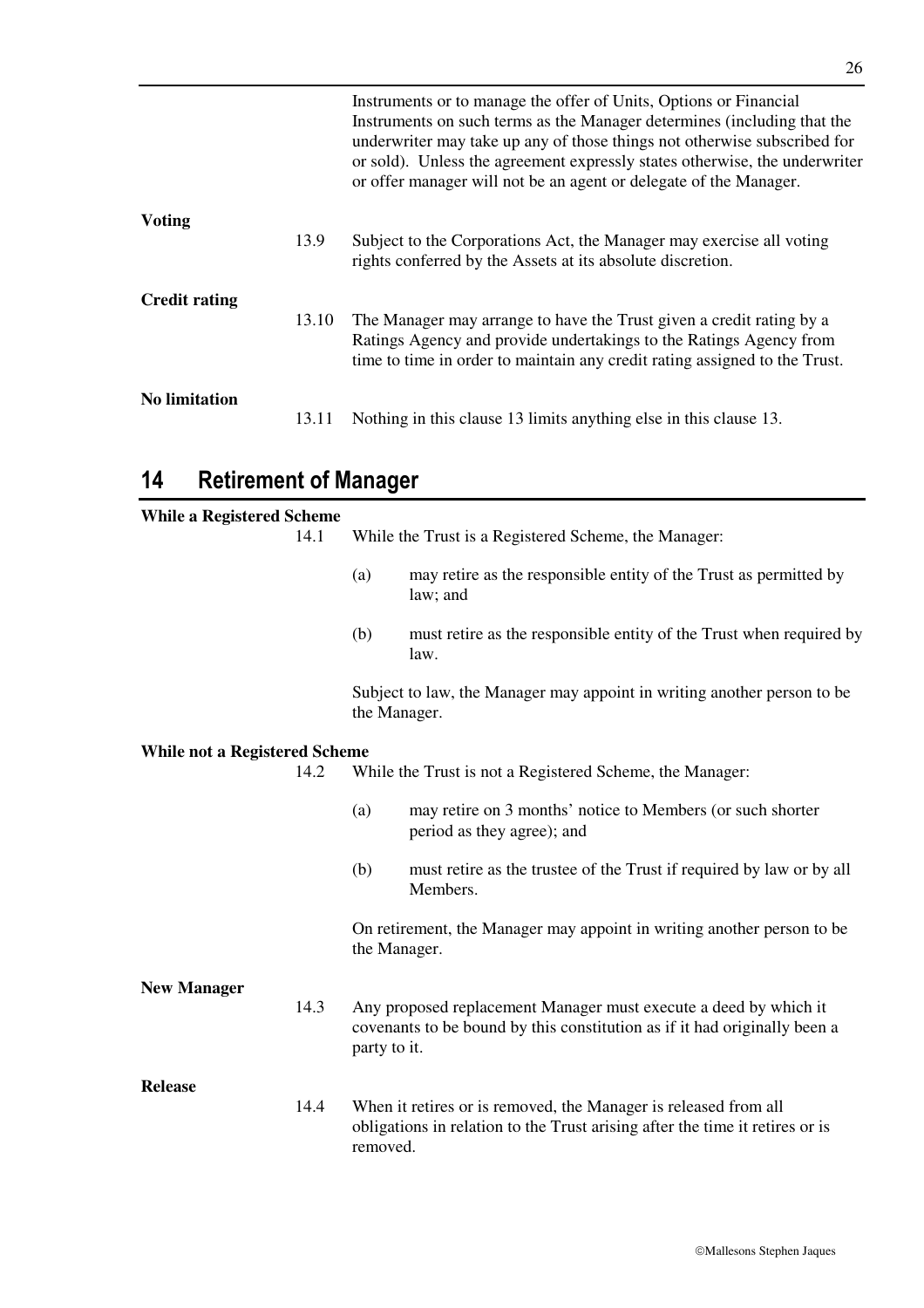### **15 Notices to Investors**

| <b>Notice</b>          |      |                                                                                                                                                                                |                                                                                                                                                                                                                                                                                                                                                                                                             |  |
|------------------------|------|--------------------------------------------------------------------------------------------------------------------------------------------------------------------------------|-------------------------------------------------------------------------------------------------------------------------------------------------------------------------------------------------------------------------------------------------------------------------------------------------------------------------------------------------------------------------------------------------------------|--|
|                        | 15.1 |                                                                                                                                                                                | Subject to the Corporations Act, a notice or other communication<br>required to be given to an Investor in connection with the Trust must be<br>given in writing (which includes a fax or email) or in such other manner<br>as the Manager determines, and be delivered or sent to the Investor at the<br>Investor's physical or electronic address last advised to the Manager for<br>delivery of notices. |  |
| <b>Cheques</b>         |      |                                                                                                                                                                                |                                                                                                                                                                                                                                                                                                                                                                                                             |  |
|                        | 15.2 |                                                                                                                                                                                | A cheque payable to an Investor may be posted to their physical address<br>or handed to them or a person authorised in writing by them.                                                                                                                                                                                                                                                                     |  |
| <b>Joint Investors</b> |      |                                                                                                                                                                                |                                                                                                                                                                                                                                                                                                                                                                                                             |  |
|                        | 15.3 | In the case of joint Investors, the physical or electronic address of the<br>Investor means the physical or electronic address of the Investor first<br>named in the Register. |                                                                                                                                                                                                                                                                                                                                                                                                             |  |
| When notice received   |      |                                                                                                                                                                                |                                                                                                                                                                                                                                                                                                                                                                                                             |  |
|                        | 15.4 | Subject to the Corporations Act, notice or other communication sent to a<br>Member:                                                                                            |                                                                                                                                                                                                                                                                                                                                                                                                             |  |
|                        |      | (a)                                                                                                                                                                            | by post is taken to be received on the Business Day after it is<br>posted;                                                                                                                                                                                                                                                                                                                                  |  |
|                        |      | (b)                                                                                                                                                                            | by fax is taken to be received 1 hour after receipt by the<br>transmitter of confirmation of transmission from the receiving fax<br>machine; and                                                                                                                                                                                                                                                            |  |
|                        |      | (c)                                                                                                                                                                            | by email is taken to be received 1 hour after it is sent if the sender<br>has not received a notice of non-delivery.                                                                                                                                                                                                                                                                                        |  |
|                        |      |                                                                                                                                                                                | A cheque is taken to be received on the Business Day after it is posted.                                                                                                                                                                                                                                                                                                                                    |  |
|                        |      |                                                                                                                                                                                |                                                                                                                                                                                                                                                                                                                                                                                                             |  |
|                        |      |                                                                                                                                                                                | Proof of actual receipt is not required. The Manager may determine the<br>time at which other forms of communication will be taken to be received.                                                                                                                                                                                                                                                          |  |

### **16 Notices to the Manager**

- 16.1 A notice required to be given to the Manager in connection with the Trust must be given in writing (which, unless the Manager determines otherwise, subject to the Corporations Act, does not include a facsimile or email), or in such other manner as the Manager determines.
- 16.2 The notice is effective only at the time of receipt in legible form.
- 16.3 The notice must bear the actual, facsimile or electronic signature of the Investor or a duly authorised officer or representative of the Investor unless the Manager dispenses with this requirement.

# **17 Meetings of Investors**

#### **Manager convening meeting**

17.1 The Manager may at any time convene a meeting of Members, and must do so if required by the Corporations Act.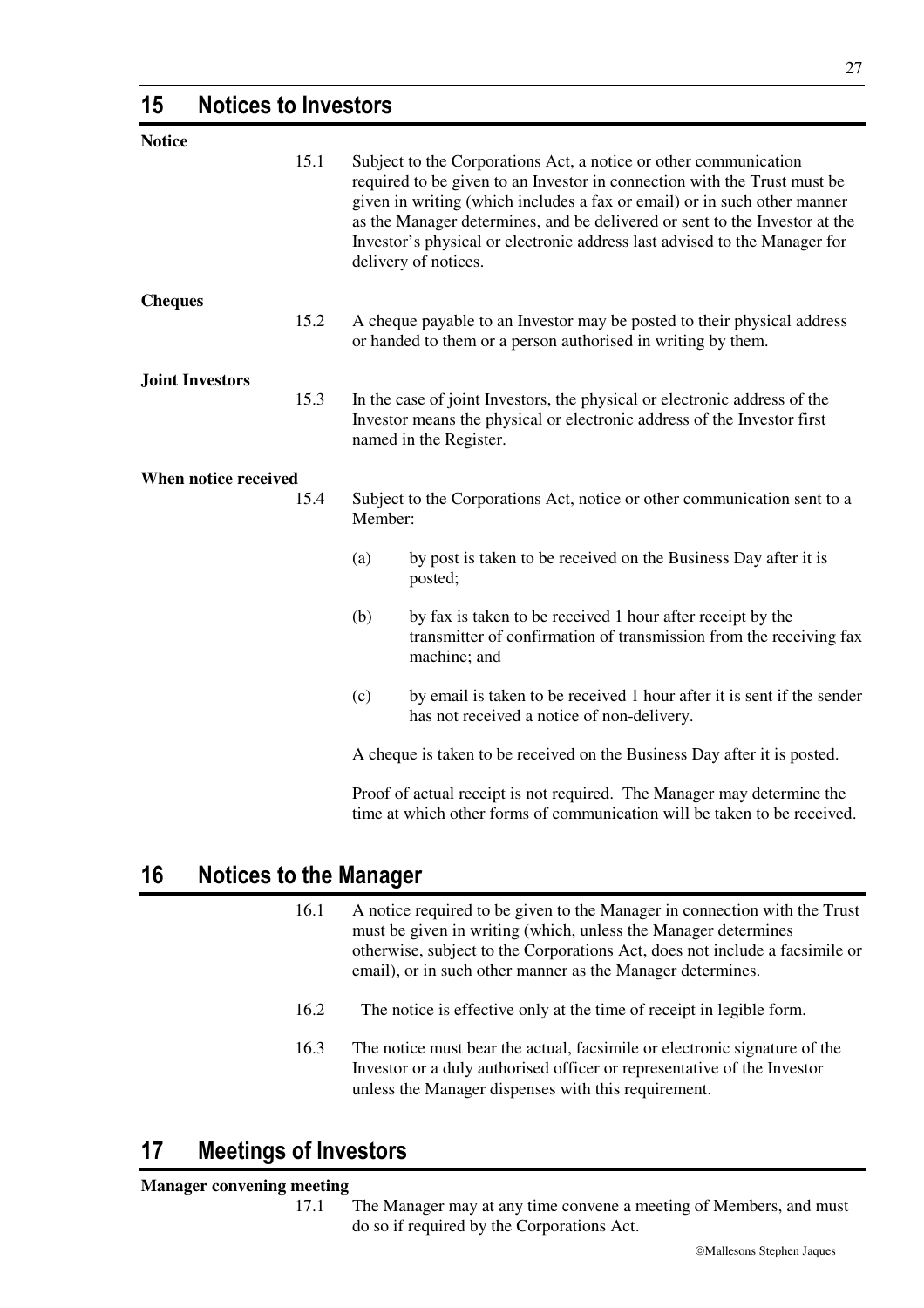#### **Members request for meeting - not Registered Scheme**

17.2 While the Trust is not a Registered Scheme, the Manager must convene a meeting of Members to consider a proposed resolution if the Manager receives a requisition in writing to convene a meeting to consider the resolution signed by Members with at least 25% of the votes that may be cast on the resolution.

#### **Members' request for meeting - Registered Scheme**

17.3 While the Trust is a Registered Scheme, the provisions of the Corporations Act apply to determine the circumstances if any in which a meeting must be convened on the request of Members.

#### **Notice while not Registered Scheme**

- 17.4 While the Trust is not a Registered Scheme:
	- (a) a meeting of Members must be convened by notice sent to every Member entitled to attend and vote at the meeting;
	- (b) the notice of meeting need not set out the terms of any resolution to be proposed, but must state the general nature of the business to be transacted at the meeting. Sections 252B(6), (7) and (9) of the Corporations Act will apply to the calling of meetings as if the Trust is a Registered Scheme; and
	- (c) at least 10 days' notice of a meeting must be given to Members or such shorter notice as they agree.

#### **Notice while Registered Scheme**

| 17.5 | While the Trust is a Registered Scheme, the requirements for notice of |
|------|------------------------------------------------------------------------|
|      | meetings of Members are governed by the Corporations Act.              |

| <b>Manager may determine</b> |      |                                                                                                                                                                                                                                                                                                                                                                                               |  |
|------------------------------|------|-----------------------------------------------------------------------------------------------------------------------------------------------------------------------------------------------------------------------------------------------------------------------------------------------------------------------------------------------------------------------------------------------|--|
|                              | 17.6 | Subject to this clause 17, the Corporations Act and the Listing Rules, the<br>Manager may determine the time and place at which a meeting of<br>Members will be convened and the manner in which the meeting will be<br>conducted, including a meeting of Members at two or more venues using<br>any technology that gives the Members as a whole a reasonable<br>opportunity to participate. |  |
| Quorum                       |      |                                                                                                                                                                                                                                                                                                                                                                                               |  |
|                              | 17.7 | The quorum for a meeting of Members is at least 2 Members present in<br>person or by proxy together holding or representing at least 10% of all<br>Units unless the Trust has only one Member who may vote on a<br>Resolution, in which case that one Member constitutes a quorum.                                                                                                            |  |
| <b>Direct vote</b>           |      |                                                                                                                                                                                                                                                                                                                                                                                               |  |
|                              | 17.8 | A Member placing a direct vote under clause 17.20 is not taken into<br>account in determining whether or not there is a quorum at a meeting of<br>Members.                                                                                                                                                                                                                                    |  |
| No quorum                    |      |                                                                                                                                                                                                                                                                                                                                                                                               |  |
|                              | 17.9 | If a quorum is not present within 15 minutes after the scheduled time for<br>the meeting, the meeting is:                                                                                                                                                                                                                                                                                     |  |
|                              |      | if convened on the requisition of Members - dissolved; or<br>(a)                                                                                                                                                                                                                                                                                                                              |  |
|                              |      | otherwise - adjourned to such place and time as the Manager<br>(b)<br>decides.                                                                                                                                                                                                                                                                                                                |  |
|                              |      | ©Mallesons Stephen Jaques                                                                                                                                                                                                                                                                                                                                                                     |  |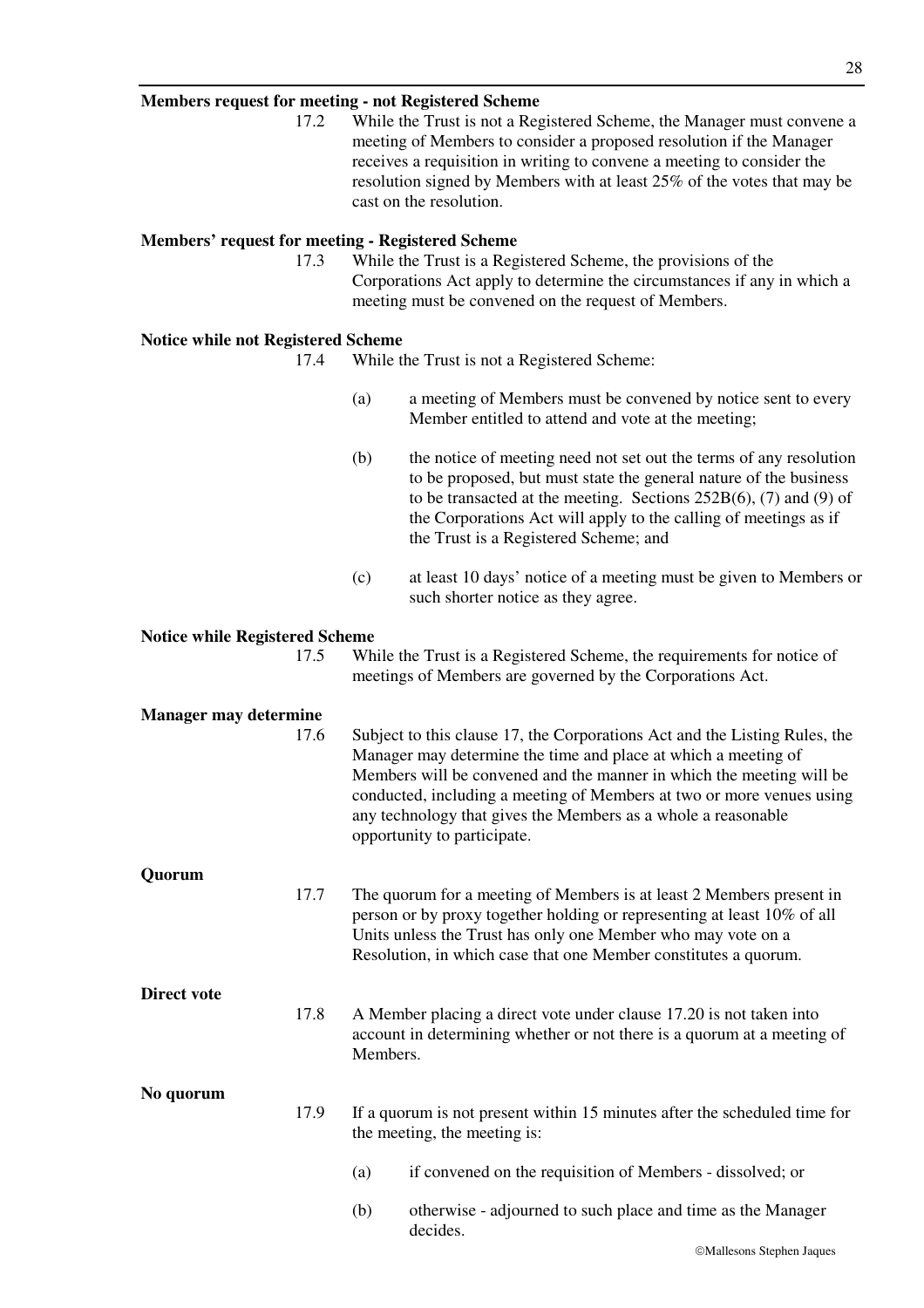|                                         |       |                 |                         | At any adjourned meeting, those Members present in person or by proxy<br>constitute a quorum. No new notice of the adjourned meeting need be<br>given unless required by the Corporations Act. Notice of any adjourned<br>meeting which may become necessary may be included in the notice<br>convening the original meeting. |
|-----------------------------------------|-------|-----------------|-------------------------|-------------------------------------------------------------------------------------------------------------------------------------------------------------------------------------------------------------------------------------------------------------------------------------------------------------------------------|
| Chairman                                | 17.10 |                 |                         | Subject to the Corporations Act, the Manager may appoint a person to<br>chair a meeting of Members.                                                                                                                                                                                                                           |
| <b>Decision of Chair</b>                | 17.11 |                 | meeting is final.       | The decision of the chair on any matter relating to the conduct of the                                                                                                                                                                                                                                                        |
| <b>Adjournment</b>                      | 17.12 |                 |                         | The chair has power to adjourn a meeting for any reason to such place<br>and time as the chair thinks fit.                                                                                                                                                                                                                    |
| <b>Circulated Resolution</b>            | 17.13 | resolution.     |                         | The Manager may make arrangements whereby Members may pass<br>written resolutions which have been circulated for that purpose by<br>completing (in a form satisfactory to the Manager) and returning such<br>resolutions to the Manager within the time specified in the circulated                                           |
| <b>Resolutions binding</b>              | 17.14 |                 | Resolution in writing). | A Resolution of Members binds all Members, whether or not they voted<br>or were present at the meeting (in the case of a Resolution passed at a<br>meeting) or whether or not they signed the Resolution (in the case of a                                                                                                    |
| Objection only at the meeting           |       |                 |                         |                                                                                                                                                                                                                                                                                                                               |
|                                         | 17.15 | at the meeting. |                         | No objection may be made to any vote cast unless the objection is made                                                                                                                                                                                                                                                        |
| Non-receipt                             | 17.16 |                 |                         | If a Member does not receive a notice (including if notice was<br>accidentally omitted to be given to them) the meeting is not invalidated.                                                                                                                                                                                   |
| <b>Postponement or cancellation</b>     |       |                 |                         |                                                                                                                                                                                                                                                                                                                               |
|                                         | 17.17 |                 |                         | The chair has power to cancel a meeting or postpone a meeting for any<br>reason to a place and time as the chair thinks fit.                                                                                                                                                                                                  |
| <b>Voting - not a Registered Scheme</b> |       |                 |                         |                                                                                                                                                                                                                                                                                                                               |
|                                         | 17.18 |                 |                         | While the Trust is not a Registered Scheme:                                                                                                                                                                                                                                                                                   |
|                                         |       | (a)             |                         | voting is by a show of hands, unless a poll is duly demanded or<br>the Resolution proposed is required by this constitution or by law<br>to be decided by a percentage of all Units; and                                                                                                                                      |
|                                         |       | (b)             | proxy has:              | subject to the rights, obligations and restrictions attaching to any<br>particular Units, each Member which is present in person or by                                                                                                                                                                                        |
|                                         |       |                 | (i)                     | on a show of hands, one vote; and                                                                                                                                                                                                                                                                                             |
|                                         |       |                 | (ii)                    | on a poll, one vote for each whole Unit held.                                                                                                                                                                                                                                                                                 |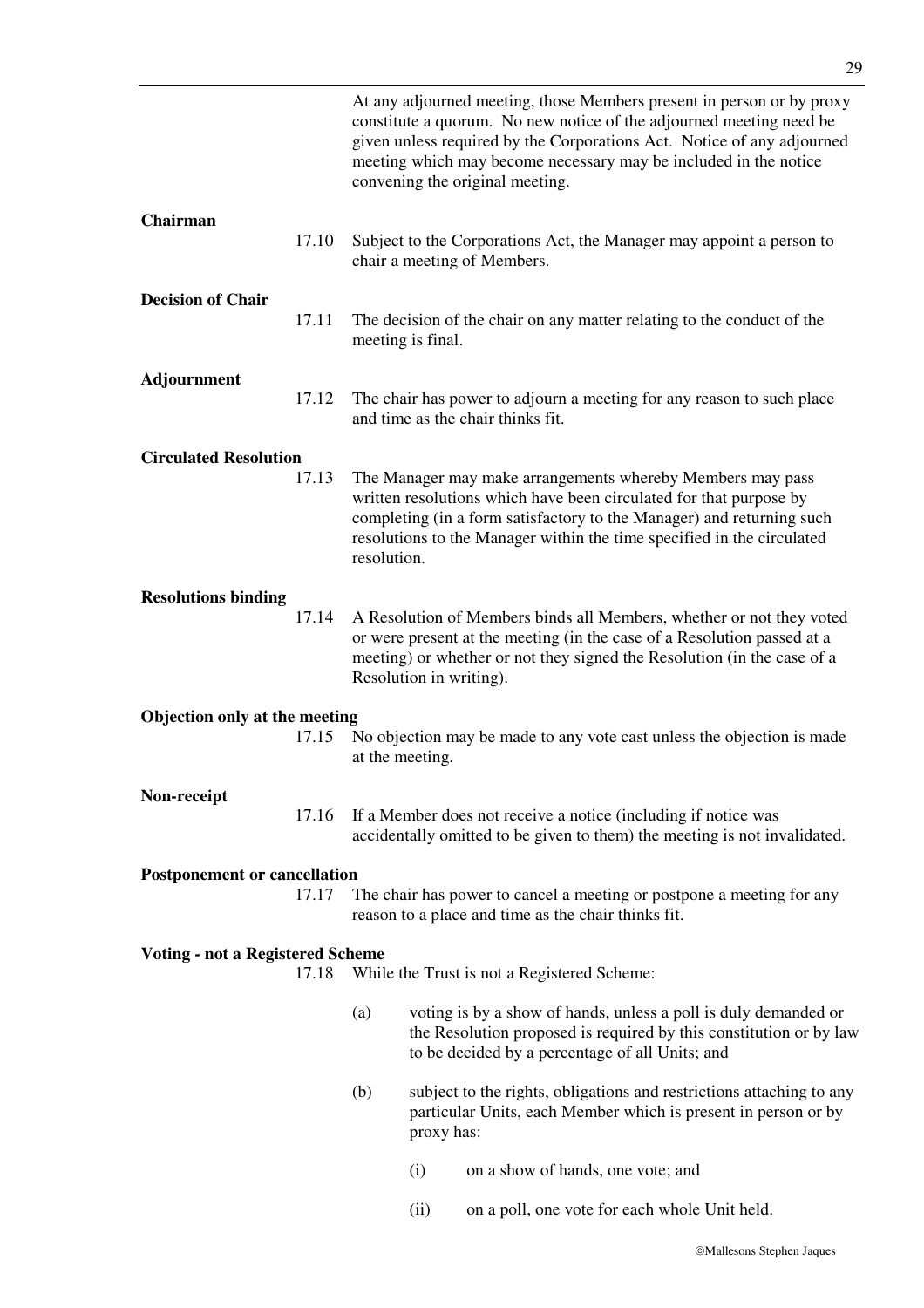In the case of joint Members, only the first named in the Register may vote unless the Manager otherwise agrees. In the case of an equality of votes the chair of the meeting has a casting vote.

#### **Voting - Registered Scheme**

17.19 While the Trust is a Registered Scheme, subject to clause 17.18, the provisions of the Corporations Act governing voting for meetings of members of Registered Schemes apply to the Trust.

#### **Direct voting**

- 17.20 The Manager may determine that at a meeting of Members, a Member who is entitled to attend and vote on a Resolution at that meeting is entitled to a direct vote in respect of that Resolution. A "direct vote" includes a vote delivered to the Manager by post, fax or other electronic means approved by the Manager. The Manager may prescribe rules to govern direct voting including specifications as to the form, method and timing of giving the direct vote in order for the vote to be valid, and the treatment of direct votes.
- 17.21 A direct vote on a Resolution at a meeting in respect of a Unit cast in accordance with clause 17.20 is of no effect and will be disregarded:
	- (a) if, at the time of the Resolution, the person who cast the direct vote:
		- (i) is not entitled to vote on the Resolution in respect of the Unit; or
		- (ii) would not be entitled to vote on the Resolution in respect of the Unit if the person were present at the meeting of Members at which the Resolution is considered;
	- (b) if, had the vote been cast in person at the meeting of Members at which the Resolution is considered:
		- (i) the vote would not be valid; or
		- (ii) the Manager would be obliged to disregard the vote;
	- (c) subject to any rules prescribed by the Manager, if the person who cast the direct vote is present in person at the meeting of Members at the time the Resolution is considered; and
	- (d) if the direct vote was cast otherwise than in accordance with any regulations, rules and procedures prescribed by the Manager under clause 17.20.
- 17.22 Subject to any rules prescribed by the Manager, if the Manager receives a valid direct vote on a Resolution in accordance with clauses 17.20 and 17.21 and, prior to, after or at the same time as receipt of the direct vote, the Manager receives an instrument appointing a proxy, attorney or representative to vote on behalf of the same Member on that Resolution, the Manager may regard the direct vote as effective in respect of that Resolution and disregard any vote cast by the proxy, attorney or representative on the Resolution at the meeting of Members.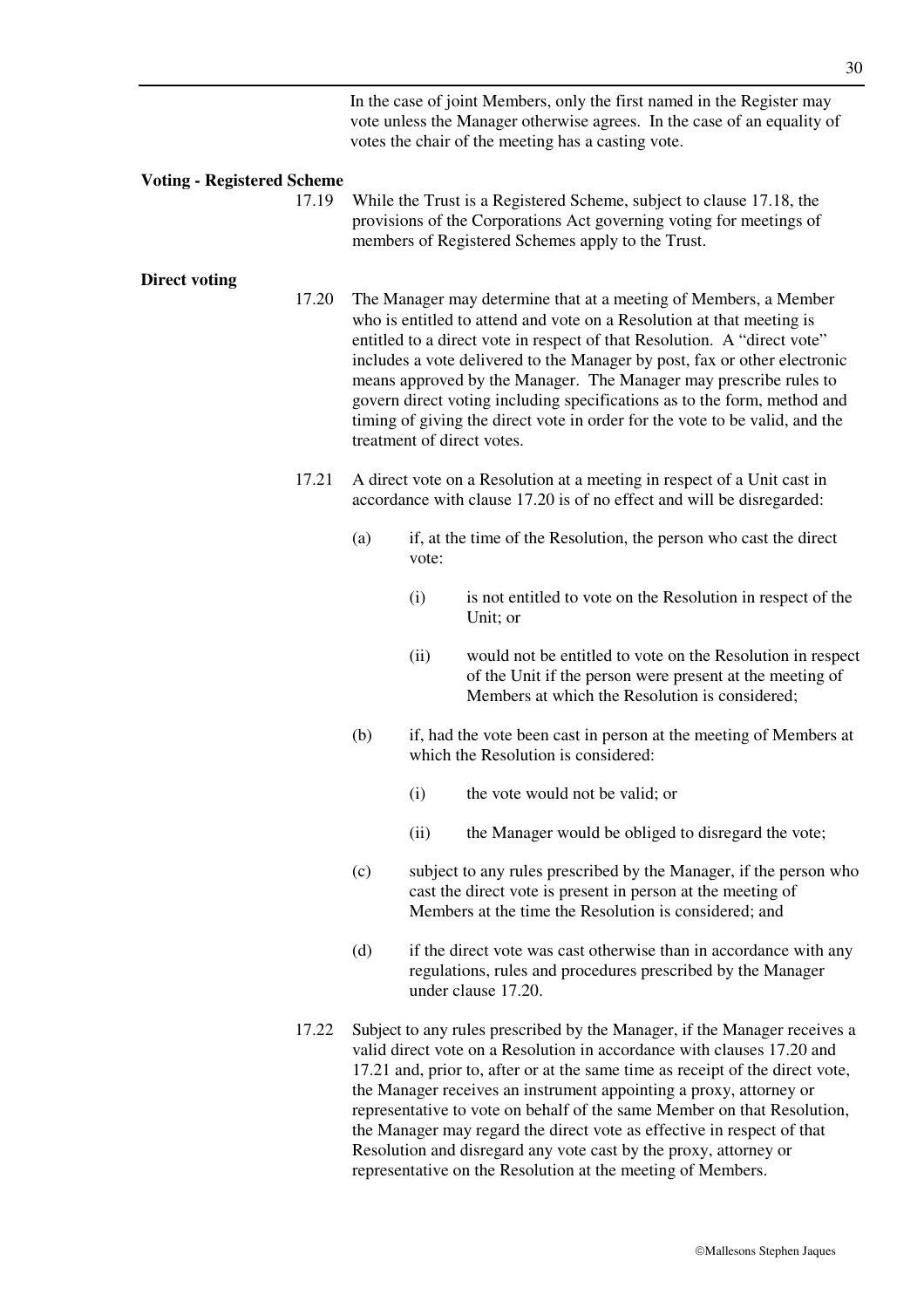| <b>Proxies</b>                   | 17.23 | Trust.     | Subject to clause 17.24, the provisions of the Corporations Act governing<br>proxies for meetings of members of Registered Schemes apply to the                                                                                                                                                                                                                                                                                                                                                                                                                                                                                                                                                                                                                                                                                                                                                                                                                                                                                            |
|----------------------------------|-------|------------|--------------------------------------------------------------------------------------------------------------------------------------------------------------------------------------------------------------------------------------------------------------------------------------------------------------------------------------------------------------------------------------------------------------------------------------------------------------------------------------------------------------------------------------------------------------------------------------------------------------------------------------------------------------------------------------------------------------------------------------------------------------------------------------------------------------------------------------------------------------------------------------------------------------------------------------------------------------------------------------------------------------------------------------------|
| <b>Validity of proxy</b>         | 17.24 | Act.       | The Manager may determine that the appointment of a proxy is valid even<br>if it contains only some of the information required by the Corporations                                                                                                                                                                                                                                                                                                                                                                                                                                                                                                                                                                                                                                                                                                                                                                                                                                                                                        |
| Poll                             | 17.25 |            | A poll may be demanded before or on declaration of the result of a show<br>of hands by either:                                                                                                                                                                                                                                                                                                                                                                                                                                                                                                                                                                                                                                                                                                                                                                                                                                                                                                                                             |
|                                  |       | (a)        | the chair; or                                                                                                                                                                                                                                                                                                                                                                                                                                                                                                                                                                                                                                                                                                                                                                                                                                                                                                                                                                                                                              |
|                                  |       | (b)        | at least 2 Members present in person or by proxy holding itself<br>or between it and other Members demanding the poll at least 5%<br>of Units.                                                                                                                                                                                                                                                                                                                                                                                                                                                                                                                                                                                                                                                                                                                                                                                                                                                                                             |
| <b>Representatives</b>           | 17.26 | person.    | A body corporate may be represented at a meeting by a person appointed<br>in the manner provided in the Corporations Act. The Manager may<br>accept a certificate as evidence of the person's appointment. The person<br>may exercise on the body's behalf the same powers as the body could if it<br>were a natural person and the body is taken to be present at the meeting in                                                                                                                                                                                                                                                                                                                                                                                                                                                                                                                                                                                                                                                          |
| <b>Procedural irregularities</b> |       |            |                                                                                                                                                                                                                                                                                                                                                                                                                                                                                                                                                                                                                                                                                                                                                                                                                                                                                                                                                                                                                                            |
|                                  | 17.27 |            | A meeting of Members or a meeting notice or any proceeding at a<br>meeting is not invalidated because of the accidental omission to give<br>notice of the meeting or the non-receipt of the notice.                                                                                                                                                                                                                                                                                                                                                                                                                                                                                                                                                                                                                                                                                                                                                                                                                                        |
|                                  | 17.28 |            | A meeting of Members is not invalidated because of any procedural<br>irregularity within the meaning of section 1322 of the Corporations Act.                                                                                                                                                                                                                                                                                                                                                                                                                                                                                                                                                                                                                                                                                                                                                                                                                                                                                              |
| <b>Minutes</b>                   | 17.29 | is proved. | The minutes of a meeting of Members signed by the chair of the meeting<br>are conclusive evidence of the matters stated in them unless the contrary                                                                                                                                                                                                                                                                                                                                                                                                                                                                                                                                                                                                                                                                                                                                                                                                                                                                                        |
|                                  |       |            | <b>Option holders, Holders of Financial Instruments and classes</b>                                                                                                                                                                                                                                                                                                                                                                                                                                                                                                                                                                                                                                                                                                                                                                                                                                                                                                                                                                        |
|                                  | 17.30 |            | The Manager may convene a meeting of a class of Members, or of Option<br>Holders or a class of Option Holders, or of Holders of Financial<br>Instruments or a class of Holders of Financial Instruments, and must do so<br>if required by the Corporations Act. If it does so, this clause 17 applies as<br>if it referred to Members of a class, or to Option Holders or Option<br>Holders of a class, or to Holders of Financial Instruments or a class of<br>Holders of Financial Instruments (as relevant) rather than Members, and<br>with any other necessary adaptations, except that Option Holders may<br>exercise any right they may have under the Corporations Act to attend a<br>meeting and vote on a Resolution of Members, but otherwise may not<br>vote on a Resolution of Members or attend a meeting of Members. If and<br>to the extent a Holder of Financial Instruments is entitled under the<br>Corporations Act to vote at a meeting of Members, any resolution passed<br>at that meeting will be binding on them. |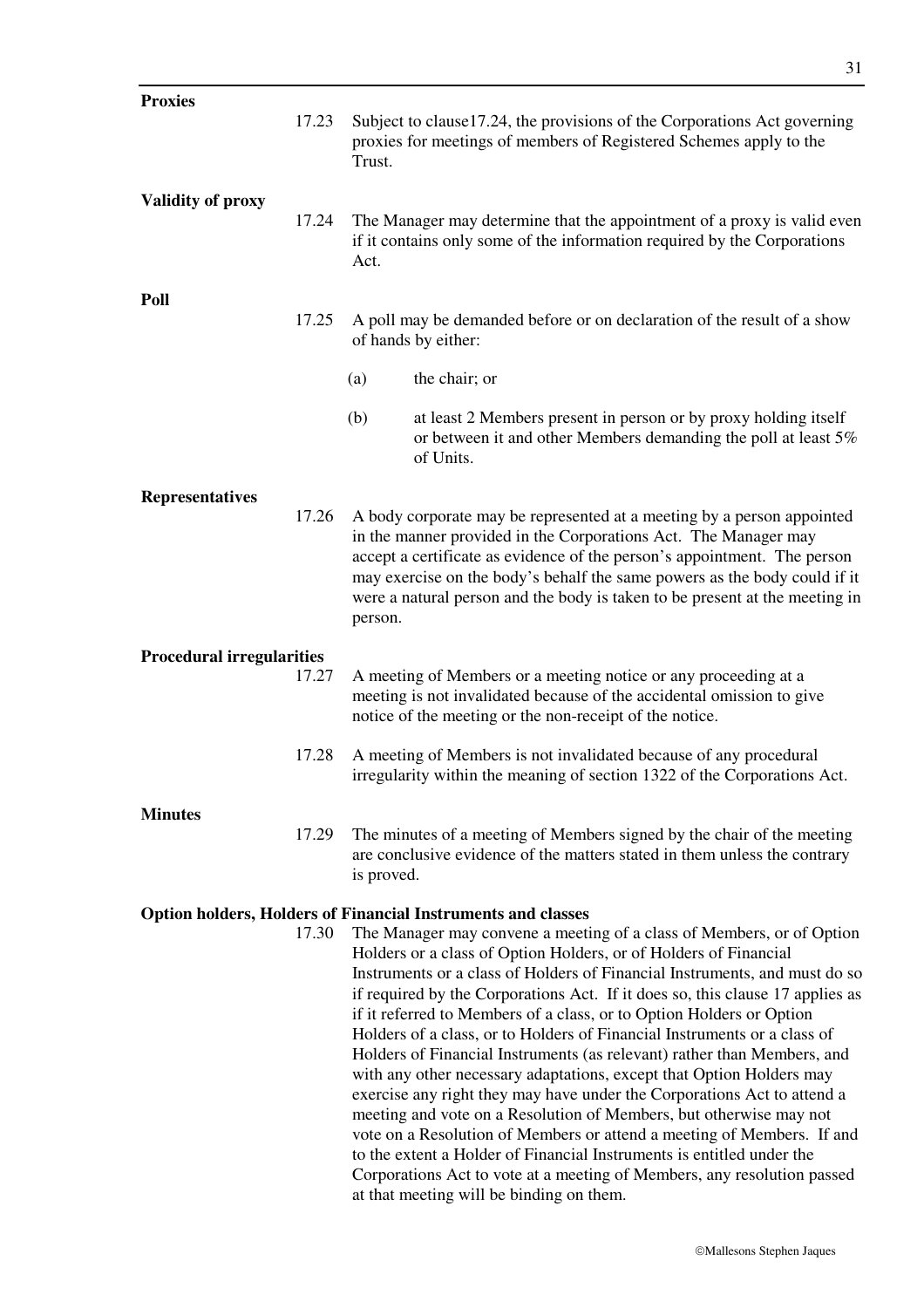# **18 Rights and liabilities of Manager**

| <b>Holding Units</b>      |      |     |                                                                                                                                                                                                                                                                                                                                                                                                                                                                                                                                                                                                                                                                                                                                                                                     |
|---------------------------|------|-----|-------------------------------------------------------------------------------------------------------------------------------------------------------------------------------------------------------------------------------------------------------------------------------------------------------------------------------------------------------------------------------------------------------------------------------------------------------------------------------------------------------------------------------------------------------------------------------------------------------------------------------------------------------------------------------------------------------------------------------------------------------------------------------------|
|                           | 18.1 |     | The Manager and its associates may hold Units, Options or Financial<br>Instruments, or interests in any trust or company which is an associate of<br>any of them, in any capacity.                                                                                                                                                                                                                                                                                                                                                                                                                                                                                                                                                                                                  |
| <b>Other capacities</b>   | 18.2 |     | Subject to the Corporations Act, the Manager (and any of its associates to<br>the extent applicable) may:                                                                                                                                                                                                                                                                                                                                                                                                                                                                                                                                                                                                                                                                           |
|                           |      | (a) | deal with itself (as trustee of the Trust or in another capacity), an<br>associate or with any Investor;                                                                                                                                                                                                                                                                                                                                                                                                                                                                                                                                                                                                                                                                            |
|                           |      | (b) | be interested in any contract or transaction with itself (as trustee<br>of the Trust or in another capacity), an associate or with any<br>Investor and retain for its own benefit any profits or benefits<br>derived from any such contract or transaction; and                                                                                                                                                                                                                                                                                                                                                                                                                                                                                                                     |
|                           |      | (c) | act in the same or a similar capacity in relation to any other<br>managed investment scheme or trust.                                                                                                                                                                                                                                                                                                                                                                                                                                                                                                                                                                                                                                                                               |
| <b>Manager may rely</b>   |      |     |                                                                                                                                                                                                                                                                                                                                                                                                                                                                                                                                                                                                                                                                                                                                                                                     |
|                           | 18.3 |     | The Manager may take and may act upon:                                                                                                                                                                                                                                                                                                                                                                                                                                                                                                                                                                                                                                                                                                                                              |
|                           |      | (a) | the opinion or advice of counsel or solicitors, whether or not<br>instructed by the Manager, in relation to the interpretation of this<br>constitution or any other document (whether statutory or<br>otherwise) or generally in connection with the Trust;                                                                                                                                                                                                                                                                                                                                                                                                                                                                                                                         |
|                           |      | (b) | advice, opinions, statements or information from any bankers,<br>accountants, auditors, valuers and other persons consulted by the<br>Manager who are in each case believed by the Manager in good<br>faith to be expert in relation to the matters upon which they are<br>consulted;                                                                                                                                                                                                                                                                                                                                                                                                                                                                                               |
|                           |      | (c) | a document which the Manager believes in good faith to be the<br>original or a copy of an appointment by a Member of a person to<br>act as their agent for any purpose connected with the Trust; and                                                                                                                                                                                                                                                                                                                                                                                                                                                                                                                                                                                |
|                           |      | (d) | any other document provided to the Manager in connection with<br>the Trust upon which it is reasonable for the Manager to rely,                                                                                                                                                                                                                                                                                                                                                                                                                                                                                                                                                                                                                                                     |
|                           |      |     | and the Manager will not be liable for anything done, suffered or omitted<br>by it in good faith in reliance upon such opinion, advice, statement,<br>information or document.                                                                                                                                                                                                                                                                                                                                                                                                                                                                                                                                                                                                      |
| <b>Control by Members</b> |      |     |                                                                                                                                                                                                                                                                                                                                                                                                                                                                                                                                                                                                                                                                                                                                                                                     |
|                           | 18.4 |     | This clause 18.4 applies while the Trust is not a Registered Scheme and<br>no application is with ASIC to register the Trust as a Registered Scheme.<br>Despite any other provision of this constitution, the Manager must act in<br>accordance with the directions that are not inconsistent with the<br>Manager's duties under this constitution, the terms of its Licence and at<br>law given from time to time by the sole Member (if any) or jointly by all<br>Members so as to allow the Members acting together to have day to day<br>control over the operation of the Trust. The Manager may seek directions<br>from the Members on any matter. The Manager is not required to act on<br>any direction to incur a liability unless its liability is limited to the Assets. |

Mallesons Stephen Jaques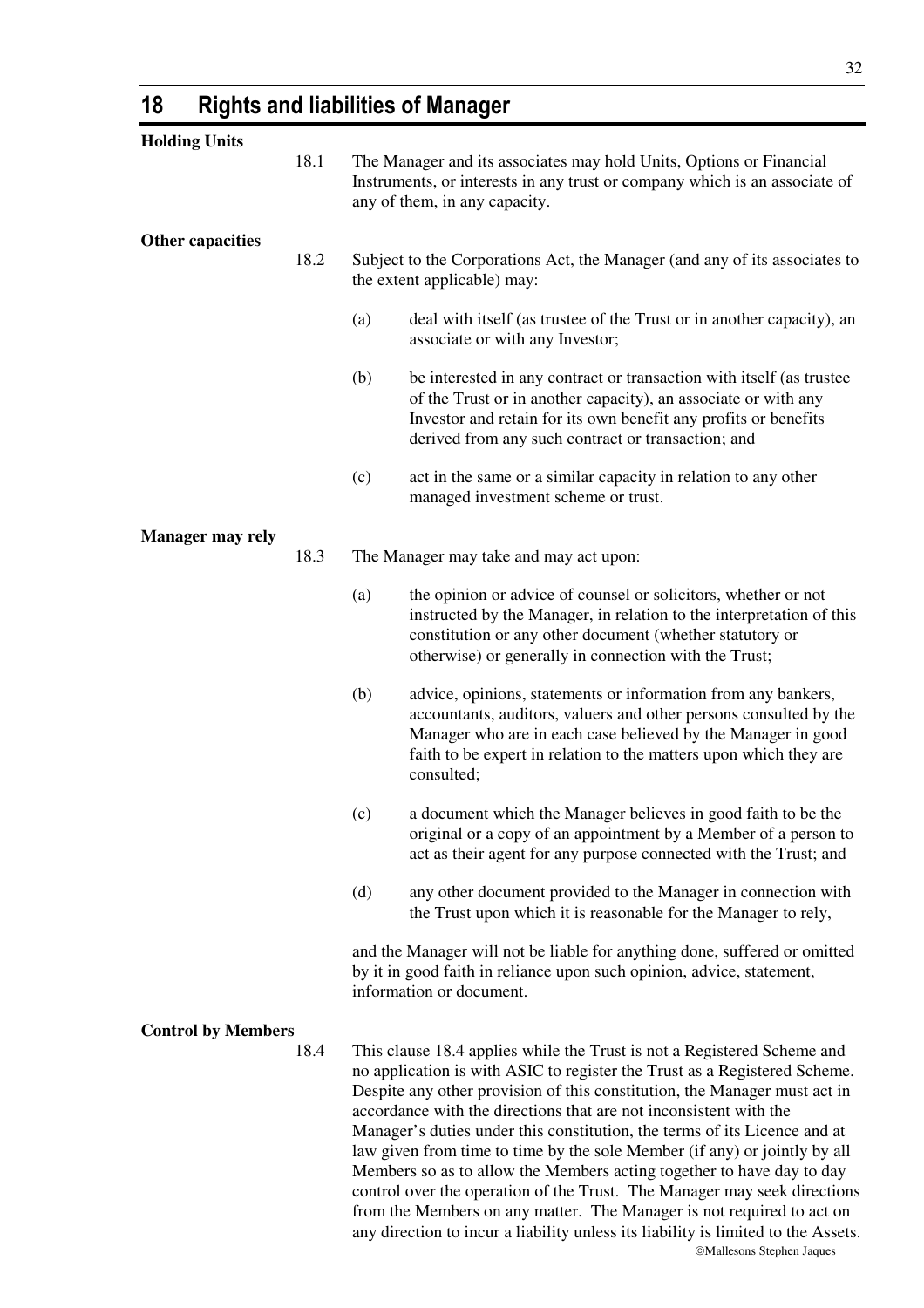# **19 Limitation of liability and indemnity in favour of Manager**

| <b>Limitation on Manager's liability</b>                |      |                                                                                                                                                                                                                                                                                                                      |
|---------------------------------------------------------|------|----------------------------------------------------------------------------------------------------------------------------------------------------------------------------------------------------------------------------------------------------------------------------------------------------------------------|
|                                                         | 19.1 | While the Trust is a Registered Scheme, the Manager is not liable in<br>contact, tort or otherwise to Investors for any loss suffered in any way<br>relating to the Trust except to the extent that the Corporations Act<br>imposes such liability.                                                                  |
| <b>Liability while Trust is not a Registered Scheme</b> |      |                                                                                                                                                                                                                                                                                                                      |
|                                                         | 19.2 | While the Trust is not a Registered Scheme, if the Manager acts in good<br>faith and without gross negligence, it is not liable in contract, tort or<br>otherwise to Investors for any loss suffered in any way relating to the<br>Trust.                                                                            |
| <b>Liability limited to Assets</b>                      |      |                                                                                                                                                                                                                                                                                                                      |
|                                                         | 19.3 | Subject to the Corporations Act, the liability of the Manager to any<br>person other than a Member in respect of the Trust (including in respect<br>of any contracts entered into as trustee of the Trust or in relation to any<br>Assets) is limited to the Manager's ability to be indemnified from the<br>Assets. |
| <b>Indemnity in favour of Manager</b>                   |      |                                                                                                                                                                                                                                                                                                                      |
|                                                         | 19.4 | The Manager is entitled to be indemnified out of the Assets for any<br>liability incurred by it in properly performing its duties, or properly<br>exercising any of its powers in the proper performance of its duties in<br>relation to the Trust.                                                                  |
| <b>Liability for agents</b>                             |      |                                                                                                                                                                                                                                                                                                                      |
|                                                         | 19.5 | To the extent permitted by the Corporations Act, and otherwise without<br>limitation, the indemnity in clause 19.4 includes any liability incurred as a<br>result of any act or omission of a delegate or agent appointed by the<br>Manager.                                                                         |
|                                                         | 19.6 | The indemnity in clause 19.4 is in addition to any indemnity allowed by<br>law. It continues to apply after the Manager retires or is removed from<br>the office it holds in relation to the Trust.                                                                                                                  |
| Right of indemnity not affected by unrelated breach     |      |                                                                                                                                                                                                                                                                                                                      |
|                                                         | 19.7 | Where a Liability is incurred pursuant to a proper performance of the<br>Manager's duties or in the proper exercise of its nowers in the proper                                                                                                                                                                      |

Manager's duties or in the proper exercise of its powers in the proper performance of its duties in relation to the Trust under this constitution or at law, the Manager may exercise any of its rights of indemnification or reimbursement out of the Assets to satisfy that Liability to itself or to any creditor of the Manager (in its capacity as trustee or responsible entity of the Trust), despite any loss the Trust may have suffered or any diminution in the value of Assets as a consequence of any unrelated act or omission by the Manager or by any person or entity acting on behalf of the Manager.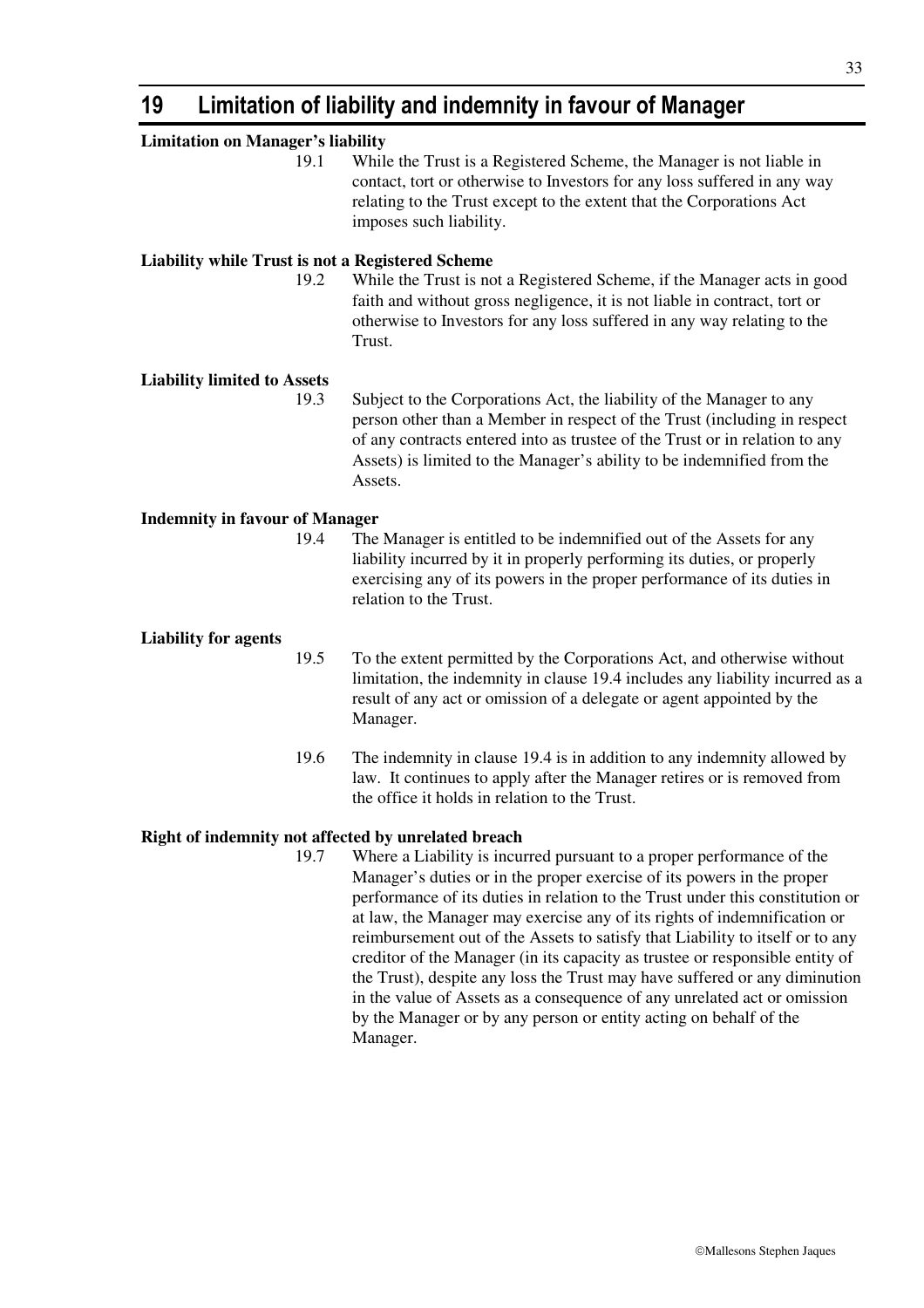| <b>Liability limited</b>         |      |                                                                                                                                                                                                                                                                                                              |                                                                                                                                                                                                                                                         |  |
|----------------------------------|------|--------------------------------------------------------------------------------------------------------------------------------------------------------------------------------------------------------------------------------------------------------------------------------------------------------------|---------------------------------------------------------------------------------------------------------------------------------------------------------------------------------------------------------------------------------------------------------|--|
|                                  | 20.1 | Subject to clauses 20.3 and 20.5, the liability of a Member, Option Holder<br>or Holder of Financial Instruments is limited to the amount if any which<br>remains unpaid in relation to their subscription for their Units, Options or<br>Financial Instruments.                                             |                                                                                                                                                                                                                                                         |  |
| <b>Member need not indemnify</b> |      |                                                                                                                                                                                                                                                                                                              |                                                                                                                                                                                                                                                         |  |
|                                  | 20.2 |                                                                                                                                                                                                                                                                                                              | A Member, Option Holder or Holder of Financial Instruments need not<br>indemnify the Manager if there is a deficiency in the Assets or if the<br>claim of any creditor of the Manager in respect of the Trust cannot be<br>satisfied out of the Assets. |  |
| Tax or user pays costs           |      |                                                                                                                                                                                                                                                                                                              |                                                                                                                                                                                                                                                         |  |
|                                  | 20.3 | The Manager is entitled to be indemnified by any current or former<br>Investor to the extent that the Manager incurs any liability for Tax or<br>costs which are not properly an expense of the Trust as a result of:                                                                                        |                                                                                                                                                                                                                                                         |  |
|                                  |      | (a)                                                                                                                                                                                                                                                                                                          | that person's action or inaction;                                                                                                                                                                                                                       |  |
|                                  |      | (b)                                                                                                                                                                                                                                                                                                          | an act or omission requested by that person, other than directions<br>given pursuant to clause 18.4; or                                                                                                                                                 |  |
|                                  |      | (c)                                                                                                                                                                                                                                                                                                          | any other matter arising in connection with Units, Options or<br>Financial Instruments held by that person.                                                                                                                                             |  |
| <b>Joint Investors</b>           |      |                                                                                                                                                                                                                                                                                                              |                                                                                                                                                                                                                                                         |  |
|                                  | 20.4 |                                                                                                                                                                                                                                                                                                              | Current and former joint Members, Option Holders and Holders of<br>Financial Instruments are jointly and severally liable in respect of all<br>payments including payments of Tax to which the next preceding<br>paragraph applies.                     |  |
| <b>Recourse</b>                  |      |                                                                                                                                                                                                                                                                                                              |                                                                                                                                                                                                                                                         |  |
|                                  | 20.5 | In the absence of separate agreement with a Member, Option Holder or<br>Holder of Financial Instruments, and except for the amounts referred to in<br>clause 20.1 and 20.3, the recourse of the Manager and any creditor is<br>limited to the Assets.                                                        |                                                                                                                                                                                                                                                         |  |
| <b>Restrictions on Members</b>   |      |                                                                                                                                                                                                                                                                                                              |                                                                                                                                                                                                                                                         |  |
|                                  | 20.6 |                                                                                                                                                                                                                                                                                                              | Subject to clause 18.4, an Investor:                                                                                                                                                                                                                    |  |
|                                  |      | (a)                                                                                                                                                                                                                                                                                                          | must not interfere with any rights or powers of the Manager<br>under this constitution;                                                                                                                                                                 |  |
|                                  |      | (b)                                                                                                                                                                                                                                                                                                          | must not exercise a right in respect of an Asset or lodge a caveat<br>or other notice affecting an Asset or otherwise claim any interest<br>in an Asset; and                                                                                            |  |
|                                  |      | (c)                                                                                                                                                                                                                                                                                                          | may not require an Asset to be transferred to them.                                                                                                                                                                                                     |  |
| No partnership                   |      |                                                                                                                                                                                                                                                                                                              |                                                                                                                                                                                                                                                         |  |
|                                  | 20.7 | Except as expressly provided in this constitution, there is no relationship<br>of partnership or agency between the Manager and any Investor. Nothing<br>in this constitution is to be construed as creating any association, joint<br>venture or partnership among the Trust and any Stapled Entity for any |                                                                                                                                                                                                                                                         |  |

purpose or authorising the share of the benefit of any assets (and any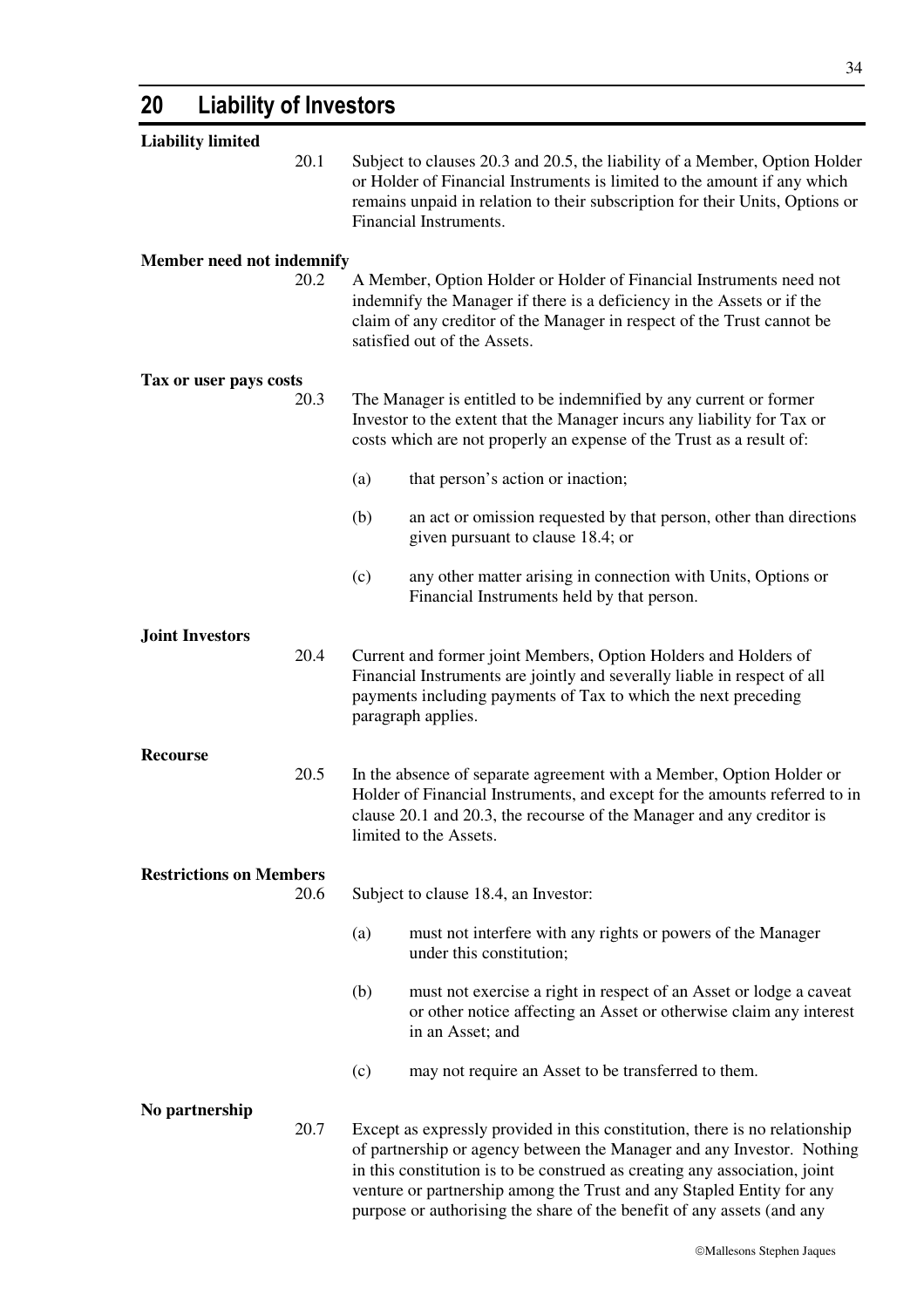profits from assets) of the Trust or any Stapled Entity as a result of the Stapling.

## **21 Remuneration and expenses of Manager**

## **Subject to the Corporations Act**

21.1 While the Trust is a Registered Scheme, the fees in this clause 21 may only be paid to the Manager to the extent they are payable in relation to the proper performance of the Manager's duties as responsible entity of the Trust.

#### **Management fee**

21.2 The Manager is entitled to be paid a fee out of the Assets for its services in relation to the operation of the Trust equal to the Manager's reasonable estimate of its costs, including all overheads and internal expenses<sup>15</sup> of the Manager, whether incurred directly by the Manager or reimbursed by the Manager to any of its related bodies corporate, for which it is not otherwise reimbursed under clause 21.4.

This fee is to be payable from time to time upon demand by the Manager, provided that the Manager may make a demand for payment of all or part of the fee at any time if it has incurred the relevant costs, whether or not it has paid those costs. The Manager must produce a statement within 1 month from the end of each Quarter setting out the management fee for the Quarter and any amount remaining unpaid.

The entitlement to this fee continues to the date of final distribution in accordance with clause 23. However, the Manager is not entitled to a management fee in respect of any period during which it is not appointed as trustee or responsible entity of the Trust.

### **Waiver of any fees and expenses**

21.3 The Manager may accept lower fees than the fees (if any) to which it is entitled under this constitution or not seek reimbursement of all costs and expenses to which it is entitled, or may defer payment for any period. Where payment is deferred, the fee accrues daily until paid.

#### **Costs and expenses**

-

- 21.4 All costs and expenses incurred by the Manager in connection with the Trust and its consolidated or controlled entities (including a controlled sub trust), including in performing and being able to perform its role as Manager, are payable or reimburseable out of the Assets or out of the assets of a consolidated or controlled entity of the Trust (including a controlled sub trust) but, while the Trust is a Registered Scheme, payment or reimbursement is only available in relation to the proper performance of the Manager's duties as responsible entity of the Trust. This includes costs and expenses connected with the following, and no paragraph of this clause 21.4 limits any other paragraph:
	- (a) this constitution, any amendment or proposed amendment to this constitution, the formation of the Trust and any investment vehicle in which the Trust expects to have a direct or indirect interest, substantially in proportion to the proposed interest;

<sup>&</sup>lt;sup>15</sup> The Manager's internal expenses that relate to the Trust may include the fees of directors of the Manager and the cost of their directors' and officers' liability insurance, the cost of premises, computer systems and staff and related expenses.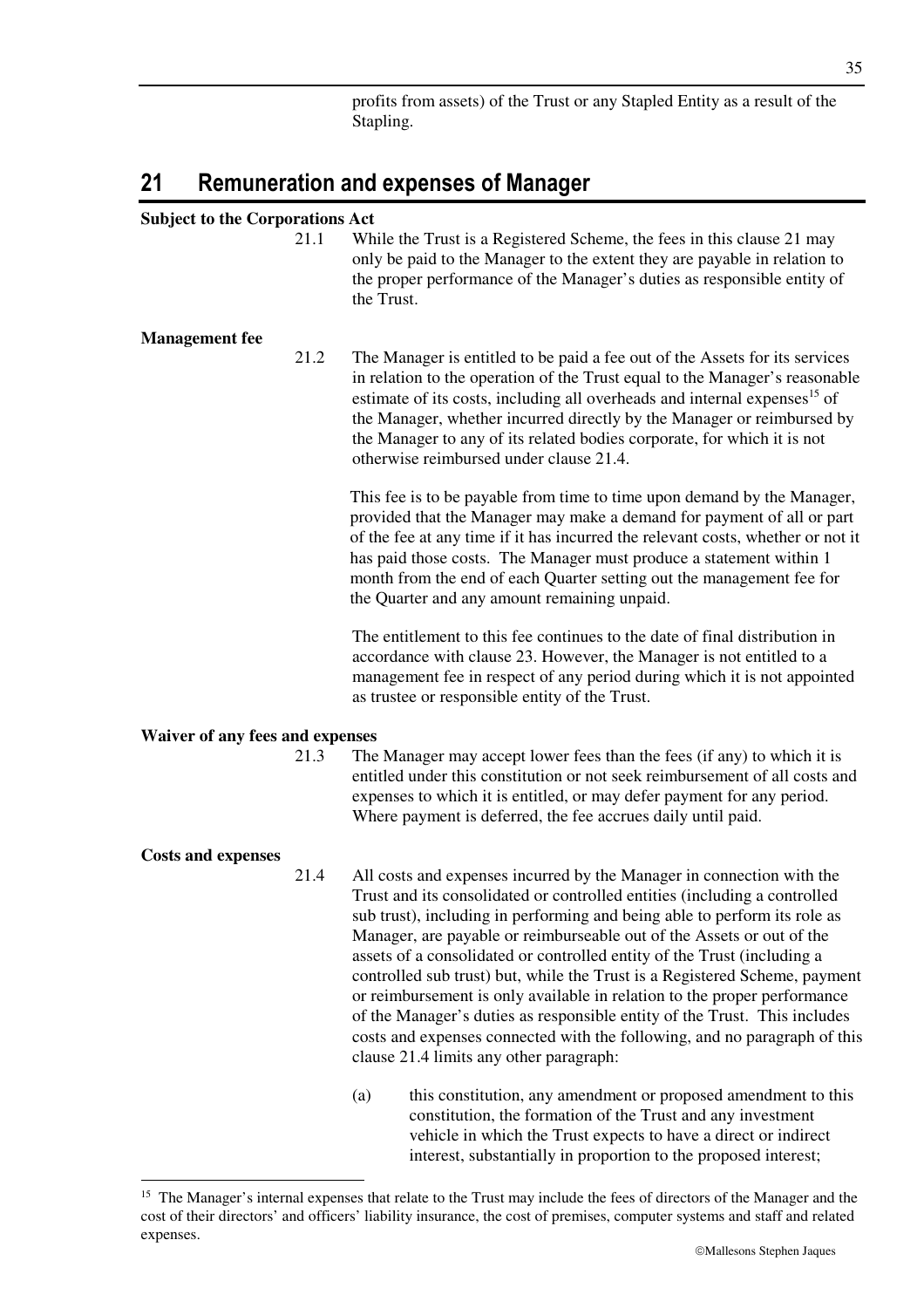- (b) registration of the Trust as a Registered Scheme;
- (c) the preparation, review, distribution and promotion of any product disclosure statement, prospectus or offering memorandum in respect of Units, Options, Financial Instruments or Stapled Securities, or other promotion of the Trust or the Stapled Entities;
- (d) the acquisition, disposal, insurance, custody (including custodian fees) and any other dealing with Assets;
- (e) any proposed acquisition, disposal or other dealing with an investment;
- (f) the administration or management of the Trust or its Assets and Liabilities, including expenses in connection with the Register;
- (g) borrowing arrangements and raising money on behalf of the Trust or guarantees in connection with the Trust, including hedging costs and any gearing facility;
- (h) costs of the admission of the Trust to the Official List, the quotation of Units or any Options or Financial Instruments on ASX or any other recognised stock exchange and compliance with the Listing Rules or the rules of any other exchange and the quotation of any Units, Stapled Securities, Options, securities, debt instruments or other things of any kind;
- (i) an issue of Units, Stapled Securities, Options or Financial Instruments or any interests in, or rights associated with Units, Stapled Securities, Options or Financial Instruments or any other obligation (including any other securities or debt instruments of any kind) issued by the Trust or a Stapled Entity;
- (j) convening and holding meetings of Investors or any class of them, the implementation of any Resolutions and communications with Investors and attending any meetings of a Stapled Entity;
- (k) Tax, including any amount charged by a supplier of goods or services, or both, to the Manager by way of or as a reimbursement for GST;
- (l) financial institution fees;
- (m) fees payable to RE Holding Company Pty Limited under the WRT Internal Reimbursement Agreement dated 20 December 2010;
- (n) fees and expenses payable under property management agreements, including to related bodies corporate of the Manager;
- (o) fees and expenses payable under development framework agreements and design and construction agreements, including to related bodies corporate of the Manager;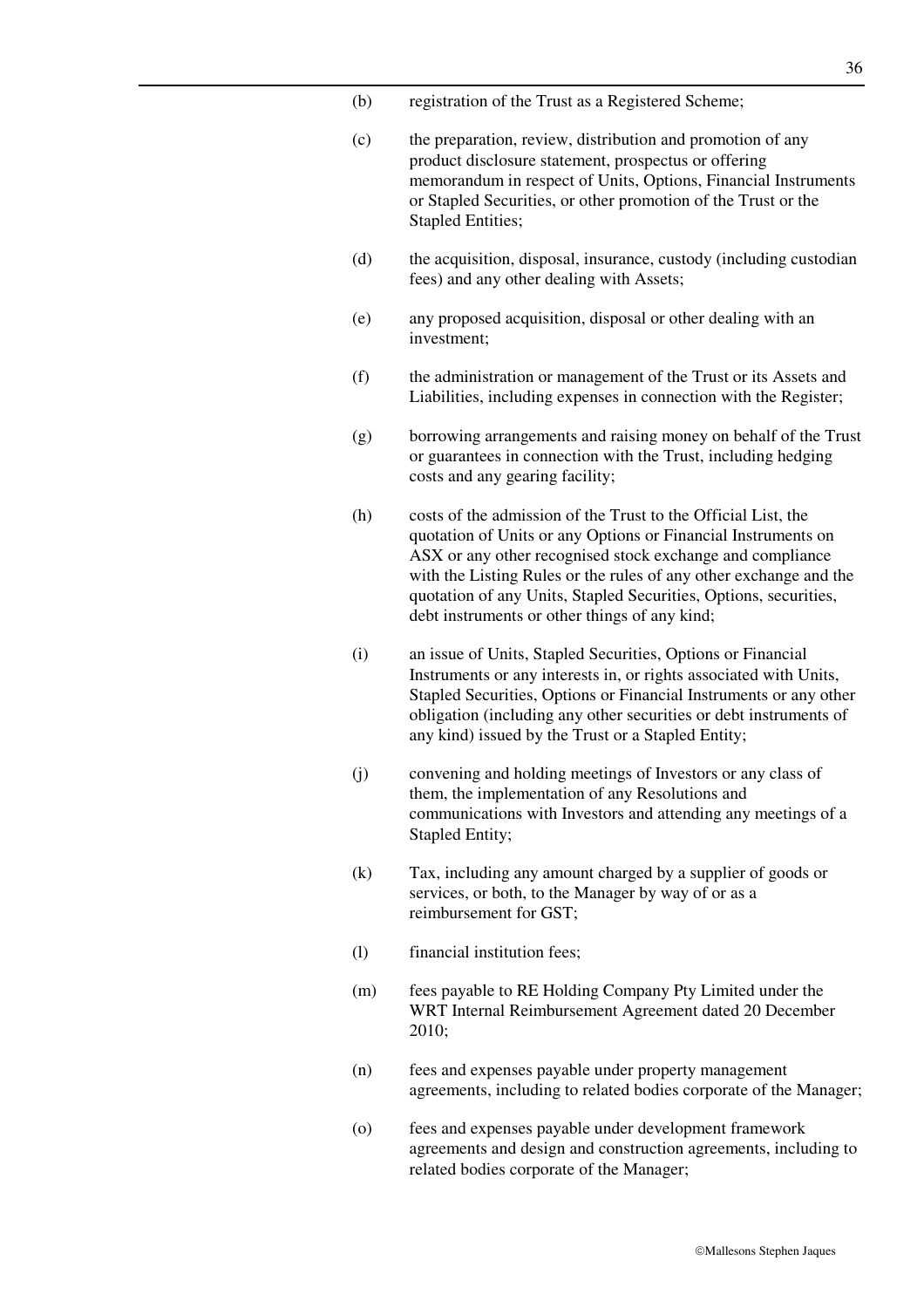- (p) the engagement of agents, valuers, contractors and advisers (including legal advisers) whether or not the agents, valuers, contractors or advisers are associates of the Manager;
- (q) investigation, negotiation, acquisition (including any costs associated with the establishment of an entity to hold property), registration, custody, holding, management, supervision, maintenance, insurance, valuation, sale of or other dealing with property in which the Trust has a direct or indirect interest (or attempting or proposing to do so) and the receipt, collection or distribution of income or other Assets;
- (r) the services of asset managers, property managers, development managers, project managers, leasing agents, sales agents and collection agents appointed in respect of any real property in which the Trust has a direct or indirect interest, which may include an associate of the Manager;
- (s) rates, development, repair, insurance and redevelopment costs, insurance broking and quantity surveyor's fees, subdivision and building costs, normal building operating expenses not paid by tenants, costs of leasing (including marketing) and leasing incentives in relation to any real property in which the Trust has a direct or indirect interest;
- (t) travel and accommodation expenses of directors and employees of the Manager in connection with the acquisition, holding, management, supervision, repair, maintenance, valuation, disposal or proposed disposal or any transaction in connection with any Asset or proposed Asset;
- (u) underwriting or managing any subscription or purchase of Units, Options or Financial Instruments, including underwriting, offer management and brokerage fees and commission, handling fees, costs and expenses, amounts payable under indemnity or reimbursement provisions in an underwriting, offer management or broking agreement and any amounts becoming payable in respect of any breach (other than for negligence, fraud or breach of duty) by the Manager of its obligations, representations or warranties under such agreement;
- (v) accounting and compliance with taxation laws and procedures (whether internal expenses of the Manager or paid to third parties) preparation and audit of the taxation returns and accounts of the Manager and the Trust;
- (w) termination of the Trust and the retirement or removal of the Manager and the appointment of a replacement;
- (x) any court proceedings, arbitration or other dispute concerning a Trust including proceedings against the Manager, except to the extent that the Manager is found by a court to be in breach of trust or to have been grossly negligent, in which case any expenses paid or reimbursed under this sub-paragraph must be repaid;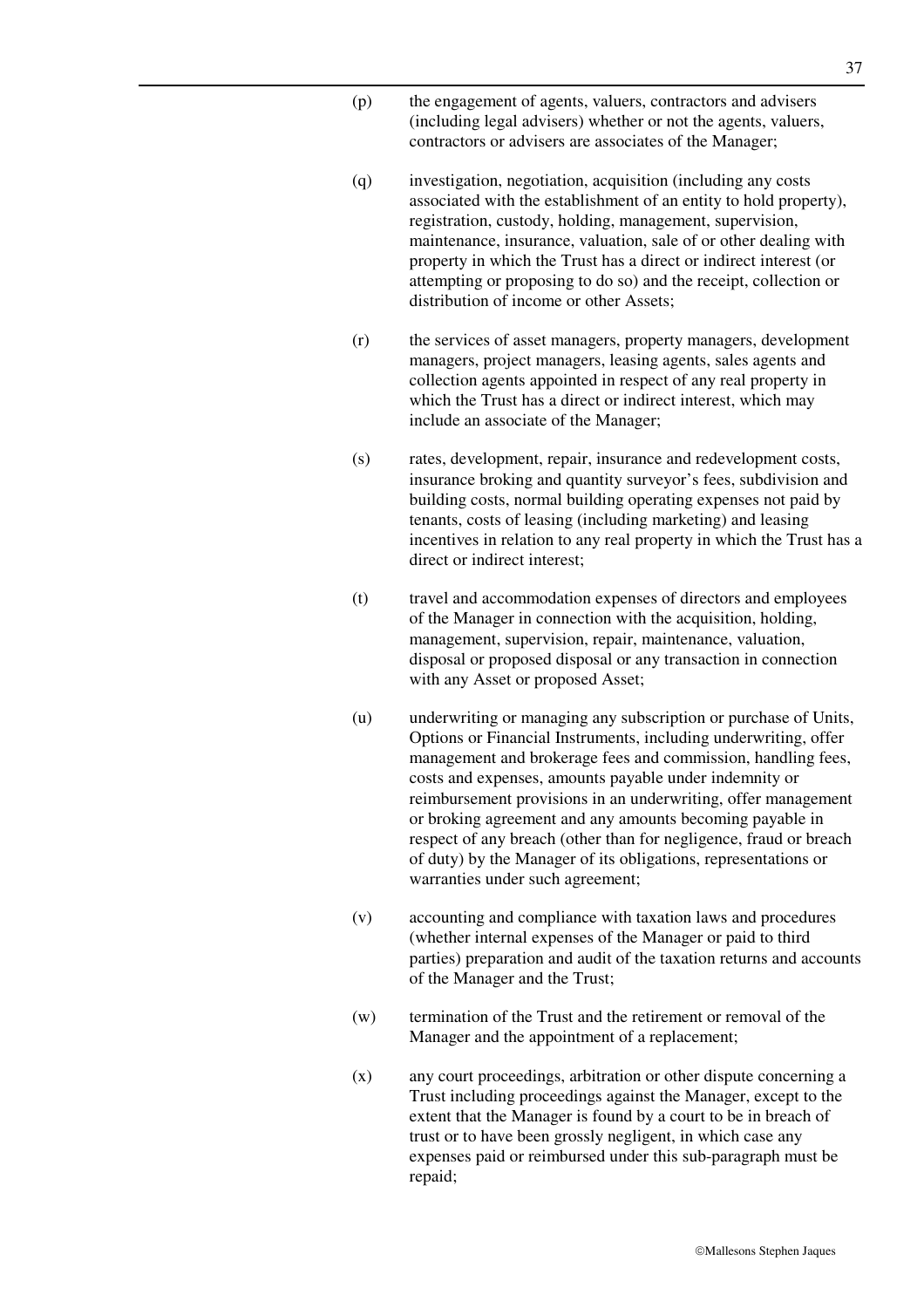| (y) | all damages, expenses, payments, legal and other costs and         |
|-----|--------------------------------------------------------------------|
|     | disbursements incurred by the Manager in relation to or in         |
|     | connection with any claim, dispute or litigation ("Claim") arising |
|     | as a result of or in connection with any untrue representation or  |
|     | warranty contained in any document relating to any investment      |
|     | by the Trust including any project document in connection with     |
|     | the investment and any offering document or borrowing              |
|     | document in connection with the Trust except where the Claim       |
|     | arises out of the fraud or wilful default of the Manager;          |

- (z) any compliance committee established by the Manager in connection with the Trust, including any fees paid to or insurance premiums in respect of Compliance Committee Members;
- (aa) while the Trust is a Registered Scheme and there is no compliance committee, any costs and expenses associated with the board of directors of the Manager carrying out the functions which would otherwise be carried out by a compliance committee, including any fees paid to or insurance premiums in respect of external directors whose appointment or tenure satisfies the requirements of Chapter 5C of the Corporations Act;
- (bb) fees payable to any audit committee for the Trust appointed in accordance with ASX corporate governance guidelines or otherwise;
- (cc) the costs of preparing, printing and sending to Members and/or holders of Options or Financial Instruments accounts, reports, distribution statements, cheques, circulars and other notices;
- (dd) the cost of handling complaints from Members and resolving disputes with them, including the cost of membership of an external dispute resolution Trust;
- (ee) the cost of the Manager employing a compliance officer to carry out compliance duties under the compliance plan, in so far as the allocation of their time is attributable to matters connected with the Trust;
- (ff) the preparation, implementation, amendment and audit of any compliance plan for the Trust; and
- (gg) complying with any law, and any request or requirement of ASIC or ASX;
- (hh) any Stapling of Units to Attached Securities;
- (ii) in connection with any Stapling Proposal, Top Hat Proposal, Exchange Proposal or any other Reorganisation Proposal; and
- (jj) having the Trust rated by a Ratings Agency.

In this clause 21, "expenses" may include amounts paid by the Manager to related bodies corporate.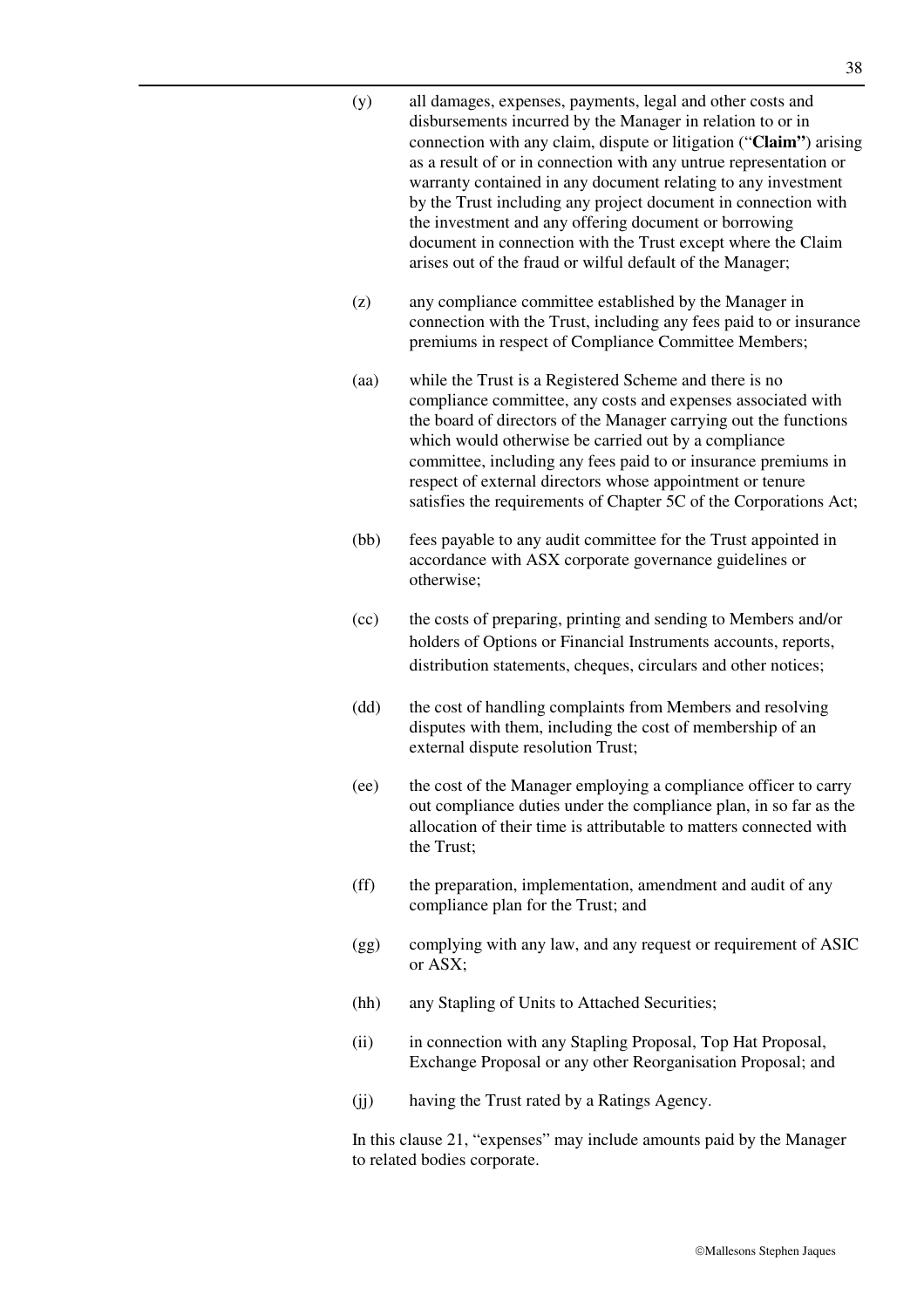21.5 The fees payable out of the Assets to the Manager under this constitution do not include any amount referable to GST. If the Manager is or becomes liable to pay GST in respect of any supply under or in connection with this constitution (including the supply of any goods, services, rights, benefits or things), then, in addition to any fee or other amount or consideration payable to the Manager in respect of the supply, the Manager is entitled to be paid an additional amount on account of GST, such amount to be calculated by multiplying the fee, amount or consideration for the part of the supply which is a taxable supply for GST purposes by the prevailing rate of GST, and the Manager shall be entitled to be reimbursed or indemnified for such amount of GST out of the Assets.

#### **Input tax credits**

- 21.6 In the event that the Manager is not entitled to an input tax credit in respect of the amount of any GST charged or recovered from the Manager by any person, or payable by the Manager by way of reimbursement of GST referable directly or indirectly to any supply made under or in connection with this Constitution, the Manager is entitled to recover out of the Assets by way of reimbursement an additional amount equivalent to the amount of such input tax.
- 21.7 If as a result of the imposition or introduction of GST and any reduction or abolition of any other Tax in conjunction with the imposition or introduction of GST, the Manager determines that:
	- (a) there is any direct or indirect increase in the cost to the Manager of performing its duties under this constitution (including any increase in the amount charged by any supplier to the Manager of goods, services, rights benefits or any other thing); or
	- (b) there is any direct or indirect reduction in any amount received or receivable by the Manager or in the effective financial return to the Manager in connection with proper performance of the Manager's duties under this constitution (including the return on the Manager's overall capital which could have been achieved but for the imposition or introduction of GST);

and such increased cost or reduction is not compensated for by any other provision of this constitution, then the Manager may recover from the Assets such amount as, in its sole opinion but acting reasonably, will compensate the Manager for such increased cost or reduction.

#### **Amendment of fee provisions is contemplated**

- 21.8 Without limiting clause 24, the Manager has power to amend any part of this clause 21 with the effect of increasing or decreasing any amount of fees due to it, or introducing new types of fees, or to otherwise amend, delete or replace any of the provisions of this clause 21, if:
	- (a) while the Trust is a Registered Scheme, the Manager complies with any applicable requirements of the Corporations Act relating to:
		- (i) amending the constitution of a Registered Scheme, and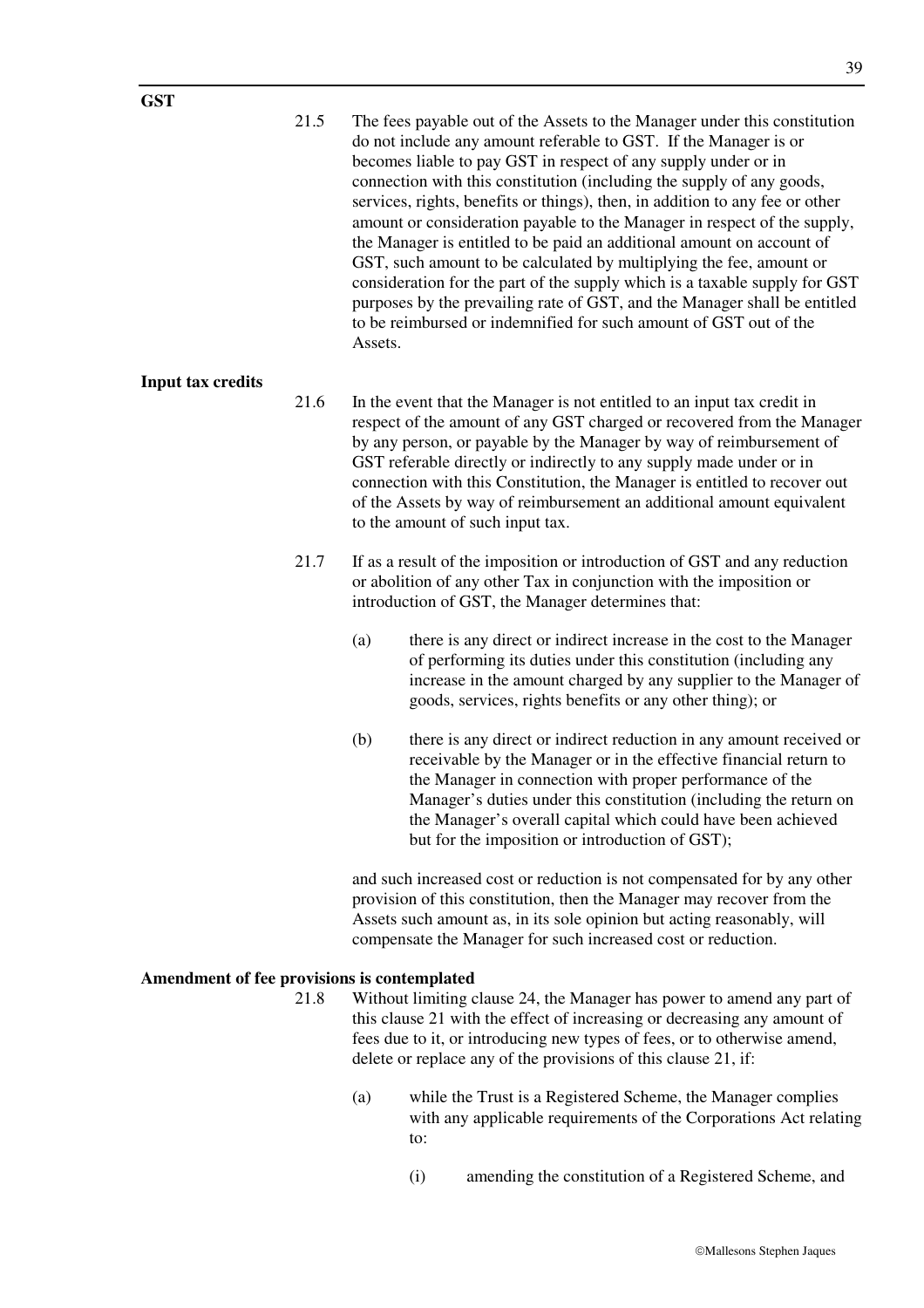- (ii) increasing fees or charges in relation to a Registered Scheme, or
- (b) while the Trust is not a Registered Scheme, the Manager obtains the written consent of the sole Member or, if there is more than one Member, gives at least 5 Business Days' prior notice to Members of the amendment.

## **22 Duration of the Trust**

| <b>Initial settlement</b>                           |      |     |                                                                                                                                                                               |
|-----------------------------------------------------|------|-----|-------------------------------------------------------------------------------------------------------------------------------------------------------------------------------|
|                                                     | 22.1 |     | The Trust commences when the Manager's nominee subscribes \$100 for<br>Units in the Trust. The Manager's nominee must be issued with 100<br>Units in return for that payment. |
| <b>Termination</b>                                  |      |     |                                                                                                                                                                               |
|                                                     | 22.2 |     | The Trust terminates on the earliest of:                                                                                                                                      |
|                                                     |      | (a) | while the Trust is a Registered Scheme:                                                                                                                                       |
|                                                     |      |     | a date which the Members determine by extraordinary<br>(i)<br>resolution (as defined in the Corporations Act); or                                                             |
|                                                     |      |     | a date determined by the Manager and advised to<br>(ii)<br>Members by notice in writing not less than 60 days<br>before the proposed date of termination;                     |
|                                                     |      | (b) | while the Trust is not a Registered Scheme, the date specified by<br>the Manager as the date of termination of the Trust in a notice<br>given to Members; and                 |
|                                                     |      | (c) | the date on which the Trust terminates in accordance with<br>another provision of this constitution or by law.                                                                |
| <b>Restriction on issue and redemption of Units</b> |      |     |                                                                                                                                                                               |
|                                                     | 22.3 |     | Despite any other provisions in this constitution, no Units may be issued<br>or redeemed after the 80th anniversary of the day preceding the day the                          |

or redeemed after the 80th anniversary of the day preceding the day the Trust commenced, unless that issue or redemption would not offend the rule against perpetuities, or any other rule of law or equity.

## **23 Procedure on termination**

### **Realisation of Assets and payment of expenses**

23.1 Following termination of the Trust, the Manager must:

- (a) realise the Assets, except to the extent that it determines to distribute Assets to Members in accordance with clause 12.7 pro rata according to their holding of Units as part of the winding up of the Trust; and
- (b) make payments (or set aside estimated amounts) from the Assets to pay the Trust's expenses and liabilities, and the costs or anticipated costs of winding up the Trust. These amounts will reduce the proceeds of winding up that a Member may otherwise receive, but a Member is not required to pay any of these amounts from their own funds.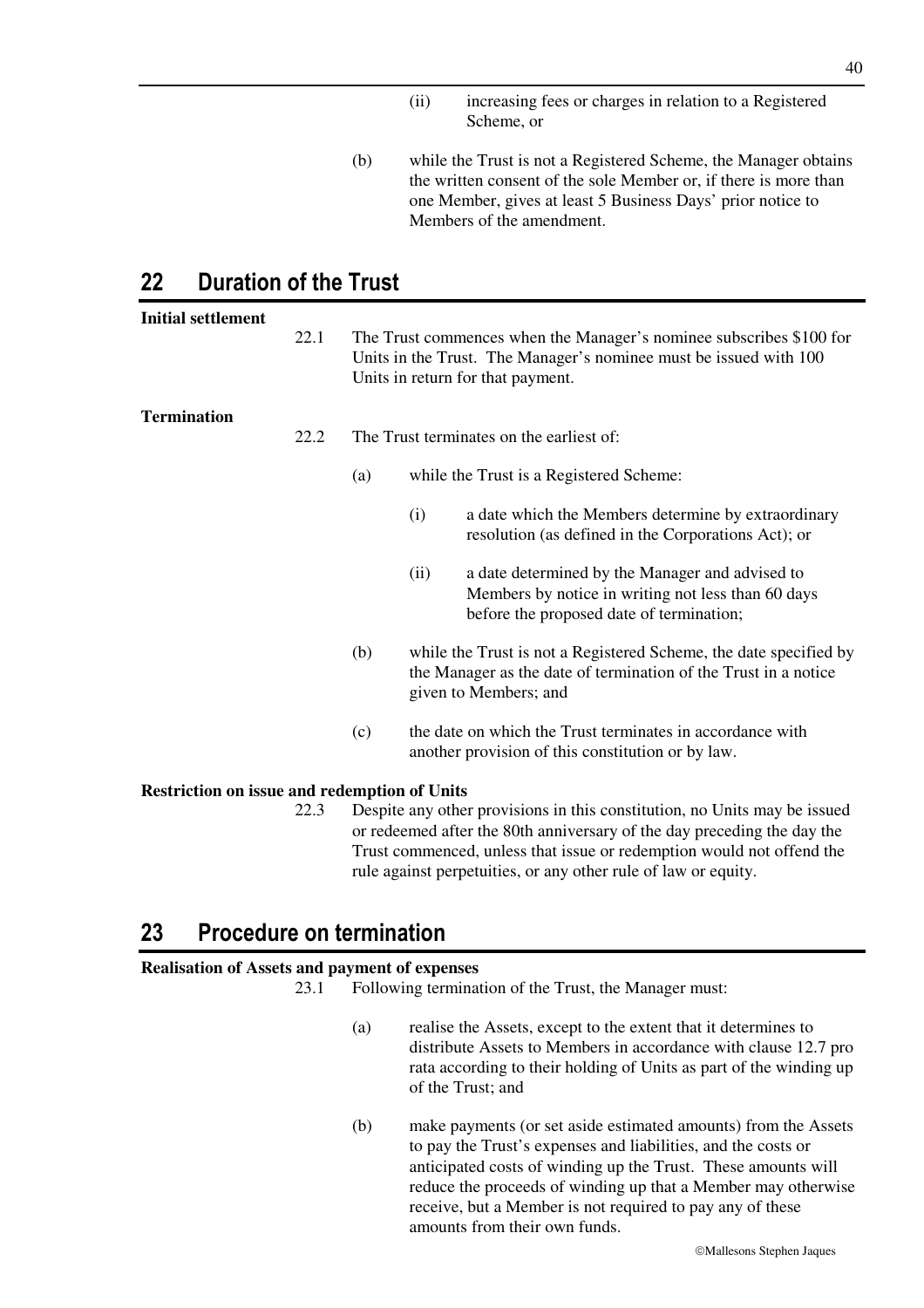To the extent that realisation of Assets is required, it must be completed in 180 days if practicable and in any event as soon as possible after that. The Manager may, however, postpone realisation of the Assets or any Asset if the Manager reasonably considers it would be in the best interests of Members to do so, and the Manager is not responsible for any consequent loss or damage attributable to that postponement.

### **Auditor and liquidator**

23.2

- (a) If, at the time it is to be wound up, the Trust is a Registered Scheme, the Manager must arrange for an independent audit of the final accounts of the Trust by a registered company auditor.
	- (b) If the Trust is to be wound up because its Liabilities exceed its Assets or there is expected to be insufficient cash for the Trustee to meet Liabilities from the Assets as and when they fall due, the Trustee may appoint an appropriately qualified liquidator to carry out the winding up, and delegate to the liquidator the powers of the Trustee under this constitution as necessary to facilitate the winding up.

### **Distribution following termination**

23.3 The net proceeds of realisation, after making allowance for all Liabilities of the Trust (actual and anticipated) including entitlements of Members to Distributable Income, amounts owing to Holders of Financial Instruments and meeting the expenses (including anticipated expenses) of the termination, must be distributed pro rata to Members according to the number of Units they hold. The Manager may distribute proceeds of realisation in instalments.

If any Option Holders have an entitlement to participate in the net proceeds of realisation this calculation must be adjusted in a manner determined by the Manager to take that entitlement into account. The entitlement, if any, of an Option Holder to any distribution of the net proceeds of realisation will be determined by the terms of issue of that Option.

### **Provisions continue to apply**

23.4 The provisions of this constitution continue to apply from the date of termination until the date of final distribution under clause 23.3, but during that period the Manager may not accept any applications for Units from a person who is not an existing Member, and the Manager is under no obligation to consider or process redemption requests received after the date of termination.

## **24 Amendments to this constitution**

#### **Manager may amend**

24.1 Subject to the Corporations Act, while the Trust is a Registered Scheme, this constitution may be amended:

- (a) by Resolution of Members; or
- (b) by deed executed by the Manager.

Mallesons Stephen Jaques If the constitution is amended by Resolution of Members, the Manager may give effect to the amendments by executing a supplemental deed.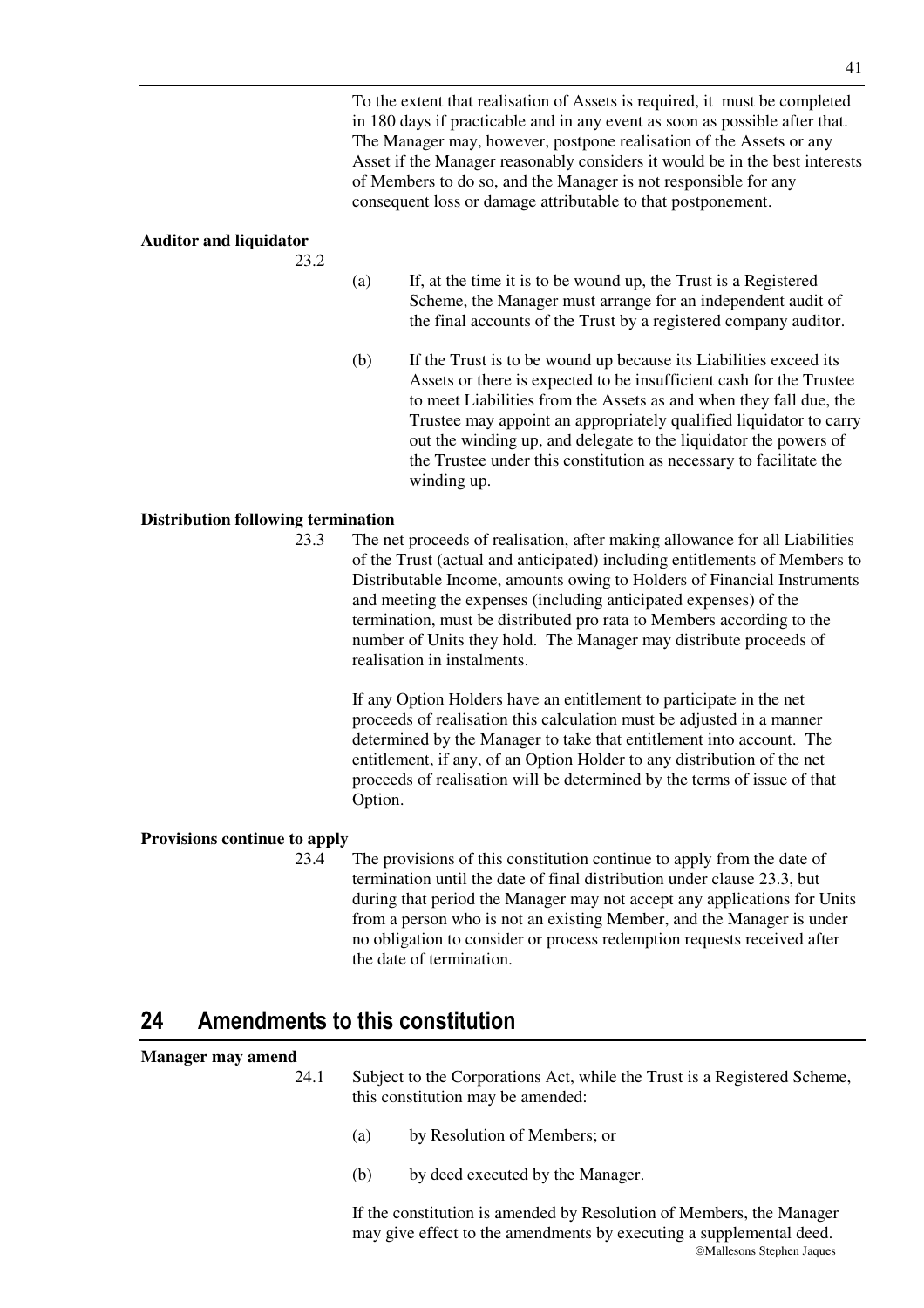### **While not a Registered Scheme**

24.2 The Manager may amend this constitution by deed while clause 24.1 does not apply.

# **25 Stapling Provisions and Reorganisation Proposals**

| <b>Stapling</b>                                     |      |                                                                                                                                             |                                                                                                                                                                                                                                                                  |  |
|-----------------------------------------------------|------|---------------------------------------------------------------------------------------------------------------------------------------------|------------------------------------------------------------------------------------------------------------------------------------------------------------------------------------------------------------------------------------------------------------------|--|
|                                                     | 25.1 | (a)                                                                                                                                         | Stapling of Units to Westfield Retail Trust 2 ARSN 146 934 652<br>has already commenced and accordingly the Stapling Provisions<br>apply. The Manager has the further powers in relation to<br>Stapling and Unstapling set out in this clause 25 and Schedule 1. |  |
|                                                     |      | (b)                                                                                                                                         | The Manager may determine in respect of any future Stapling<br>(including under Schedule 2):                                                                                                                                                                     |  |
|                                                     |      |                                                                                                                                             | (i)<br>that the Stapling Provisions will take effect in accordance<br>with clause 25.2; and                                                                                                                                                                      |  |
|                                                     |      |                                                                                                                                             | (ii)<br>the Stapling Commencement Time.                                                                                                                                                                                                                          |  |
| <b>Stapling Provisions</b>                          |      |                                                                                                                                             |                                                                                                                                                                                                                                                                  |  |
|                                                     | 25.2 |                                                                                                                                             | Subject to clause $25.1(a)$ , if the Manager determines, the Stapling<br>Provisions take effect on and from the Stapling Commencement Time<br>until they cease to apply in accordance with this constitution.                                                    |  |
|                                                     |      |                                                                                                                                             | While the Stapling Provisions apply:                                                                                                                                                                                                                             |  |
|                                                     |      | (a)                                                                                                                                         | subject to clause 26.5, this constitution is to be read subject to the<br>Stapling Provisions except to the extent that this would result in a<br>breach of the Corporations Act, the Listing Rules or any other<br>law; and                                     |  |
|                                                     |      | (b)                                                                                                                                         | provisions of this constitution, which by their context apply only<br>while Units are not Stapled, do not apply while Units are part of a<br>Stapled Security.                                                                                                   |  |
| <b>Proposal</b>                                     |      |                                                                                                                                             |                                                                                                                                                                                                                                                                  |  |
|                                                     | 25.3 |                                                                                                                                             | The terms of the proposal which are set out in Schedule 2 prevail to the<br>extent set out in clause 26.5 over other provisions of this constitution.                                                                                                            |  |
| <b>Power to enter into Reorganisation Proposals</b> |      |                                                                                                                                             |                                                                                                                                                                                                                                                                  |  |
|                                                     | 25.4 |                                                                                                                                             | Without limiting clause 13 the Manager may enter into:                                                                                                                                                                                                           |  |
|                                                     |      | (a)                                                                                                                                         | without reference to or approval from Members:                                                                                                                                                                                                                   |  |
|                                                     |      |                                                                                                                                             | a Consolidation or Division Proposal;<br>(i)                                                                                                                                                                                                                     |  |
|                                                     |      |                                                                                                                                             | a Stapling Proposal; or<br>(ii)                                                                                                                                                                                                                                  |  |
|                                                     |      | (b)                                                                                                                                         | a Realisation Transaction, a Top Hat Proposal, an Exchange<br>Proposal and any other Reorganisation Proposal, which is in each<br>case approved by Ordinary Resolution.                                                                                          |  |
|                                                     |      | It is a term of issue of each Unit, that the Unit may be subject to a<br>Reorganisation Proposal as provided in this clause 25.4. Each Unit |                                                                                                                                                                                                                                                                  |  |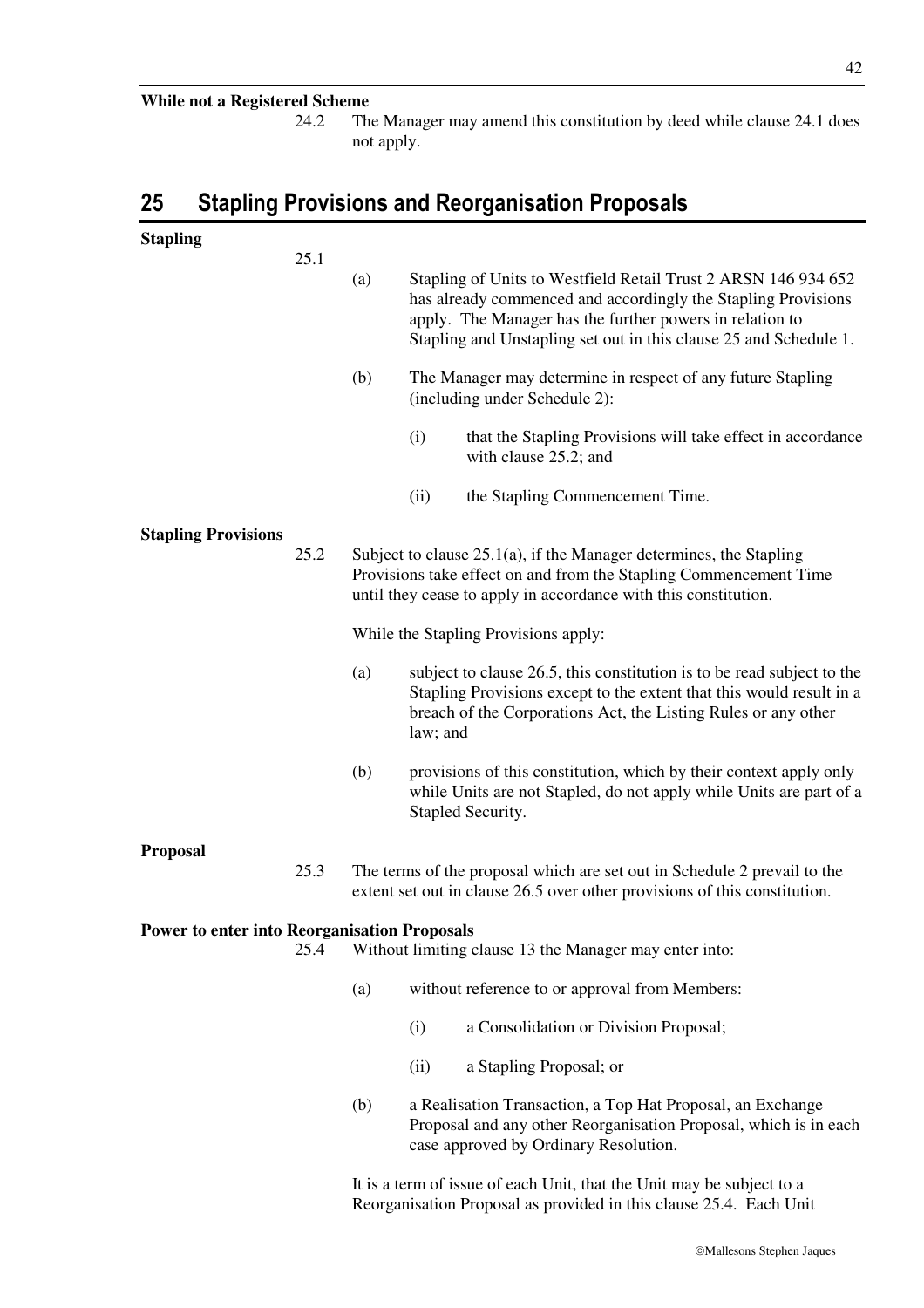Holder by subscribing for or taking a transfer of, or otherwise acquiring a Unit is taken to have consented to these Reorganisation Proposals.

### **Power to give effect to the Stapling Provisions and Reorganisation Proposals**

25.5

- (a) In order to effect a Stapling of securities to the Units as contemplated by clause 25.1(a) and Schedule 1, the Manager has power to do all things which it considers necessary, desirable or reasonably incidental to give effect to the Stapling and the Stapling Provisions.
- (b) If the Manager determines to enter into a Realisation Transaction, Consolidation or Division Proposal, a Stapling Proposal, a Top Hat Proposal or an Exchange Proposal in accordance with clause 25.4, then the Manager has power to do all things which it considers necessary, desirable or reasonably incidental to give effect to the relevant proposal.
- (c) If a Reorganisation Proposal is approved by an Ordinary Resolution in accordance with clause 25.4(b), then the Manager has power to do all things which it considers necessary, desirable or reasonably incidental to give effect to the Reorganisation Proposal.

#### **Specific Powers**

- 25.6 Without limiting clause 25.5, to give effect to a Stapling and the Stapling Provisions, a Realisation Transaction, Consolidation or Division Proposal, Stapling Proposal, a Top Hat Proposal or an Exchange Proposal, or a Reorganisation Proposal which has been approved by an Ordinary Resolution in accordance with clause 25.4(b), the Manager has power to:
	- (a) make distributions and other payments out of the Assets and (subject to the Corporations Act and the Listing Rules) to redeem Units, and to apply the payment or redemption proceeds on behalf of Members;
	- (b) apply for or purchase fully paid securities on behalf of the Members and to consent on behalf of Members to become a member of a company or other body;
	- (c) issue Units;
	- (d) transfer Assets; and
	- (e) execute all documents and do all things which it considers are necessary, desirable or reasonably incidental to give effect to the relevant proposal.

#### **Appointment of Manager as agent and attorney**

25.7 Without limiting clause 25.5, to give effect to a Stapling and the Stapling Provisions, a Realisation Transaction, Consolidation or Division Proposal, a Stapling Proposal, a Top Hat Proposal or an Exchange Proposal, or a Reorganisation Proposal which has been approved by an Ordinary Resolution in accordance with clause 25.4(b), the Manager is irrevocably appointed the agent and attorney of each Member to: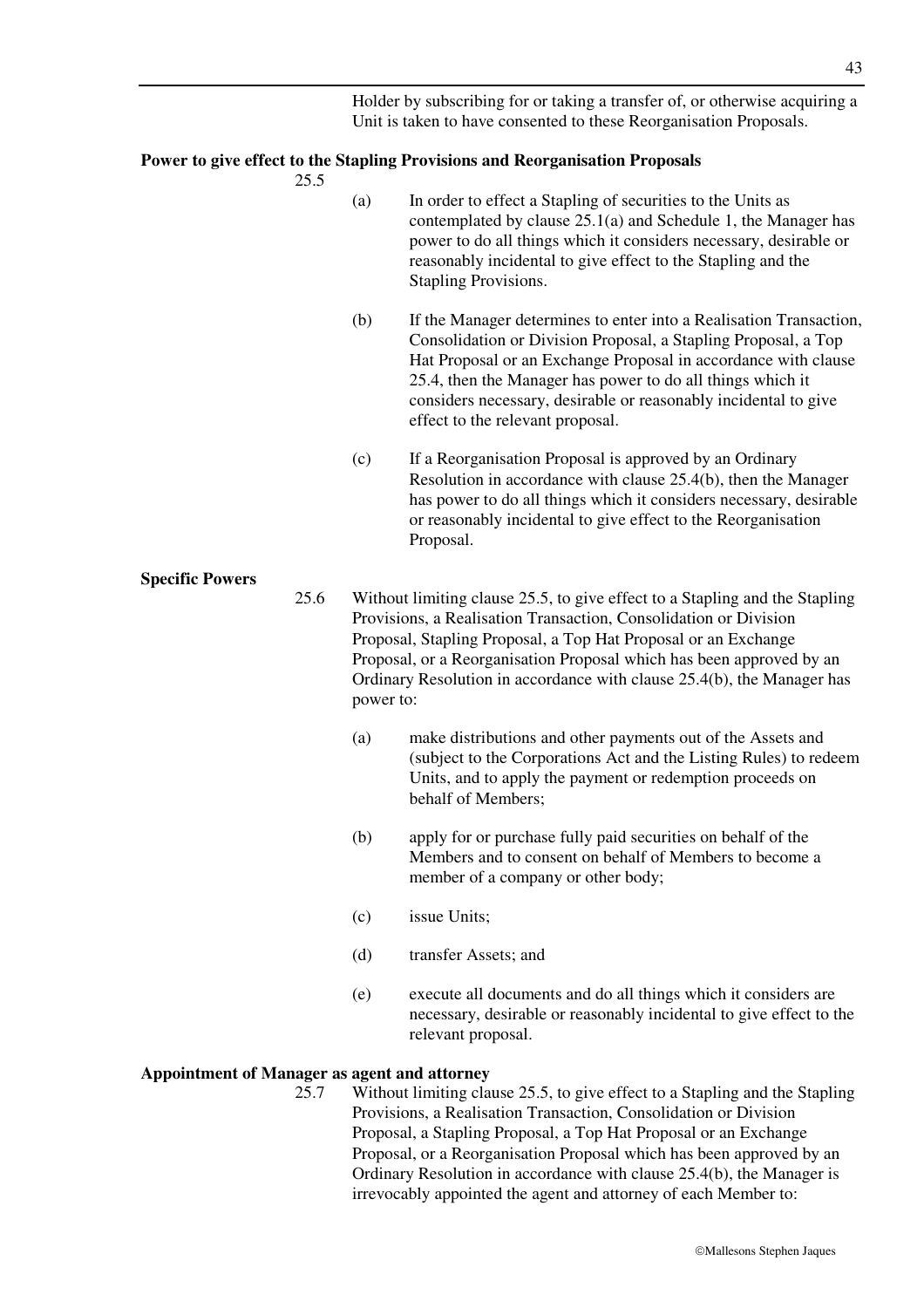|                                 | (a)        | apply any proceeds referred to in clause $25.6(a)$ on behalf of the<br>Member;                                                                                                                                                                                                                                                     |
|---------------------------------|------------|------------------------------------------------------------------------------------------------------------------------------------------------------------------------------------------------------------------------------------------------------------------------------------------------------------------------------------|
|                                 | (b)        | execute any withdrawal request on behalf of the Member, or any<br>application for, or transfer of, any securities in favour of the<br>Member;                                                                                                                                                                                      |
|                                 | (c)        | execute a transfer of Assets to a Member; and                                                                                                                                                                                                                                                                                      |
|                                 | (d)        | execute all documents and do all things (including giving all<br>consents) which the Manager reasonably considers are necessary<br>or desirable to give effect to the Stapling or relevant transaction<br>or proposal.                                                                                                             |
|                                 |            | The Manager is authorised to execute these documents and to do these<br>things without needing further authority or approval from Members.                                                                                                                                                                                         |
| <b>Liability of Manager</b>     |            |                                                                                                                                                                                                                                                                                                                                    |
| 25.8                            |            | The Manager has no liability of any nature whatsoever beyond the Assets<br>to Members arising, directly or indirectly, from the Manager doing or<br>refraining from doing any act (including the execution of a document)<br>pursuant to or in connection with the implementation of a Stapling or any<br>Reorganisation Proposal. |
| <b>Paramountcy of provision</b> |            |                                                                                                                                                                                                                                                                                                                                    |
| 25.9                            | clause 26. | The provisions of this clause 25 prevail over other provisions of this<br>constitution in the case of any inconsistency to the extent provided in                                                                                                                                                                                  |

# **26 Regulatory provisions and paramountcy**

# **Listing Rules**

| <b>Rules</b> | 26.1 |     | While the Trust is included in the Official List:                                                                                                                                           |  |  |
|--------------|------|-----|---------------------------------------------------------------------------------------------------------------------------------------------------------------------------------------------|--|--|
|              |      |     |                                                                                                                                                                                             |  |  |
|              |      | (a) | despite anything contained in this constitution, if the Listing<br>Rules prohibit an act being done, the act will not be done;                                                              |  |  |
|              |      | (b) | nothing contained in this constitution prevents an act being done<br>that the Listing Rules require to be done;                                                                             |  |  |
|              |      | (c) | if the Listing Rules require an act to be done or not to be done,<br>authority is given for that act to be done or not to be done (as the<br>case may be);                                  |  |  |
|              |      | (d) | if the Listing Rules require this constitution to contain a<br>provision and it does not contain such a provision, this<br>constitution is taken to contain that provision;                 |  |  |
|              |      | (e) | if the Listing Rules require this constitution not to contain a<br>provision and it contains the provision, this constitution is taken<br>not to contain that provision; and                |  |  |
|              |      | (f) | if any provision of this constitution is or becomes inconsistent<br>with the Listing Rules, this constitution is taken not to contain<br>that provision to the extent of the inconsistency. |  |  |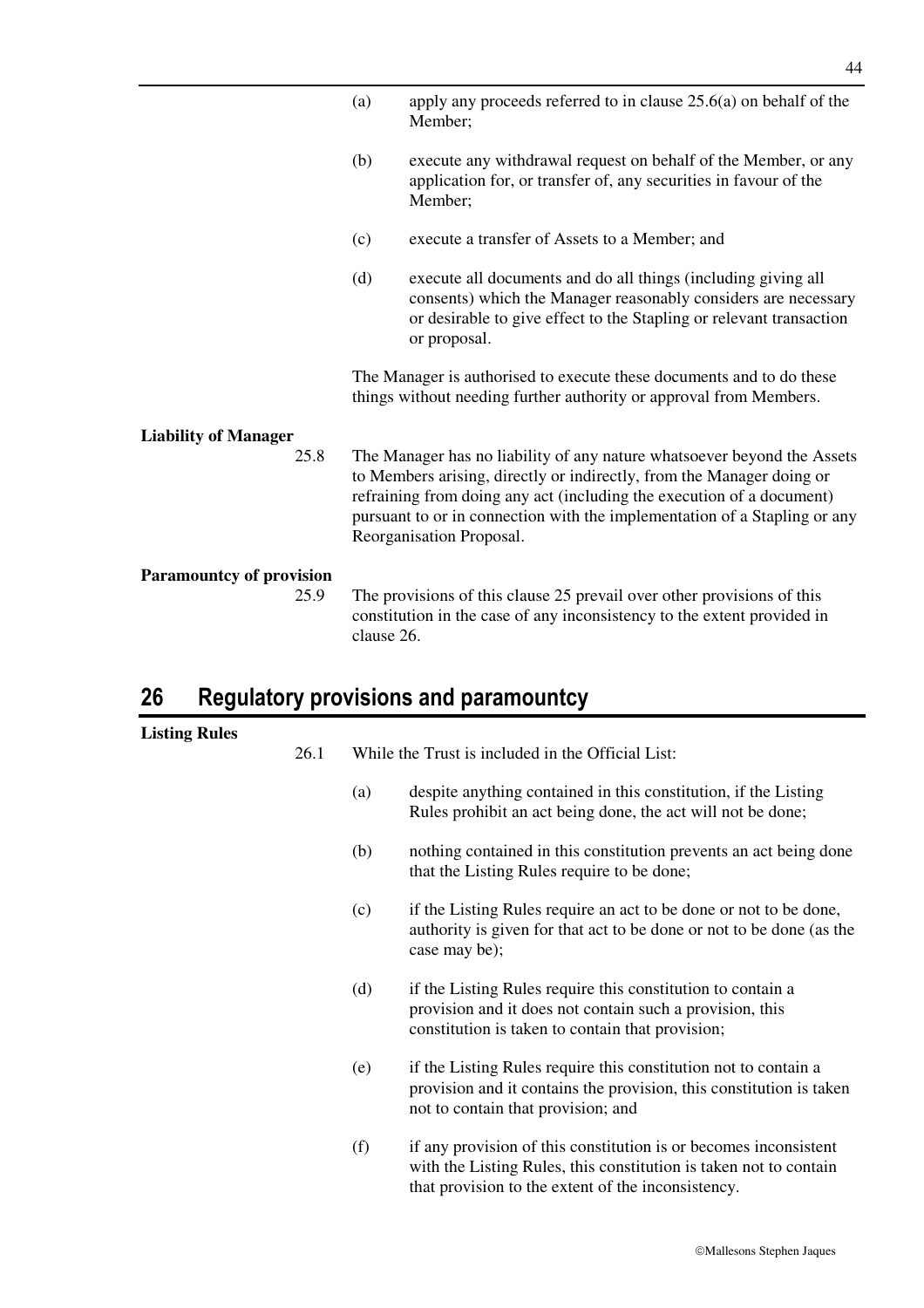26.2

- (a) If the Corporations Act requires that this constitution contain certain provisions, or if any ASIC Relief on which the Manager has determined it wishes to rely or which is expressly applicable to the Trust and the Manager requires provisions to a certain effect to be contained in this constitution in order for the ASIC Relief to apply ("**Required Provisions**"); or
- (b) if any part of this constitution (a "**Required Part**") is included to comply with the requirements of the Corporations Act, Listing Rules, ASIC or ASX ("**Regulatory Requirement**") and that Regulatory Requirement ceases or changes,

then, to the extent the Corporations Act allows, this constitution is taken to be amended so that the Required Provisions are included as separate provisions, or the Required Part is deleted or amended to reflect the amended Regulatory Requirement. The Required Provisions prevail over any other provisions of this constitution to the extent of any inconsistency.

The Members:

- (i) authorise the Manager to make the amendments referred to in this clause 26.2 in a deed and, if required, to lodge it with ASIC; and
- (ii) agree that, subject to the Corporations Act, their rights under this constitution do not include or extend to a right not to have this constitution amended to comply with a Regulatory Requirement or to include Required Provisions.

### **Application of Corporations Act and Listing Rules**

26.3 In this constitution:

- (a) except as otherwise provided in a particular clause or by law, a requirement of the Corporations Act only applies while the Trust is a Registered Scheme; and
- (b) a requirement of the Listing Rules only applies while the Units are Officially Quoted.

#### **ASIC Class Orders**

26.4 In accordance with ASIC Class Order [CO 98/1808] or its equivalent or any similar ASIC Relief from subsections 601GC(1) and (2) of the Corporations Act, and for so long as they apply to the Trust, a change in the text of this constitution because of the operation of clause 26.2 that is covered by such instrument is not a modification of, or the repeal and replacement of, the constitution for the purposes of subsections  $601 \text{GC}(1)$ and (2) of the Corporations Act. Changes in the text of the constitution to which this clause 26.4 applies are made pursuant to the power in clause 24 but in respect of such changes the requirements of clause 24 are to be read subject to this clause 26.4.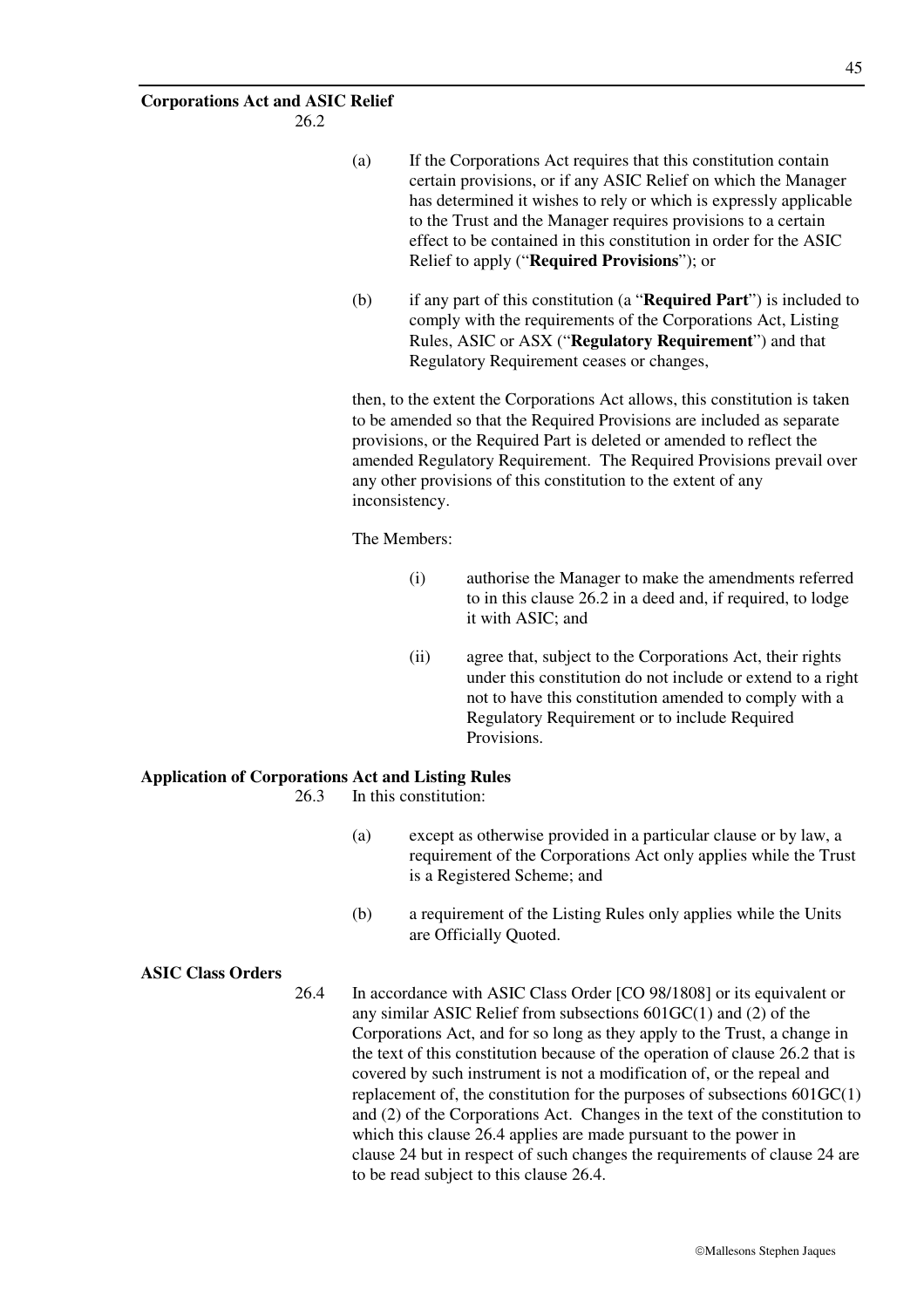## **Paramountoy of provisions**

| і аганічніку чі ргоўімніз |     |                                                                                                                                                                                                                     |
|---------------------------|-----|---------------------------------------------------------------------------------------------------------------------------------------------------------------------------------------------------------------------|
| 26.5                      |     | Subject to clause 31.5 and the Corporations Act and the Listing Rules, the<br>following provisions prevail over other provisions of this constitution in<br>the following order to the extent of any inconsistency: |
|                           | (a) | first, clauses 26.1 and 26.2 and provisions taken to be included or<br>amended under them;                                                                                                                          |
|                           | (b) | then, clause 25.3 and the provisions in Schedule 2;                                                                                                                                                                 |
|                           | (c) | then, the Stapling Provisions set out in Schedule 1 and the<br>provisions in clause 25 regarding Stapling and the Stapling<br>Provisions; and                                                                       |
|                           | (d) | then, the Reorganisation Proposals set out in clauses 25.4 to 25.8.                                                                                                                                                 |
|                           |     | Paragraphs $(b)$ , $(c)$ and $(d)$ only prevail where this would not result in a<br>breach of the Corporations Act, the Listing Rules or any other law.                                                             |

## **27 Compliance committee**

While the Trust is a Registered Scheme, if any Compliance Committee Member incurs a liability in that capacity in good faith, the Compliance Committee Member is entitled to be indemnified out of the Assets in respect of that liability to the extent permitted by the Corporations Act.

## **28 Complaints**

While the Trust is a Registered Scheme, if an Investor submits to the Manager a Complaint in relation to the Trust, the Manager:

- (a) must, if the Investor is a Retail Client, comply with the requirements of section 912A(2) of the Corporations Act applicable to the Complaint;<sup>16</sup> and
- (b) in respect of a Complaint from an Investor who is not a Retail Client:<sup>17</sup>
	- (i) must acknowledge receipt of the Complaint as soon as possible and in any event within 14 days from receipt;
	- (ii) must ensure that the Complaint receives proper consideration resulting in a determination by a person or body designated by the Manager as appropriate to handle Complaints;
	- (iii) where the Complaint relates to an error which is capable of being corrected without affecting the rights of third parties, act in good faith to deal with the Complaint by endeavouring to correct the error;
	- (iv) may give any of the following remedies to the complainant:

<u>.</u>

<sup>16</sup> See ASIC RG 134.135.

Mallesons Stephen Jaques  $17$  The Manager may treat retail and wholesale clients differently for this purpose – see RG 134.145 and [CO/656].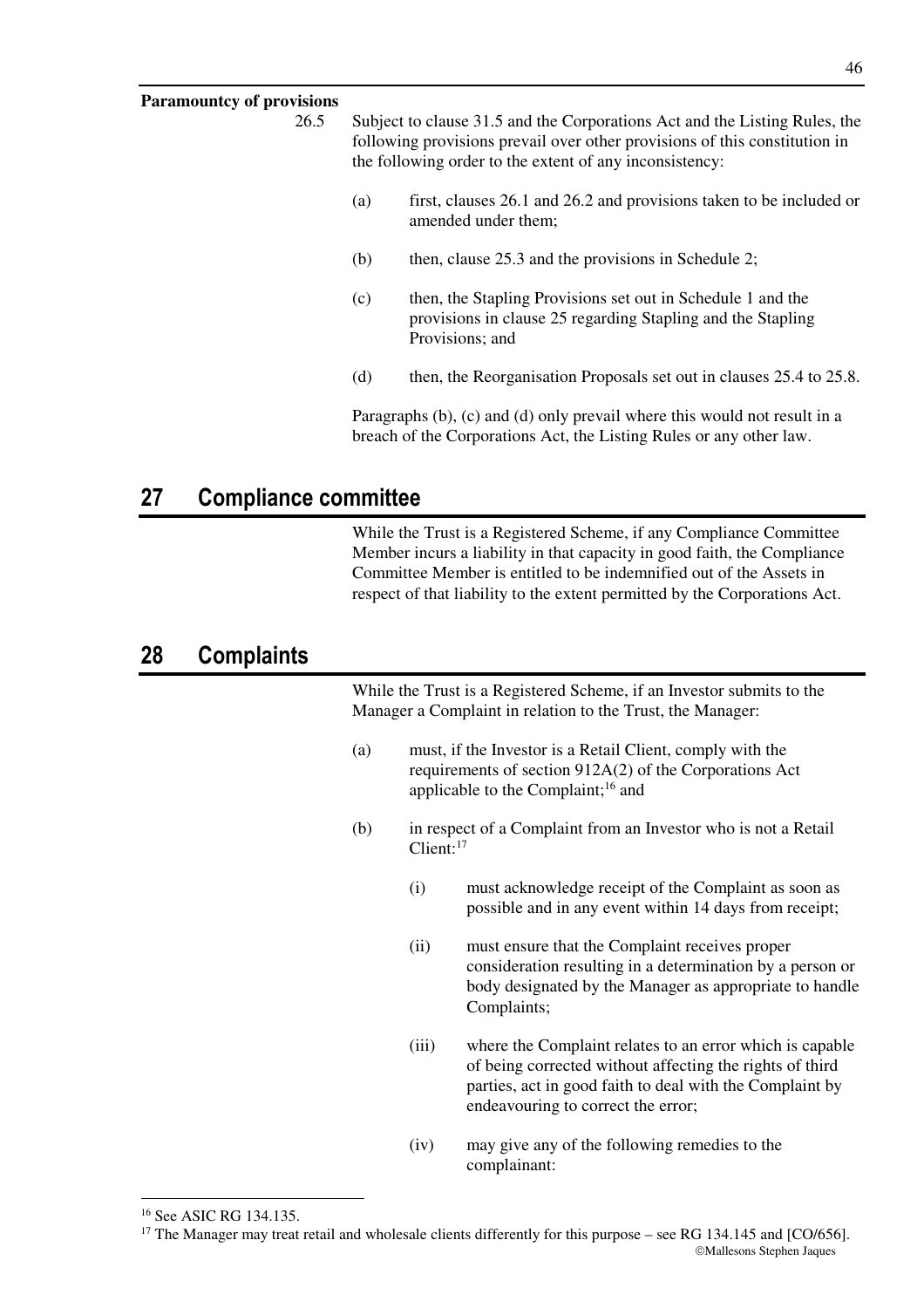- (A) information and explanation regarding the circumstances giving rise to the Complaint;
- (B) an apology; or
- (C) compensation for loss incurred by the Investor as a direct result of any breach; and
- (v) must communicate to the complainant as soon as practicable and in any event not more than 45 days after receipt by the Manager of the Complaint:
	- (A) the determination in relation to the Complaint;
	- (B) any remedies available to the Investor; and
	- (C) information regarding any further avenue for Complaint.
- (c) For the purposes of this clause 28, a reference to an Investor includes any person who has an "interest" in the Trust as that term is defined in section 9 of the Corporations Act.

## **29 Restricted Securities**

#### **Disposal of Restricted Securities**

29.1 If the Listing Rules require, Restricted Securities cannot be disposed of during the Escrow Period and the Manager must not register a transfer of Restricted Securities during the Escrow Period except as permitted by the Listing Rules or ASX.

#### **Restriction on distributions and voting rights**

29.2 During a breach of the Listing Rules or of a restriction agreement relating to Units which are Restricted Securities, the Member who holds the Units which are Restricted Securities is not entitled to any distribution from the Trust, nor any voting rights, in respect of those Restricted Securities.

## **30 Small holdings**

(a) This clause 30 applies while Units or Stapled Securities are Officially Quoted. (b) Subject to the provisions of this clause 30, the Manager may in its discretion from time to time sell or redeem any Units held by a Member that is a Small Holder or New Small Holder without request by the Small Holder or New Small Holder. (c) If the Manager determines that a Member is a Small Holder or a New Small Holder the Manager may give the Member a

Divestment Notice to notify the Member:

(i) that the Member is a Small Holder or a New Small Holder, the number of Units making up and the Market Price of the Small Holding or New Small Holding and the date on which the Market Price was determined;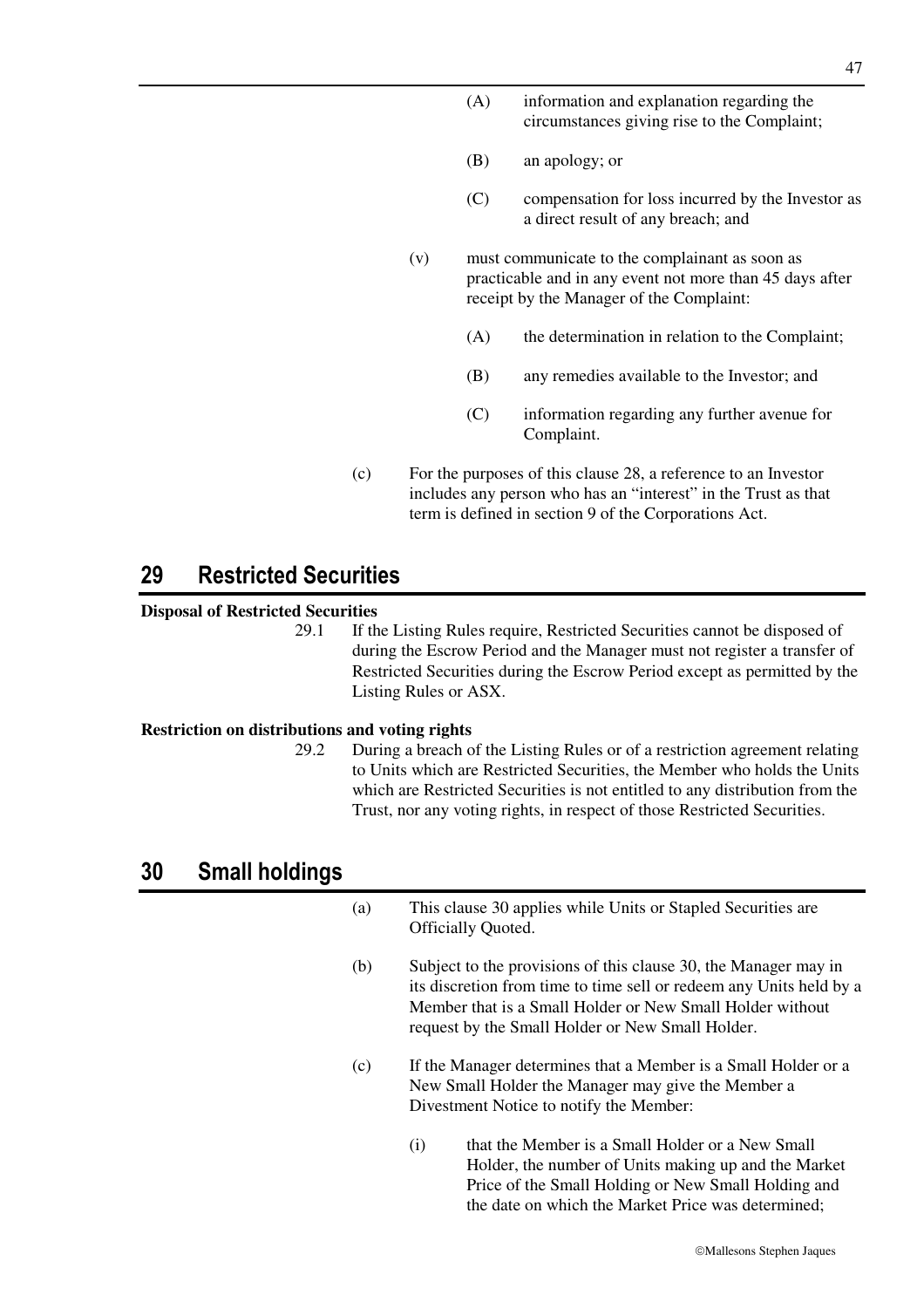- (ii) that the Manager intends to sell the Relevant Units in accordance with this clause after the end of the Relevant Period specified in the Divestment Notice;
- (iii) if the Member is a Small Holder, that the Member may at any time before the end of the Relevant Period notify the Manager in writing that the Member desires to retain the Relevant Units and that, if the Member does so, the Manager will not be entitled to sell the Relevant Units under that Divestment Notice; and
- (iv) after the end of the Relevant Period the Manager may for the purpose of selling the Relevant Units that are in a CHESS holding initiate a holding adjustment to move those Units from that CHESS holding to an issuer sponsored holding or certificated holding.
- (d) For a Divestment Notice given to a Small Holder, the Relevant Period must be at least six weeks from the date the Divestment Notice was given. For a Divestment Notice given to a New Small Holder, the Relevant Period must be at least seven days from the date the Divestment Notice was given.
- (e) At the end of `the Relevant Period the Manager is entitled to sell on-market or in any other way determined by the Manager:
	- (i) the Relevant Units of a Member who is a Small Holder, unless that Member has notified the Manager in writing before the end of the Relevant Period that the Member desires to retain the Relevant Units, in which event the Manager must not sell those Relevant Units under that Divestment Notice; and
	- (ii) the Relevant Units of a Member who is a New Small Holder.
- (f) The Manager is not bound to sell any Relevant Units which it is entitled to sell under this clause 30 but unless the Relevant Units are sold within six weeks after the end of the Relevant Period the Manager's right to sell the Relevant Units under the Divestment Notice relating to those Units lapses and it must notify the Member to whom the Divestment Notice was given accordingly.
- (g) To effect the sale and transfer by the Manager of Relevant Units of a Member, the Member appoints the Manager and each of its directors and secretaries jointly and severally as the Member's attorney in the Member's name and on the Member's behalf to do all acts and things which the Manager considers necessary or appropriate to effect the sale or transfer of the Relevant Units and, in particular:
	- (i) to initiate a holding adjustment to move the Relevant Units from a CHESS holding to an issuer sponsored holding or a certificated holding; and
	- (ii) to execute on behalf of the Member all deeds, instruments or other documents necessary to transfer the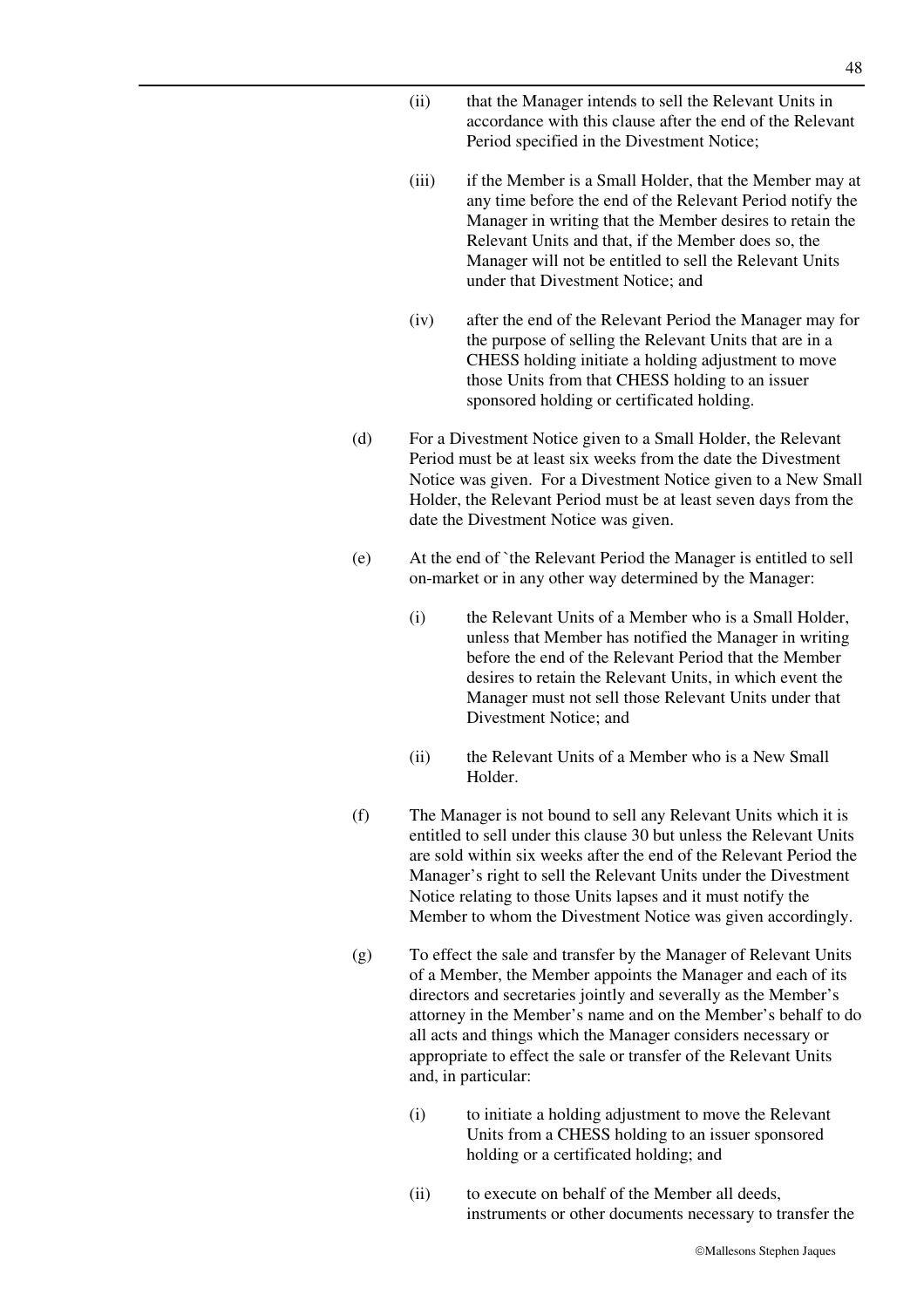Relevant Units and to deliver any such deeds, instruments or other documents to the purchaser.

- (h) A statement in writing by or on behalf of the Manager under this clause 30 is binding on and conclusive against (in the absence of manifest error) a Member. In particular, a statement that the Relevant Units specified in the statement have been sold in accordance with this clause 30 is conclusive against all persons claiming to be entitled to the Relevant Units and discharges the purchaser from all liability in respect of the Relevant Units.
- (i) The Manager must register the purchaser of Relevant Units as the holder of the Relevant Units transferred to the purchaser under this clause 30. The purchaser is not bound to see to the application of any money paid as consideration. The title of the purchaser to the Relevant Units transferred to the purchaser is not affected by any irregularity or invalidity in connection with the actions of the Manager under this clause 30.
- (j) Subject to this clause 30, where Relevant Units of a Member are sold by the Manager on behalf of the Member under this clause, the Manager must, within 60 days of the completion of the sale, send the proceeds of sale to the Member entitled to those proceeds in accordance with clause 30. Payment of any money under this clause 30 is at the risk of the Member to whom it is sent.
- (k) In the case of a sale of the Relevant Units of a New Small Holder in accordance with this clause 30, the Manager is entitled to deduct and retain from the proceeds of sale, the costs of the sale as determined by the Manager. In the case of a sale of the Relevant Units of a Small Holder, the Manager or a purchase must bear the costs of sale of the Relevant Units. The costs of sale include all stamp duty, brokerage and government taxes and charges (except for tax on income or capital gains of the Member) payable by the Manager in connection with the sale and transfer of the Relevant Units.
- (l) The remedy of a Member to whom this clause 30 applies, in respect of the sale of the Relevant Units of that Member, is expressly limited to a right of action in damages against the Manager to the exclusion of any other right, remedy or relief against any other person. The Manager is only liable if it has failed to comply with the requirements of this clause 30 and its liability is limited to the value of the Relevant Units at the time of sale.
- (m) Unless the Manager determines otherwise, where a Divestment Notice is given to a New Small Holder in accordance with this clause 30, the rights to receive payment of distributions and to vote attached to the Relevant Units of that Member are suspended until the Relevant Units are transferred to a new holder or that Member ceases to be a New Small Holder. Any distributions that would, but for this clause 30, have been paid to that Member must be held by the Manager and paid to that Member within 60 days after the earlier of the date the Relevant Units of that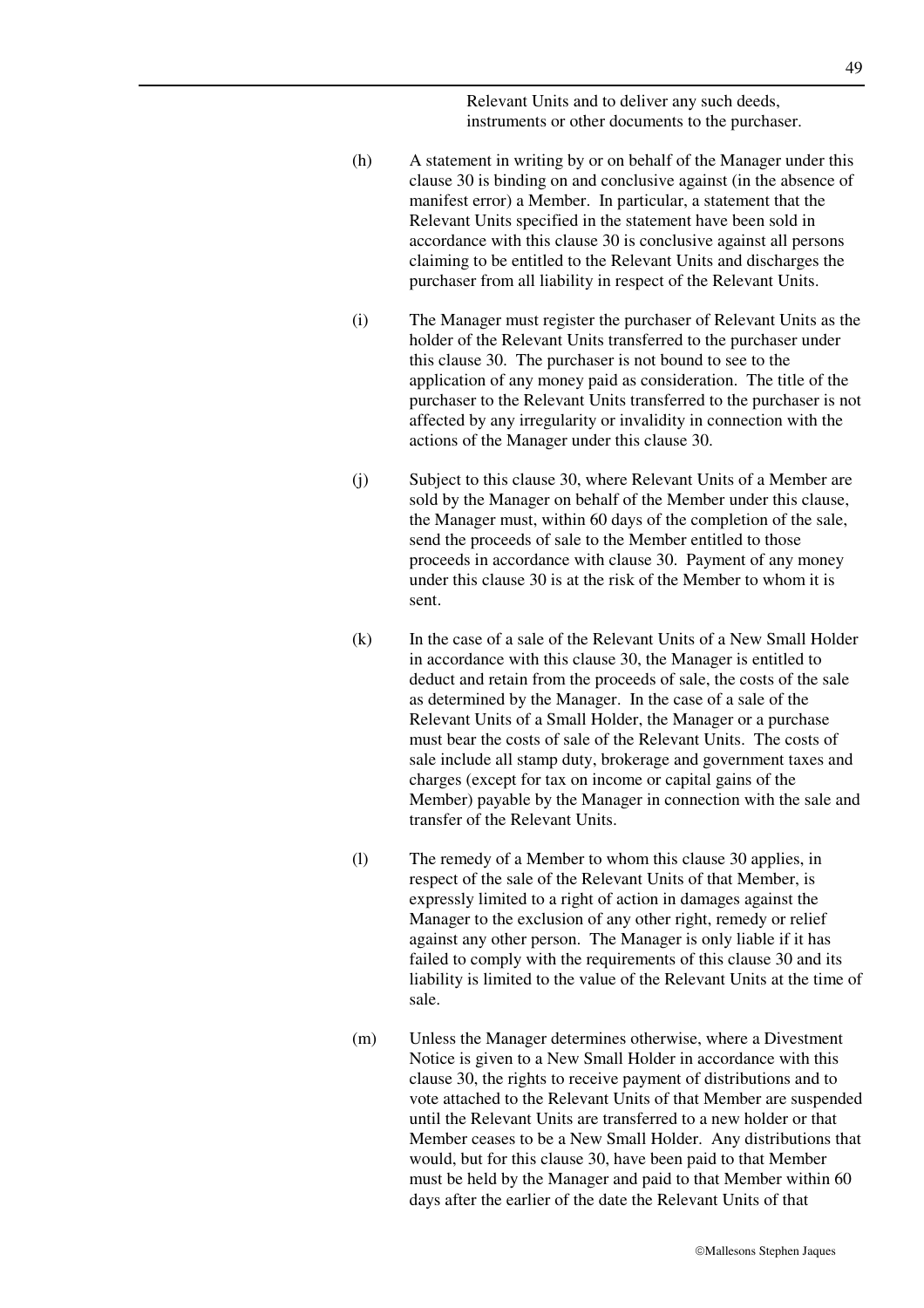Member are transferred and the date that the Relevant Units of that Member cease to be subject to a Divestment Notice.

- (n) If it is a requirement of the Listing Rules, the Manager must not give a Small Holder more than one Divestment Notice in any 12 month period (except as contemplated by this clause 30).
- (o) From the date of the announcement of a takeover bid for the Units until the close of the offers made under the takeover bid, the Manager's powers under this article to sell Relevant Units of a Member cease. After the close of the offers under the takeover bid, the Manager may give a Divestment Notice to a Member who is a Small Holder or a New Small Holder, despite this clause 30 and the fact that it may be less than 12 months since the Manager gave a Divestment Notice to that Member.
- (p) While Stapling applies:
	- (i) the references to Units or Relevant Units in this clause 30 will apply to the Stapled Securities held by the Member; and
	- (ii) no sale under this clause 30 may occur unless, at the same time as Units are sold, an identical number of Attached Securities are also sold to the Same Person.

## **31 Interpretation**

### **Definitions**

| 31.1 | In this constitution these words and phrases have the following meaning<br>unless the contrary intention appears:                                                                                                                                 |
|------|---------------------------------------------------------------------------------------------------------------------------------------------------------------------------------------------------------------------------------------------------|
|      | <b>AMIT:</b> a trust which is an attribution managed investment trust for the<br>purposes of the Tax Act.                                                                                                                                         |
|      | <b>AMIT Income Year:</b> an income year in which the Trust is an AMIT.                                                                                                                                                                            |
|      | <b>AMIT Regime:</b> the regime for the taxation of AMITs, and their<br>members, as set out in the Tax Act.                                                                                                                                        |
|      | <b>AMMA Statement:</b> has the meaning given to that phrase in the Tax Act.                                                                                                                                                                       |
|      | <b>Application Price:</b> the application price for a Unit, Option or Financial<br>Instrument determined in accordance with clause 5 or paragraph 4 of<br>Schedule 1.                                                                             |
|      | Applications Account: an account in which the Manager or, if permitted,<br>its agent holds money on trust for applicants for Units, Options or<br>Financial Instruments in accordance with section 1017E of the<br>Corporations Act or otherwise. |
|      | Approved Valuer: any person, appointed by the Manager but<br>independent of the Manager, who is properly qualified to conduct a<br>valuation.                                                                                                     |
|      | <b>ASIC:</b> the Australian Securities and Investments Commission or any                                                                                                                                                                          |

regulatory body which replaces it or performs its functions.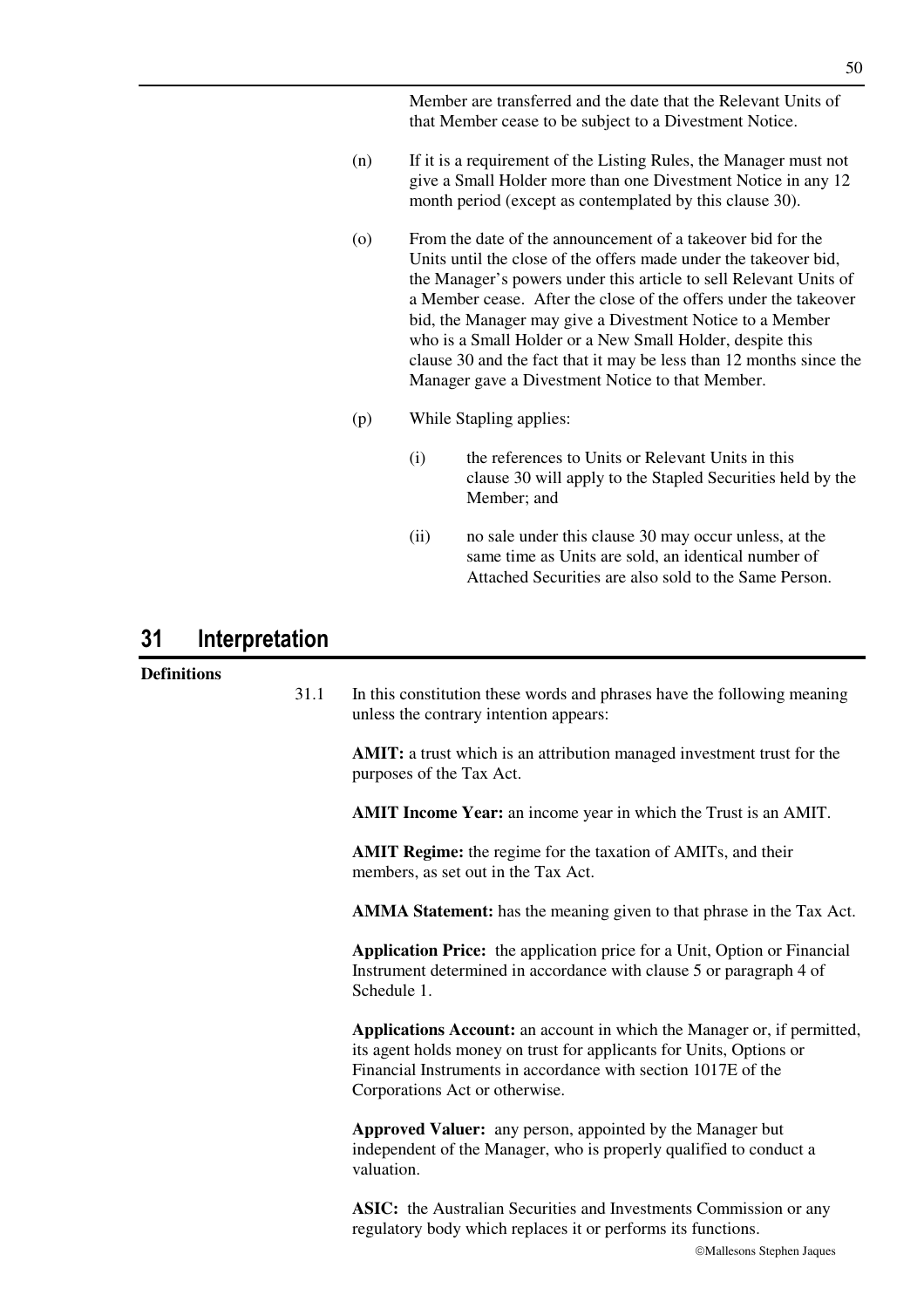**ASIC Relief:** an exemption or declaration granted by ASIC which gives relief from certain requirements of the Corporations Act.

**Assets:** all the property, rights and income of the Trust, but not application money or property in respect of which Units, Options or Financial Instruments have not yet been issued, proceeds of redemption which have not yet been paid or any amounts which have been set aside for distribution to Members under clauses 11.6 or 11.18 (and, in the intervening period between the end of a Distribution Period and the setting aside of an amount under clause 11.6, the Manager's reasonable estimate of such amount).

**ASX:** ASX Limited or the market operated by it as the context requires.

**Attached Securities:** has the same meaning as in Schedule 1.

**Business Day:** while Units are not Officially Quoted, a day other than a Saturday or a Sunday on which banks are open for general banking business in Sydney and Melbourne, or, while Units are Officially Quoted, a day which is a Trading Day for the purposes of the Listing Rules.

**Complaint:** an expression of dissatisfaction made to the Manager, related to its products or services, or the complaints handling process itself, where a response or resolution is explicitly or implicitly expected.

**Compliance Committee Member:** a member of a compliance committee established by the Manager in connection with the Trust.

**Consolidation or Division Proposal:** a proposal to consolidate, divide or convert Units, Options or Financial Instruments in a ratio determined by the Manager, including rounding of the number of Units, Options or Financial Instruments as the Manager determines.

**Corporations Act:** the Corporations Act 2001 (Cwlth), and a reference to the Corporations Act or a provision of it includes a reference to the Corporations Act or that provision as modified by any applicable ASIC Relief.

**CS Facility:** has the same meaning as clearing and settlement facility in the Corporations Act.

**CS Facility Operator:** the operator of the CS Facility.

**Custodian:** a person holding or appointed to hold Assets as custodian for the Manager.

**Determined Member Component:** has the meaning given to that phrase in Tax Act.

**Determined Trust Component:** has the meaning given to that phrase in the Tax Act.

**Distributable Income:** for a period is the amount determined by the Manager under clauses 11.1 and 11.2.

**Distribution Calculation Date:** the last day of each Financial Year and such other days as the Manager designates.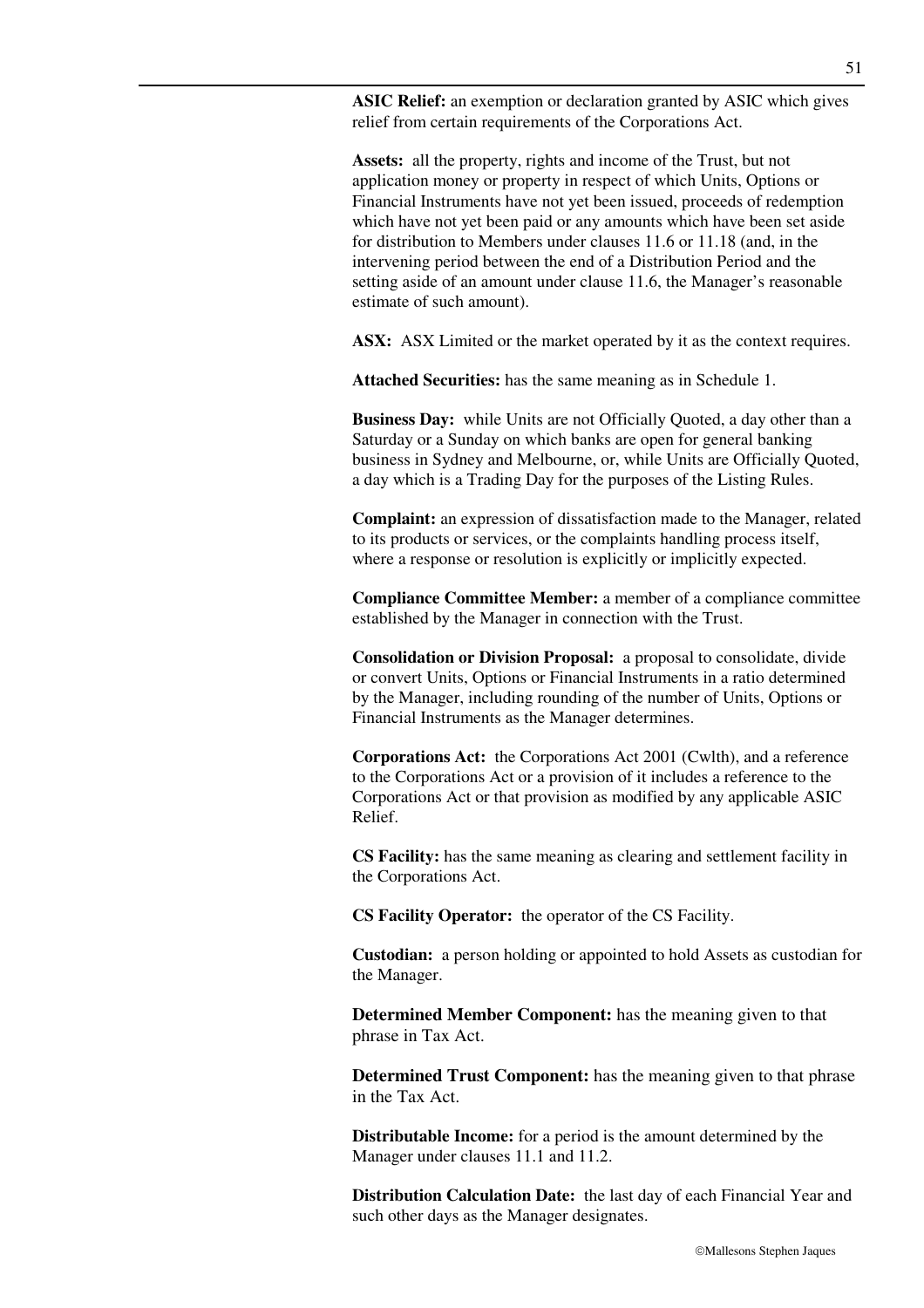#### **Distribution Period:**

- (a) for the first distribution period, the period from the establishment of the Trust to the next Distribution Calculation Date;
- (b) for the last distribution period, the period from the day after the preceding Distribution Calculation Date to the date of distribution on winding up of the Trust; and
- (c) in all other circumstances, the period from the day after the preceding Distribution Calculation Date to the next occurring Distribution Calculation Date.

**Divestment Notice:** a notice given under clause 30 to a Small Holder or a New Small Holder.

**Escrow Period:** has the same meaning as in the Listing Rules.

**Exchange Proposal:** a proposal whereby a written offer to transfer or redeem some or all of their Units, Options or Financial Instruments is made to Investors or to specific Investors in consideration of any or all of:

- (a) the issue or transfer of units in another trust, or interests of whatever nature in or in relation to another entity;
- (b) a cash payment; and
- (c) a transfer of assets.

**Financial Instrument:** has the meaning given in clause 3.18.

#### **Financial Year:**

- (a) for the first financial year, the period from the establishment of the Trust to the next 31 December;
- (b) for the last financial year, the period from 1 January before the date the Trust terminates to the date of distribution on winding up of the Trust; and
- (c) in all other circumstances, the 12 month period ending on 31 December in each year.

**First Offer Document:** the first Offer Document under which a public offer of Units, including with one or more Attached Securities, is made.

**First Offer Document Application Price** means the price for a Stapled Security specified in the First Offer Document.

**GST:** a goods and services tax, value added tax, consumption tax or a similar tax or a tax on services only.

**Holder of a Financial Instrument:** the person Registered in the register of Financial Instrument holders and includes persons jointly Registered or, if no such register is kept, the holder of a Financial Instrument.

**Investor:** a Member, Option Holder or Holder of Financial Instruments, or holder of Stapled Securities.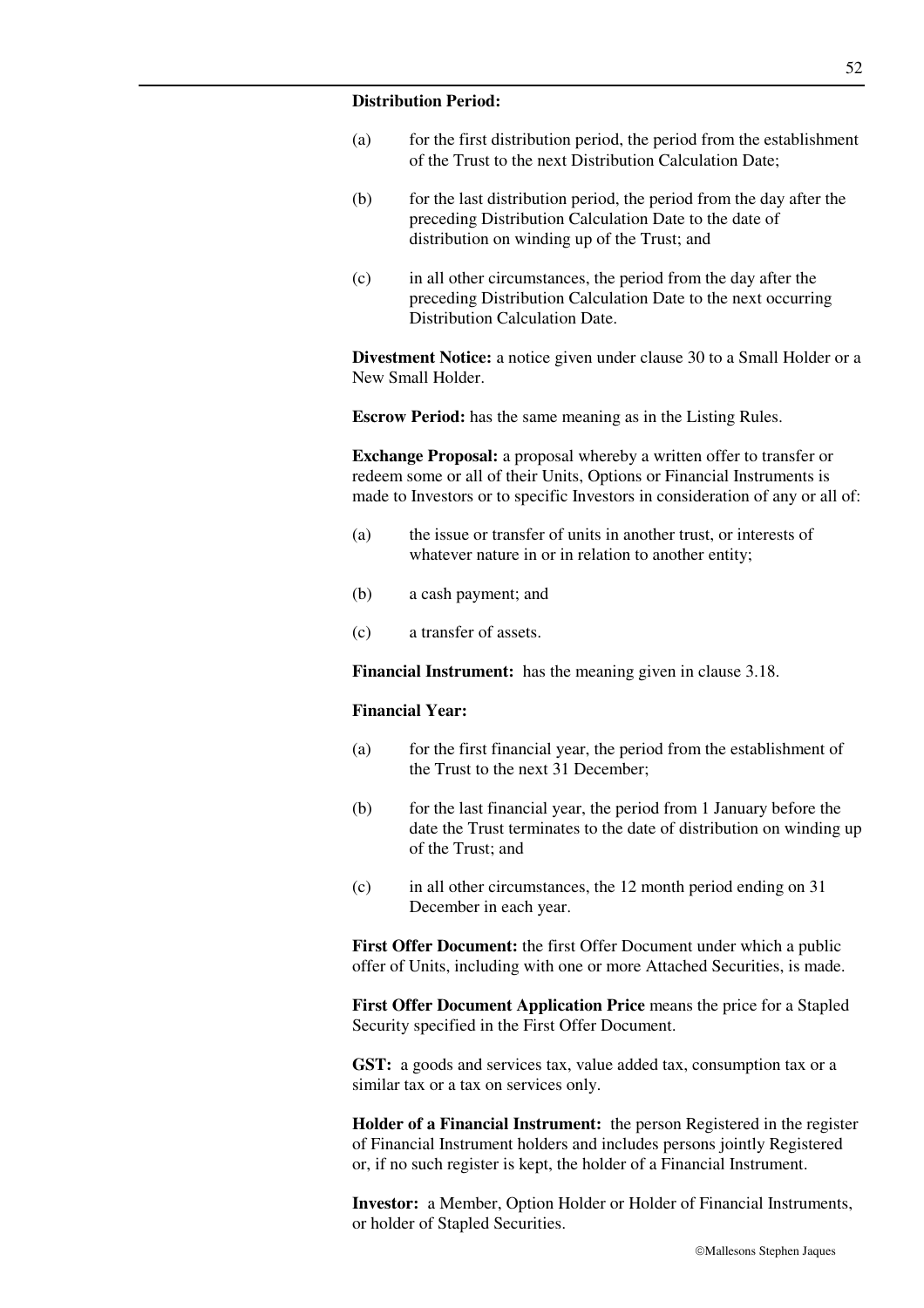**Liabilities:** all present liabilities of the Trust including any provision taken into account in determining the liabilities of the Trust and (subject to the terms of issue of the relevant Financial Instruments) the amount which would be payable to the Holders of Financial Instruments on the redemption of outstanding Financial Instruments under clause 7.4, but not liabilities:

- (a) to applicants for Units in respect of application money or property in respect of which Units have not yet been issued; or
- (b) to Members, arising by virtue of the right of Members to request redemption of their Units or to participate in the distribution of the Assets on winding up of the Trust.

**Licence:** an Australian financial services licence.

**Liquid:** has the same meaning as in the Corporations Act.

**Listed:** admitted to the Official List whether or not the quotation of Units, Stapled Securities or Options is deferred, suspended or subjected to a trading halt, and **Listing** has a corresponding meaning.

**Listing Rules:** the listing rules of ASX and any other applicable rules of ASX modified to the extent of any express written waiver by ASX.

**Manager:** means:

- (a) unless paragraph (b) applies, the first trustee of the Trust, being Trust Company of Australia Limited, and any successor for the time being as trustee; and
- (b) while the Trust is a Registered Scheme, the company which is registered with ASIC as the responsible entity for the Trust under the Corporations Act.

**Market Price of a Unit:** on a particular day is:

- (a) the Weighted Average Market Price per Unit for the Pricing Period which ends 2 Trading Days before the relevant day, provided that if the Weighted Average Market Price is calculated in respect of Units which have an entitlement to distributions which is different to the entitlement of new Units the Manager must make an appropriate adjustment of the Weighted Average Market Price to reflect the difference; or
- (b) if:
	- (i) Units have not been Officially Quoted for at least 10 consecutive Trading Days before the relevant day; or
	- (ii) in the Manager's opinion, a determination under paragraph (a) of this definition would not provide a fair reflection of the market value of the Unit having regard to the nature of the proposed offer of Units and the circumstances in which the proposed offer is made,

Mallesons Stephen Jaques the price per Unit that an Approved Valuer determines to be the market price of the Unit on the relevant day, having regard to the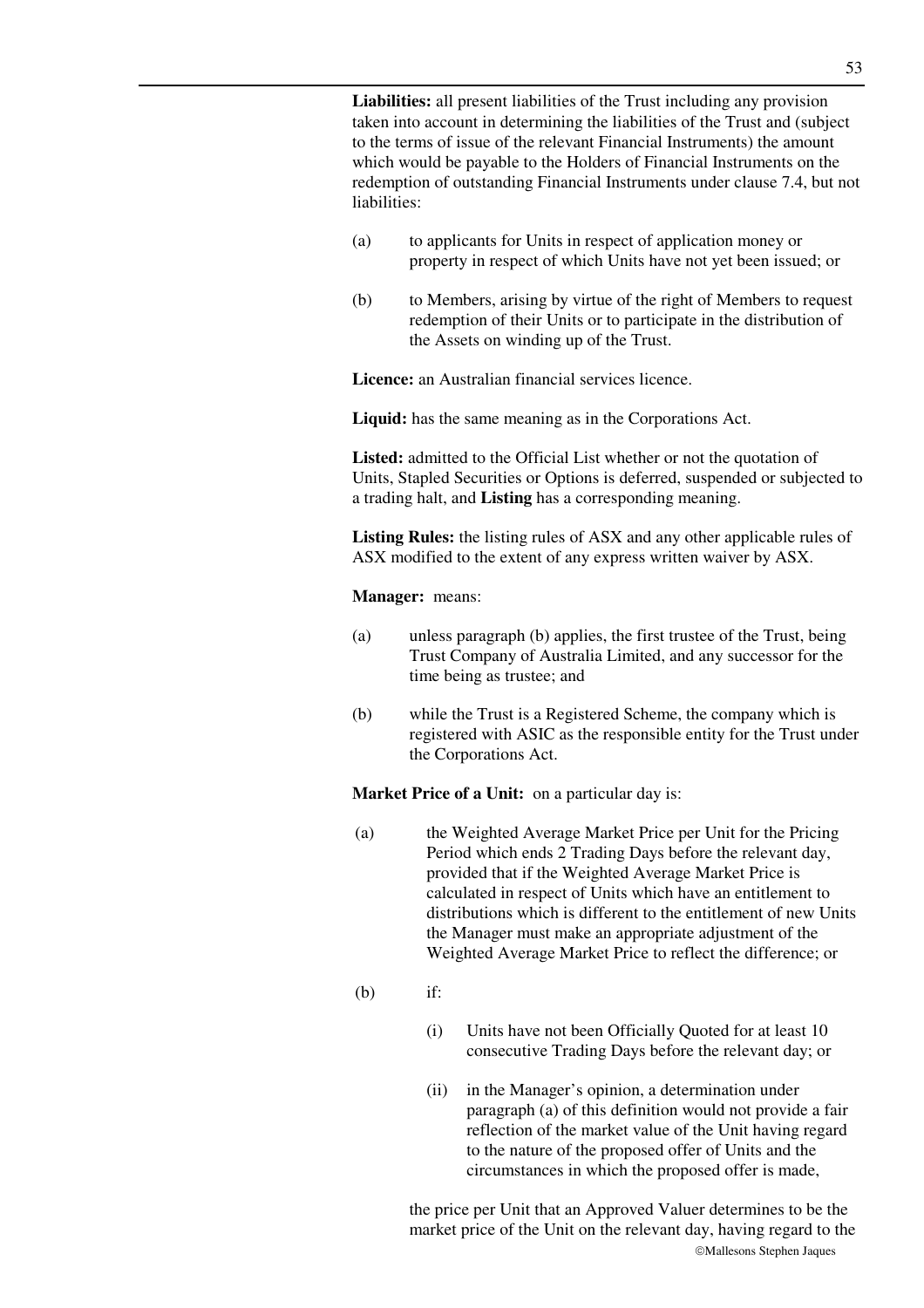recent trading prices of Units, the Net Asset Value (to the extent the Approved Valuer considers each of these factors to be relevant and appropriate), and any other matters which the valuer believes should be taken into account.

If it is necessary to calculate the Market Price of a Financial Instrument or an Option over a Unit, it is to be determined according to the definition of Market Price of a Unit, with a reference to a Unit in that definition being read as a reference to a Financial Instrument or an Option over a Unit, as the case requires.

#### **Market Value** of an Asset means:

- (a) in the case of an Asset that is cash or a deposit with an Australian authorised deposit-taking institution, at face value plus any accrued interest;
- (b) in the case of an Asset that is a financial product traded on a financial market, the latest closing price on that market that is readily available to the Manager, unless:
	- (i) applicable accounting standards require the value to be a different amount (such as the bid price gross of transaction costs) in which case the value is that other amount; or
	- (ii) the Manager reasonably believes that the closing price or the value under applicable accounting standards does not represent the true value of the Asset, in which case the value will be as determined by an Approved Valuer;
	- (iii) in the case of an Asset that is an interest in a managed investment scheme that is not listed or quoted for dealing on any financial market, the redemption price of the interest as quoted by the manager, trustee or responsible entity of the trust on such date plus any income entitlements accrued at that date as advised by the manager, trustee or responsible entity or, if information about the redemption price and accumulated income entitlements is not available for that date, the latest earlier date for which that information is available. Where the trust is operated by the Manager or a related body corporate of the Manager, the redemption price of the interest (excluding any allowance for transaction costs) and the accumulated income entitlements must be determined in accordance with the constitution governing the trust;
- (c) in the case of any other Asset, the value of the Asset determined in accordance with accounting standards or, if the Manager is of the opinion that such valuation does not truly reflect the value of the Asset, such value as last determined by an Approved Valuer.

**Member:** the person Registered as the holder of a Unit (including persons jointly Registered).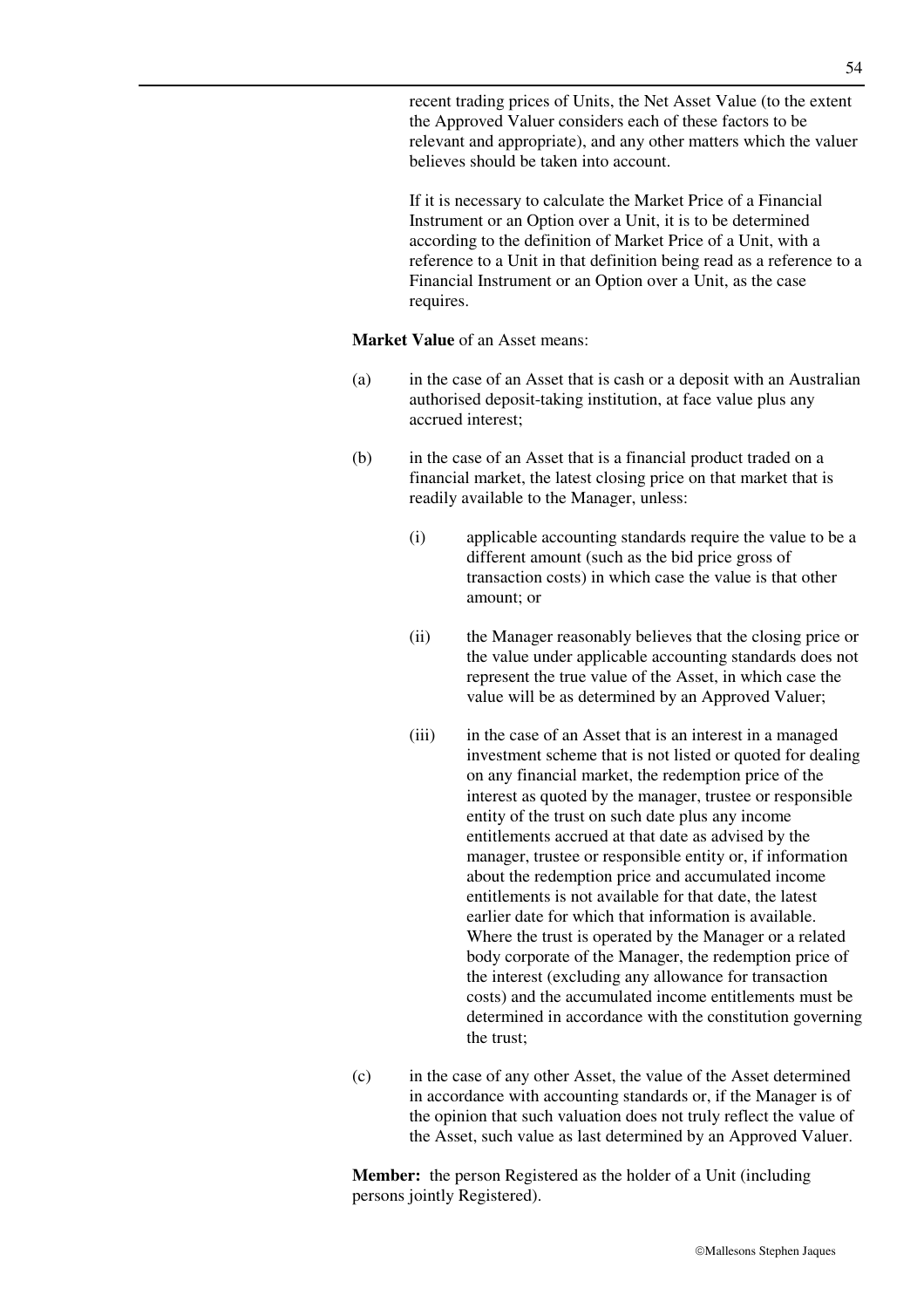**Member Objection Choice:** a choice made by a Member under the AMIT Regime for the Member's Determined Member Component to be the Member's Member Component, including a choice made by a Member under section 276-205(5) of the Tax Act.

**Net Asset Value:** the value of the Assets calculated in accordance with clause 9 less the Liabilities.

**New Small Holder:** a Member who is the holder or a joint holder of a New Small Holding.

**New Small Holding:** a holding of Units, or while Stapling applies, Stapled Securities (created by the transfer of a parcel of Units) the aggregate Market Price of which at the time a proper transfer was initiated or a paper based transfer was lodged was less than a marketable parcel of Units as defined in the Listing Rules.

**Offer Document:** a product disclosure statement or other offering document pursuant to which Units are offered for subscription whether alone or as part of Stapled Securities, as amended, supplemented or replaced from time to time.

**Official List:** the official list of ASX as defined in the Listing Rules.

**Officially Quoted:** quoted on the Official List including, if quotation is suspended for a continuous period not exceeding 60 days, the period of suspension and Official Quotation has a corresponding meaning.

**Operating Rules:** the operating rules of a CS Facility regulating the settlement, clearing and registration of uncertificated shares as amended from time to time (whether in respect of the Trust or generally).

**Option:** an option to subscribe for a Unit or a Stapled Security.

**Option Holder:** the person Registered in the Register of option holders.

**Ordinary Resolution:** a Resolution of Members where the required majority is a simple majority.

**Over:** has the meaning given to that term in the Tax Act.

**Pricing Period:** the period of 10 consecutive Trading Days ending on the Trading Day determined by the Manager.

**Quarter:** each 3 month period ending on the Quarter End Date or a shorter period which begins on the day after a Quarter End Date and ends on the date of retirement of the Manager or the final distribution on winding up of the Trust.

**Quarter End Date:** each 31 March, 30 June, 30 September and 31 December.

**Ratings Agency** means any recognised ratings agency as determined by the Manager.

**Realisation Transaction:** a transaction which enables all Members to realise all or a substantial portion of their investment in the Trust, including: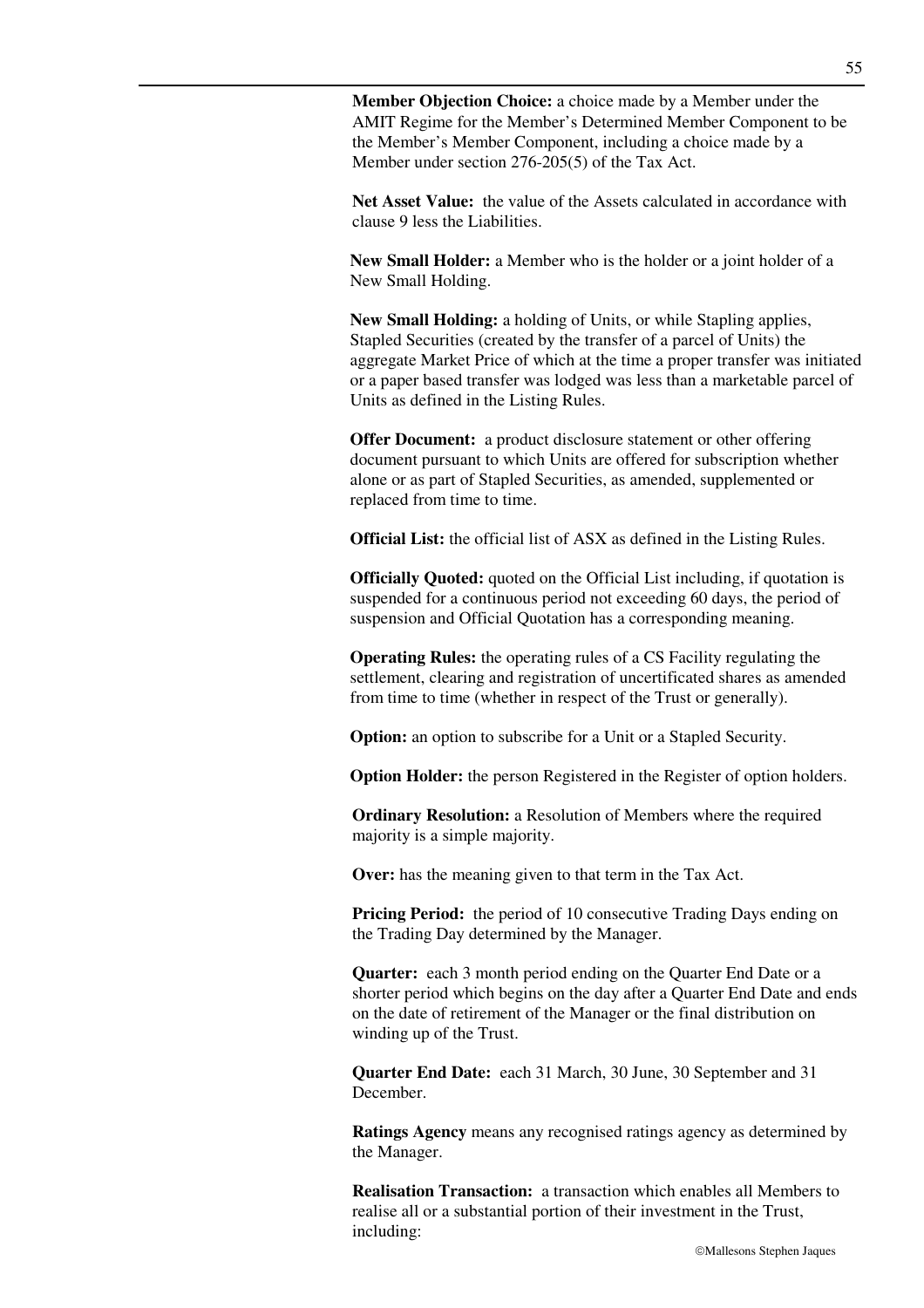- (a) a sell down of a substantial portion of the Units where all Members have the opportunity to participate in the sell down;
- (b) a sale of substantial Assets where all Members have an opportunity to have their Units redeemed or transferred; or
- (c) any other arrangement which has substantially the same economic effect as a transaction referred to in paragraph (a) or (b).

**Record Date:** the date determined by the Manager as the date for lodgement of transfers for the purpose of identifying the Members who are to have relevant entitlements.

**Redemption Price:** the redemption price of a Unit or Option calculated in accordance with clause 7.

**Register:** the register of Members and, if applicable, Option Holders or Holders of Financial Instruments which is kept by or on behalf of the Manager.

**Registered:** recorded in the Register.

**Registered Scheme:** a trust which is registered with ASIC as a managed investment scheme under the Corporations Act.

**Registrar:** the person appointed to maintain the Register.

**Registration:** recording in the Register.

**Relevant Period:** the period specified in a Divestment Notice under clause 30.

**Relevant Units:** the Units specified in a Divestment Notice.

#### **Reorganisation Proposal:**

- (a) any Realisation Transaction;
- (b) a Consolidation or Division Proposal;
- (c) a Stapling Proposal;
- (d) a Top Hat Proposal;
- (e) an Exchange Proposal; or

any other proposal to reorganise or restructure the capital of the Trust and, if relevant, any Stapled Entity, in any way.

### **Resolution:**

(a) Subject to clause 17.22 and rules prescribed by the Manager pursuant to clause 17.20, a resolution passed at a meeting of Members (or if applicable Option Holders or Holders of Financial Instruments):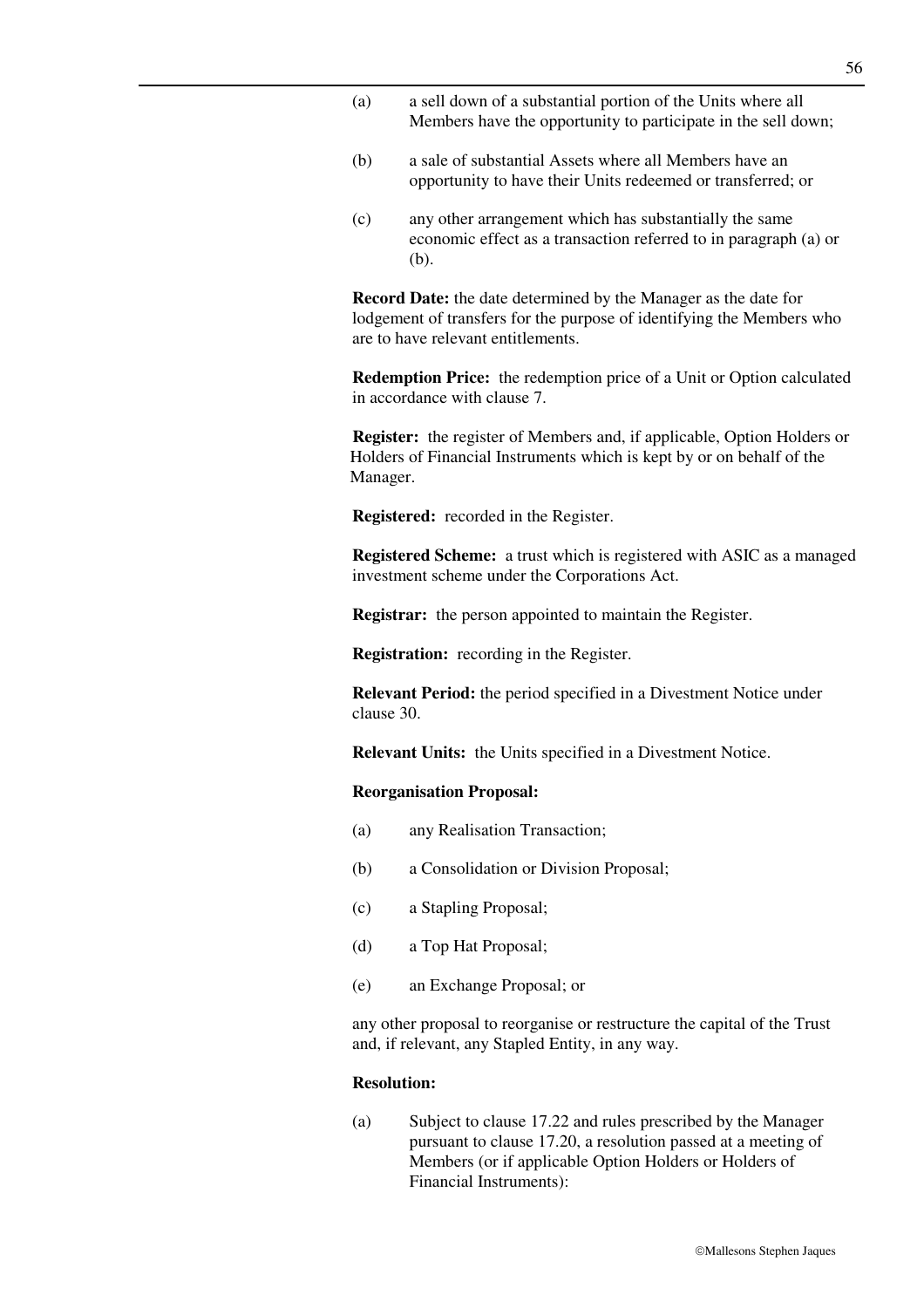- (i) on a show of hands, by the required majority of Members (or if applicable Option Holders or Holders of Financial Instruments) present in person or by proxy and voting on the show of hands; or
- (ii) on a poll, by the required majority of votes cast by Members (or if applicable Option Holders or Holders of Financial Instruments) present in person or by proxy and voting on the poll; or
- (b) where the law allows, a resolution in writing signed by Members (or if applicable Option Holders or Holders of Financial Instruments) holding the required majority of the Units, Options or Holders of Financial Instruments.

Except where this constitution or any applicable law provides otherwise, the "required majority" is a simple majority.

**Restricted Securities:** has the same meaning as in the Listing Rules.

**Retail Client:** has the same meaning as in the Corporations Act.

#### **Same Person** means:

- (a) while the Trust is not Listed, either a single person or two (but not more than two) bodies, at least one of which is a trustee of a unit trust, and securities issued by those two bodies are linked or stapled; or
- (b) while the Trust is Listed, a single person.

**Small Holder** is a Member who is a holder or a joint holder of a Small Holding.

**Small Holding:** a holding of Units or, while Stapling applies, Stapled Securities, the aggregate Market Price of which at the relevant date is less than a marketable parcel of Units or, while Stapling applies, Stapled Securities, as provided under the Listing Rules.

**Stapled Entity:** has the same meaning as in Schedule 1.

**Stapled Security:** has the same meaning as in Schedule 1.

**Stapled Trust:** the trust known as Westfield Retail Trust 2.

**Stapling:** has the same meaning as in Schedule 1.

**Stapling Commencement Time:** the most recent time and date on which the Manager determines that the Stapling Provisions commence including in accordance with clause 25.1.

**Stapling Proposal:** a proposal to cause the Stapling of any other securities or financial products to the Units (other than the Stapling Provisions governed by Schedule 1).

**Stapling Provisions:** the provisions relating to Stapling in Schedule 1, including where these are applied under clause 25.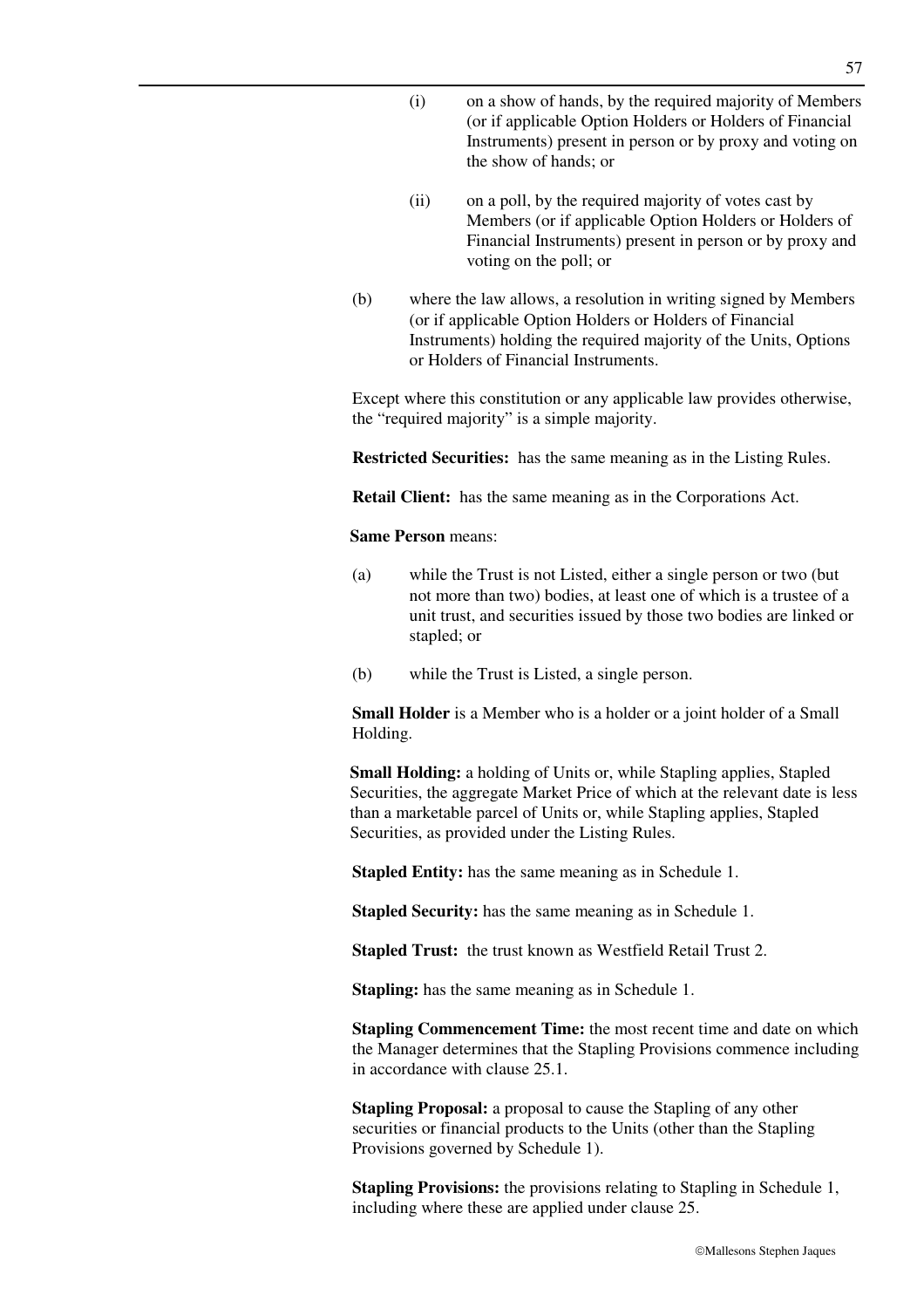**Tax:** all kinds of taxes, duties, imposts, deductions and charges imposed by a government including GST or any amount recovered from the Manager by way of reimbursement of GST or any amount included either expressly or impliedly in an amount paid or payable by the Manager on account of GST, together with interest and penalties.

**Tax Act:** the Income Tax Assessment Act 1936 ("**1936 Act**"), the Income Tax Assessment Act 1997 ("**1997 Act**") or both the 1936 Act and the 1997 Act, as appropriate.

**Top Hat Proposal:** a proposal that each Member should exchange their Units for an equivalent value of units in the Top Trust.

**Top Trust:** a trust of which the Manager or a related body corporate of the Manager is also the responsible entity or trustee, and of which the only assets will, following the implementation of the Top Hat Proposal, be all of the Units on issue at that time.

**Trading Day:** has the same meaning as in the Listing Rules.

**Transaction Costs:** an amount determined by the Manager as appropriate to factor into the Application Price or the Redemption Price to avoid an adverse impact on other Members holding Units arising from transaction expenses which would be incurred if an acquisition or disposal of Assets was carried out because of the issue or redemption of Units. Unless the Manager otherwise determines, the amount is:

- (a) when calculating the Application Price, the Manager's estimate of the total transaction costs of acquiring all of the Trust's existing assets; and
- (b) when calculating the Redemption Price, the Manager's estimate of the total transaction costs of selling all of the Trust's existing assets,

in each case adjusted if appropriate for any effect of assets being held through subsidiaries of the Trust or other investment vehicles.

**Trust:** the trust constituted under or governed by this constitution.

**Trust Component:** has the meaning given to that phrase in the Tax Act.

**Under:** has the meaning given to that phrase in the Tax Act.

**Unit:** an undivided share in the beneficial interest in the Trust as provided in this constitution.

**Valuation Time:** a time at which the Manager calculates Net Asset Value.

**WDC Securities:** the securities comprising Westfield group stapled securities, namely each of units in Westfield Trust, units in Westfield America Trust and shares in Westfield Holdings Limited, or all of them as the context requires. **Weighted Average Market Price** for a Pricing Period means:

Mallesons Stephen Jaques (a) the aggregate of the prices at which each relevant Unit, Stapled Security or Option was sold during the Pricing Period divided by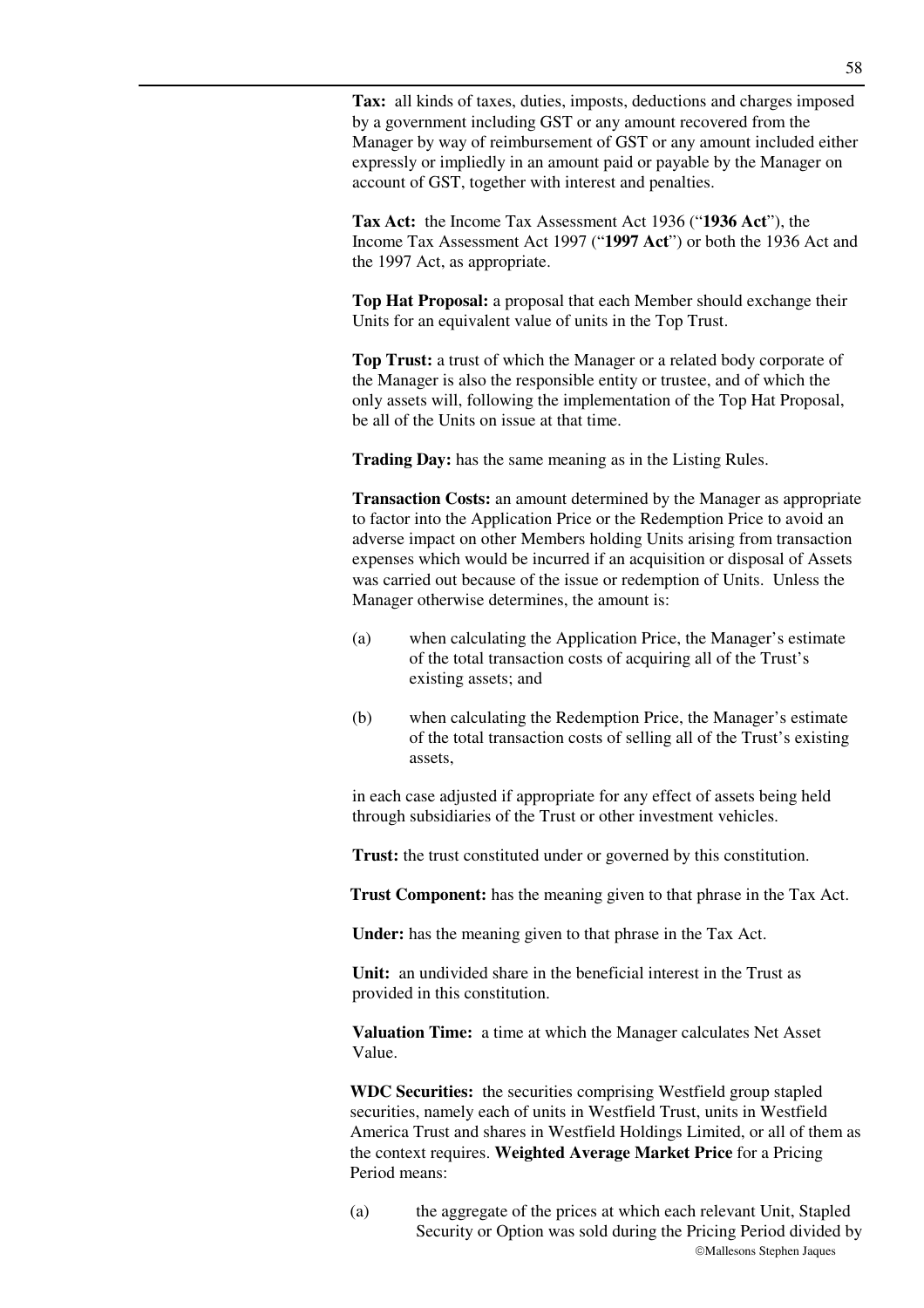the number of Units, Stapled Securities or Options sold during that period, in the case of both the sales prices and numbers, as reported by ASX, but excluding sales that occur otherwise than in the ordinary course of trading on ASX (such as special crossings, crossings prior to the commencement of normal trading, crossings during the closing phase and the after hours adjust phase, overseas sales, sales pursuant to the exercise of options over Units and overnight crossings) and any other sales which the Manager reasonably considers may not be fairly reflective of natural supply and demand; or

- (b) if no sale was made in the Pricing Period, the average of the price offered by a willing purchaser for such Units, Stapled Securities or Options ("bid price") and the price offered by a willing vendor for such Units, Stapled Securities or Options ("ask price") as quoted on the ASX during the Pricing Period; or
- (c) if either no bid or ask prices were quoted during the Pricing Period, the last sale price as quoted on the ASX prior to the Pricing Period.

**Westfield America Trust:** Westfield America Trust ARSN 092 058 449.

**Westfield Holdings Limited:** Westfield Holdings Limited ABN 60 001 671 496.

**Westfield Trust:** Westfield Trust ARSN 090 849 746.

#### **Interpretation**

- 31.2 Unless the contrary intention appears, in this constitution:
	- (a) terms defined in the Corporations Act are used with their defined meaning;
	- (b) the word "law" includes common law, principles of equity and legislation and a reference to legislation includes regulations modified by applicable instruments under them and any variation or replacement of any of them;
	- (c) a reference to a statute, ordinance, code or other law includes regulations and other instruments under it and consolidations, amendments, re-enactments or replacements;
	- (d) the singular includes the plural and vice versa;
	- (e) the words "includes" or "including", "for example" or "such as" when introducing a list of items do not exclude a reference to other items, whether of the same class or genus or not;
	- (f) amend includes delete or replace;
	- (g) person includes a firm, a body corporate, an unincorporated association or an authority;
	- (h) the cover page, contents, headings (except in so far as they are used as a means of cross reference), footnotes, marginal notes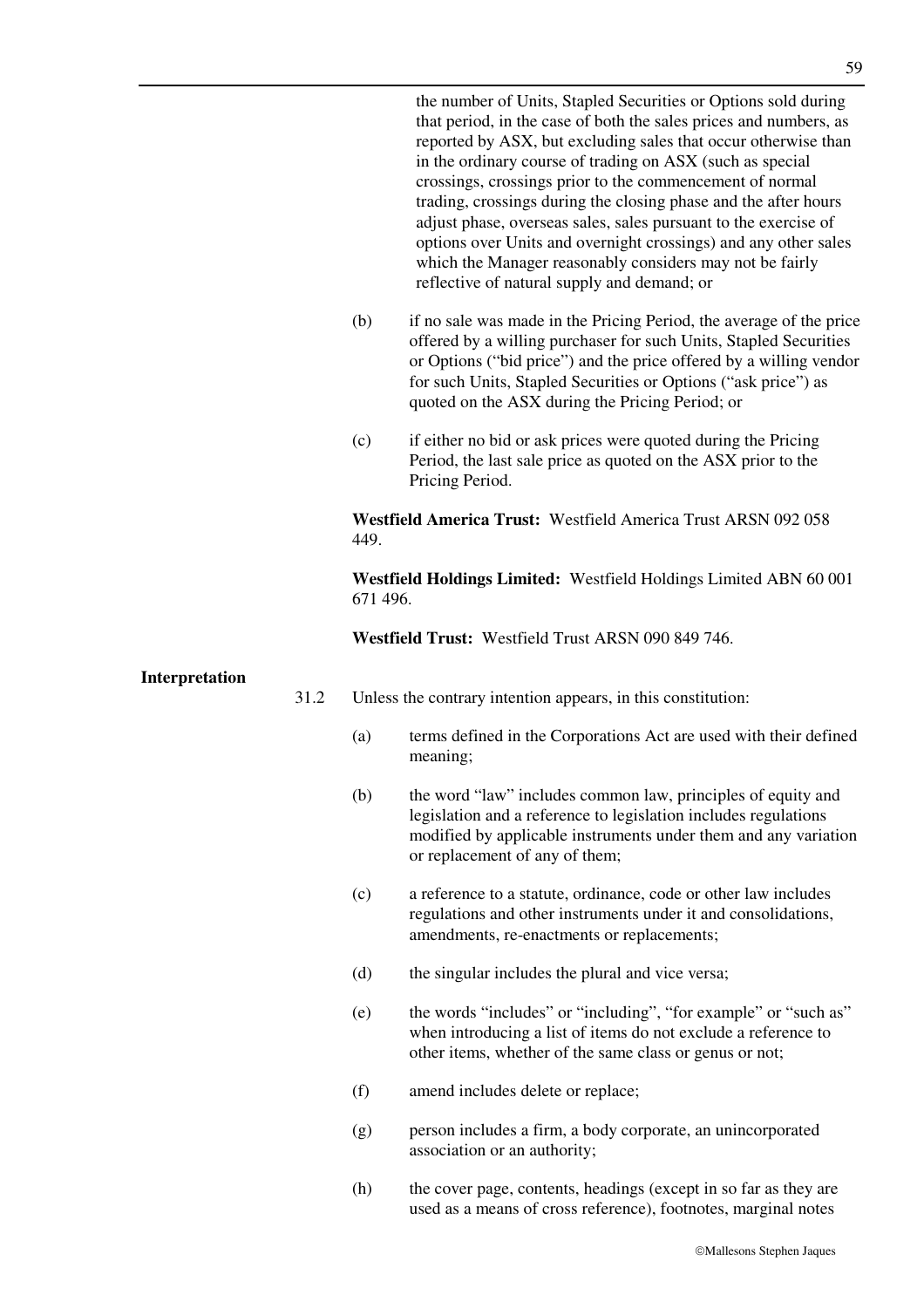|                                     |     | and finding lists are for convenience only and do not affect<br>interpretation of this constitution;                                                                                                                                                                                                                                                                                                 |
|-------------------------------------|-----|------------------------------------------------------------------------------------------------------------------------------------------------------------------------------------------------------------------------------------------------------------------------------------------------------------------------------------------------------------------------------------------------------|
|                                     | (i) | a reference to a year (other than a Financial Year), quarter or<br>month means a calendar year, calendar quarter or calendar month<br>respectively;                                                                                                                                                                                                                                                  |
|                                     | (j) | a reference to a monetary amount is a reference to the currency of<br>Australia unless otherwise specified;                                                                                                                                                                                                                                                                                          |
|                                     | (k) | a reference to a document (including this constitution) includes<br>any variation or replacement of it; and                                                                                                                                                                                                                                                                                          |
|                                     | (1) | the word "present" in the context of a person being present at a<br>meeting includes participating using technology approved by the<br>Manager for the purposes of the meeting.                                                                                                                                                                                                                      |
| <b>Other documents</b>              |     |                                                                                                                                                                                                                                                                                                                                                                                                      |
| 31.3                                |     | A document does not become part of this constitution by reason only of<br>that document referring to this constitution or vice versa, or any electronic<br>link between them.                                                                                                                                                                                                                        |
| <b>Constitution legally binding</b> |     |                                                                                                                                                                                                                                                                                                                                                                                                      |
| 31.4                                |     | This constitution binds the Manager, each present and future Member,<br>each present and future Option Holder and each present and future Holder<br>of Financial Instruments and any person claiming through any of them in<br>accordance with its terms (as amended from time to time) as if each of<br>them had been a party to this constitution.                                                 |
| <b>Corporations Act prevails</b>    |     |                                                                                                                                                                                                                                                                                                                                                                                                      |
| 31.5                                |     | Despite anything in this constitution, while the Trust is a Registered<br>Scheme, to the extent that a clause of this constitution is inconsistent with<br>the provisions of the Corporations Act applicable to registered managed<br>investment schemes, that provision is of no effect to the extent of the<br>inconsistency, but not otherwise. <sup>18</sup>                                     |
| <b>Severance</b>                    |     |                                                                                                                                                                                                                                                                                                                                                                                                      |
| 31.6                                |     | If all or part of any provision contained in this constitution is void or<br>invalid or would otherwise result in all or part of this constitution being<br>void or invalid in a jurisdiction for any reason, then it is severed for that<br>jurisdiction without affecting the validity or operation of any other<br>provision of this constitution or of that provision in any other jurisdiction. |
| <b>Governing law</b><br>31.7        |     | This constitution is governed by the law of New South Wales.                                                                                                                                                                                                                                                                                                                                         |
| <b>Other obligations excluded</b>   |     |                                                                                                                                                                                                                                                                                                                                                                                                      |
| 31.8                                |     | To the maximum extent permitted by law, all restrictions on the exercise<br>of the Manager's powers, or obligations which might otherwise be<br>implied or imposed by law or equity, are expressly excluded, including<br>any obligation of the Manager in its capacity as trustee of the Trust<br>arising under any statute other than the Corporations Act.                                        |
| <b>Schedules</b>                    |     |                                                                                                                                                                                                                                                                                                                                                                                                      |
| 31.9                                |     |                                                                                                                                                                                                                                                                                                                                                                                                      |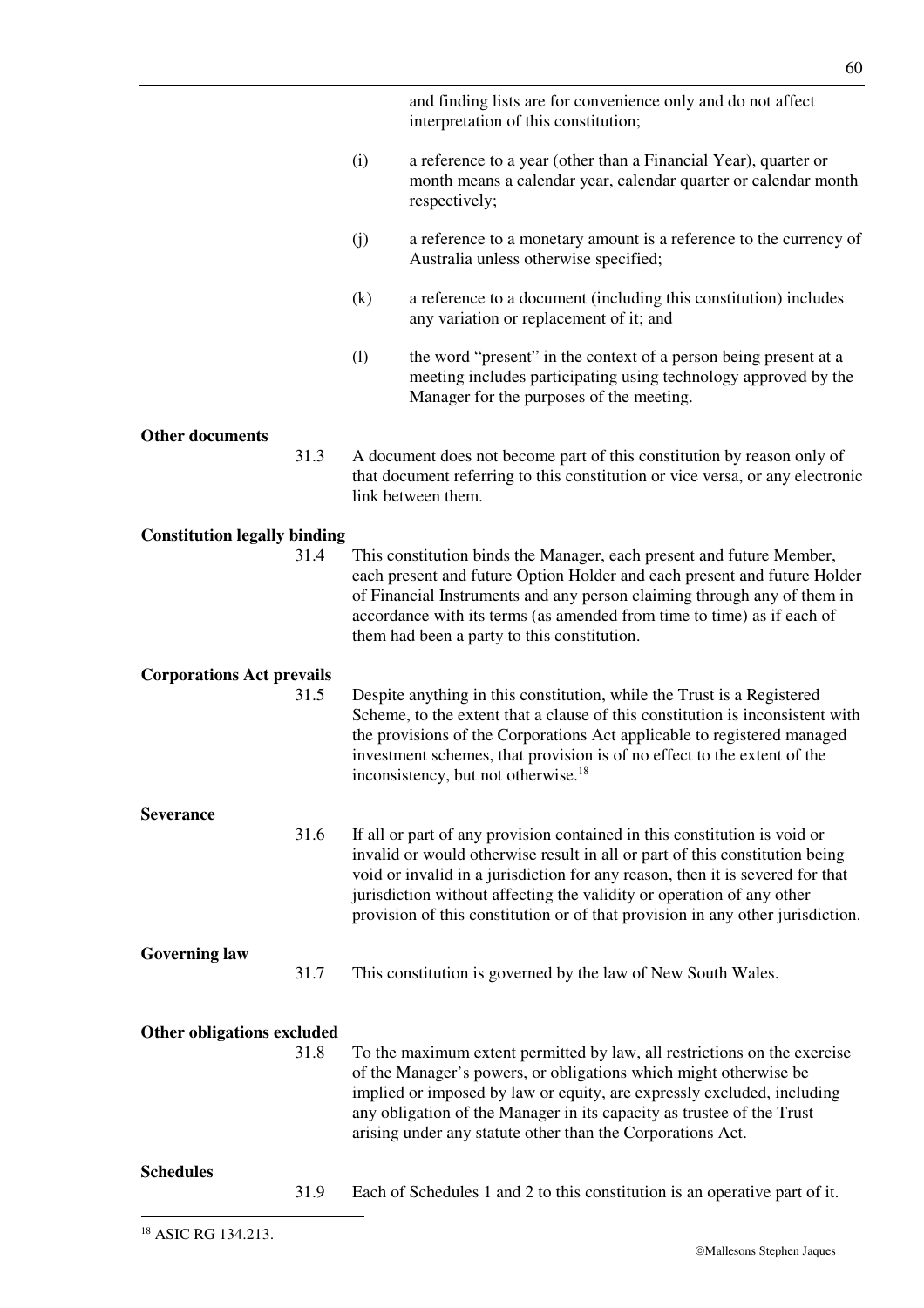## **Schedule 1 - Stapling Provisions**

On and from any Stapling Commencement Time determined by the Issuer, these Stapling Provisions:

- (a) apply to each Issuer in respect of its respective Stapled Entity and its Attached Securities;
- (b) apply to each Constituent Document and prevail over all other provisions of the Constituent Document, except to the extent provided in the Constituent Document or where this would result in a breach of the Corporations Act, the Listing Rules or other law; and
- (c) apply until they cease to apply in accordance with the Constituent Documents.

Unless the contrary intention appears, in this schedule a reference to a "**paragraph"** is a reference to a numbered provision of this schedule.

## **Definitions and interpretation**

#### **1.1 Definitions**

Unless the contrary intention appears, in this schedule capitalised terms not defined have the same meaning as in the Trust Constitution, and:

**Accession Deed** means the deed of that name between each Issuer and:

- (a) any new Manager; or
- (b) any issuer of a New Attached Security,

by which that person accedes to the Scentre Group Stapling Deed.

**Amounts** has the meaning given in paragraph  $8(c)(i)$ .

#### **Application Price** means:

- (a) in respect of a Unit, the application price for the Unit calculated in accordance with clause 5.1 of the Trust Constitution or paragraph 4 of this schedule;
- (b) in respect of any Other Attached Security, the application price for the Other Attached Security;
- (c) in respect of a Stapled Security, the application price for a Stapled Security calculated in accordance with this schedule;
- (d) in respect of the issue of an Option, the amount (if any) determined by the Manager under clause 5.9 of the Trust Constitution or paragraph 4.4 of this schedule; and
- (e) in respect of the issue of a Financial Instrument, the amount determined under clause 3.18 of the Trust Constitution.

**Attached Securities** means any Securities an identical number of which are from time to time Stapled together to form a Stapled Security but does not include any Unstapled Security.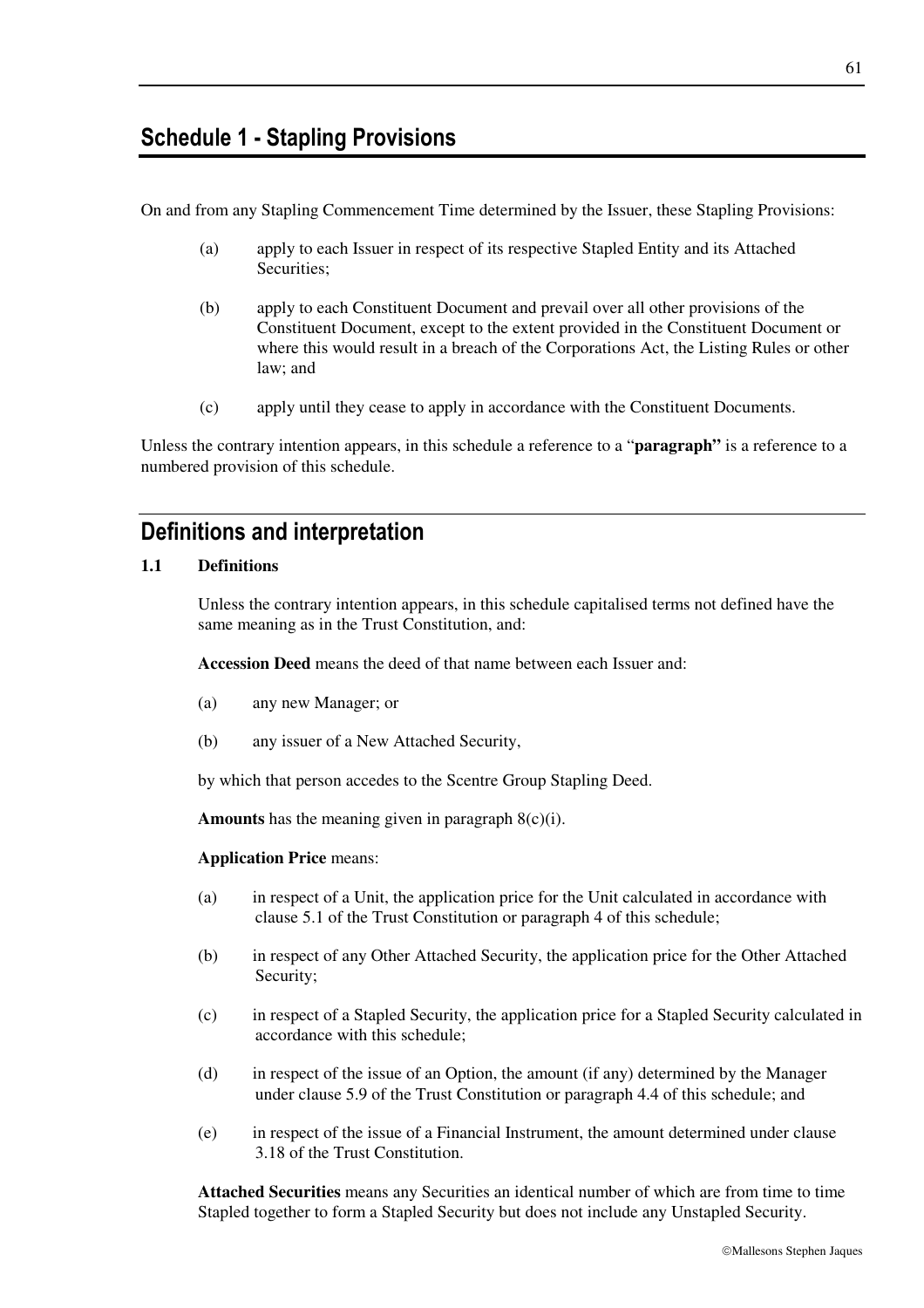**Constituent Documents** means the constituent documents of a Stapled Entity and includes the Trust Constitution.

**Controlled Entity** means any subsidiary or any trust or other entity, whether or not a legal entity, which is owned or controlled by an entity for accounting purposes.

**Corporate Action** means any issues, bonus and rights issues, placements and redemptions and buy-backs of a Stapled Security.

**Designated Foreign Investor** means a Foreign Investor in respect of whom the Issuer has made a determination in accordance with paragraph 8(b).

**Encumbrance** means any:

- (a) security for the payment of money or performance of obligations, including a mortgage, charge, lien, pledge, trust, power or title retention or flawed deposit arrangement; or
- (b) right, interest or arrangement which has the effect of giving another person a preference, priority or advantage over creditors including any right of set-off; or
- (c) third party right or interest or any right arising as a consequence of the enforcement of a judgment,

or any agreement to create any of them or allow them to exist.

**Foreign Investor** means an Investor whose address on the Register is in a jurisdiction other than Australia.

**Group** means the Stapled Entities and any Controlled Entity of a Stapled Entity.

**Intra-Group Loan** means a loan or financial assistance provided by a Stapled Entity to any entity in the Group including but not limited to guaranteeing or indemnifying or granting security in favour of that entity.

**Investor** means, in this Schedule 1, a person entered in the Register as a holder of a Stapled Security (which includes a Unit), but does not include a person in their capacity as holder of an Option or Financial Instrument unless the Option or Financial Instrument is an Attached Security.

#### **Issuer**:

- (a) in the context of the Trust Constitution, means the Manager; and
- (b) in the context of the Constituent Document of any other Attached Security, means the issuer of the Attached Security.

#### **Market Price of a Stapled Security** on a particular day is:

(a) the Weighted Average Market Price per Stapled Security for sales on ASX for the Pricing Period which ends 2 Trading Days before the relevant day, provided that if the Weighted Average Market Price is calculated in respect of Stapled Securities which have an entitlement to distributions which is different to the entitlement of new Stapled Securities the Manager must make an appropriate adjustment to the Weighted Average Market Price to reflect the difference; or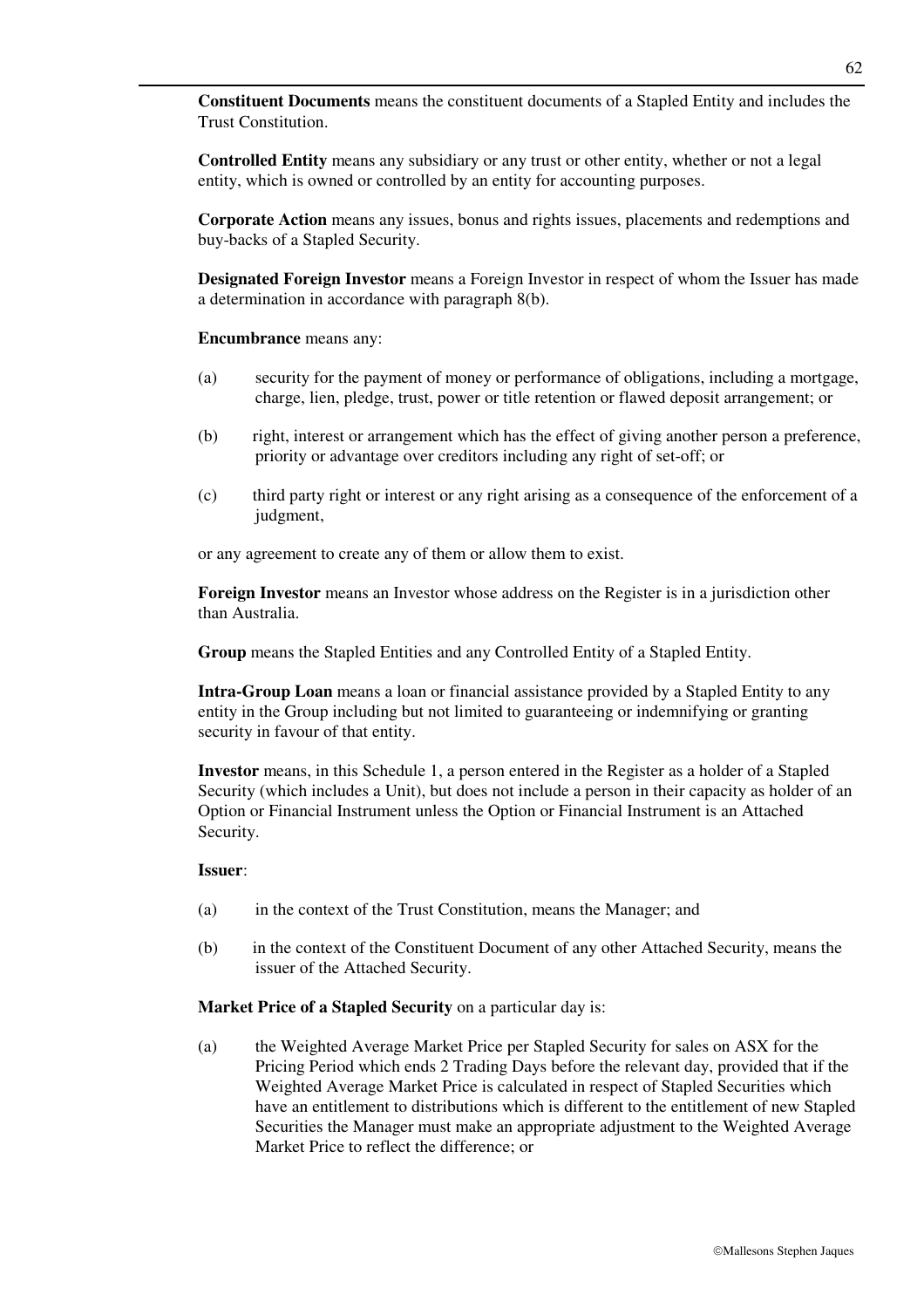- (i) Stapled Securities have not been Officially Quoted for at least 15 consecutive Trading Days before the relevant day; or
- (ii) in the Manager's opinion, a determination under paragraph (a) of this definition would not provide a fair reflection of the market value of the Stapled Security having regard to the nature of the proposed offer of Stapled Securities and the circumstances in which the proposed offer is made,

the price per Stapled Security that an Approved Valuer determines to be the market price of the Stapled Security on the relevant day, having regard to the market price of Stapled Securities, the Net Asset Value (to the extent the Approved Valuer considers each of these factors to be relevant and appropriate), and any other matters which the valuer believes should be taken into account.

If it is necessary to calculate the Market Price of an Option over a Stapled Security, it would be determined according to the definition of Market Price of a Stapled Security, with a reference to a Stapled Security in that definition being read as a reference to an Option over a Stapled Security.

**New Attached Security** has the meaning given in paragraph 6(a).

#### **Other Attached Security** means:

- (a) in respect of a Unit, an identical number of each Attached Security other than a Unit; and
- (b) in respect of any New Attached Security, an identical number of each Attached Security other than a New Attached Security.

### **Other Issuer** means:

- (a) in respect of the Manager, each Issuer other than the Manager; and
- (b) in respect of the issuer of any New Attached Security, each Issuer other than the issuer of the New Attached Security.

**Ratings Agency** means any recognised ratings agency as determined by the Manager.

**Register** means the register of Investors kept or caused to be kept by the Stapled Entities under paragraph 5 and the Corporations Act.

**Registered** means recorded in the Register.

**Registrar** means the person appointed to maintain the Register.

**Restapling** means a determination by the Issuer of an Unstapled Security that Stapling should recommence in respect of that Unstapled Security, as referred to in paragraph 7.3.

**Sale Consideration** means the average price (net of transaction costs including applicable brokerage, stamp duty and other taxes or charges) at which those Stapled Securities held by the Sale Nominee are sold under the Sale Facility, multiplied by the number of Stapled Securities held and sold by the Sale Nominee for the relevant Designated Foreign Investor.

**Sale Facility** means the facility under which Designated Foreign Investors are required to transfer their existing Stapled Securities to the Sale Nominee on the basis that the Sale Nominee: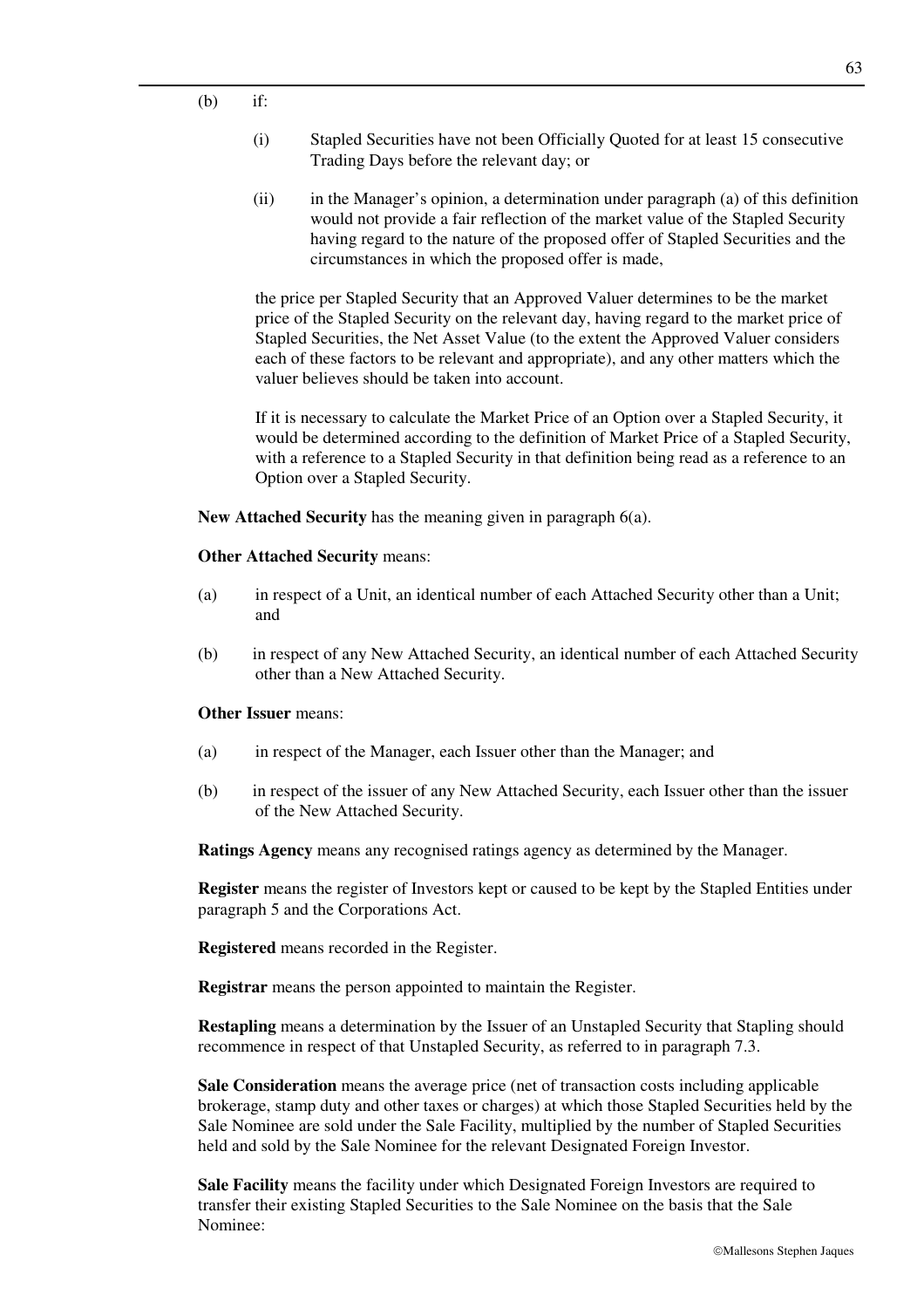- (a) is entered in the Register in respect of those Stapled Securities;
- (b) will receive the New Attached Securities pursuant to the Stapling; and
- (c) will sell the resultant Stapled Securities for cash to pay the Sale Consideration to the relevant Designated Foreign Investor.

**Sale Nominee** means a financial services licensee appointed by the Issuer to carry out the role described in paragraphs 8(c) and (d).

**Sale Record Date** means the date determined by the Issuers as being the record date for the transaction under which the New Attached Securities are to be Stapled.

**Scentre Group Stapling Deed** means the deed entered into between the Issuer and Other Issuers setting out how they will co-operate in the conduct of the Stapled Entities as if they were one economic entity and the Stapled Securities were one security.

**Security** means any right or interest in a managed investment scheme, unit, share, note, debenture or any right or interest or option to acquire a share, note or debenture, and includes a Unit, Option or Financial Instrument.

**Stapled Entity** means an Australian or overseas company, trust, corporation or managed investment scheme whose Securities are Attached Securities and who has executed the Scentre Group Stapling Deed or an Accession Deed.

**Stapled Security** means the stapled security created by the Stapling together of the Attached Securities.

**Stapling** means the linking together of Securities so that one Attached Security may not be transferred or otherwise dealt with without the Other Attached Securities. "**Stapled**" has a corresponding meaning.

**Stapling Commencement Time** means the most recent time and date on which the Issuer determines that the Stapling of Attached Securities is to commence.

**Stapling Matter** means a matter specified in paragraph 2.3(b).

**Transaction Documents** means all regulatory, structuring, operational, finance and ancillary documents required to effect and maintain the Listing of the Stapled Entities and the Official Quotation of the Stapled Securities and to achieve the investment objectives of the Group, and any amending, supplemental and other document that the Issuer and the Other Issuers consider necessary or desirable in connection with those objectives.

**Transfer** has the meaning given in paragraph 6(d).

**Trust** means the trust the subject of the Trust Constitution.

**Trust Constitution** means the constitution establishing the Trust of which this schedule forms an operative part.

**Unit** means a unit in the Trust.

**Unstapled Security** means a Security which was an Attached Security and ceases to be Stapled to the Unit.

**Unstapling** means the process that results in one or more of the Attached Securities ceasing to be Stapled to the Unit. "**Unstapled**" has a corresponding meaning.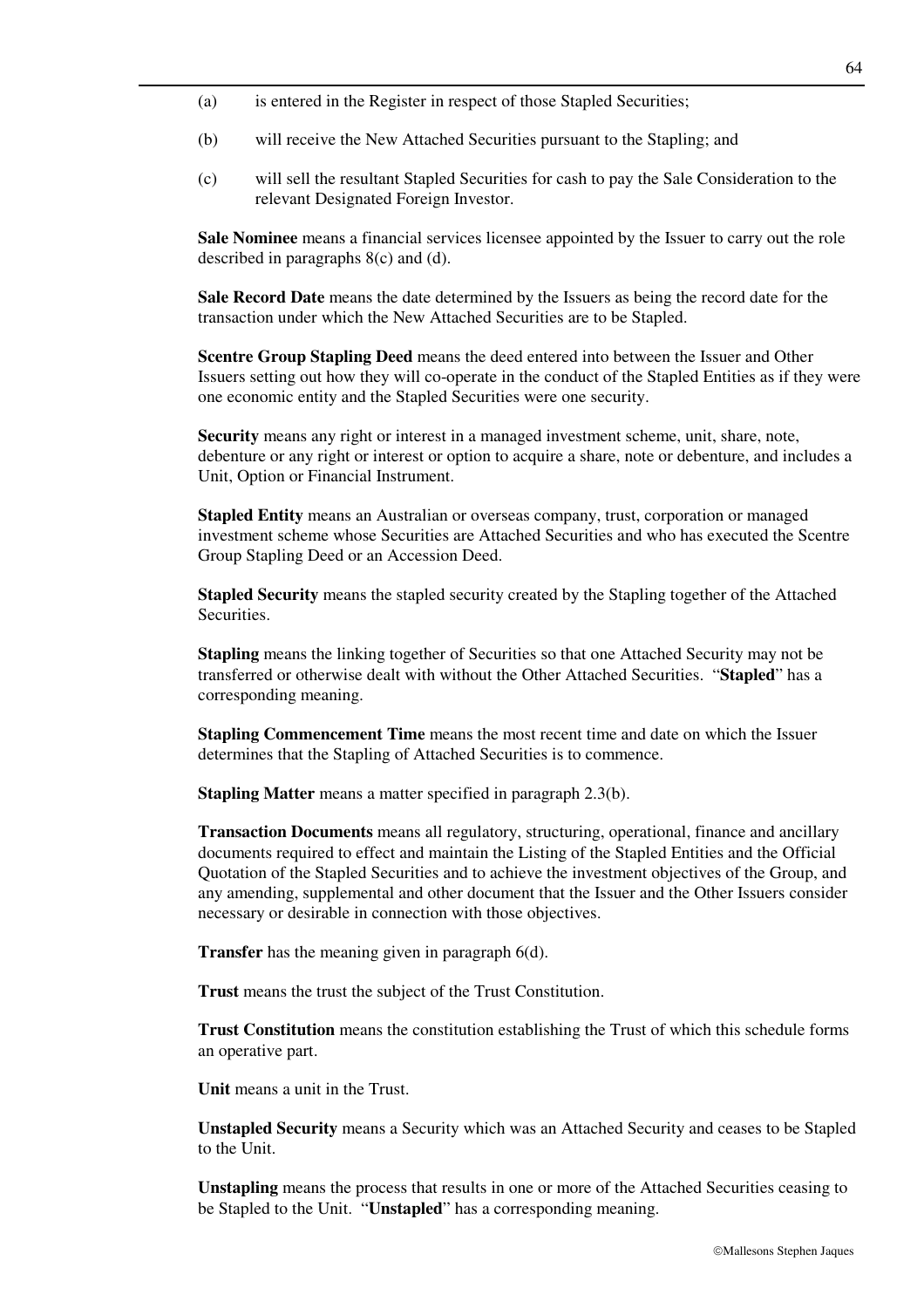**Unstapling Event** means one or more of the following events:

- (a) a special resolution of the members of each Stapled Entity is passed to Unstaple the Stapled Securities;
- (b) Stapling becomes unlawful or prohibited under the Listing Rules; or
- (c) a winding-up is commenced in respect of a Stapled Entity.

**WDC Entities** means Westfield Trust, Westfield America Trust and Westfield Holdings Limited.

## **1.2 Interpretation**

Unless the contrary intention appears, the interpretation provisions in clauses 31.2 and 31.6 of the Trust Constitution apply to this schedule.

## **2 Stapling - general intention**

### **2.1 Stapled Securities - general intention**

The Attached Securities are intended to be Stapled to form a Stapled Security from the Stapling Commencement Time. Subject to paragraph 7 it is intended that:

- (a) the holders of one Attached Security will be identical to the holders of each Other Attached Security;
- (b) as far as the law permits, the Stapled Securities will be treated as one security;
- (c) the number of each Attached Security on issue at any time must equal the number of each Other Attached Security on issue;
- (d) no transfer of an Attached Security is to occur without each Other Attached Security being transferred at the same time from the same transferor to the same transferee; and
- (e) no Attached Security is to be issued unless each Other Attached Security is issued at the same time to the Same Person.

## **2.2 Transaction Documents**

Without limiting the Constituent Documents, the Issuer is authorised to enter into the Transaction Documents and to perform its obligations under the Transaction Documents.

### **2.3 Stapling Matters**

- (a) The rights and obligations attaching to each Attached Security are set out in the relevant Constituent Document.
- (b) Without limiting the Constituent Documents or the Corporations Act, each Investor, by acquiring a Stapled Security will be taken to have consented to each provision in the Constituent Documents, including the following Stapling Matters:
	- (i) the Stapling of the Attached Securities;
	- (ii) any Reorganisation Proposal regarding the Attached Securities (subject to an Ordinary Resolution if required by the Constituent Document);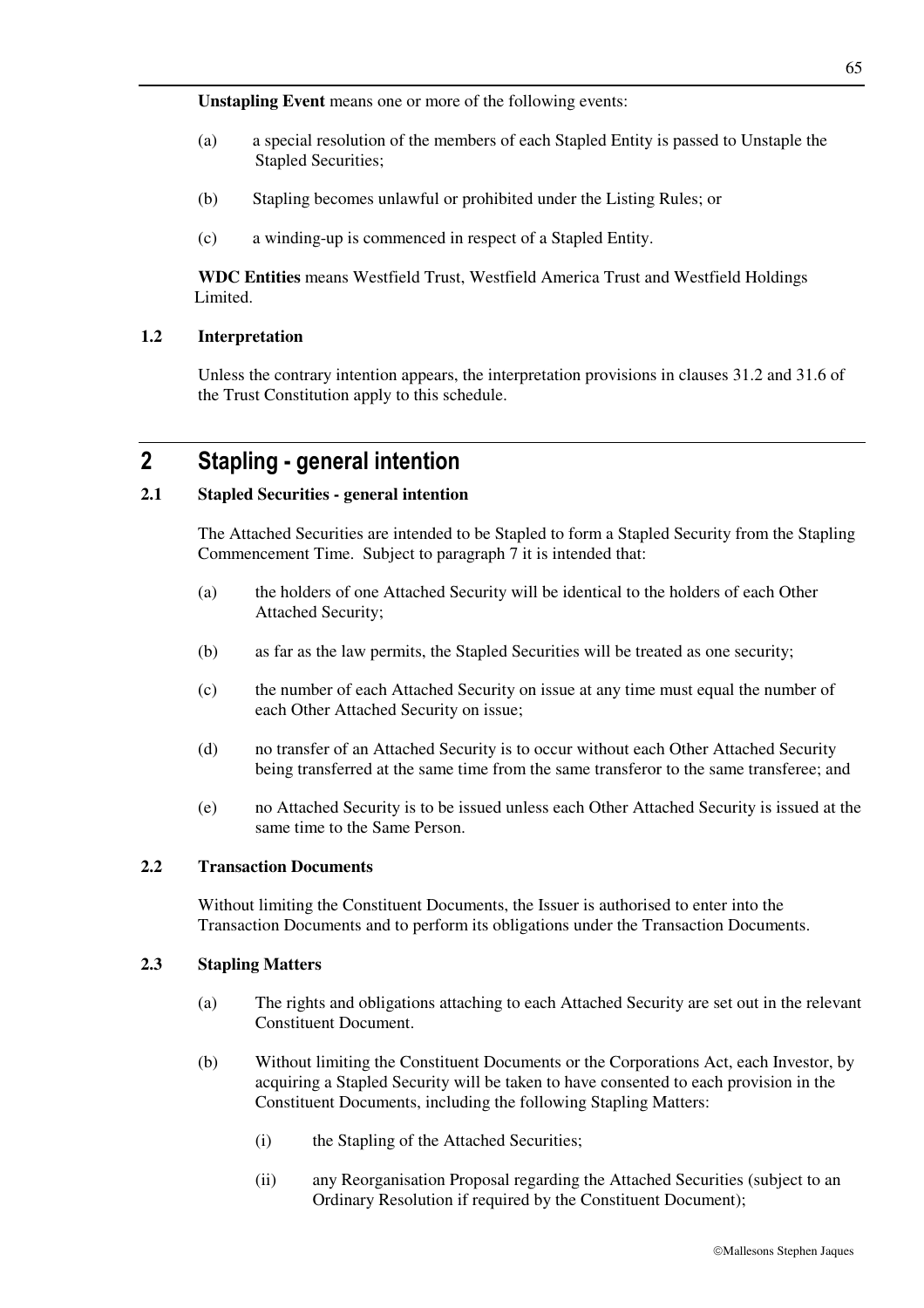- (iii) the disposal of any Small Holding of Stapled Securities;
- (iv) the restrictions on Stapled Securities that are Restricted Securities;
- (v) the Stapling of New Attached Securities to the Stapled Securities;
- (vi) the Investor becoming a member of any new Stapled Entity and being bound by the Constituent Documents for any New Attached Security;
- (vii) the Unstapling of one or more Attached Securities;
- (viii) the Restapling of an Unstapled Security;
- (ix) the Unstapling of the Stapled Securities; and
- (x) the disposal of Stapled Securities of a Designated Foreign Investor in accordance with paragraph 8.
- (c) To effect a Stapling Matter, each Investor irrevocably appoints the Issuer as the Investor's:
	- (i) agent and attorney in the Investor's name and on the Investor's behalf to do all acts and things and execute all documents which the Issuer, in consultation with each Other Issuer, considers necessary, desirable or reasonably incidental to effect any Stapling Matter; and
	- (ii) [deleted].
- (d) Without limiting paragraph 2.3(c) or any provision of a relevant Constituent Document, to effect the Stapling of a New Attached Security to the Stapled Securities under paragraph 6, each Investor irrevocably appoints the Issuer as the Investor's agent and attorney in the Investor's name and on the Investor's behalf to:
	- (i) agree to obtain any New Attached Security;
	- (ii) apply any distributions, redemption proceeds or other payments to obtain a New Attached Security;
	- (iii) where a New Attached Security comprises shares or an interest in shares or interests in a company or managed investment scheme, to agree to become a member of that company or managed investment scheme; and
	- (iv) to do all acts and things and execute all applications, transfers, withdrawals and any other documents which the Issuer, in consultation with each Other Issuer, considers necessary, desirable or reasonably incidental to effect the Transfer of the New Attached Security to the Investor under paragraph 6.
- (e) Without limiting paragraph 2.3(c), to effect the disposal of Stapled Securities held by or on behalf of a Designated Foreign Investor under paragraph 8, each Designated Foreign Investor irrevocably appoints the Issuer as that Investor's agent and attorney in the Investor's name and on the Investor's behalf to:
	- (i) receive and apply the Amounts referred to in paragraph  $8(c)(i)$  in the manner contemplated in paragraph 8;
	- (ii) execute applications or transfers in relation to the Transfer of any New Attached Security;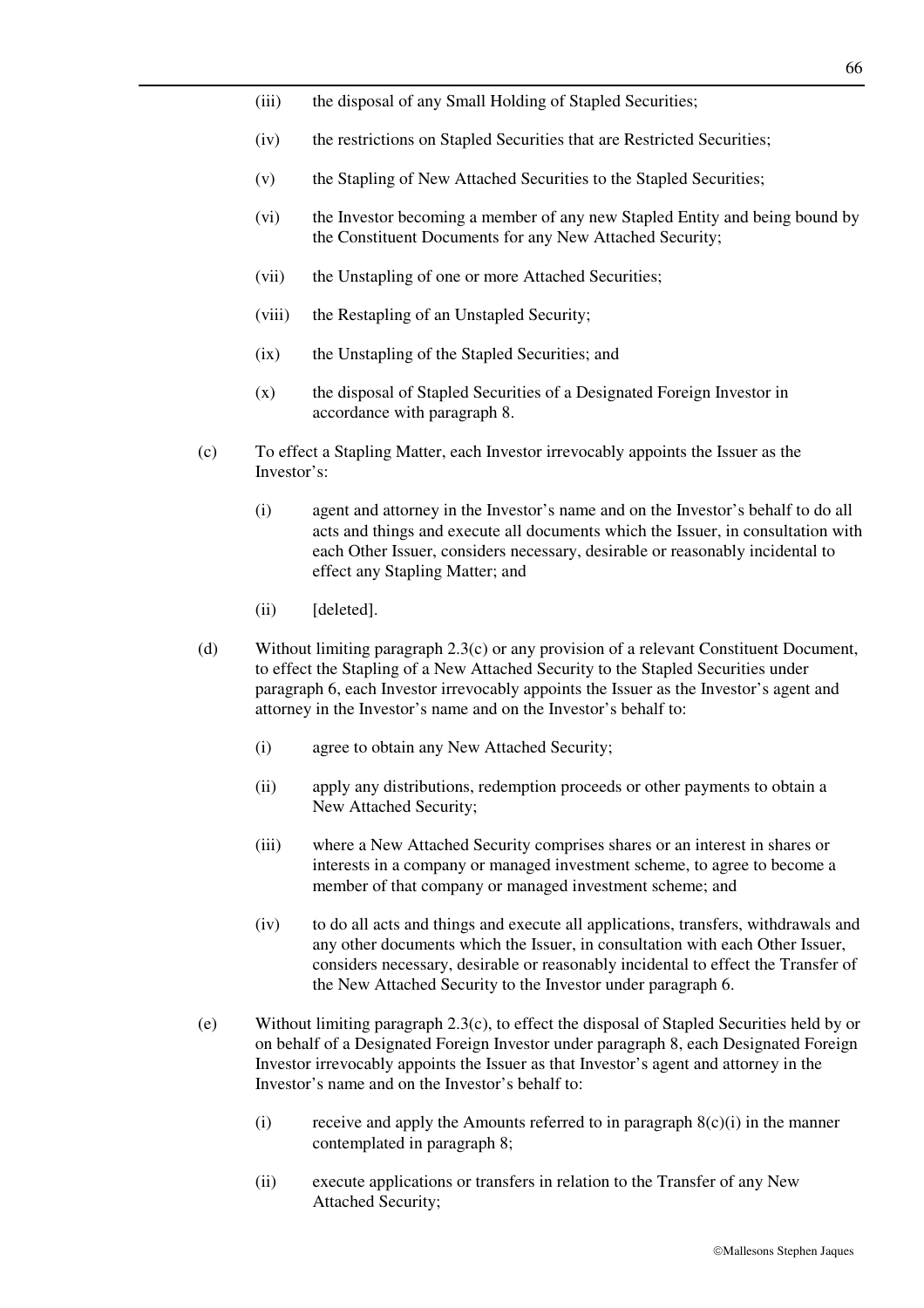- (iii) execute transfers of any Stapled Securities which are to be the subject of the Sale Facility; and
- (iv) do all acts and things and execute any other documents which the Issuer, in consultation with each Other Issuer, considers necessary, desirable or reasonably incidental to effect the disposal of the Stapled Securities of the Designated Foreign Investor under paragraph 8.
- (f) The Issuer may:
	- (i) appoint (and revoke the appointment of) substitute attorneys to exercise the powers given to the Issuer in relation to any Stapling Matter; and
	- (ii) do all acts and things and execute all documents under this paragraph 2.3 without needing further authority or approval from an Investor and may do so even if it has an interest in the outcome.
- (g) Each Investor acknowledges and recognises that the exercise of the powers given to the Issuer under paragraphs 2.3(e) and 8 may cause individual Investors considerable disadvantage (including possible adverse financial and taxation consequences) but each Investor acknowledges that this result may be necessary to enable the requirements of paragraph 8 (Designated Foreign Investors) to be met.
- (h) To the maximum extent permitted by law, the Issuer has no liability to any Investor or any Stapled Entity, and a Stapled Entity has no liability to any Investor, for any loss or disadvantage incurred by an Investor as a result, whether directly or indirectly, of the Issuer exercising its powers in relation to any Stapling Matter.

## **3 Dealing in Stapled Securities**

## **3.1 Stapling**

Subject to paragraph 7, on and from the Stapling Commencement Time, each Attached Security must be Stapled to each Other Attached Security to form a Stapled Security and the Issuer must not:

- (a) offer an Attached Security for subscription or sale unless an offer is made at the same time and to the Same Person for each Other Attached Security for issue or sale;
- (b) offer an Attached Security for subscription or sale unless the terms of that offer require each offeree to subscribe for or buy each Other Attached Security;
- (c) accept an application for an Attached Security if the applicant does not at the same time apply for the Other Attached Securities or if the Other Attached Securities will not be issued to the applicant at the same time as the issue of the Attached Securities to the applicant;
- (d) issue or sell an Attached Security to any person unless each Other Attached Security is also issued or sold to the Same Person at the same time;
- (e) issue any rights or options to acquire an Attached Security unless corresponding rights or options to acquire each Other Attached Security are issued at the same time and to the Same Person;
- (f) without the prior written consent of each Other Issuer, issue any Security or class of Security other than an Attached Security or any right or option to acquire any such Attached Security; and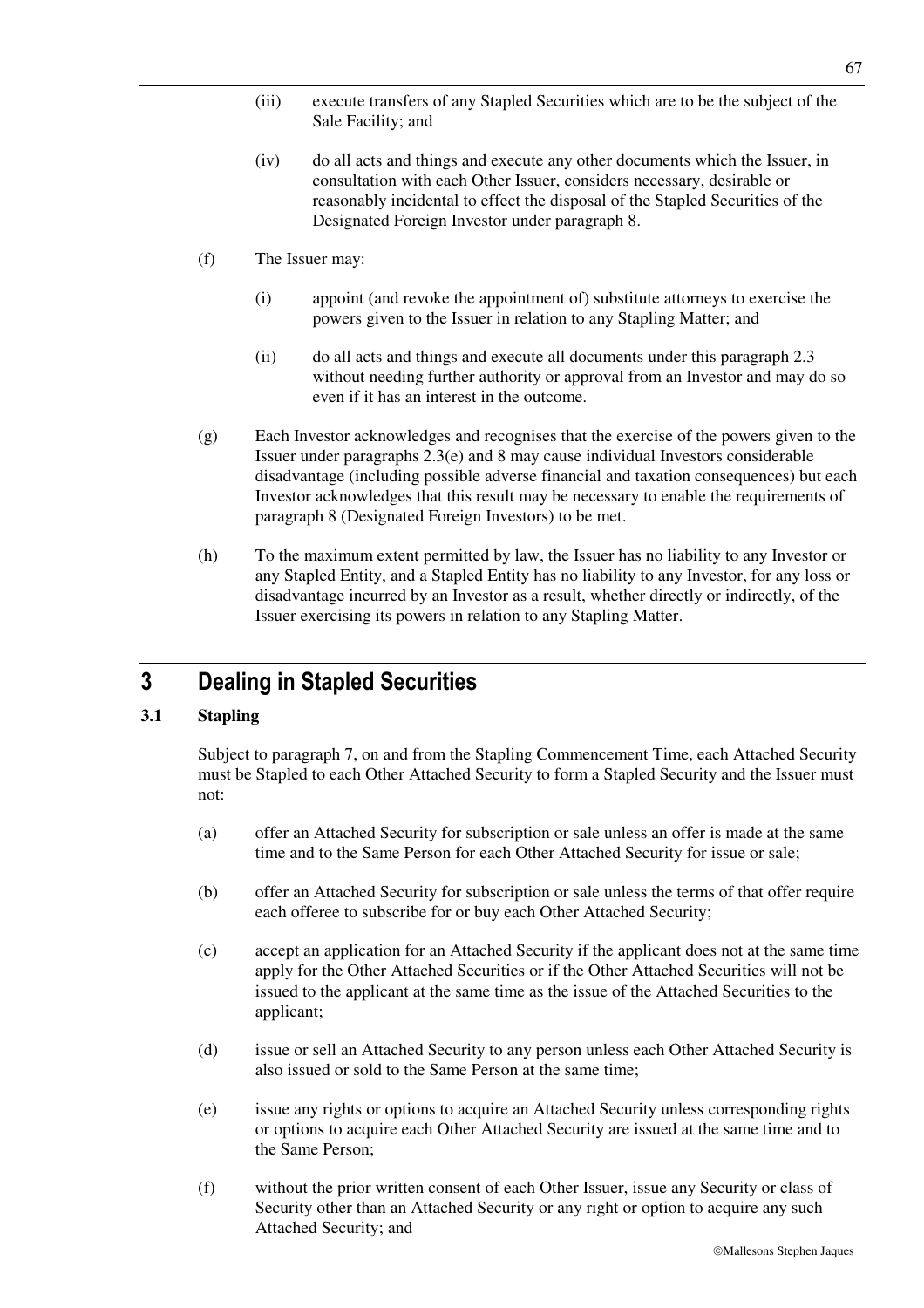(g) permit a reinvestment by Investors in an Attached Security unless at the same time the Investor acquires each Other Attached Security which when issued or acquired are Stapled to the Attached Security. The Issuer may make provisions governing the amount of the reinvested dividends/distributions to be used to subscribe for or acquire the Attached Security and the amount to be used to subscribe for or acquire the Other Attached Securities having regard to the application price of the Attached Securities.

Each Security issued by a Stapled Entity after the Stapling Commencement Time must be Stapled to each Other Attached Security immediately on the date of issue of the new Security.

## **3.2 Dealing in Attached Securities**

- (a) **(No Unstapling)** On and from the Stapling Commencement Time, the Issuer must not:
	- (i) do any act, matter or thing (including registering any transfer of any Attached Security); or
	- (ii) refrain from doing any act, matter or thing,

if it would result directly or indirectly in any Attached Security no longer being Stapled to form a Stapled Security, other than in accordance with paragraph 7.

- (b) **(Attached Securities)** Subject to paragraph 7, on and from the Stapling Commencement Time, the Issuer must not:
	- (i) cancel, buy-back or redeem an Attached Security unless at the same time there is a corresponding cancellation, buy-back or redemption of each Other Attached Security;
	- (ii) implement a Reorganisation Proposal involving an Attached Security unless at the same time there is a corresponding implementation of a Reorganisation Proposal involving each Other Attached Security;
	- (iii) register any transfer of an Attached Security to any person unless each Other Attached Security is also transferred to the Same Person at the same time in a single instrument of transfer of Stapled Securities.
- (c) (**Exercise options**) The Issuer must not permit an Investor to exercise any rights or options to acquire an Attached Security unless the Investor exercises the corresponding rights or options to acquire each Other Attached Security at the same time.
- (d) (**Request for holding lock**) The Issuer must not request any applicable CS Facility Operator or the Registrar, as the case may be, to apply a holding lock to prevent a transfer of an Attached Security from being registered on the CS Facility's sub register or registered on an issuer-sponsored sub register, as the case may be, unless a corresponding request is made in respect of each Other Attached Security.
- (e) (**Small Holdings**) The Issuer must not dispose of a Small Holding of an Attached Security unless at the same time the Small Holding of each Other Attached Security is also disposed of in the same manner and to the Same Person. A Small Holding must be disposed of in accordance with the Listing Rules and the Constituent Documents.
- (f) (**Designated Foreign Investors**) The Issuer must not dispose of, or cause the disposal of, an Attached Security of a Designated Foreign Investor unless at the same time each Other Attached Security of that Designated Foreign Investor is also disposed of in the same manner and to the Same Person.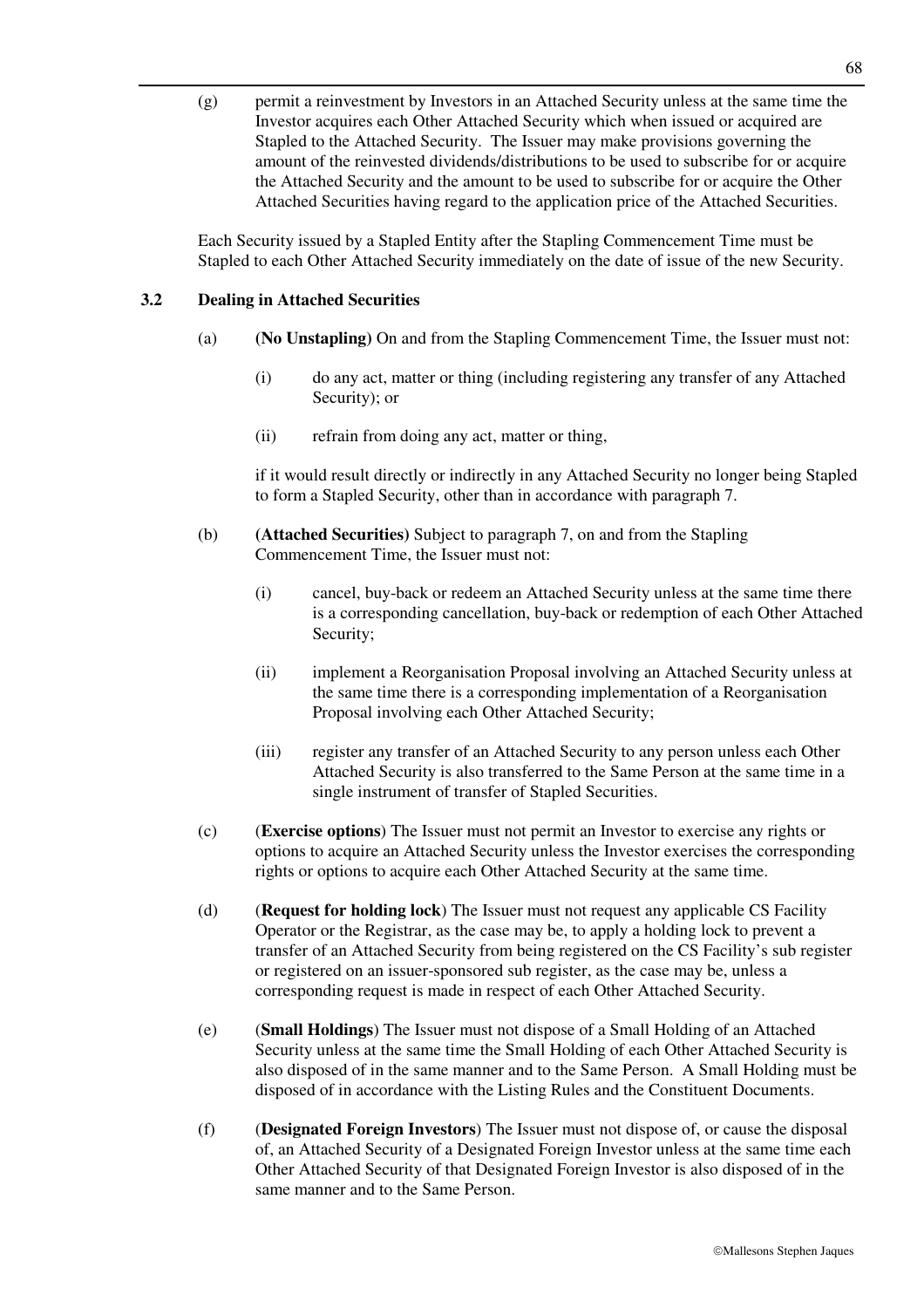(g) **(Compliance with law)** The Issuer is not obliged to effect a buy-back, cancellation, redemption, transfer, issue or other Corporate Action in a manner inconsistent with any constitutional, contractual or fiduciary obligation or law by which it is bound, or if it does not have any necessary consent or approval.

## **3.3 Consistency with the Constituent Documents**

The Issuer must use every reasonable endeavour to procure that each Attached Security is dealt with under the Constituent Document of their respective Stapled Entity in a manner consistent with the provisions relating to Stapled Securities in the Constituent Documents of each other Stapled Entity.

## **3.4 Joint quotation as Stapled Securities**

Until all Attached Securities are Unstapled in accordance with provisions of this schedule, the Issuer must use reasonable endeavours to ensure that each Stapled Security which is Officially Quoted continues to be jointly Officially Quoted as a Stapled Security.

## **3.5 Joint certificates or joint holding statements**

Subject to the Corporations Act, the Issuer may procure that joint certificates or joint holding statements are issued to evidence the holding of Stapled Securities comprising Attached Securities and Other Attached Securities.

## **3.6 Stapling and separate entities**

Despite any other provision of this schedule, each Stapled Entity remains a separate legal entity, separately admitted to the Official List (if applicable), although the Attached Securities may be jointly Officially Quoted as Stapled Securities.

## **4 Allocation of Application Price**

## **4.1 Application Price**

- (a) Units issued pursuant to the First Offer Document are to be issued at an application price which represents the same proportion of the First Offer Document Application Price as the net asset value of the Trust bears to the aggregate net asset value of the Trust and the Stapled Entities other than the WDC Entities.
- (b) Subject to paragraph 4.1(d), while Units are Officially Quoted as part of a Stapled Security, the application price payable for any Unit is the Market Price of a Stapled Security minus the Application Price of the Other Attached Securities, or the amount determined by the Manager in accordance with paragraph 4.2.
- (c) Subject to paragraph 4.1(d), while the Units are not Officially Quoted but are Stapled, the application price payable for a Unit is the price calculated under clause  $5.1(g)$  of the Trust Constitution, and the application price of Stapled Securities is the sum of that amount and the Application Price of the Other Attached Securities.
- (d) The Manager may determine a different application price for any Units (subject to the Corporations Act as modified by any applicable ASIC Relief and the Listing Rules) in the case of:
	- (i) offers made at substantially the same time to persons who were Investors on a date determined by the Manager: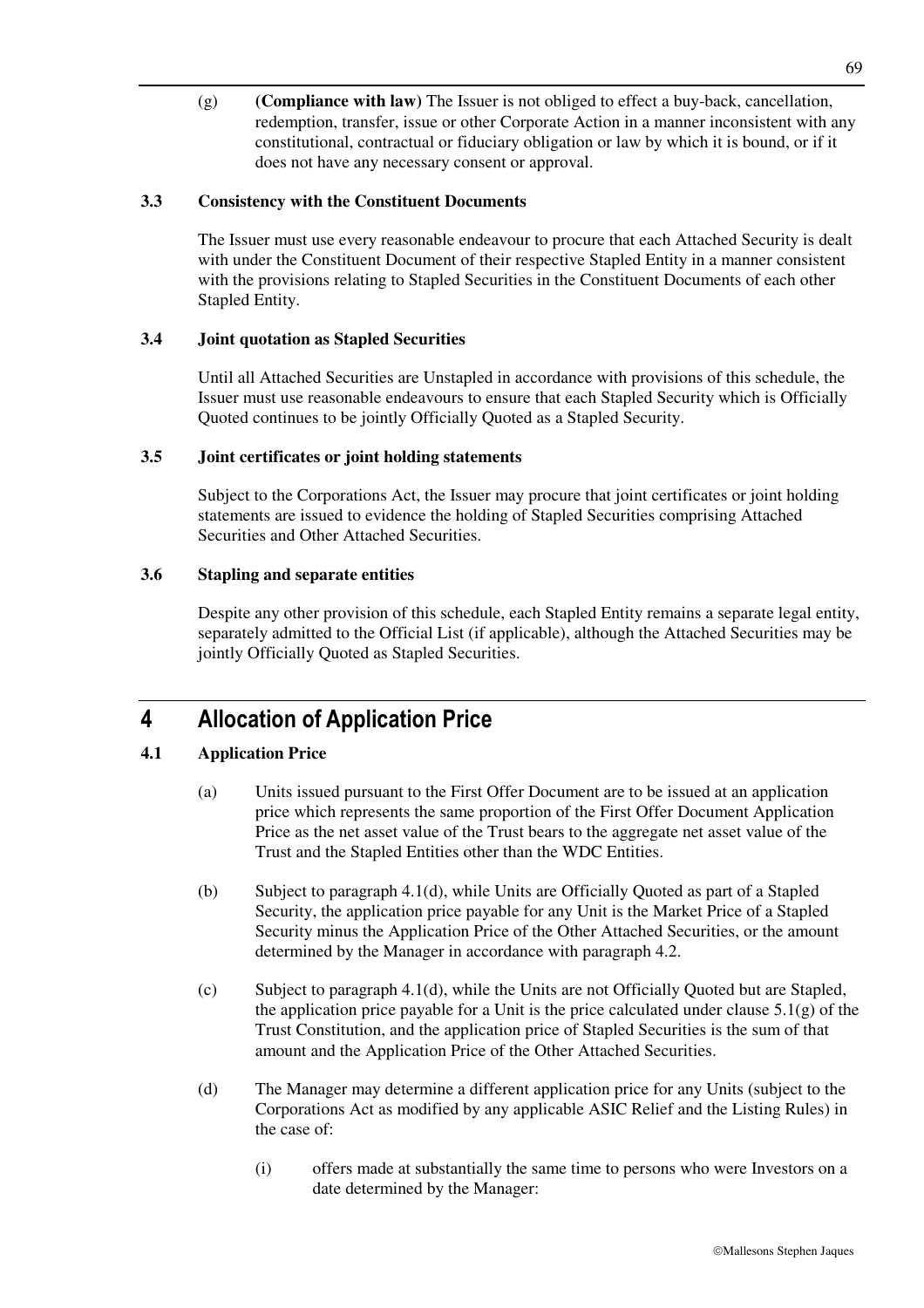- (A) provided that all Investors are offered Stapled Securities in proportion to the value of the Investor's Stapled Securities at the relevant date on a pro rata basis, whether or not the right to acquire those Stapled Securities is renounceable; but
- (B) an Investor may be excluded from the pro rata offer if to do so would not cause the Manager be in contravention of paragraph 601FC(1)(d) of the Corporations Act (as modified by ASIC Relief) whether or not the right of entitlement is renounceable.

If the Trust is a Registered Scheme and the Manager is making an offer of Stapled Securities to Investors which otherwise complies with this paragraph 4.1(d)(i), the Manager is not required to offer Stapled Securities to persons in the circumstances permitted under the applicable ASIC Relief and the Listing Rules.

Any offer made under this paragraph 4.1(d) must specify the period during which it may be accepted. The Manager may adjust any entitlement to accord with the Listing Rules and, in the case of fractions, the Manager must offer the next higher whole number of Units and Stapled Securities. Any Investor may renounce their entitlement in favour of some other person, unless the issue is expressed to be non-renounceable.

Any Stapled Securities offered for subscription under this 4.1(d) which are not subscribed for within the period for acceptance set by the Manager may be offered for subscription by the Manager to any person. The application price payable in relation to such further offer must not be less than that at which the Units and Stapled Securities were originally offered to Investors.

- (ii) If an underwriter has underwritten any offer for subscription of Stapled Securities under this paragraph 4.1(d), the underwriter may take up any Stapled Securities not subscribed for by Investors;
- (iii) a distribution reinvestment, where the application price is determined in accordance with paragraph 4.3;
- (iv) a placement of Stapled Securities that complies with the Listing Rules and any applicable ASIC Relief;
- (v) a security purchase plan that complies with the Listing Rules and any applicable ASIC Relief; and
- (vi) any of the other circumstances set out in the Corporations Act, as modified by any applicable ASIC Relief.

### **4.2 Apportionment of Application Price**

- (a) Subject to paragraph 4.1(a) if a Unit is to be issued as part of a Stapled Security and the Trust Constitution contains a provision for the calculation or determination of the Application Price for a Stapled Security but not for the Unit, the Manager must determine what part of the Application Price of a Stapled Security is to represent the Application Price of a Unit for the purposes of the Trust Constitution.
- (b) Unless otherwise agreed between the Manager and the Other Issuers, the Application Price for a Stapled Security will be allocated among the Application Price of the Unit and the Application Price of the Other Attached Securities in the ratio that the net assets of each relevant Stapled Entity (adjusted for the net market value of its investments) at the end of the relevant period immediately before the issue of the Stapled Security,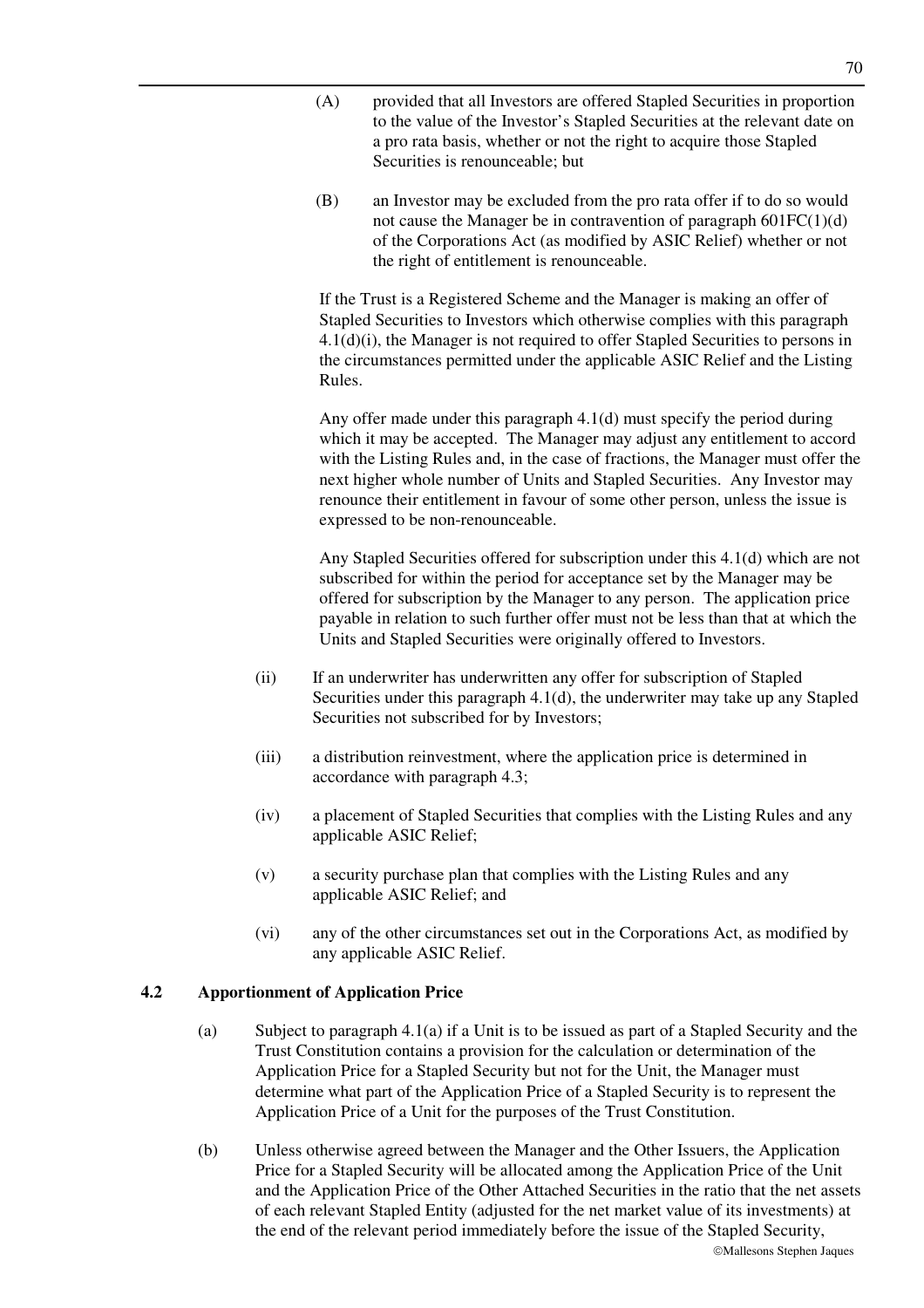bears to the amount of the aggregate net assets of those Stapled Entities (adjusted for the net market value of their investments) at the end of the relevant period immediately before the issue of the Stapled Security.

- (c) Where an Option to acquire a Stapled Security is issued after the Stapling Commencement Time, the allocation of the issue price of the option must be determined in the same manner as under paragraph 4.2(b).
- (d) The allocation of the Application Price for a Stapled Security under this paragraph 4.2 must be consistent for each Stapled Security issued or transferred to each Investor at the same time.

#### **4.3 Application Price if reinvestment applies**

- (a) If a reinvestment of capital or income payable to an Investor under clause 11 of the Trust Constitution applies while Units are Officially Quoted and Stapled, subject to the Listing Rules the aggregate of the Application Price for each additional Unit issued and the Application Price for the Other Attached Securities upon reinvestment is the price determined by the Manager. If the Manager has not determined the application price by the date at which Units are to be issued upon reinvestment, the price will be the Market Price for Stapled Securities for the Pricing Period.
- (b) While Units are not Officially Quoted but are Stapled, the application price payable for each additional Unit on a reinvestment of capital or income payable to the Investor under clause 11 of the Trust Constitution is the price determined by the Manager. If the Manager has not determined the application price by the date at which Units are to be issued or transferred upon reinvestment, the price for a Unit will be the Application Price calculated under clause  $5.1(g)$  of the Trust Constitution on the first Business Day after the end of the Distribution Period to which the distribution relates.
- (c) If the amount to be reinvested in additional Stapled Securities results in a fraction of a Stapled Security, the number of Stapled Securities issued will be rounded down to the nearest whole Stapled Security and any remaining amount becomes an asset of the Trust or Stapled Entity to which the distribution relates.

#### **4.4 Application Price of Options over Stapled Securities**

Subject to the Corporations Act (including the conditions of any applicable ASIC Relief) and the Listing Rules, while the Trust is a Registered Scheme, the Manager and the Stapled Entities may issue Options over Stapled Securities:

- (a) at an application price (which may be nil) determined by the Manager and the Stapled Entities if permissible under the Corporations Act as modified by ASIC Relief or, if such determination may not be made, at a nil Application Price; and
- (b) on the basis that the Application Price for a Unit as a component of a Stapled Security to be issued on exercise of the Option is a price determined:
	- (i) while the Units are Officially Quoted, in accordance with paragraphs 4.1 and 4.2 of this schedule;
	- (ii) while the Stapled Securities are not Officially Quoted, in accordance with the terms of ASIC Relief for a rights issue (if applicable) and otherwise in accordance with clause  $5.1(g)$  of the Trust Constitution.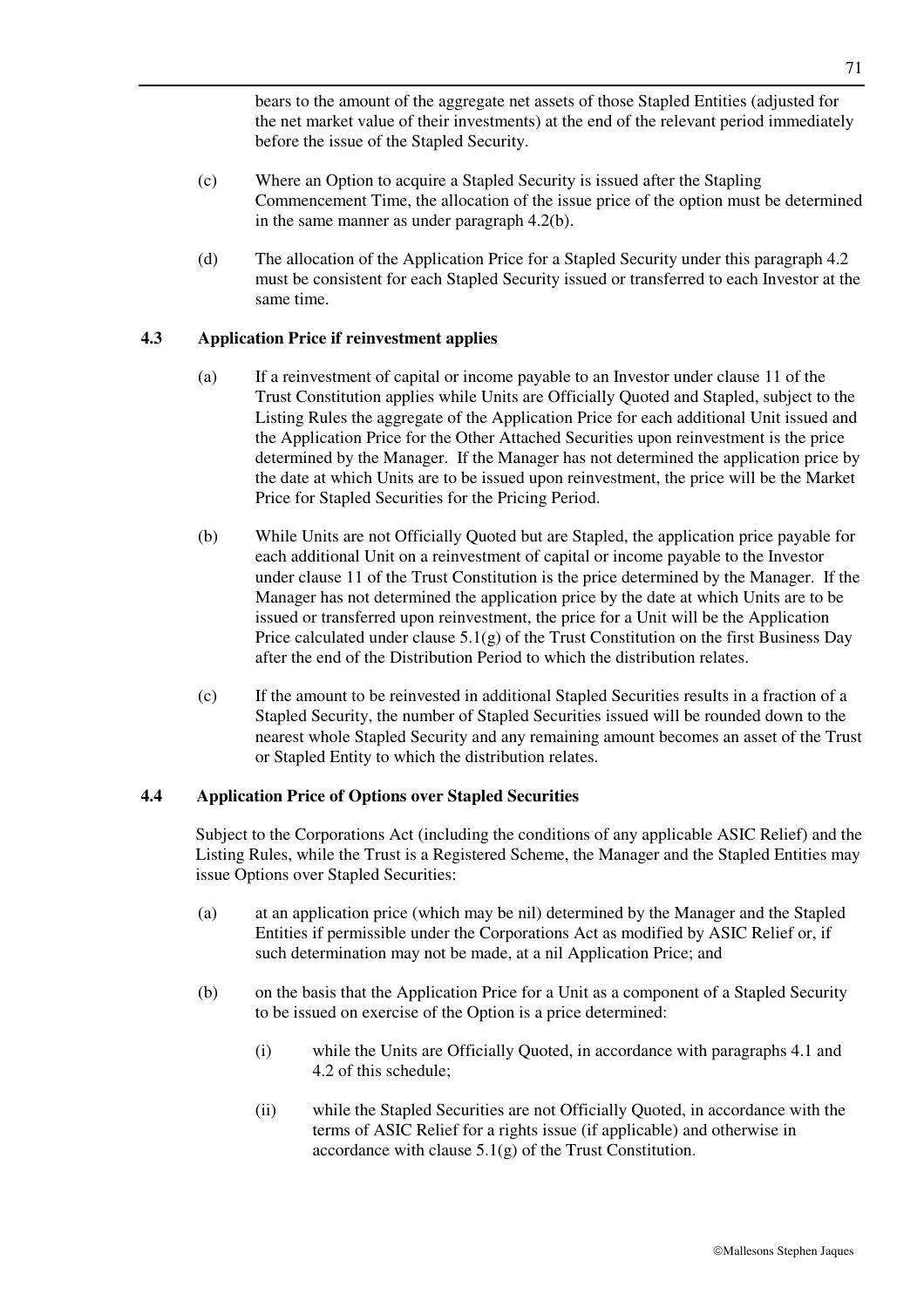# **5 Single Register**

Subject to the Corporations Act, a single Register may be kept in which details of the holders of the Attached Securities and the Other Attached Securities are recorded.

## **6 Power to add New Attached Securities**

- (a) Subject to paragraph 6(b), the Corporations Act and the Listing Rules, the Issuer may at any time determine that a Security is a New Attached Security and cause it to be Stapled to the Stapled Securities. A determination under this paragraph may be made on such terms as the Issuer considers appropriate.
- (b) Subject to paragraph (c), a determination that a Security is a New Attached Security may only be made if:
	- (i) while the Units are Officially Quoted, the New Attached Security is also Officially Quoted, or ASX has indicated in writing that it will grant permission for the New Attached Security to be Officially Quoted;
	- (ii) while the Units are Officially Quoted, ASX has indicated in writing that it will approve the addition of the New Attached Security to the Stapled Securities;
	- (iii) each Other Issuer (including the issuer of the New Attached Security) has agreed:
		- (A) to the Stapling of the New Attached Security to the Stapled Security; and
		- (B) that the Stapling of the New Attached Security is in the best interest of Investors as a whole and is consistent with the then investment objectives of the Group; and
	- (iv) the Constituent Documents in relation to the New Attached Security will have provisions giving effect to the Stapling (including provisions in substantially the form of this schedule);
	- (v) the issuer of the New Attached Security has agreed to enter into the Accession Deed;
	- (vi) where the New Attached Security is partly-paid, or approval from Investors is required to the transaction, any required approval of the members of each Stapled Entity has been obtained; and
	- (vii) the number of New Attached Securities to be allocated is identical to the number of Stapled Securities on issue.
- (c) The Issuer has power to do all things which it considers are necessary, desirable or reasonably incidental to give effect to the Stapling of the New Attached Securities to the Stapled Security under this paragraph 6.
- (d) A New Attached Security may be transferred to an Investor by any means and in any manner, including but not limited to any combination of issue, sale, reduction of capital, distribution in kind or transfer ("**Transfer**").
- (e) A transfer of a New Attached Security made under this paragraph 6 will be Registered in the Register as of the date title is transferred.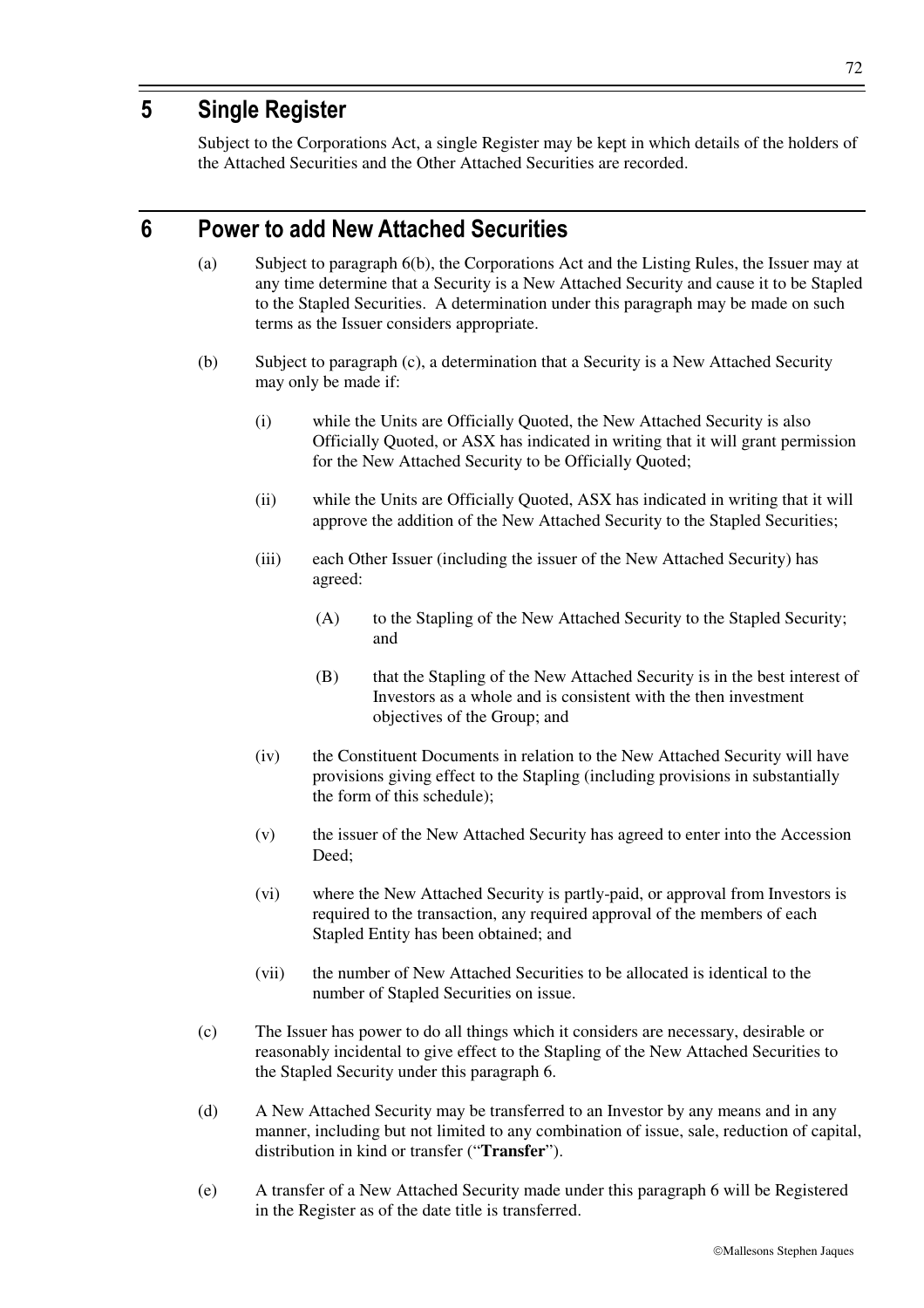(f) It is not necessary for the Issuer to receive a transfer, instrument or certificate for a New Attached Security in order for that Issuer to Register the transfer of the New Attached Security. The transfer will be evidenced by, and have full effect from, its Registration by the relevant Issuer in the Register.

## **7 Unstapling**

### **7.1 Procedure for Unstapling**

Subject to this paragraph 7, from the Stapling Commencement Time each Attached Security will remain Stapled to each other Attached Security for so long as the Stapled Securities remain on issue.

### **7.2 Unstapling an Attached Security**

- (a) Subject to this paragraph 7, the Corporations Act, the Listing Rules and the relevant Constituent Documents, the Manager may, without the need for approval by Members, determine or consent to a determination by the Issuer of any Attached Securities that one or more Attached Securities are to be Unstapled from the Stapled Security at a time and date set or approved by the Manager.
- (b) A determination under paragraph 7.2(a) may only be made:
	- (i) while the Stapled Securities are Officially Quoted, only if ASX has indicated in writing that it will grant permission for the Unstapling of the Attached Security or Attached Securities from the Unit and the Unit and any remaining Attached Securities will remain Officially Quoted as a Unit or a Stapled Security; a
	- (ii) if each Other Issuer has agreed:
		- (A) to the Unstapling; and
		- (B) that the Unstapling of the Attached Security from the Stapled Security is not contrary to the interests of Investors as a whole; and
	- (iii) if the Stapling Provisions will cease to apply in respect of each Attached Security which is to be Unstapled.
- (c) After the Unstapling, the references to the Unstapled Security will be removed from the Register.

#### **7.3 Restapling**

If an Issuer determines that its Attached Securities are to be Unstapled under paragraph 7.2(a) or 7.5, this does not prevent the Issuer of the Unstapled Security subsequently determining that the Stapling Provisions should recommence in respect of that Unstapled Security ("**Restapling**").

#### **7.4 Unstapling the Stapled Securities**

(a) Subject to paragraph 7.4(b), the Corporations Act, the Listing Rules and the relevant Constituent Document, the Issuer must determine that an Attached Security or the Attached Securities (as applicable) will be Unstapled on the occurrence of an Unstapling Event.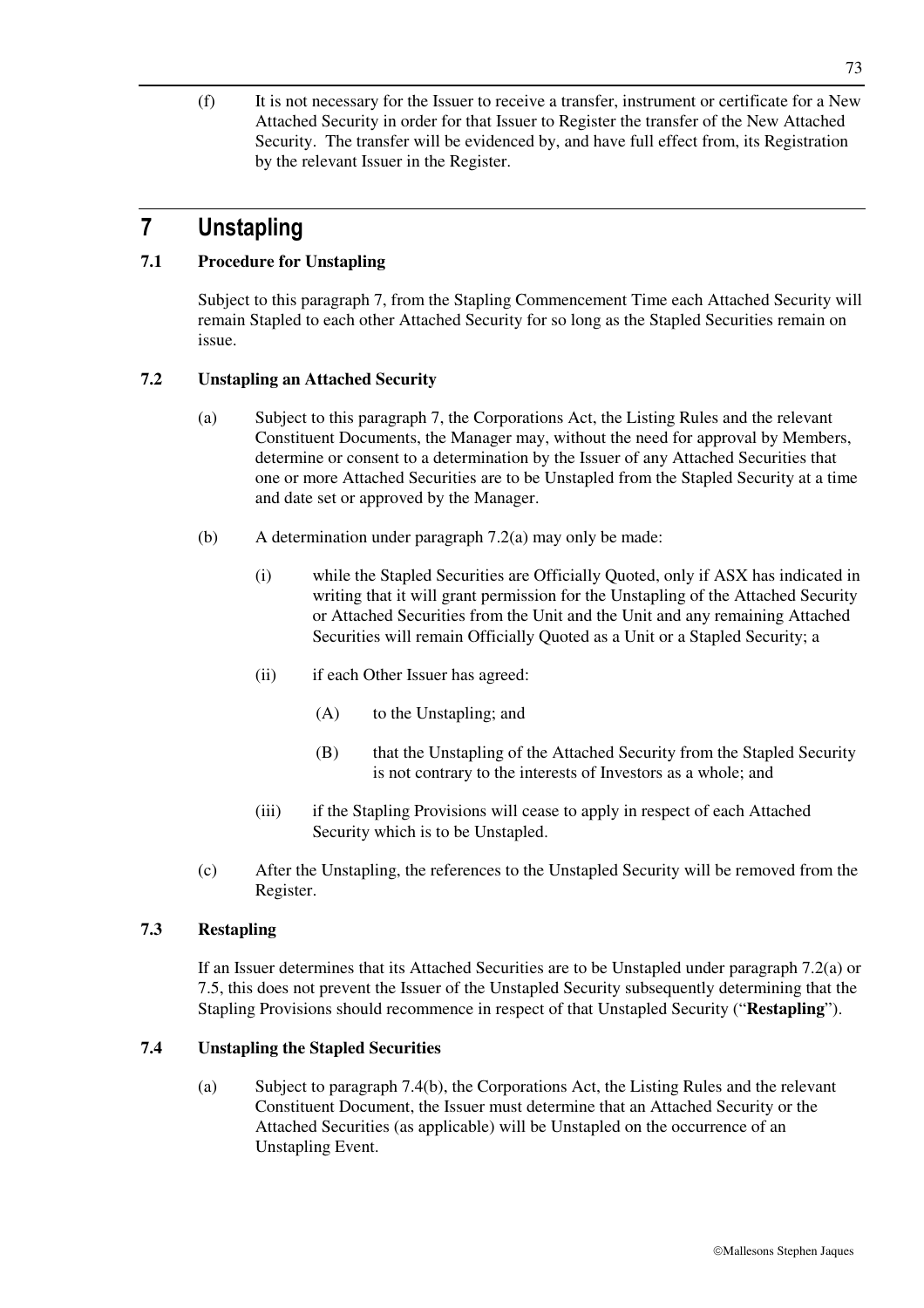- (b) A determination under paragraph 7.4(a) may only be made if:
	- (i) ASX has indicated in writing that it will grant permission for the Unstapling of the Attached Security; and
	- (ii) each Other Issuer has agreed:
		- (A) to the Unstapling of the Attached Security; and
		- (B) that the Unstapling of the Attached Security is not contrary to the interest of Investors as a whole.
- (c) On and from any date determined under paragraph  $7.4(a)$ , the Issuer must procure that the Attached Security is Unstapled and that the Stapling Provisions cease to have effect in respect of that Attached Security.

## **8 Designated Foreign Investors**

- (a) Without limiting paragraph 6(c), to enable the Issuer to give effect to the Stapling of New Attached Securities to the Stapled Securities under paragraph 6, the provisions of this paragraph 8 apply.
- (b) Subject to the Corporations Act as modified by any applicable ASIC Relief, the Issuer may determine that a Foreign Investor is a Designated Foreign Investor for the purposes of the Transfer of a New Attached Security where the Issuer reasonably considers that it would be unreasonable to Transfer a New Attached Security to a Foreign Investor, having regard to:
	- (i) the number of Foreign Investors in the foreign place;
	- (ii) the number and the value of New Attached Securities that may be Transferred to Foreign Investors in the foreign place; and
	- (iii) the cost of complying with legal requirements and the requirements of any relevant regulatory authority applicable to the Transfer of the New Attached Securities in the foreign place.
- (c) Despite anything to the contrary contained in the Constituent Documents, each Foreign Investor who is or becomes a Designated Foreign Investor consents and directs:
	- (i) the Issuer to pay any distributions, redemption proceeds or other payments in respect of its Attached Security which are to be used to obtain a New Attached Security ("**Amounts**") to the Sale Nominee;
	- (ii) the Sale Nominee to apply those Amounts to obtain a New Attached Security;
	- (iii) subject to paragraph 8(d) below, the Sale Nominee to then sell any Stapled Security to which the New Attached Security is Stapled; and
	- (iv) the Sale Nominee to pay the Sale Consideration to the relevant Designated Foreign Investor as soon as practicable after the sale of the relevant Stapled Security.
- (d) If a New Attached Security is to be Stapled to an existing Stapled Security, the Designated Foreign Investor agrees to transfer each existing Stapled Security they hold free of any Encumbrance to the Sale Nominee on or before the Sale Record Date so that the Sale Nominee: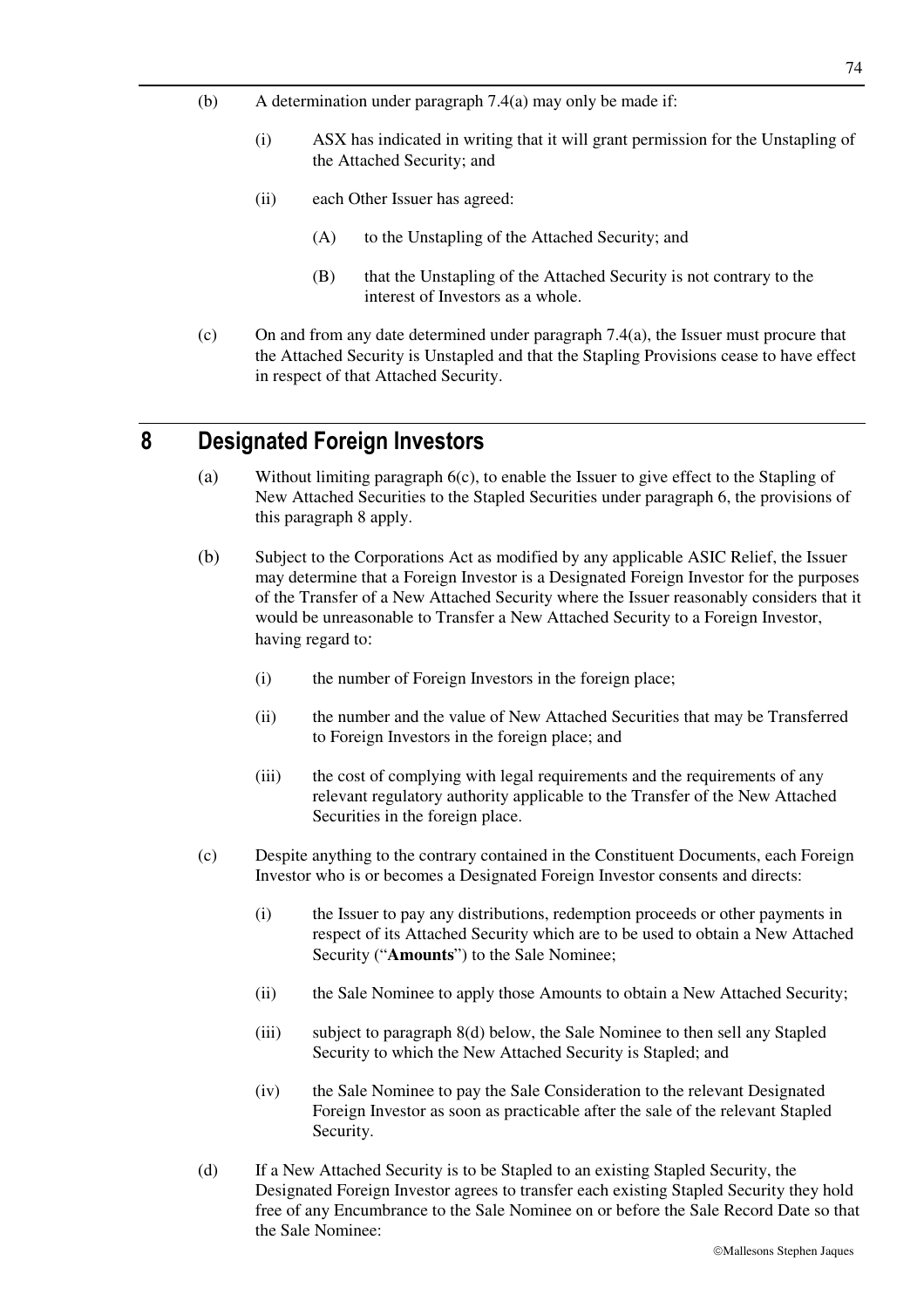- (i) is entered in the Register in respect of that Stapled Security as of the date title is transferred on the Sale Record Date; and
- (ii) will receive the New Attached Security pursuant to the Stapling of the New Attached Security; and
- (iii) will sell the resultant Stapled Security for cash to pay the Sale Consideration to the Designated Foreign Investor.
- (e) In respect of its Attached Securities, the Issuer:
	- (i) must procure that each Designated Foreign Investor is paid the Sale Consideration to which that Designated Foreign Investor is entitled as soon as practicable after the sale of the relevant Stapled Security;
	- (ii) may take all steps to ensure that the Stapled Security held by the Designated Foreign Investor and to which a New Attached Security is to be Stapled, is transferred to the Sale Nominee before the Sale Record Date; and
	- (iii) need not receive any transfer, instrument or certificate for existing Stapled Securities in order for the Issuer to Register the transfer of the existing Stapled Securities to the Sale Nominee. The transfer will be evidenced by, and has full effect from, its Registration by the relevant Issuer in the Register.
- (f) Unless otherwise agreed between the Manager and the Other Issuers, the amount received for a Unit upon sale of a Stapled Security under paragraph 8(d)(iii) is the amount received on the sale of the Stapled Security less the fair value for the Other Attached Securities, as determined by the Manager.

## **9 Duties and obligations of Issuer**

#### **9.1 Duties in relation to Stapling**

Despite any provision of the Constituent Documents, or any rule of law (but subject to the Corporations Act as modified by any applicable ASIC Relief) while Stapling applies, in exercising any power or discretion, the Issuer may have regard to the interests of Investors as a whole and not only to the interests of the holders of the relevant Attached Securities considered separately.

#### **9.2 Reference to power or discretion**

References in the Constituent Documents to the exercise of any powers or discretion includes the carrying out of the Issuer's functions and duties and identifying the Investor's rights and interests.

## **10 Meetings of Investors**

#### **10.1 Meetings**

While Stapling applies, meetings of holders of Attached Securities may be held in conjunction with meetings of holders of the Other Attached Securities. Subject to the Corporations Act, the Issuer may make such rules for the conduct of such meetings as the Issuer determines.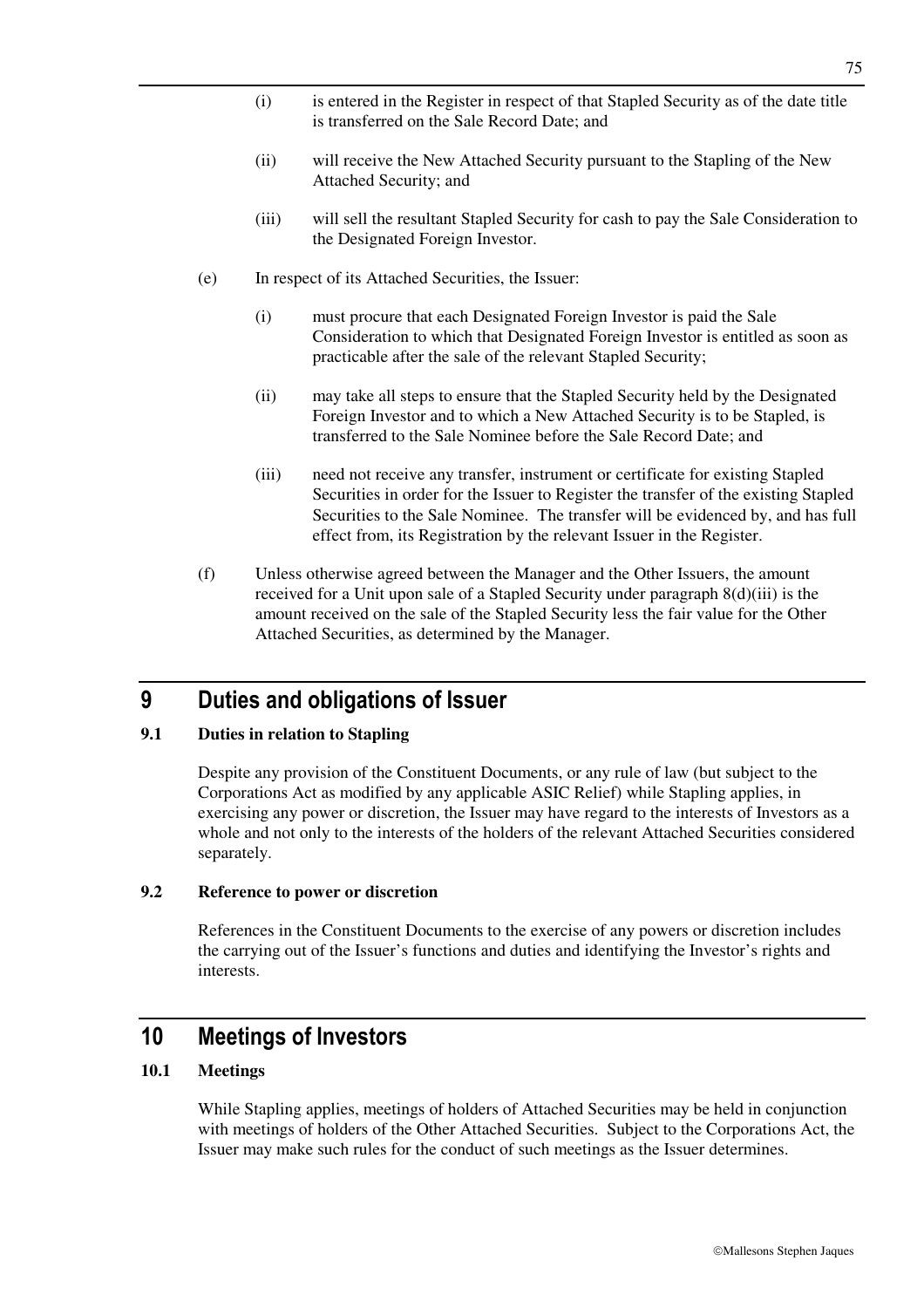#### **10.2 Representatives form while Stapling applies**

Subject to the Corporations Act, the form of proxy used to appoint a proxy to vote on behalf of an Investor in respect of an Attached Security may be the same form as they use to appoint a proxy in respect of the Other Attached Securities which they hold.

#### **10.3 Other attendees**

The auditor of each Stapled Entity and the representatives of each Issuer may attend and speak at any meeting of Investors, or invite any other person to attend and speak at the meeting.

## **11 General**

#### **11.1 Other capacities**

Subject to the Corporations Act, the Manager (and any of its associates to the extent applicable) may:

- (a) deal with itself (as trustee of the Trust or in another capacity) and any Stapled Entity (or their associates); and
- (b) be interested in any contract or transaction with itself (as trustee of the Trust or in another capacity) or any Stapled Entity (or their associates) or retaining for its own benefit any profits or benefits derived from any such contract or transaction.

#### **11.2 Expenses in relation to the Trust**

- (a) A reference to "Unit" in clause 21.4 of the Trust Constitution is a reference to it as part of a Stapled Security, and a reference to "Trust" is a reference to the Trust as part of the Group.
- (b) Clause 21.4 of the Trust Constitution is taken to also include expenses in connection with:
	- (i) establishing, administering and managing the Stapling, including the costs incurred in enforcing Stapling, the Stapling of New Attached Securities, the Unstapling of an Attached Security, the Restapling of Unstapled Attached Securities and the Unstapling of the Stapled Securities; and
	- (ii) organising, convening and holding meetings of Investors, implementing any Resolutions and communicating with Investors.

#### **11.3 Transfers, transmissions and joint holdings**

A reference to a Unit in the provisions of clause 4 of the Trust Constitution is taken to include a reference to a Stapled Security.

#### **11.4 Small Holdings**

A reference to a "Small Holding" in each Constituent Document is taken to be a reference a small holding of Stapled Securities.

#### **11.5 Intra-Group Loans**

Subject to the Corporations Act, without limiting the Constituent Documents or the Scentre Group Stapling Deed, the Manager may, in its capacity as trustee of the Trust, and each Other Issuer may, enter into Intra-Group Loans.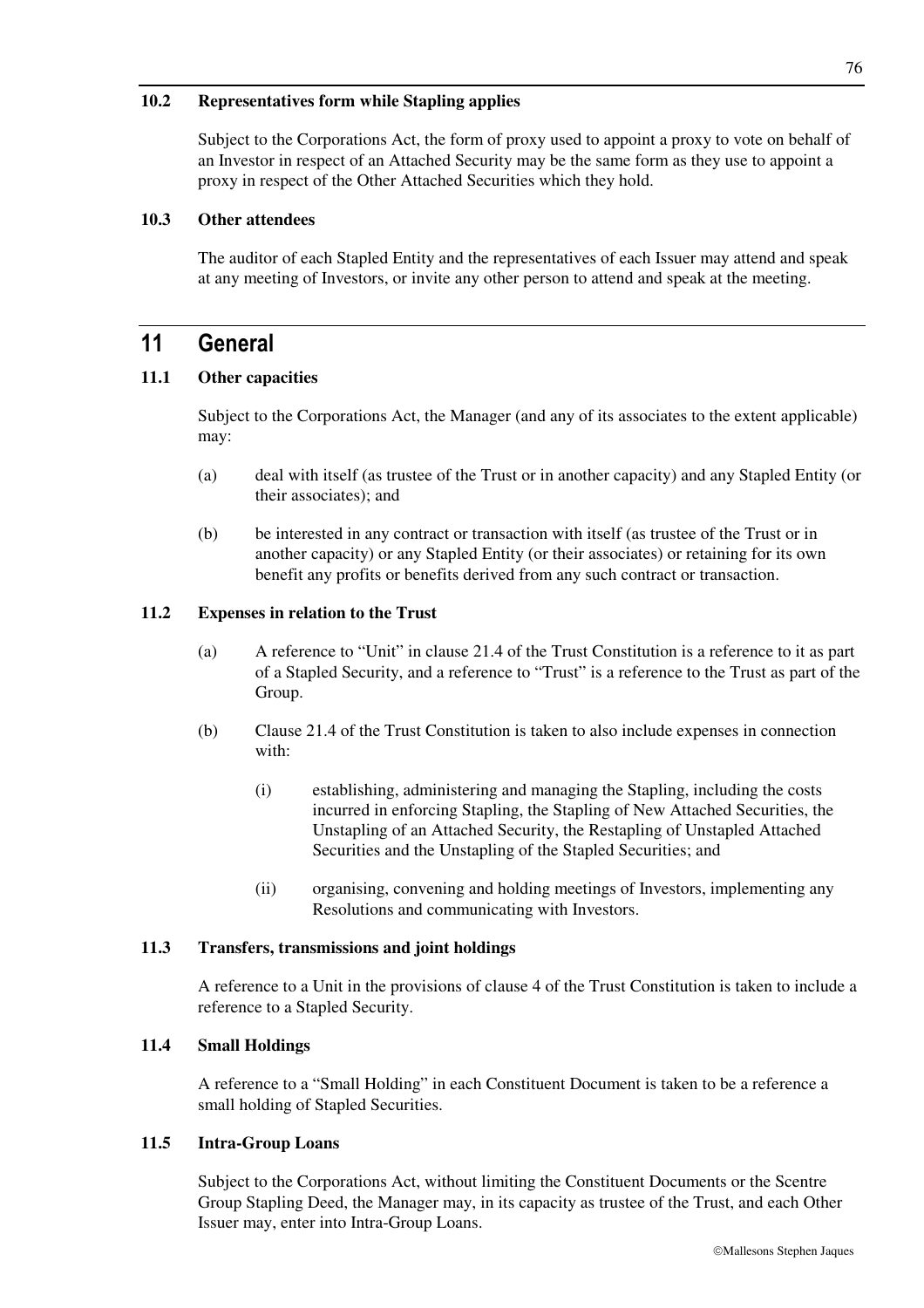#### **11.6 Notice to other Stapled Entities**

On or before commencement of a winding up of a Stapled Entity, the Issuer must give each Other Stapled Entity written notice that the Stapled Entity is to be wound up.

#### **11.7 Other Attached Security**

If a New Attached Security, which is an interest in a trust, is to be Stapled to the Stapled Securities, then paragraphs 4.1(b), 4.1(d), 4.2(a), 4.3, 11.1 and 11.2 apply in relation to that New Attached Security with the necessary changes.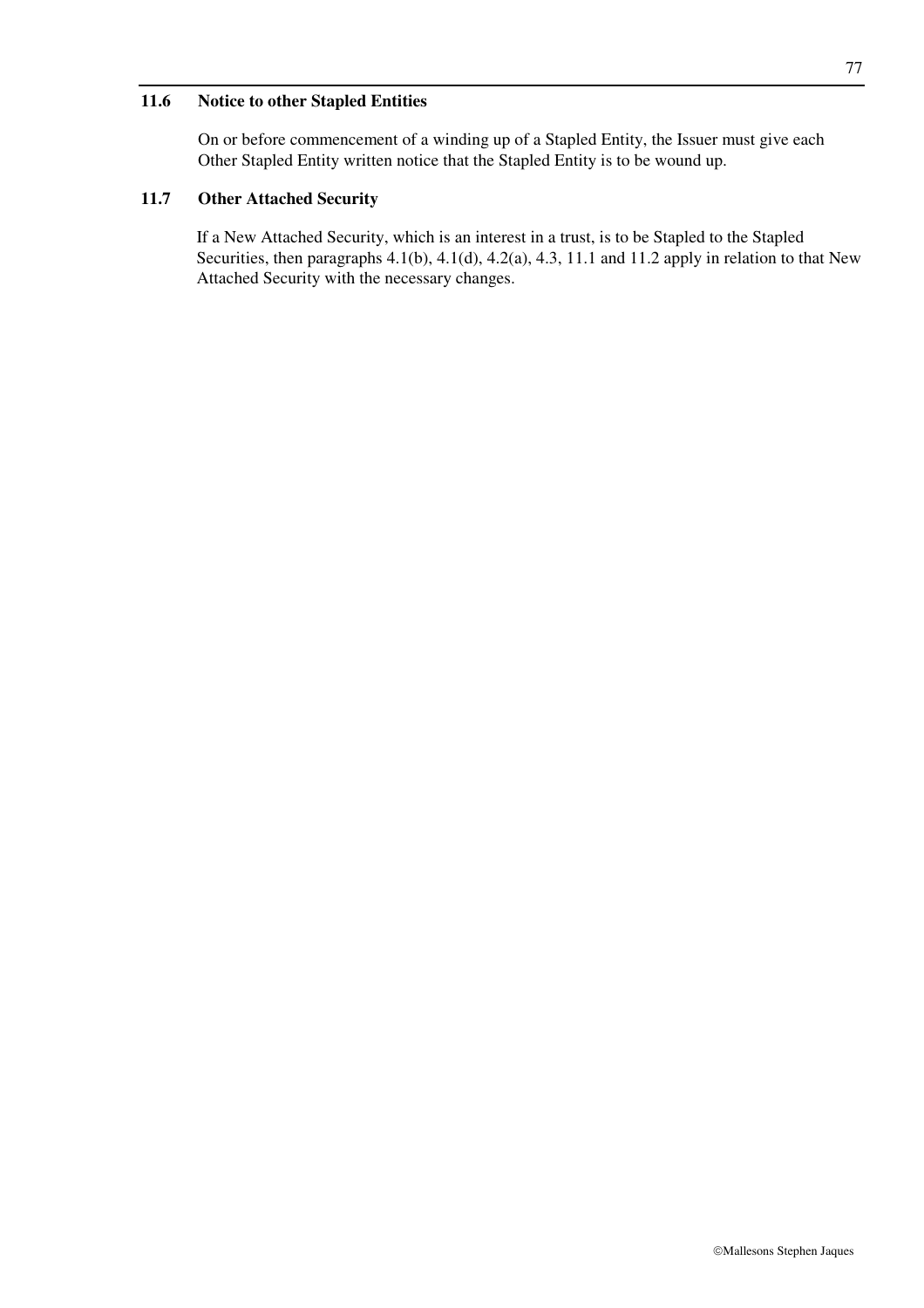## **Schedule 2 - Proposal**

## **1 Interpretation**

### **1.1 Definitions**

Unless the contrary intention appears, capitalised terms not defined in this schedule have the same meaning as they have elsewhere in this constitution (including in Schedule 1), and:

**Court** means the Supreme Court of New South Wales.

**Effective Date** means the date on which the office copy of the Court order approving the Scheme is lodged with ASIC pursuant to section 411(10) of the Corporations Act.

**Existing Unit** means a Unit on issue prior to the conversion described in paragraph 5.2.

**Foreign Securityholder** means a Member on the Record Date whose address is a place outside of Australia and New Zealand and their respective external territories.

**Implementation Date** means the day that is 10 Business Days after the Effective Date, or such other date as is specified by the Manager.

**Implementation Deeds Poll** means deeds poll executed by each of Westfield Holdings Limited, WML, WAML and RE2 for the benefit of Members on the Record Date relating to actions to be taken by Westfield Holdings Limited, WML, WAML and RE2 to implement the Proposal.

**Ineligible Foreign Securityholder** has the meaning given in paragraph 4(b)(i).

**Ineligible Unit** means a Unit held by an Ineligible Foreign Securityholder on the Record Date.

**Meeting** means a meeting of Members to consider (among other things) resolutions to give effect to the Proposal.

**Proposal** means the proposal to restructure Westfield Group, pursuant to which Westfield Holdings Limited and Westfield Trust would be separated from Westfield Group and merged with Westfield Retail Trust to create two listed groups:

- (a) Scentre Group, comprising Westfield Holdings Limited, Westfield Trust, the Trust and Westfield Retail Trust 2; and
- (b) Westfield Corporation, comprising WCL, WFDT and Westfield America Trust,

and which includes the implementation steps set out in this schedule.

**RE2** means RE2 Limited (ABN 41 145 744 065) as responsible entity of Westfield Retail Trust 2.

**Record Date** means the day that is 3 Business Days after the Effective Date, or such other date as is specified by the Manager.

**Registry** means Computershare Investor Services Pty Limited (ABN 48 078 279 277).

#### **Relevant Member** means:

- (a) the Sale Nominee (in respect of all Ineligible Units); and
- (b) each Member on the Record Date other than each Ineligible Foreign Securityholder.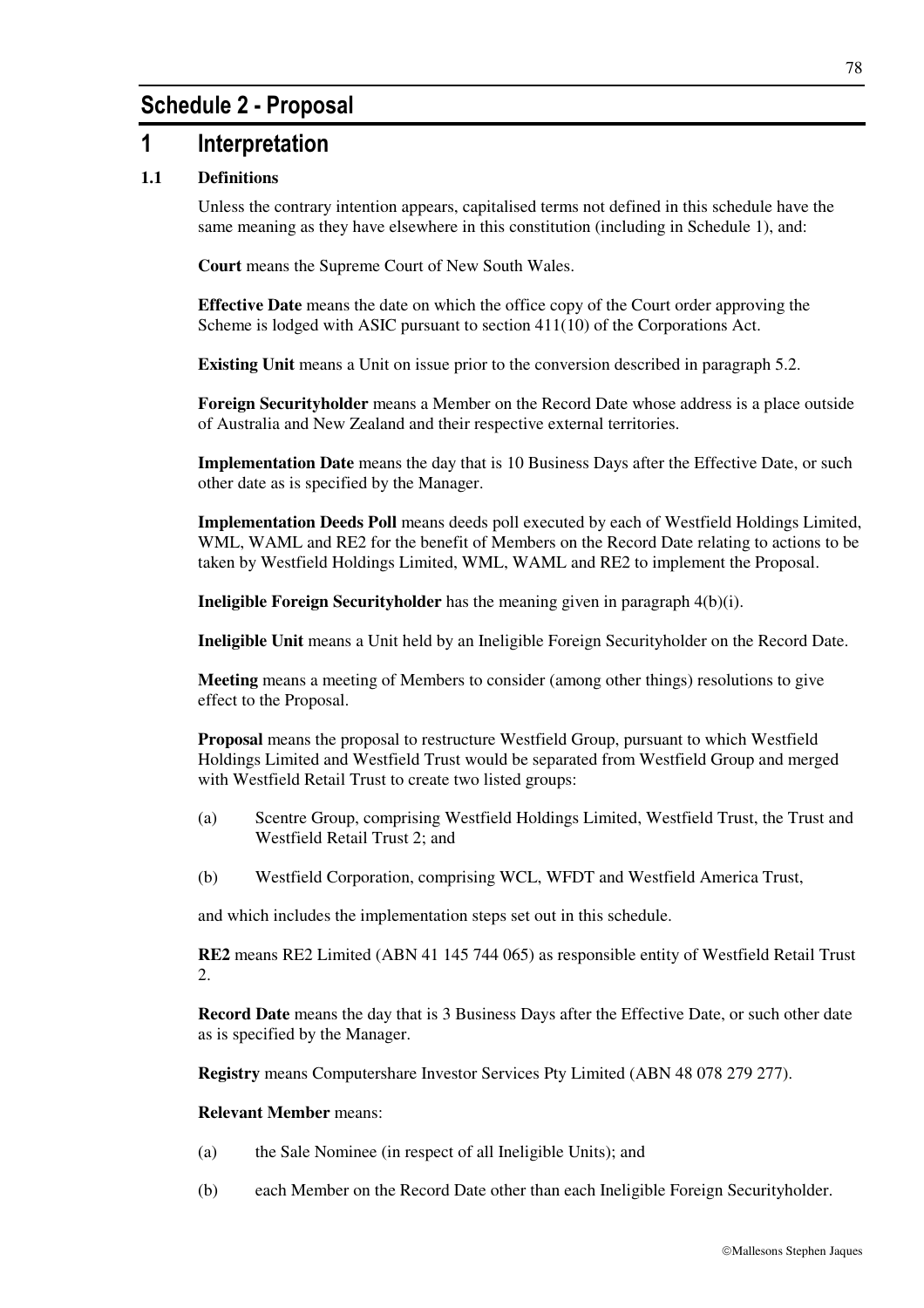**Relevant WT Unitholder** means a holder of WT Units as determined by WML to be a "Relevant Member" in accordance with the constitution of Westfield Trust.

**Restructured Unit** means a Unit on issue after the conversion of each Existing Unit in accordance with paragraph 5.2.

**Restructured WHL Share** means a WHL Share after conversion of each WHL Share into 1.246 WHL Shares under the Proposal.

**Restructured WT Unit** means a WT Unit after conversion of each WT Unit into 1.246 WT Units under the Proposal.

**Sale Facility** means the facility to be established by the Manager, in agreement with RE2, under which Ineligible Units (along with ineligible WRT2 Units) are transferred to the Sale Nominee and Sale Securities are sold by the Sale Nominee on ASX in accordance with paragraph 4.

**Sale Facility Account** means the account established by the Sale Nominee in its own name, to which the Sale Nominee must deposit all funds received in respect of the Sale Securities.

**Sale Facility Consideration** means, in respect of each Ineligible Foreign Securityholder, an amount equal to the average price at which Scentre Group Securities are sold by the Sale Nominee under the Sale Facility, multiplied by the number of Scentre Group Securities that Ineligible Foreign Securityholder would otherwise have been entitled to had they participated in the Proposal (subject to rounding to the nearest whole cent or, if the amount calculated is exactly half a cent, subject to rounding down to the nearest whole cent).

**Sale Nominee** means UBS Nominees Pty Ltd (ABN 32 001 450 522) or such other person appointed by the Manager, in agreement with RE2, to act as the sale nominee for the purposes of the Sale Facility.

**Sale Period** means the 30 day period commencing on the Business Day after the Implementation Date.

**Sale Security** means a Scentre Group Security held by the Sale Nominee following participation by the Sale Nominee in the implementation of the Proposal in respect of the Ineligible Units and that is, or is to be, sold under the Sale Facility.

**Scentre Group Security** means a Stapled Security comprising one WHL Share, one WT Unit, one Unit and one WRT2 Unit.

**Scentre Group Stapling Accession Deed** means an accession deed between Westfield Holdings Limited, WML (as responsible entity for Westfield Trust), the Manager and RE2 under which Westfield Holdings Limited and WML will become parties to the WRT Stapling Deed.

**Scheme** means the scheme of arrangement under Part 5.1 of the Corporations Act between Westfield Holdings Limited and each shareholder of Westfield Holdings Limited on the Record Date which forms part of the Proposal.

**WAML** means Westfield America Management Limited (ABN 66 072 780 619) as responsible entity of Westfield America Trust.

**WCL** means Westfield Corporation Limited (ABN 12 166 995 197).

**Westfield Group** means Westfield Holdings Limited, Westfield Trust and Westfield America Trust.

**Westfield Retail Trust** means the Trust and Westfield Retail Trust 2.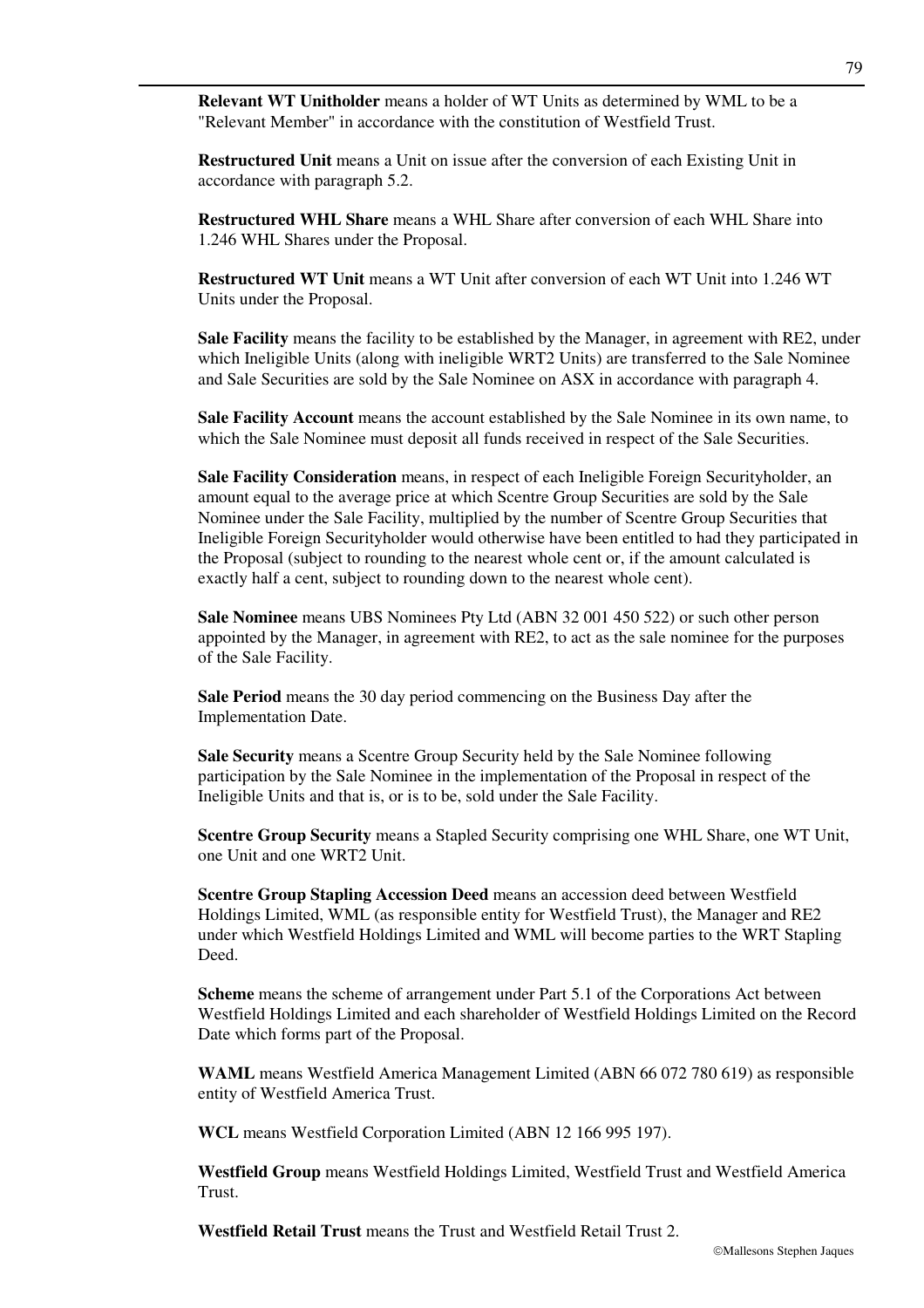**WFDT** means WFD Trust (ARSN 168 765 875).

**WHL Share** means a fully paid ordinary share in Westfield Holdings Limited.

**WML** means Westfield Management Limited (ABN 41 001 670 579) as responsible entity of Westfield Trust.

**WRT Security** means a Stapled Security comprising one Unit and one WRT2 Unit.

**WRT Stapling Deed** means the deed dated 20 December 2010 between the Manager and RE2 regarding the Stapling of Units and WRT2 Units (to be renamed Scentre Group Stapling Deed).

**WRT2 Unit** means a fully paid ordinary unit in Westfield Retail Trust 2.

**WT Unit** means a fully paid ordinary unit in Westfield Trust.

#### **1.2 Interpretation**

Unless the contrary intention appears, in this schedule a reference to a "**paragraph**" is a reference to a numbered paragraph of this schedule.

# **2 Implementation of Proposal**

#### **2.1 General power**

On and from the Effective Date, the Manager has power to do all things which it considers are necessary, desirable or reasonably incidental to give effect to the Proposal.

#### **2.2 Express powers**

Without limiting paragraph 2.1 and despite any other provision in this constitution, the Manager has power to do each of the things referred to as actions to be taken by the Manager in paragraphs 3 to 5.

#### **2.3 Power of attorney**

- (a) Each Member on the Record Date and the Sale Nominee, without the need for any further act, irrevocably appoints the Manager as its agent and attorney do all things, including executing documents on its behalf, which the Manager considers are necessary, desirable or reasonably incidental to give effect to the Proposal.
- (b) The Manager, as agent and attorney appointed under paragraph 2.3(a), may sub-delegate its functions, authorities or powers under paragraph 2.3(a) to all or any of its directors or other officers (jointly, severally or jointly and severally).
- (c) Each Member on the Record Date, without the need for any further act, irrevocably appoints the Manager as that Member's agent and attorney for the purpose of enforcing the Implementation Deeds Poll against Westfield Holdings Limited, WML, WAML and RE2 respectively on behalf of that Member.

# **3 Suspension of quotation**

The Manager must apply to ASX for suspension of trading of WRT Securities on the financial market conducted by ASX with effect from the close of business on the Effective Date.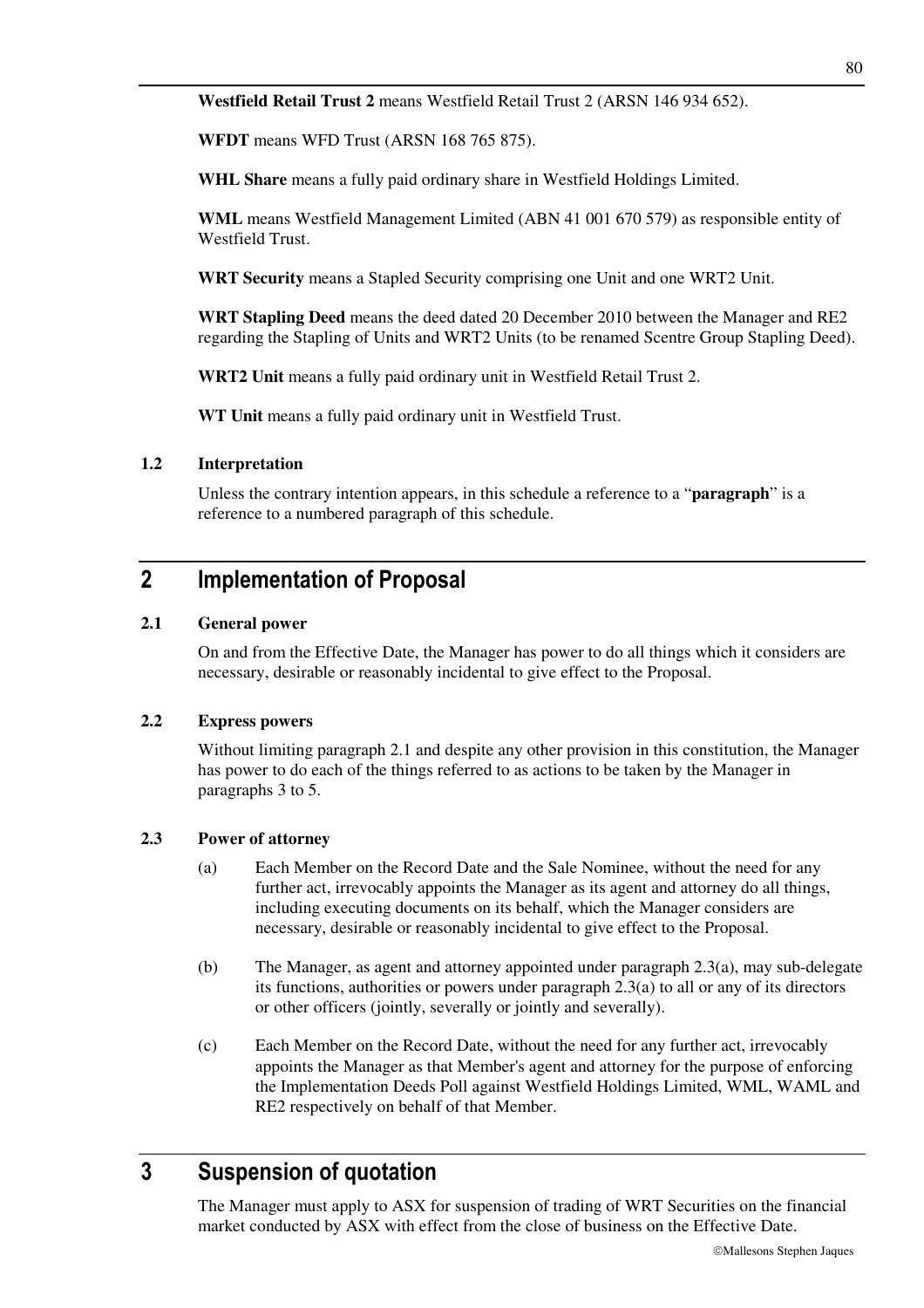# **4 Ineligible Foreign Securityholders**

- (a) The Manager must, prior to the Implementation Date, appoint the Sale Nominee to do all things necessary to give effect to the Sale Facility.
- (b) After the Record Date and prior to the Implementation Date, the Manager must:
	- (i) in agreement with RE2, determine whether a Foreign Securityholder, or a class of Foreign Securityholders, is eligible to be issued WHL Shares and WT Units in the manner contemplated under paragraph 5.3, such determination to be made having regard to whether such issue would be lawful and not unduly onerous or unduly impracticable (each Foreign Securityholder who is not determined to be so eligible being an Ineligible Foreign Securityholder); and
	- (ii) as agent and attorney for each Ineligible Foreign Securityholder, transfer all Ineligible Units from that Ineligible Foreign Securityholder to the Sale Nominee.
- (c) The Manager must procure that, following completion of the steps described in paragraph 4, the Sale Nominee:
	- (i) as soon as is reasonably practicable after the Implementation Date, sells (or procures the sale of) the Sale Securities in such manner, at such prices and at such times as the Sale Nominee sees fit, with the objectives of:
		- (A) achieving the best price for the Sale Securities that is reasonably obtainable at the time of the relevant sale; and
		- (B) ensuring all sales of the Sale Securities are effected in the ordinary course of trading on ASX during the Sale Period;
	- (ii) on each date on which a sale of Sale Securities is settled, deposits (or procures the deposit of) all funds received into the Sale Facility Account;
	- (iii) once all Sale Securities are sold, advises the Registry of the completion of the sale of the Sale Securities, the total gross sale proceeds and the average price of each Sale Security; and
	- (iv) once settlement of the sale of all Sale Securities has occurred, and in no case later than 5 Business Days thereafter, transfers (or procures the transfer of) the funds in the Sale Facility Account to the Registry.
- (d) The Manager must procure that the Registry:
	- (i) following receipt of information from the Sale Nominee in accordance with paragraph 4(c)(iii), calculates the Sale Facility Consideration for each Ineligible Foreign Securityholder; and
	- (ii) no later than 5 Business Days after the Sale Nominee has transferred the funds in the Sale Facility Account in accordance with paragraph  $4(c)(iv)$ , arranges in respect of each Ineligible Foreign Securityholder for payment of the Sale Facility Consideration to that Ineligible Foreign Securityholder by either:
		- Mallesons Stephen Jaques (A) dispatching by mail to the Registered address of that Ineligible Foreign Securityholder a cheque or bank draft for the Sale Facility Consideration for that Ineligible Foreign Securityholder payable in Australian dollars (provided that, in the case of Ineligible Foreign Securityholders who are joint holders of Ineligible Units, the cheque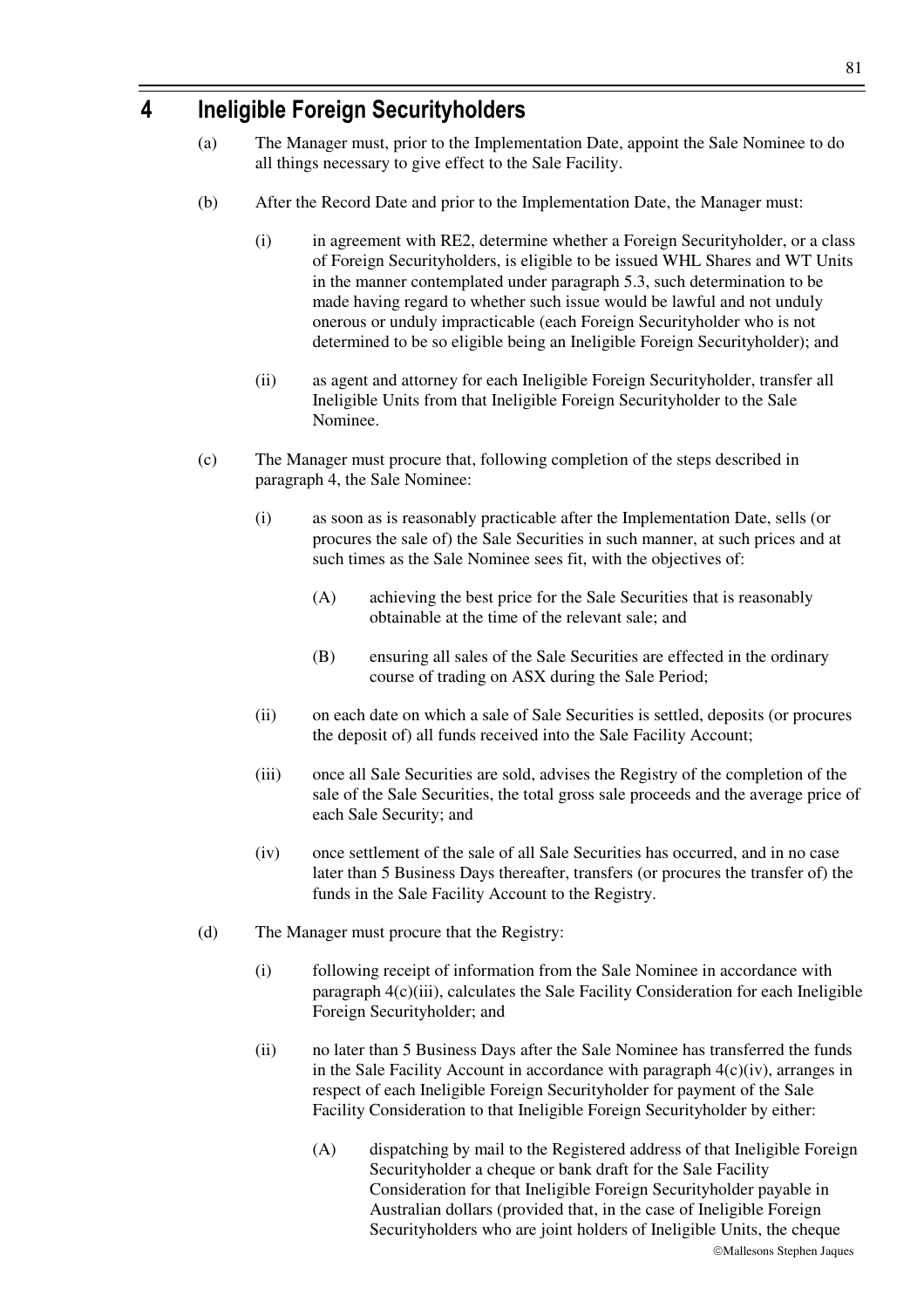will be made payable to the joint holders and sent to the holder whose name appears first in the Register as at the Record Date); or

- (B) making an electronic funds transfer in Australian dollars to an account nominated by that Ineligible Foreign Securityholder for the purposes of the Sale Facility or for the payment of distributions by Westfield Retail Trust.
- (e) Each Ineligible Foreign Securityholder is deemed to have represented and warranted to the Manager that all its Ineligible Units (including any rights and entitlements attaching to those Units) which are transferred to the Sale Nominee under paragraph 4(b)(ii) will, at the time they are transferred to the Sale Nominee, be fully paid and free from all mortgages, charges, liens, encumbrances and interests of third parties of any kind, whether legal or otherwise, and restrictions on transfer of any kind not referred to in this constitution, and that it has full power and capacity to sell or otherwise transfer its Ineligible Units (including any rights and entitlements attaching to those Units) in accordance with the Proposal.

# **5 Merger with Westfield Holdings Limited and Westfield Trust**

### **5.1 Capital return**

On the Implementation Date, and following the steps described in paragraphs 4(a) to 4(b), the Manager must complete a capital return on the Units on issue on the Record Date, by way of a capital distribution to Members on the Record Date of \$0.2853 per Unit held on the Record Date. If the amount of the aggregate capital distribution to a Member in respect of their holding of Units on the Record Date includes a fraction of a cent, then the aggregate capital distribution that must be made to that Member will be increased to the next whole cent.

### **5.2 Conversion**

On the Implementation Date and following completion of the capital distribution described in paragraph 5.1, the Manager must convert each Existing Unit into 0.918 Units. If, as a result of that conversion, the number of Restructured Units held by any Relevant Member is not a whole number, then that Relevant Member must be Registered in respect of the next whole number of Restructured Units above the number which that Relevant Member would otherwise hold. For the purpose of this rounding calculation, the Existing Units held by the Sale Nominee under the Sale Facility will be treated as if they represented separate holdings of those Ineligible Foreign Securityholders who transferred those Existing Units to the Sale Nominee, with the rounding calculation applying to each such separate holding.

### **5.3 Distribution and subscription for WHL Shares and WT Units**

On the Implementation Date and immediately following completion of the steps described in paragraph 5.2, the Manager:

- (a) must, subject to paragraph 5.3(b), distribute to each Relevant Member, by way of a capital distribution, \$0.0011 per Restructured Unit held by that Relevant Member;
- (b) must apply the amount distributed under paragraph 5.3(a) to Westfield Holdings Limited and WML in full payment for the subscription of, on behalf of and in the name of that Relevant Member:
	- (i) Restructured WHL Shares at a price of \$0.0001 per Restructured WHL Share; and
	- (ii) Restructured WT Units at a price of \$0.001 per Restructured WT Unit,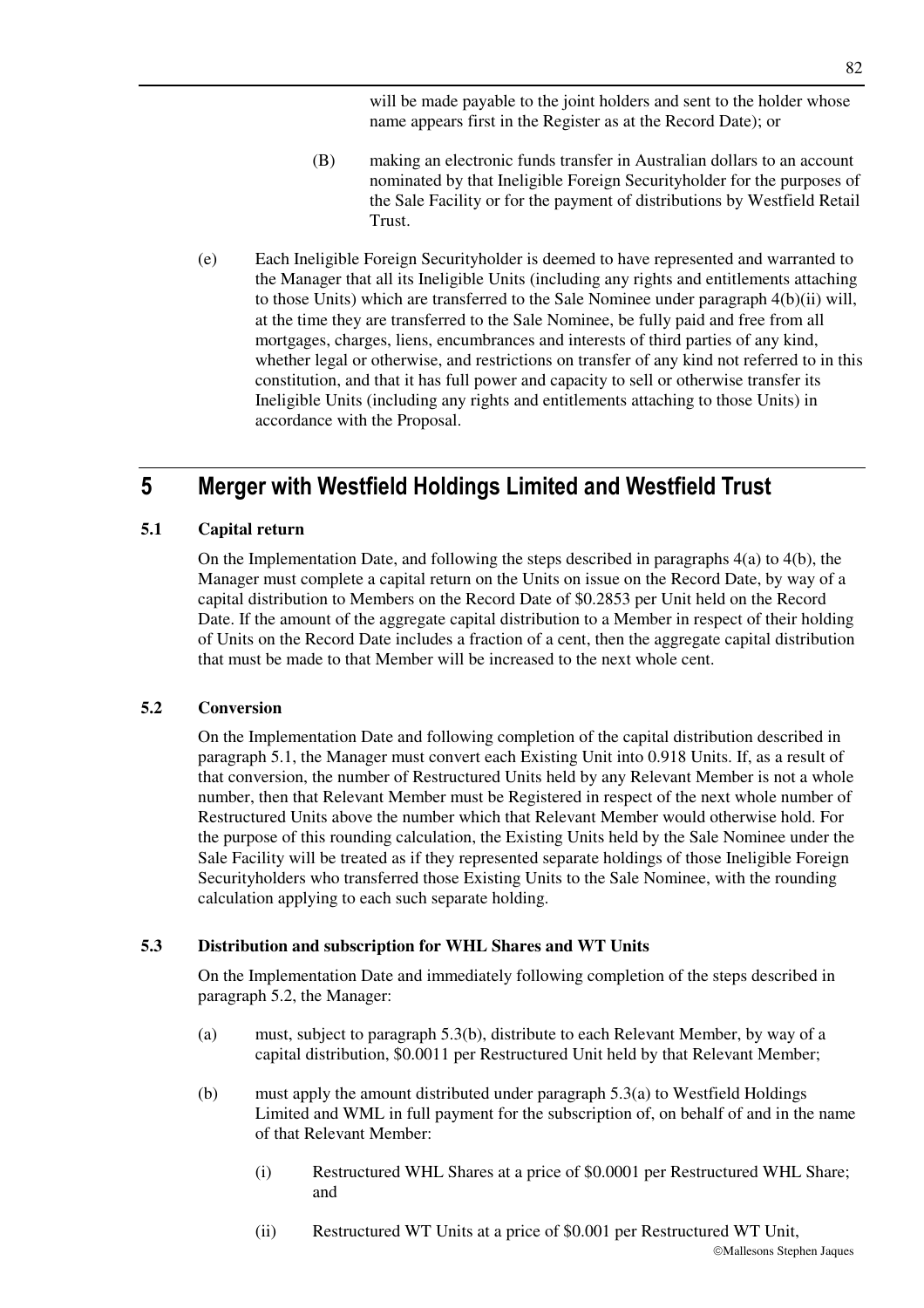including by executing any required application form as agent and attorney for that Relevant Member; and

- (c) must procure that all Restructured WHL Shares and Restructured WT Units so subscribed for are issued to and Registered in the name of that Relevant Member; and
- (d) will be deemed to have consented, as agent and attorney of each Relevant Member on behalf of that Relevant Member, to become a member of Westfield Holdings Limited and Westfield Trust with effect immediately before the issue of Restructured WHL Shares and Restructured WT Units as a consequence of the application described in paragraph 5.3(b) and to have agreed on behalf of that Relevant Member to become bound by the terms of the constitutions of Westfield Holdings Limited and Westfield Trust.

#### **5.4 Issue of Units to holders of WT Units**

On the Implementation Date and following completion of the steps described in paragraph 5.2, the Manager must, on receipt of an application by WML on behalf of each Relevant WT Unitholder for the issue of Units together with payment of the total aggregate issue price, issue to and register in the name of each Relevant WT Unitholder one Unit per Restructured WT Unit held by that Relevant WT Unitholder at a price of \$0.001 per Unit and procure that the issue of those Units is Registered.

#### **5.5 Stapling**

On the Implementation Date and immediately after the completion of the steps set out in paragraphs 5.3 and 5.4:

- (a) each Unit will be automatically Stapled (without the need for any further act or consent by the Manager or Members) to one WHL Share, one WT Unit and one WRT2 Unit to form Scentre Group Securities; and
- (b) the Manager must enter into the Scentre Group Stapling Accession Deed.

## **6 Recognising dealings in Units**

#### **6.1 Last day for dealings**

For the purpose of establishing who is a Member on the Record Date, the Manager must recognise dealings in Units on or before the close of business on the Effective Date provided that:

- (a) in the case of dealings of the type to be effected using CHESS, the transferee is Registered as holder of the relevant Units by the Record Date; and
- (b) in all other cases, registrable transmission applications or transfers in respect of those dealings are received on or before 5.00pm (Sydney time) on the Record Date at the place where the Register is kept.

#### **6.2 Obligation to register**

The Manager must register, or procure the registration of, transmission applications or transfers of the kind referred to in paragraph 6.1(b) by the Record Date.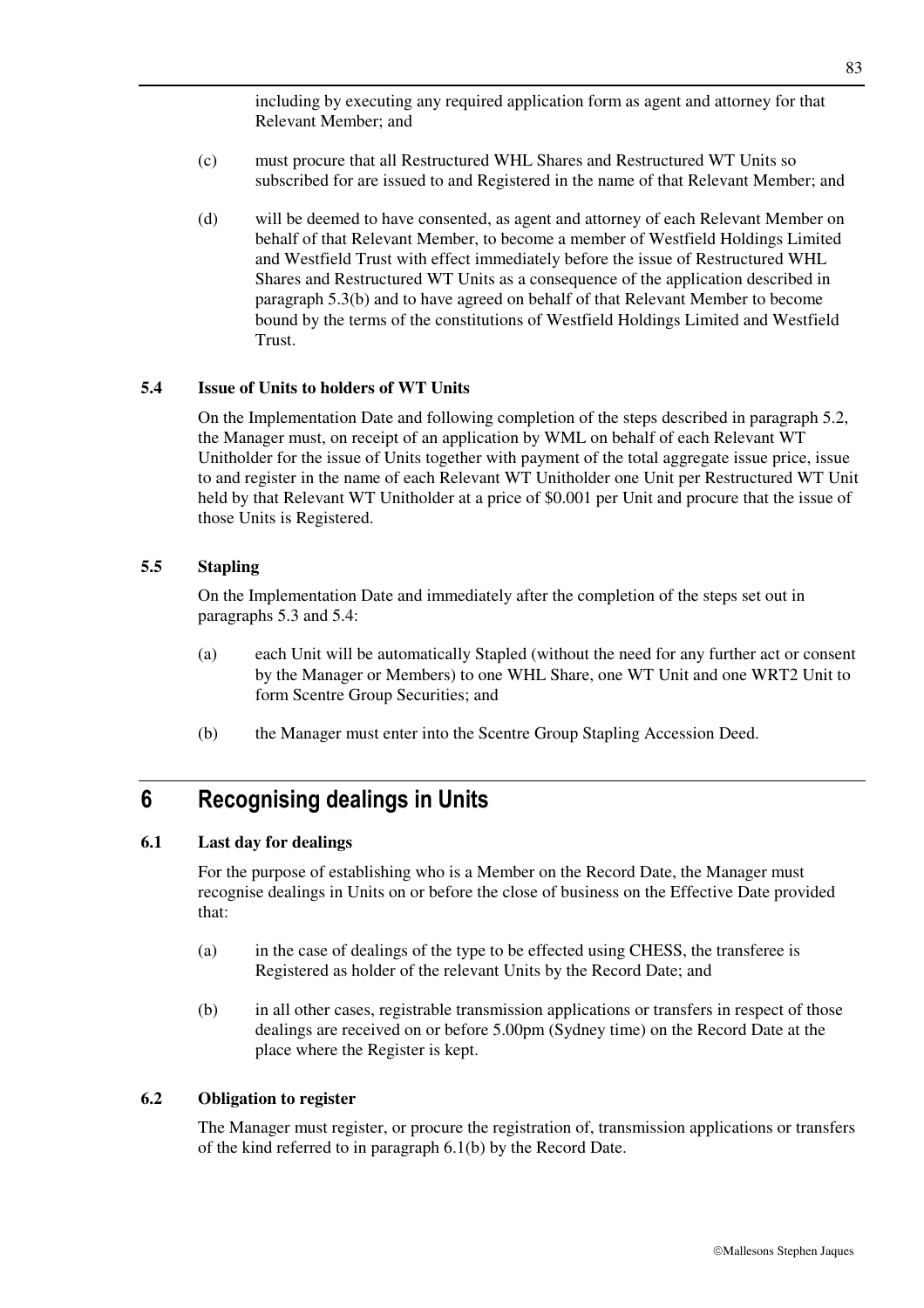#### **6.3 Transfer requests received after Record Date**

The Manager must not, until the day after the Implementation Date, accept for registration or recognise for any purpose any transmission application or transfer in respect of Units received after 5.00pm (Sydney time) on the Record Date nor any transfer or transmission in respect of dealings in Units that have occurred after the close of business on the Effective Date.

### **6.4 Maintaining the Register**

For the purpose of determining entitlements under paragraph 5, the Manager must, until the Stapling has occurred as contemplated under paragraph 5.5, maintain the Register in accordance with the provisions of paragraph 6.3 and entitlements to receive distributions will be determined solely on the basis of the Register.

#### **6.5 Prevention of splitting of holdings**

If the Manager is of the opinion that several Members have, before the Record Date, been party to a unitholder splitting, division or acquisition (howsoever described) in an attempt to obtain an advantage by reference to the rounding provided for in the calculation of the capital return as contemplated under paragraph 5.1, or the conversion of the Units as contemplated under paragraph 5.2, the Manager may give notice to those Members:

- (a) setting out the names and Registered addresses of all of them;
- (b) stating the Manager's opinion; and
- (c) attributing to one of them specifically identified in the notice the Units held by all of them,

and, after the notice has been so given, the Member specifically identified in the notice must, for the purposes of implementation of the Proposal, be taken to hold all those Units and each of the other Members whose names are set out in the notice must, for the purposes of implementation of the Proposal, be taken to hold no Units.

## **7 General**

### **7.1 Effect of this schedule**

- (a) This schedule binds the Manager and all Members on the Record Date, including those who did not attend the Meeting, those who did not vote at the Meeting and those who voted against the Proposal at the Meeting.
- (b) To the extent of any inconsistency between the provisions of this Schedule and other provisions of this constitution, clause 26.5 (Paramountcy of provisions) of this constitution applies.

#### **7.2 Manager's limitation of liability**

Subject to the Corporations Act, without derogating from any limitation of the Manager's liability in this constitution, the Manager has no liability of any nature whatsoever to Members beyond the assets of the Trust arising, directly or indirectly, from the Manager doing or refraining from doing any act (including the execution of a document), matter or thing pursuant to or in connection with the implementation of the Proposal in accordance with this schedule.